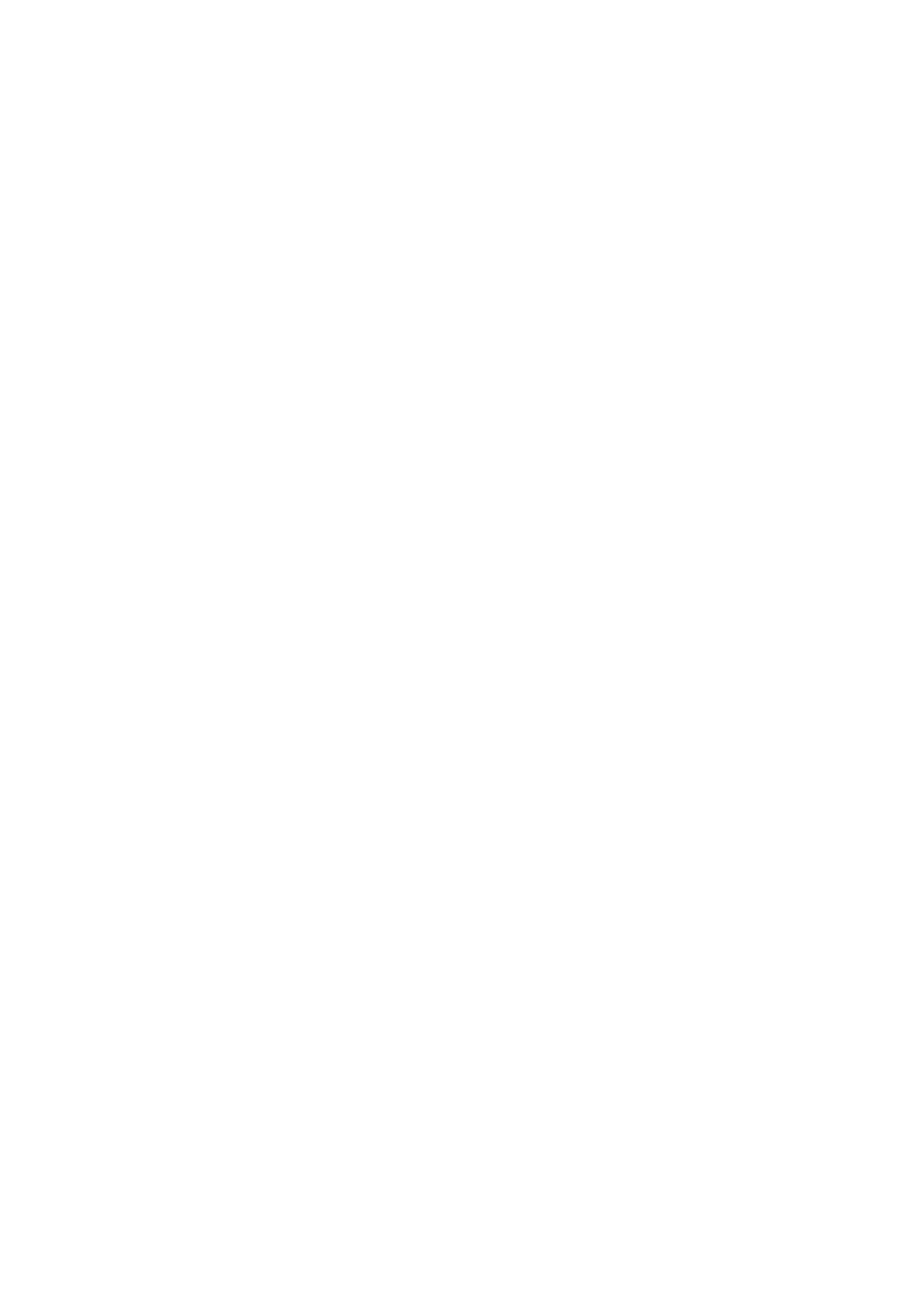# **TEACHER PROFESSIONAL LEARNING FOR INCLUSION**

**Literature Review**

**European Agency for Special Needs and Inclusive Education**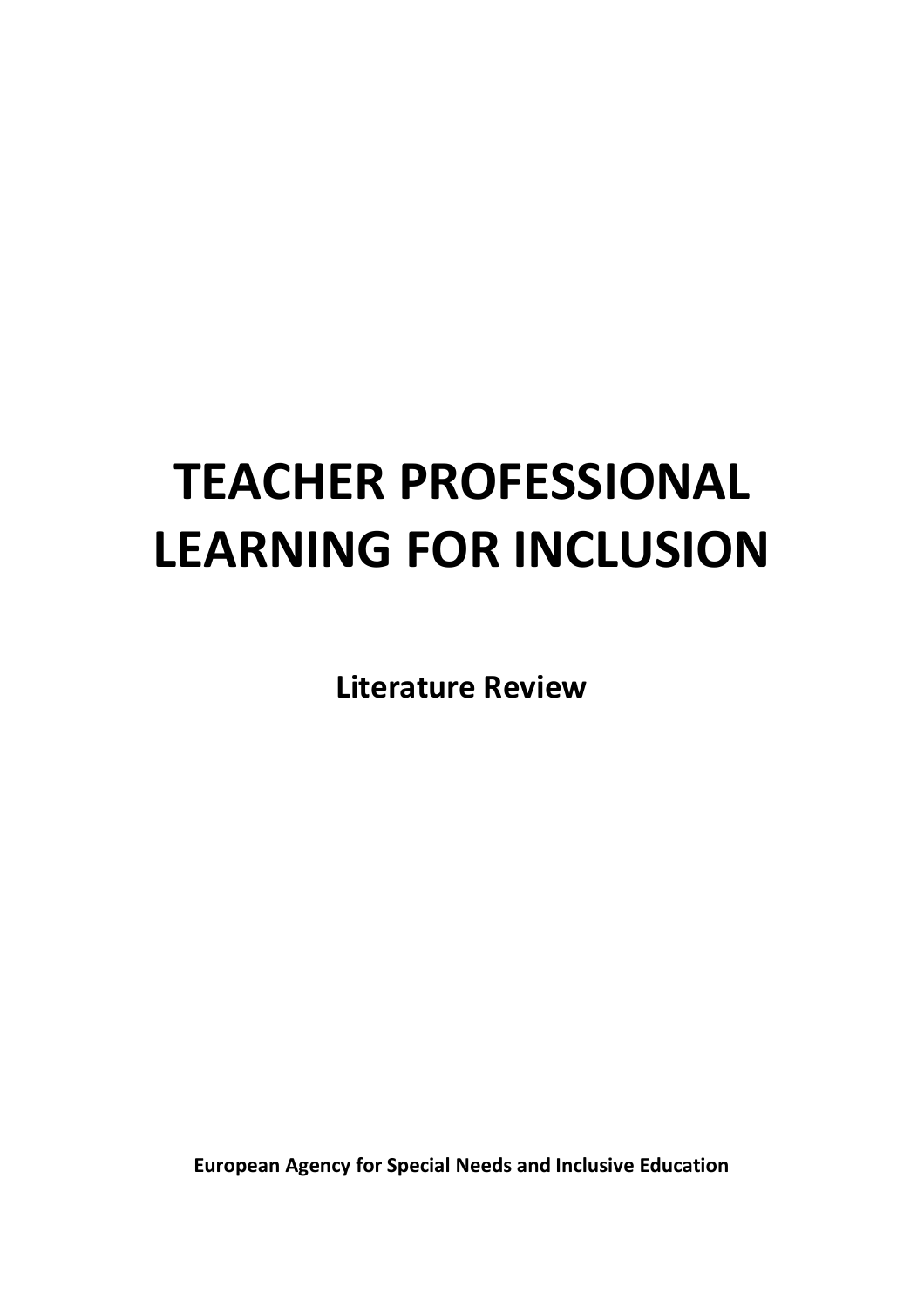

The European Agency for Special Needs and Inclusive Education (the Agency) is an independent and self-governing organisation. The Agency is co-funded by the ministries of education in its member countries and by the European Commission via an operating grant within the European Union (EU) Erasmus+ education programme (2014–2020).



Co-funded by the Erasmus+ Programme of the European Union

The European Commission support for the production of this publication does not constitute an endorsement of the contents which reflects the views only of the authors, and the Commission cannot be held responsible for any use which may be made of the information contained therein.

The views expressed by any individual in this document do not necessarily represent the official views of the Agency, its member countries or the Commission.

The Agency gratefully acknowledges Lani Florian's contribution to this literature review.

Editors: Annet De Vroey, Simoni Symeonidou and Amanda Watkins

Extracts from the document are permitted provided that a clear reference to the source is given. This report should be referenced as follows: European Agency for Special Needs and Inclusive Education, 2019. *Teacher Professional Learning for Inclusion: Literature Review*. (A. De Vroey, S. Symeonidou and A. Watkins, eds.). Odense, Denmark

With a view to greater accessibility, this report is available in accessible electronic format on the Agency's website: [www.european-agency.org](http://www.european-agency.org/)

ISBN: 978-87-7110-868-2 (Electronic) ISBN: 978-87-7110-869-9 (Printed)

#### © **European Agency for Special Needs and Inclusive Education 2019**

Østre Stationsvej 33 DK-5000 Odense C Denmark Tel: +45 64 41 00 20 [secretariat@european-agency.org](mailto:secretariat@european-agency.org)

Secretariat **Brussels Office** 

Rue Montoyer, 21 BE-1000 Brussels Belgium Tel: +32 2 213 62 80 [brussels.office@european-agency.org](mailto:brussels.office@european-agency.org)

#### **[www.european-agency.org](http://www.european-agency.org/)**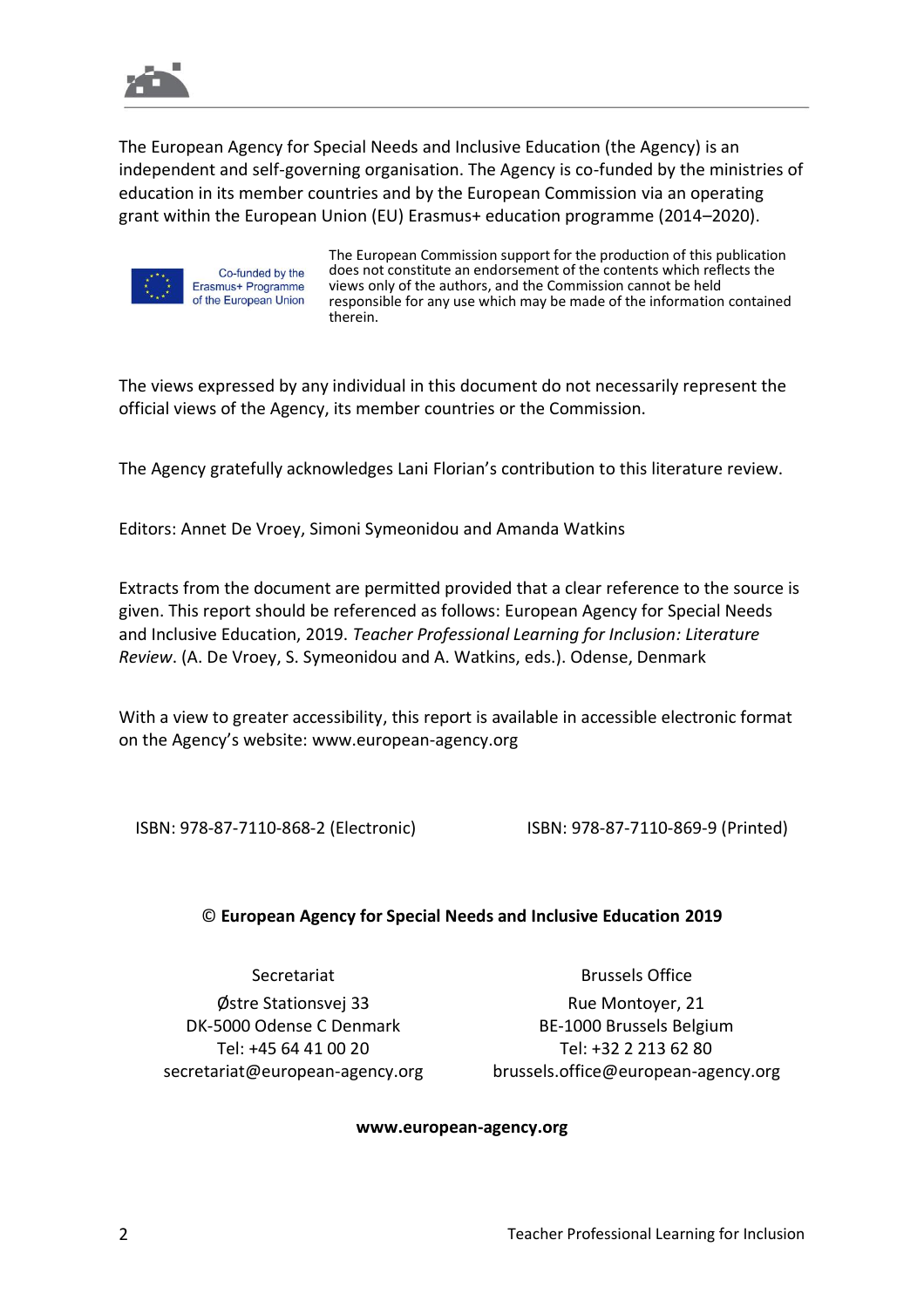

# **CONTENTS**

| <b>PREAMBLE</b>                                                                                                                                                                                                                                      |                      |
|------------------------------------------------------------------------------------------------------------------------------------------------------------------------------------------------------------------------------------------------------|----------------------|
|                                                                                                                                                                                                                                                      | 7                    |
|                                                                                                                                                                                                                                                      | 8                    |
| 1.2. Operational definitions used                                                                                                                                                                                                                    | 9                    |
|                                                                                                                                                                                                                                                      | 10                   |
|                                                                                                                                                                                                                                                      | 10                   |
|                                                                                                                                                                                                                                                      | 11                   |
| 3. ENVISIONING TEACHER PROFESSIONAL LEARNING FOR INCLUSION                                                                                                                                                                                           | 12                   |
| 3.1. International policy vision on teacher professional learning for inclusion                                                                                                                                                                      | 12                   |
| 3.1.1. Teacher professional learning for inclusion in international policy<br>3.1.2. Teacher professional learning for inclusion in European policy ___________                                                                                      | 12<br>16<br>20       |
| 3.2. Evidence to guide policy for teacher professional learning for inclusion                                                                                                                                                                        | 21                   |
| 3.2.1. A continuum of teacher professional learning for inclusion: connecting practice<br>to theory<br>3.2.2. Acknowledging context and diverse equity issues in teacher professional                                                                | 21                   |
|                                                                                                                                                                                                                                                      | 25<br>28             |
| 3.3. Key principles for teacher professional learning for inclusion policy                                                                                                                                                                           | 28                   |
| 4. SETTING POLICY GOALS FOR TEACHER PROFESSIONAL LEARNING _____________                                                                                                                                                                              | 29                   |
| 4.1. Ensuring an effective continuum of support for all teacher professional learning                                                                                                                                                                | 29                   |
| 4.1.1. Ensuring meaningful inclusive practice in initial teacher education_______<br>4.1.2. Teacher induction in inclusive learning environments<br>4.1.3. Continuing professional development<br>4.1.4. Teacher educators' professional development | 29<br>31<br>32<br>34 |
| 4.2. Ensuring a wide spectrum of support within inclusive education systems                                                                                                                                                                          | 35                   |
| 4.2.2. Specialisms for low-incidence disabilities                                                                                                                                                                                                    | 36<br>37             |
| 4.3. Ensuring competence and curriculum development support for teacher<br>professional learning for inclusion                                                                                                                                       | 39                   |
| 4.3.1. Teacher competence frameworks for inclusion______________________________<br>4.3.2. Curricular design and core content for teacher professional learning for<br>inclusion                                                                     | 39<br>42             |
| 4.4. Summary of goals for teacher professional learning for inclusion ____                                                                                                                                                                           | 45                   |
| 5. IMPLEMENTING TEACHER PROFESSIONAL LEARNING FOR INCLUSION                                                                                                                                                                                          | 47                   |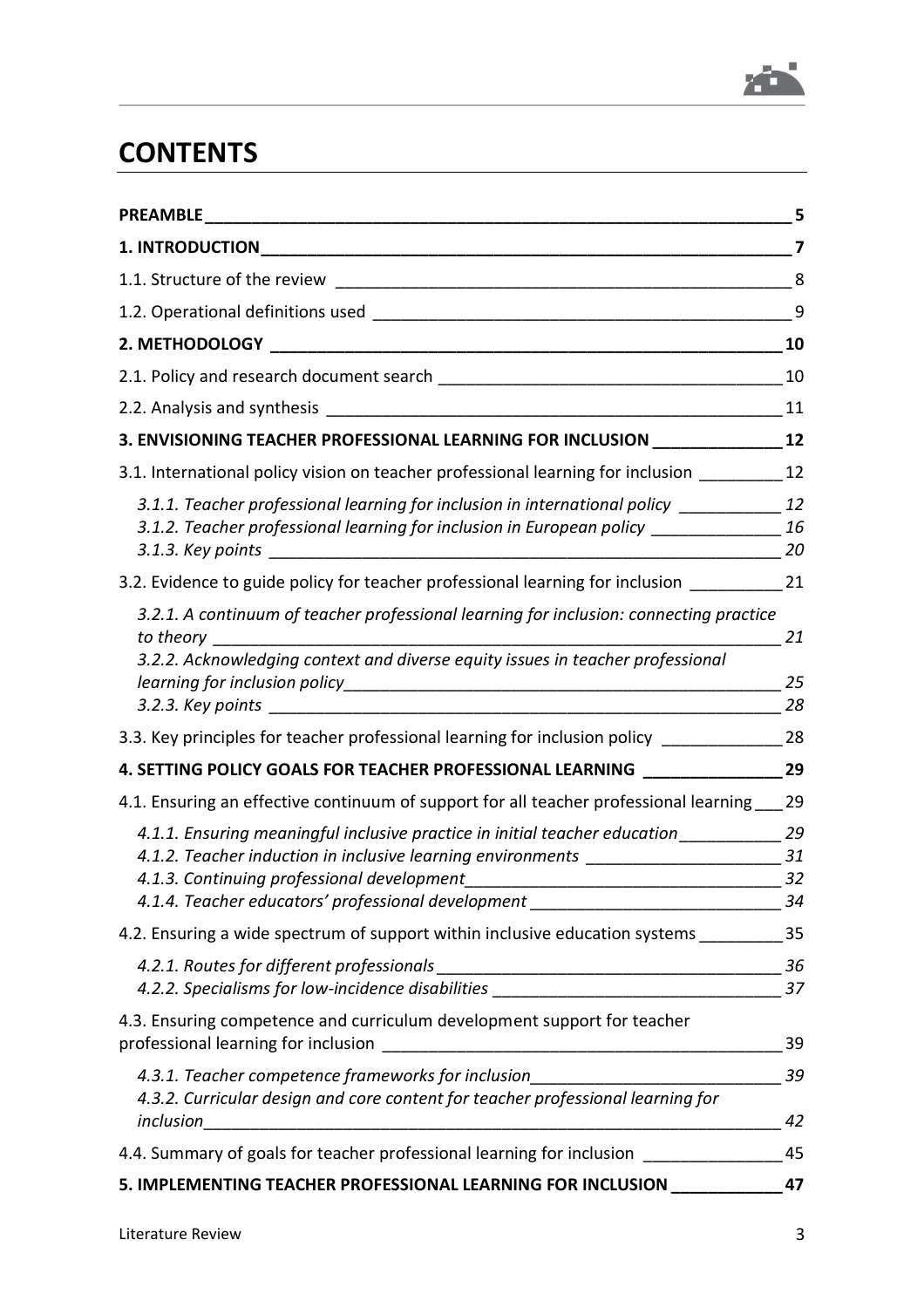

| 5.1. Capacity building for teacher professional learning                                 | 47 |
|------------------------------------------------------------------------------------------|----|
| 5.1.1. Strategies for preparing teacher educators                                        | 47 |
| 5.1.2. Strategies to support leadership roles                                            | 49 |
| 5.1.3. Strategies to support specialist teachers' changing roles                         | 49 |
| 5.1.4. Strategies to support research to inform teacher professional learning            | 50 |
| 5.1.5. Suggested policy goals to support strategies for capacity building for teacher    |    |
| professional learning for inclusion                                                      | 51 |
| 5.2. Cross-sectoral co-operation and funding for teacher professional learning for       |    |
| inclusion                                                                                | 52 |
| 5.2.1. Ministry of Education, Ministry of Health and other ministries                    | 52 |
| 5.2.2. National/regional/local-level co-operation                                        | 52 |
| 5.2.3. Suggested goals for policy support for cross-sectoral co-operation and funding_54 |    |
| 5.3. Monitoring teacher professional learning for inclusion                              | 54 |
| 5.3.1. Monitoring the achievement of competences                                         | 54 |
| 5.3.2. Teaching standards, quality assurance and inspection                              | 55 |
| 5.3.3. Suggested goals for policy support using monitoring mechanisms                    | 57 |
| 5.4. Summary of policy elements for the implementation of teacher professional           |    |
| learning for inclusion                                                                   | 58 |
| <b>6. CONCLUDING REMARKS</b>                                                             | 59 |
| <b>REFERENCES</b>                                                                        | 61 |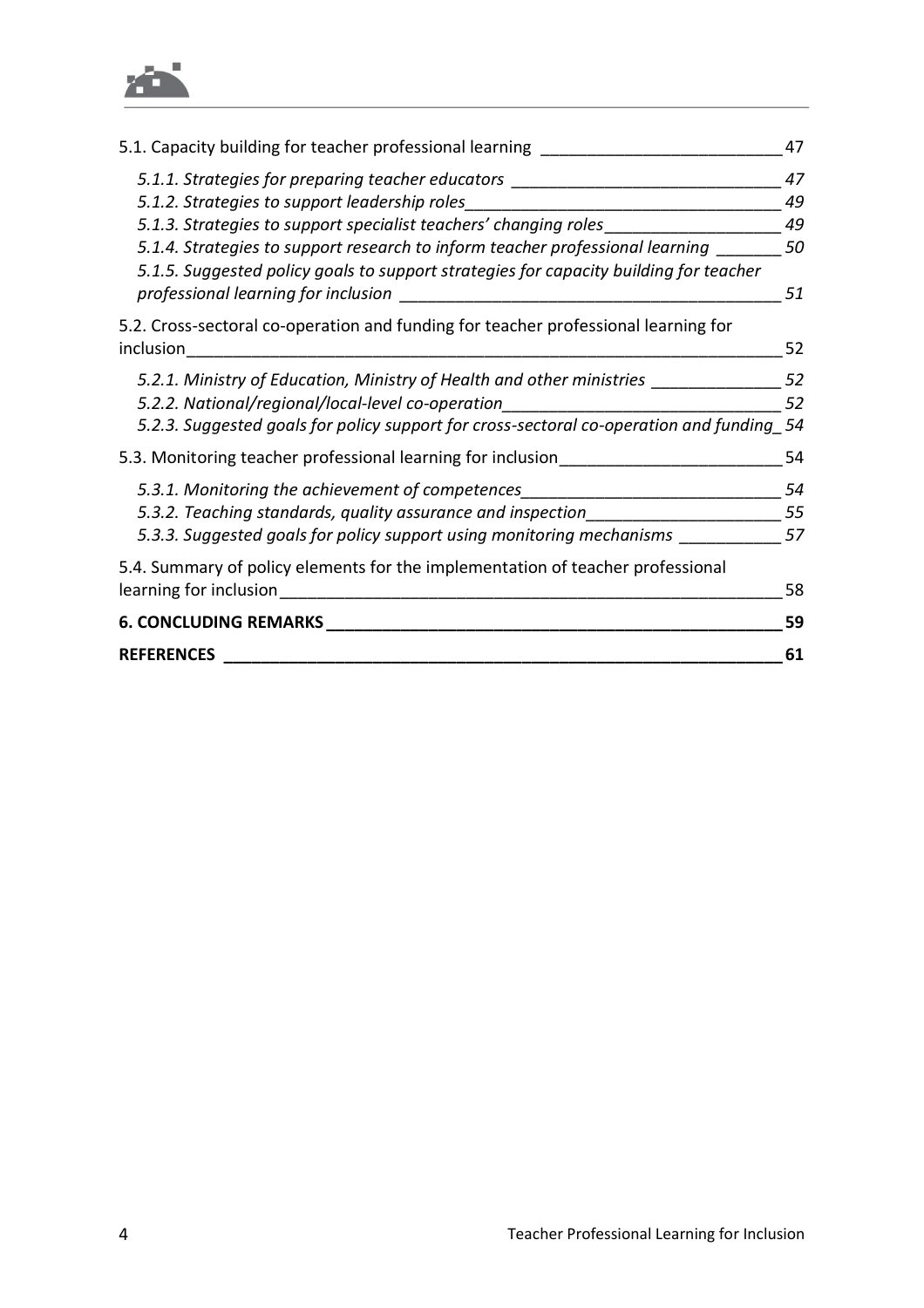

# **PREAMBLE**

Teacher professional learning for inclusion is a high priority for international organisations, such as the United Nations (UN), the European Commission and the European Agency for Special Needs and Inclusive Education (the Agency). In particular, the topic has been identified as a high policy priority by the UN Committee on the Rights of Persons with Disabilities in its *General Comment No. 4 (2016) on the right to inclusive education*, and by the European Union (EU) in the *Council Recommendation on promoting common values, inclusive education, and the European dimension of teaching* (Council of the European Union, 2018). Recent Agency work has also addressed it. For example, the Country Policy Review and Analysis work suggests that countries could significantly improve policy provisions for teacher professional learning for inclusion (European Agency, 2016a).

Previous Agency projects have addressed teacher education and teacher professional learning (European Agency, 2010; 2015a). The [Teacher Education for Inclusion](https://www.european-agency.org/projects/te4i) (TE4I) project (European Agency, 2010) specifically addressed initial teacher education. Twenty-five countries participated in the project, which examined the question: How are all teachers prepared via their initial education to be inclusive? It identified the essential skills, knowledge, understanding, attitudes and values needed by everyone entering the teaching profession, from pre-primary to secondary school teachers in mainstream education. A key project outcome was the *[Profile of Inclusive Teachers](https://www.european-agency.org/resources/publications/teacher-education-inclusion-profile-inclusive-teachers)* (European Agency, 2012a), which informs teachers and teacher educators on competence development for inclusion.

The TE4I project also laid the foundation for a broader focus on teacher professional learning for inclusion, as stated in the *Project Recommendations linked to Sources of Evidence* (European Agency, 2012b). In particular, it called for research on different routes into teaching, including course organisation, content and pedagogy. It recommended further developing the 'profession' of teacher educators, to ensure that teachers gain competence to meet the diverse needs of all learners (ibid.).

The Empowering Teachers to Promote Inclusive Education project (European Agency, 2015a) highlighted the need for clear and coherent links between initial teacher education, induction and continuing professional development to form a continuum of teacher professional learning. The Raising the Achievement of All Learners in Inclusive [Education](https://www.european-agency.org/projects/raising-achievement-all-learners-inclusive-education) project offered [a resource to support self-review](https://www.european-agency.org/resources/publications/raising-achievement-all-learners-self-review) (European Agency, 2017a). This is linked to competences to inform teachers' continuing professional development, such as:

- Pedagogy for all learners
- Support for learning
- Leadership roles
- Learner well-being and participation
- Curriculum development
- Partnerships and collaborative working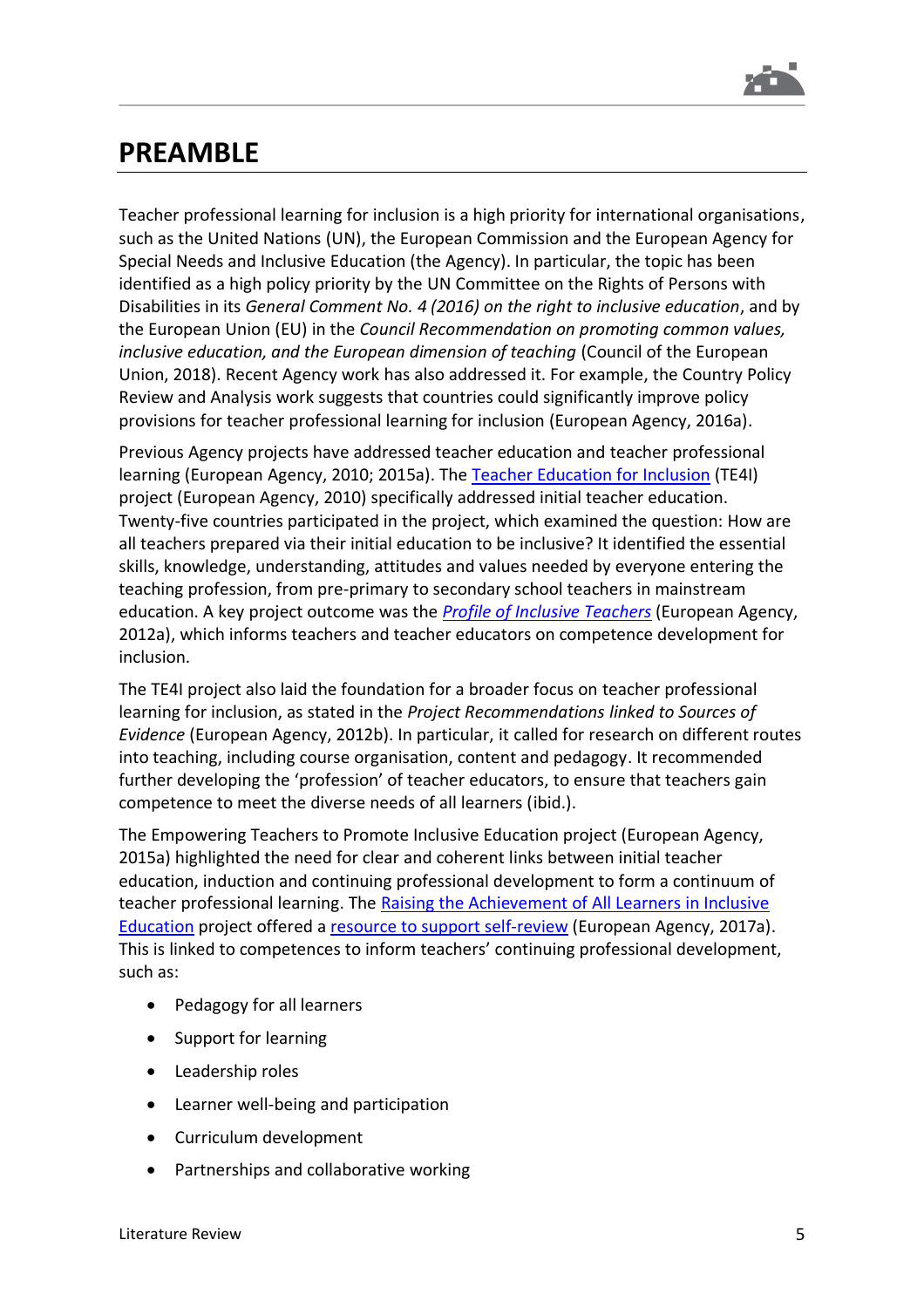

• Support systems for staff and leaders.

Furthermore, the [Inclusive Early Childhood Education](https://www.european-agency.org/projects/iece) (IECE) project (European Agency, 2017b) took the perspective of early childhood education practitioners. The project provided standards for inclusive early childhood policy and provision, to ensure 'each child's belongingness, engagement and learning' (ibid, p. 11). In a new Ecosystem Model of Inclusive Early Childhood Education, continuing professional development is situated at the micro-system level of pre-school processes and structures, encouraging effective collaboration towards high-quality early childhood education. Furthermore, the IECE project developed a [self-reflection tool](https://www.european-agency.org/resources/publications/inclusive-early-childhood-education-environment-self-reflection-tool) for early childhood practitioners to improve inclusive early childhood education settings (European Agency, 2017c).

Finally, the [Financing of Inclusive Education](https://www.european-agency.org/projects/financing-inclusive-education-mapping-country-systems-inclusive-education) (European Agency, 2016b) and Financing [Policies for Inclusive Education Systems](https://www.european-agency.org/projects/financing-policies-inclusive-education-systems) (European Agency, 2018a; 2018b) projects indicated countries' intentions to plan and implement teachers' professional development and/or provide flexibility in financing teachers' professional development.

It is clear that teacher professional learning reaches out to a broad group of practitioners in education. It refers to a variety of formal and non-formal learning opportunities. In particular, regarding professional learning for inclusion, this wide array of professional needs amplifies demand. Fragmented initiatives and opportunities may not respond sufficiently and opportunely to the challenges in the field. Therefore, clear policy guidelines for teacher professional learning for inclusion are needed to meet the demand to prepare all teachers to include all learners more systematically and sustainably.

This literature review forms the basis for the current Teacher Professional Learning for Inclusion (TPL4I) project. The project aims to identify the essential policy elements needed to ensure that all teachers at each stage of their career are prepared for inclusive education. It focuses on all policies that affect teacher professional learning (TPL): initial teacher education (ITE), induction, continuing professional development (CPD) and in-school learning opportunities. More specifically, TPL4I aims to review what policy documents and research literature say about the following questions:

- What current policy priorities for all teacher professional learning can be identified in international and European-level documents and in research literature?
- What national policy frameworks for teacher professional learning are in place in participating member countries, and how are these situated within national contexts (e.g. within different ministries or agencies)?
- What policy elements or frameworks are needed to prepare all teachers to include all learners?
- What policy priorities for teacher professional learning required to prepare all teachers to include all learners need further investigation at the European level?

Ultimately, the TPL4I project aims to develop a comprehensive policy framework for professional learning for inclusion. This literature review is the first step in its development.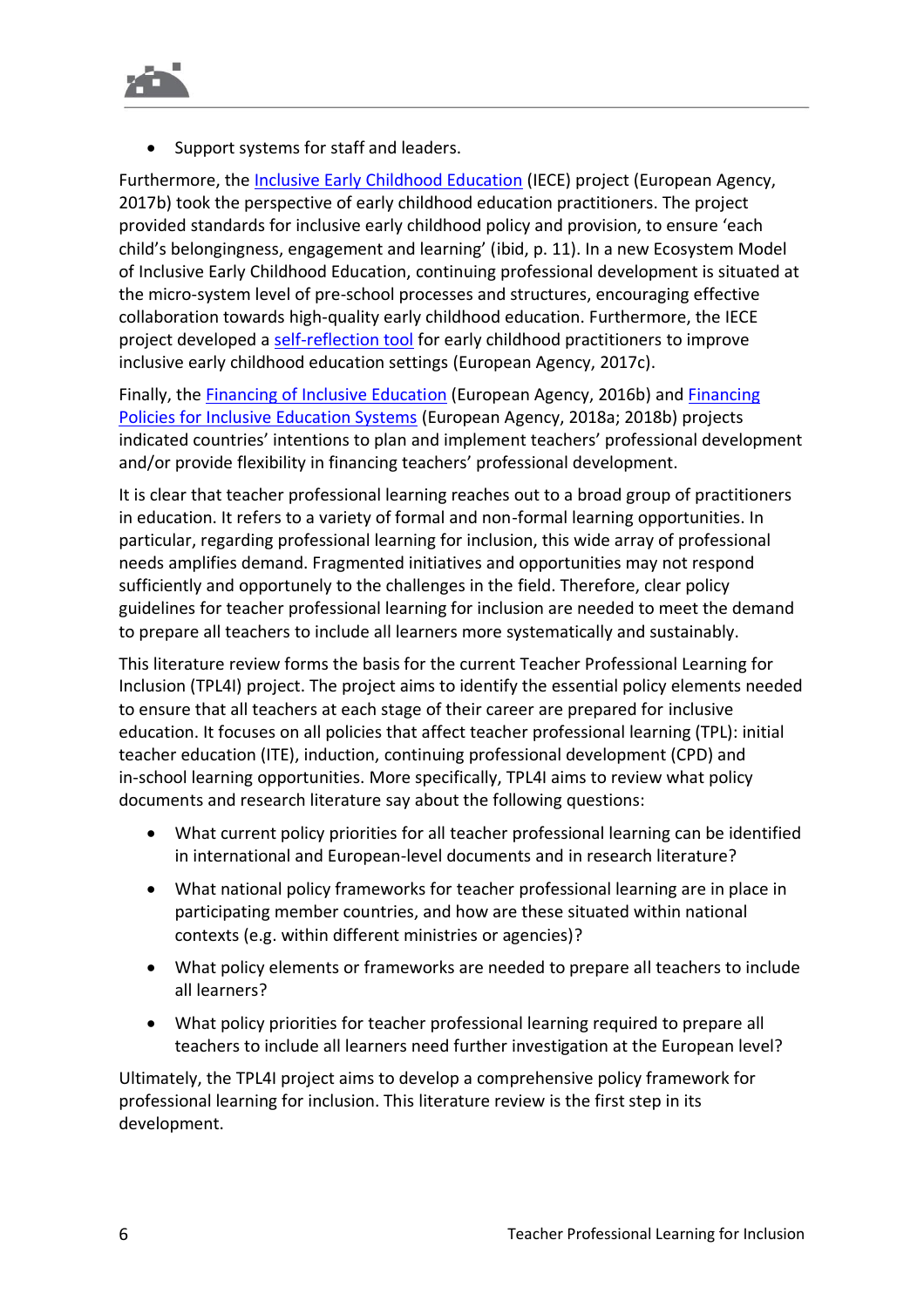

# <span id="page-7-0"></span>**1. INTRODUCTION**

The *Agency Position on Inclusive Education Systems* outlines the need to ensure that 'all learners of any age are provided with meaningful, high-quality educational opportunities in their local community, alongside their friends and peers' (European Agency, 2015b, p. 2). As the 2018 Council Recommendation makes clear, this goal is important because:

*Ensuring effective equal access to quality inclusive education for all learners, including those of migrant origins, those from disadvantaged socioeconomic backgrounds, those with special needs and those with disabilities — in line with the Convention on the Rights of Persons with Disabilities — is indispensable for achieving more cohesive societies* (Council of the European Union, 2018, clause 16, p. 3).

To make this vision a reality, all teachers must be effectively prepared to support all learners to participate in all educational opportunities. Therefore, policy development in relation to teachers' preparation for inclusion should be an integral part of the policy framework for inclusive education (Watkins, De Vroey and Symeonidou, 2016). This is important because, in Europe, learners who may have been excluded from mainstream schools in the past are now enrolled in these schools. In addition, the increasing movement of people, both as a result of economic migration and refugee status, has re-opened public debates about civic responsibilities, including how to provide an education for all learners. Teachers in many places, in both urban and non-urban schools, are working with more diverse learner groups than ever before, at a time when uncertainty about the future has led to debates about the pros and cons of social inclusion (Florian and Pantić, 2017).

In the last decade, several researchers have underlined the significance of investing in teacher education for inclusion (Cosier and Ashby, 2016; Florian, 2009; Forlin, 2010; Pugach, Blanton and Florian, 2012). The crucial role of teachers and the need for their professional development at all levels are recognised as essential elements in implementing inclusive education systems (Waitoller and Artiles, 2013). Authors in the field have discussed numerous challenges in TPL for inclusion. These include:

- the need to address teachers' concerns for inclusive practice more effectively in ITE (Forlin and Chambers, 2011);
- supporting in-service teachers at the school level (Connor, 2016);
- examining the outcomes of traditional and innovative approaches to this end (Florian, Young and Rouse, 2010).

Authors recognise the challenge of developing policies that can incorporate innovative approaches towards teacher education for inclusion. They underline that issues of funding and timing influence policy implementation (Blanton, Pugach and Boveda, 2018). Likewise, several authors point to the complexity of professional development processes for inclusion and the need for better transfer of professional learning into practice (Robinson, 2017; Waitoller and Artiles, 2013).

Consequently, policy development to meet these challenges demands an innovative and comprehensive approach to professional learning at all levels, from ITE to CPD.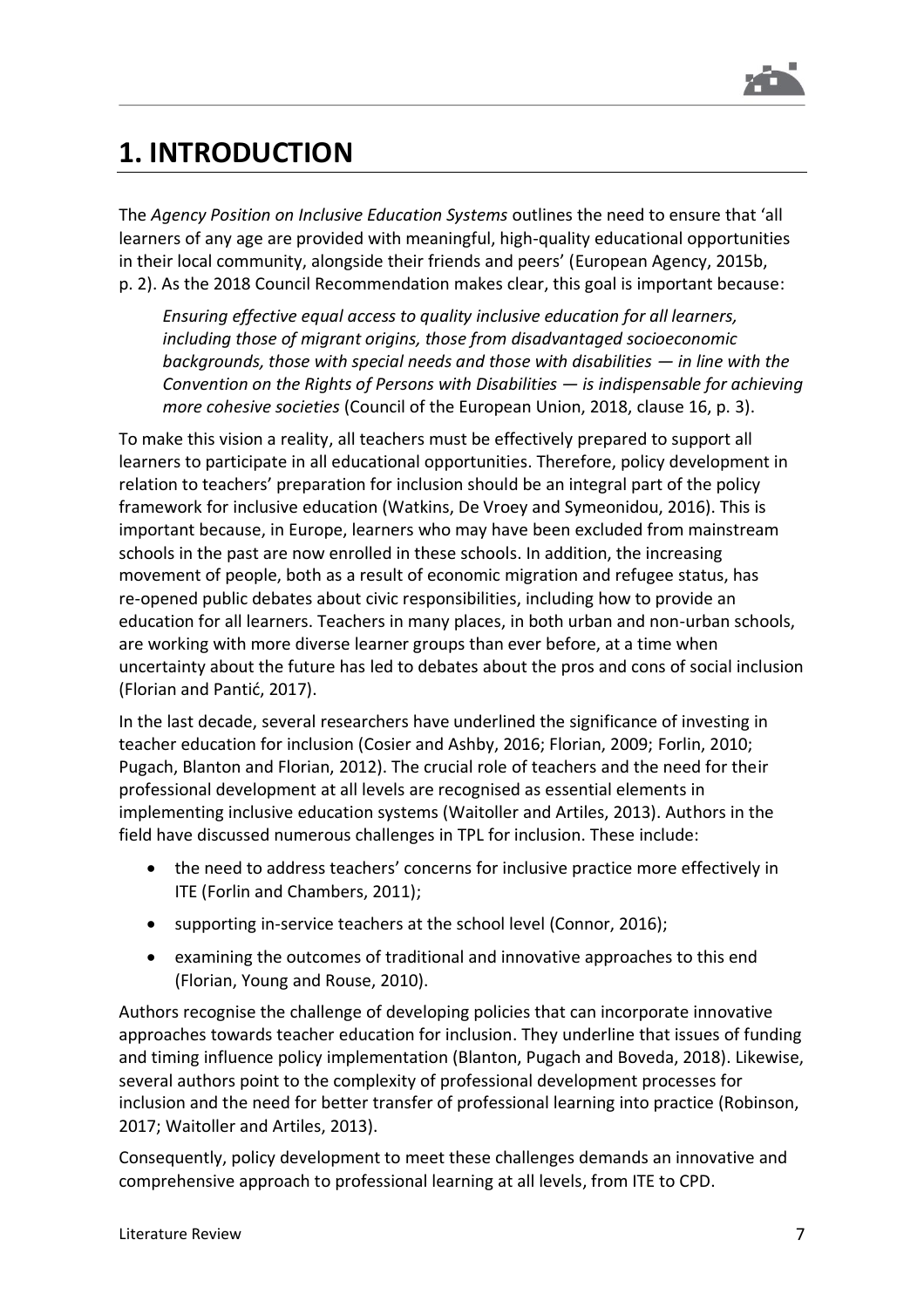

Considering the great diversity in schools, policy for inclusion must also bring together all TPL policies, to effectively prepare teachers to be responsive to all learners. However, little research to guide advances in policy and implementation is available to support country-level developments towards TPL.

This literature review sets out to identify internationally acknowledged policy priorities for TPL for inclusion, taking into account all teachers in the field. These include pre-service and in-service teachers, specialists working alongside classroom teachers, and teacher educators. However, most of the examples in this review will focus on teachers. In particular, the review aims to identify the policy elements thought to be crucial to support TPL for inclusion more broadly and effectively. In order to understand the policy priorities and map the elements needed for their development and implementation, this review explores the main issues, needs and policy recommendations for TPL recurring in international literature. It builds on the main principles and issues for TPL for inclusion to guide policy in developing clear goals and strategies. In this review, the main themes leading to these principles are:

- the need to include all teachers in professional learning for inclusion;
- the need for a deeper and broader understanding of inclusion;
- the need for the professional learning of specialist/specialised and/or support teachers.

### **1.1. Structure of the review**

The review is divided into six sections. Following the Introduction in [section](#page-7-0) 1, [section](#page-10-0) 2 explains the methodology for the literature review. [Section](#page-12-0) 3 explores priorities and issues regarding TPL for inclusion in policy documents and research. In order to identify a shared international vision and main policy principles on the topic, it addresses international and European legislation and policy recommendations for TPL first, followed by an overview of critical issues and needs found in research literature. [Section](#page-29-0) 4 refines the principles to formulate goals for policy support on key factors found:

- along the professional continuum;
- across diverse professions involved;
- regarding competences and content of TPL for inclusion.

Building on the 'why' and 'what for' questions in the earlier sections, [section](#page-47-0) 5 addresses the question of 'how' to develop a national policy for TPL for inclusion. It looks at the implementation strategies of policy required for effective TPL for inclusion:

- capacity building through teacher educator and leadership policy support;
- changing support roles and research;
- co-operation and funding across ministries and levels of support;
- monitoring of policy elements.

Finally, [section](#page-59-0) 6 concludes with further recommendations for policy analysis on TPL for inclusion.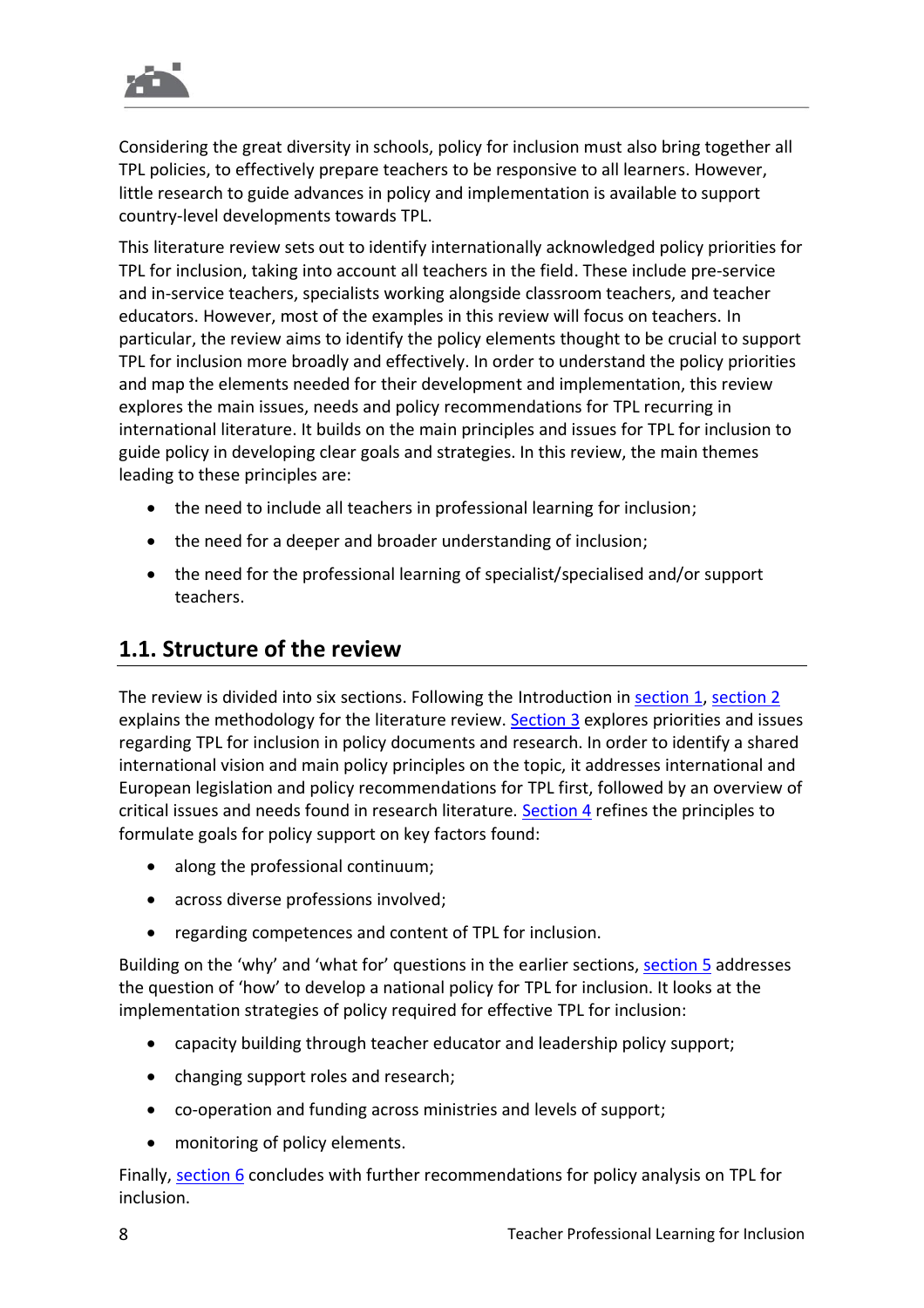

### **1.2. Operational definitions used**

This review uses the following operational definitions:

- A **policy framework** brings together policies/policy elements that set out the requirements and processes for reaching policy goals in line with national/organisational values and principles. A policy framework outlines roles and responsibilities for policy development, stakeholder engagement, implementation, dissemination, monitoring/evaluation, governance and operational processes (European Agency, 2018b).
- **Teacher professional learning** (TPL) covers initial teacher education (ITE) and teachers' continuing professional development (CPD), including induction and in-school learning opportunities.
- **Teacher professional learning for inclusion** is understood as reflective practice and personal competence development in the areas of valuing learners' difference, learner support and working with others, in line with the Agency's *Profile of Inclusive Teachers* (European Agency, 2012a).
- **All teachers** means early education teachers, primary teachers, secondary teachers, vocational teachers, adult education teachers, specialists collaborating with classroom or subject teachers, and teacher educators.
- **All learners** means learners who attend mainstream or special schools, as well as those out of school. It includes at-risk learners, such as learners of migrant origins, learners from disadvantaged socio-economic backgrounds, learners with disabilities, non-native language speakers, refugees, etc. (Council of the European Union, 2018).
- **Diversity** refers to the cultural, linguistic, ethnic, developmental and other aspects of human difference that represent some of the many elements of identity that characterise both individuals and groups and account for differences between people (Florian and Pantić, 2017).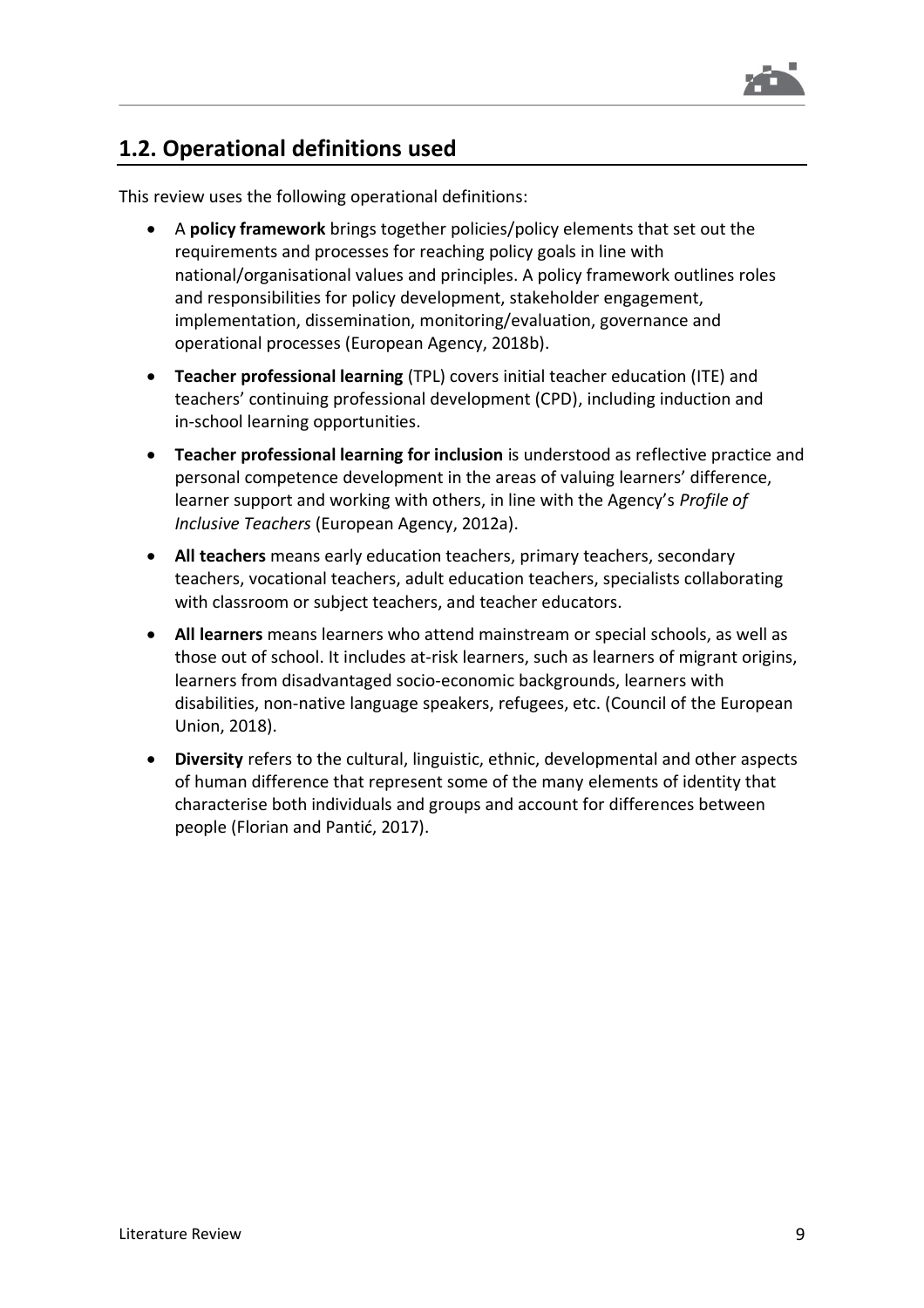

# <span id="page-10-0"></span>**2. METHODOLOGY**

This literature review aims to identify current policy priorities for TPL for inclusion in international and European-level policy documents and in research literature. This section briefly describes the methodology for the literature review of both types of documents.

### **2.1. Policy and research document search**

The search for policy recommendations on TPL for inclusive education focused on European and international policy documents and research literature on teacher education for inclusion published between 2010 and 2018.

Two parallel search processes were performed. First, an online search was carried out on the websites of major international bodies. These included the UN, the United Nations Educational, Scientific and Cultural Organization (UNESCO), the United Nations Children's Fund (UNICEF), the World Health Organization (WHO) and the World Bank. The online search was expanded with a European policy search. This resulted in an initial sample of 60 international and European policy documents (legislation, official statements and reports). While all of these referred to TPL for inclusion (e.g. ITE, CPD and teacher educators' professional learning for inclusion), 32 international and European policy documents were considered distinctive for the purpose of this review. As an illustration of international policy, 15 European and non-European national policy documents on teacher education and professional development known to the TPL4I team were added.

Secondly, a systematic electronic search was conducted using academic platforms<sup>1</sup> that include major, international, peer-reviewed educational journals and book chapters. Using the descriptors 'teacher education', 'professional development' and 'inclusive education', the search led to an initial sample of 436 papers. A total of 83 papers were selected based on abstracts and references to policy implications. To this selection, 38 papers were added that were found by snowball methods or were already known to the TPL4I team (Greenhalgh and Peacock, 2005). Altogether, 168 documents and studies on TPL policy were used as a relevant sample for policy analysis on TPL. In a final feedback round, nine policy and research documents were added based on Agency members' knowledge, leading to a total of 177 documents.

Documents and studies that met the following criteria were included in the review:

- documents and studies raising policy issues and/or providing policy recommendations for TPL;
- documents and studies referring to different parts of the TPL continuum (e.g. ITE, teacher induction, CPD, the preparation of educational specialists and teacher educators' professional development);

<sup>1</sup> CEEOL Journals; Directory of Open Access Journals (DOAJ); ERIC; Gale OneFile; Informa – Taylor & Francis; JSTOR Archival Journals; ProQuest Central; ProQuest Education Database; ProQuest Research Library; Psychology Database; SAGE Journals; ScienceDirect Journals (Elsevier); Scopus; Social Sciences Citation Index (Web of Science); Springer; SpringerLink; Taylor & Francis Online Journals; Wiley; Wiley Online Library.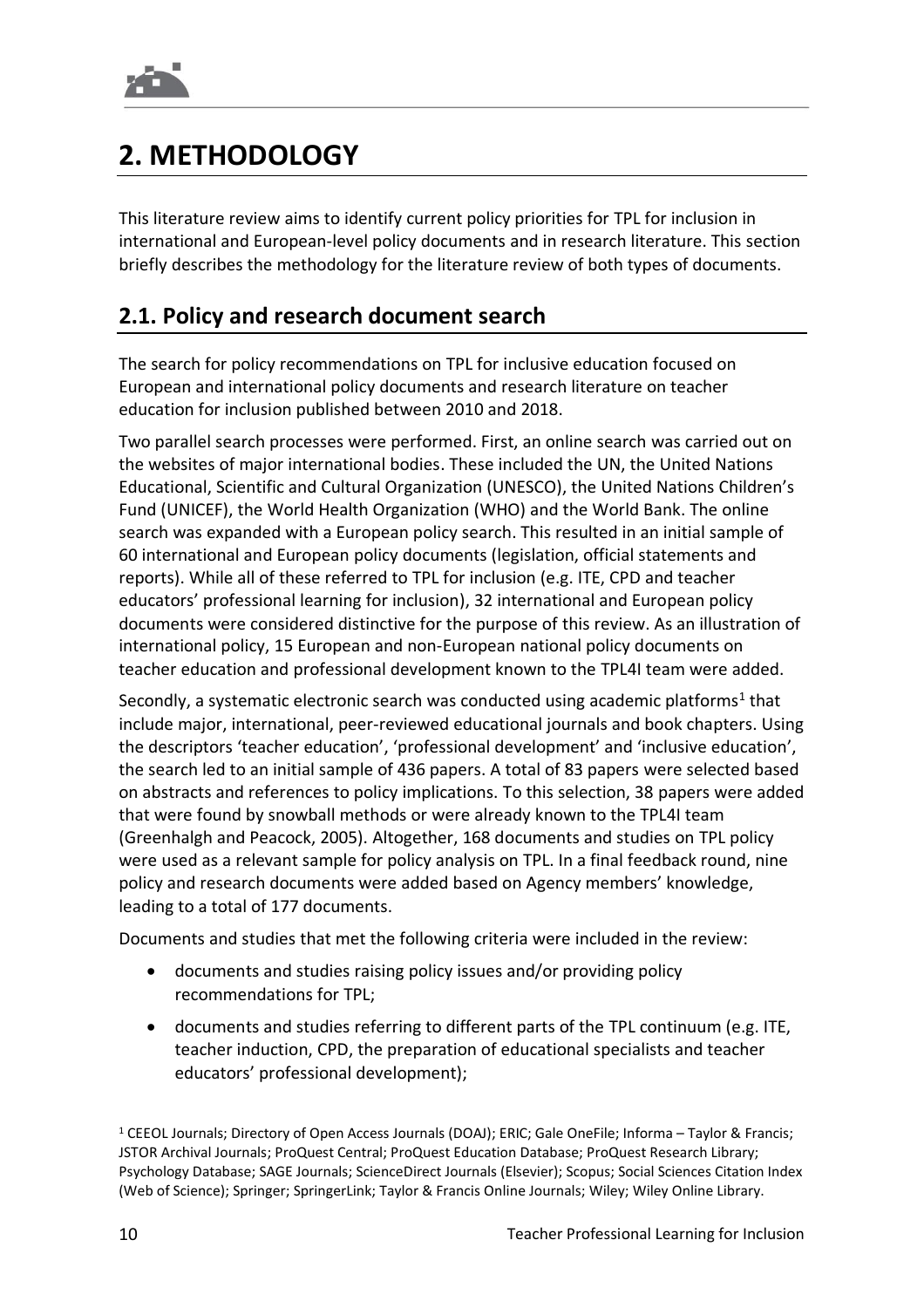

- documents and studies:
	- o referring to various contexts for TPL (e.g. teacher education colleges, universities and primary or secondary schools as sites for in-service learning);
	- o describing different pathways (e.g. initial programmes, postgraduate, short training courses and specialist routes);
	- $\circ$  with a broad understanding of inclusion (including cultural and language diversity, removing barriers to the education of learners with disabilities and reference to social justice and equity in education).

Documents and studies were excluded if they:

- did not focus on educational contexts;
- had a prior focus on subject teaching or specific interventions for learners, e.g. learners with special educational needs;
- had a prior focus on teacher attitudes to inclusion without further reference to TPL.

### **2.2. Analysis and synthesis**

All sources were reviewed according to a preliminary policy analysis scheme, using the categories of key policy issues, key stakeholders, goals and implementation. As such, all sources were treated as policy documents. Themes were categorised according to the main policy features or elements, based on a discursive policy approach or frame analysis, as discussed by Dombos, Krizsan, Verloo and Zentai (2012) and Verloo and Lombardo (2007). Then, using the emerging themes and elements, a TPL-specific policy framework was developed to order and synthesise the findings and to outline the review's structure. Sections of the policy framework consecutively describe:

- a general vision and principles on TPL for inclusion as it appears in major international policy documents and in research [\(section](#page-12-0) 3);
- the main goals for TPL for inclusion, based on analysis of the key issues and implications for different target groups found across documents and studies [\(section](#page-29-0) 4);
- suggested objectives and activities to implement TPL for inclusion, based on evidence and national policy examples [\(section](#page-47-0) 5).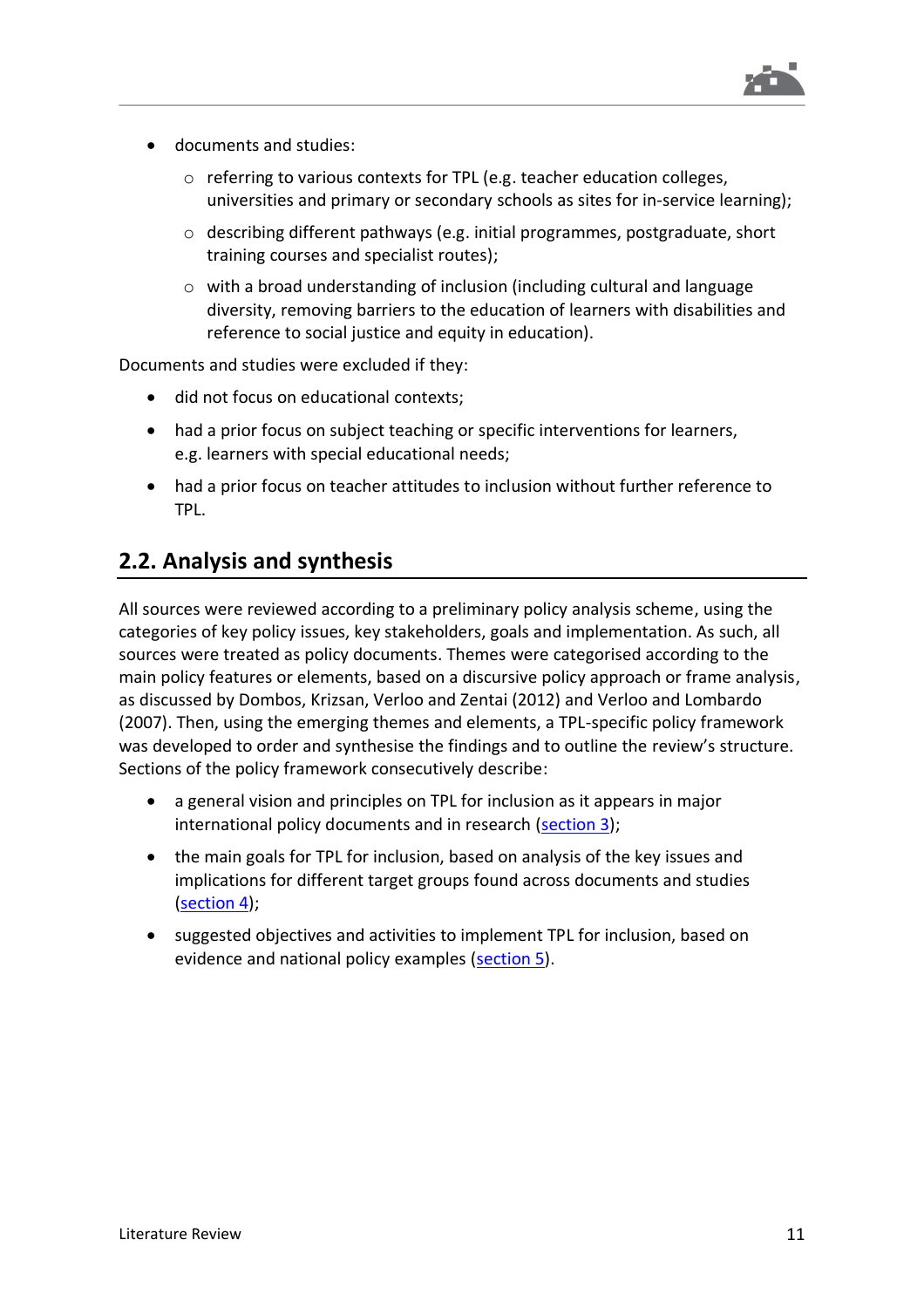# <span id="page-12-0"></span>**3. ENVISIONING TEACHER PROFESSIONAL LEARNING FOR INCLUSION**

This section presents a vision for professional learning for inclusion. It provides an overview of the position on TPL as it appears in international and European policy documents focusing on equity and/or inclusive education. In addition, it identifies principles for TPL for inclusion derived from a review of research studies. This vision informs the recommendations for the potential policy goals, implementation strategies and policy monitoring, which the following sections will examine.

# **3.1. International policy vision on teacher professional learning for inclusion**

First, international and European legislation and policy statements for TPL for inclusion are introduced. These statements aim to support worldwide educational change towards equity and inclusion, and the required teachers' professional development. They are considered a point of reference for a policy vision to adopt.

#### **3.1.1. Teacher professional learning for inclusion in international policy**

This section addresses the needs and policy recommendations for professional development for equity and inclusion, as they have been acknowledged in recent studies and policy documents by:

- UN (2006; Committee on the Rights of Persons with Disabilities, 2016)
- UNESCO (2015; 2017a)
- UNICEF (2015)
- Organisation for Economic Co-operation and Development (OECD) (2018a; Barrera-Pedemonte, 2016; Avvisati, 2018)
- WHO and World Bank (2011).

The policy statements account for a significant commitment to support TPL for quality education and the inclusion of all learners. The recommendations reinforce former policy guidelines on teacher education for inclusion, education for all and equity. Moreover, they acknowledge the need for CPD. They also highlight the need to prepare teachers to include at-risk learners, such as learners from a low socio-economic background (OECD, 2018a; UNICEF, 2015) and learners with disabilities (UN, 2006; Committee on the Rights of Persons with Disabilities, 2016; WHO and World Bank, 2011).

#### *3.1.1.1. Narrowing the gap caused by inequalities*

Key policy documents by UNESCO underline the urgency for all countries to commit to inclusive education and develop policies to support TPL for inclusion. To begin with, countries committed to the 2030 Agenda for Sustainable Development and the Sustainable Development Goals (SDGs) in the Education 2030 Incheon Declaration and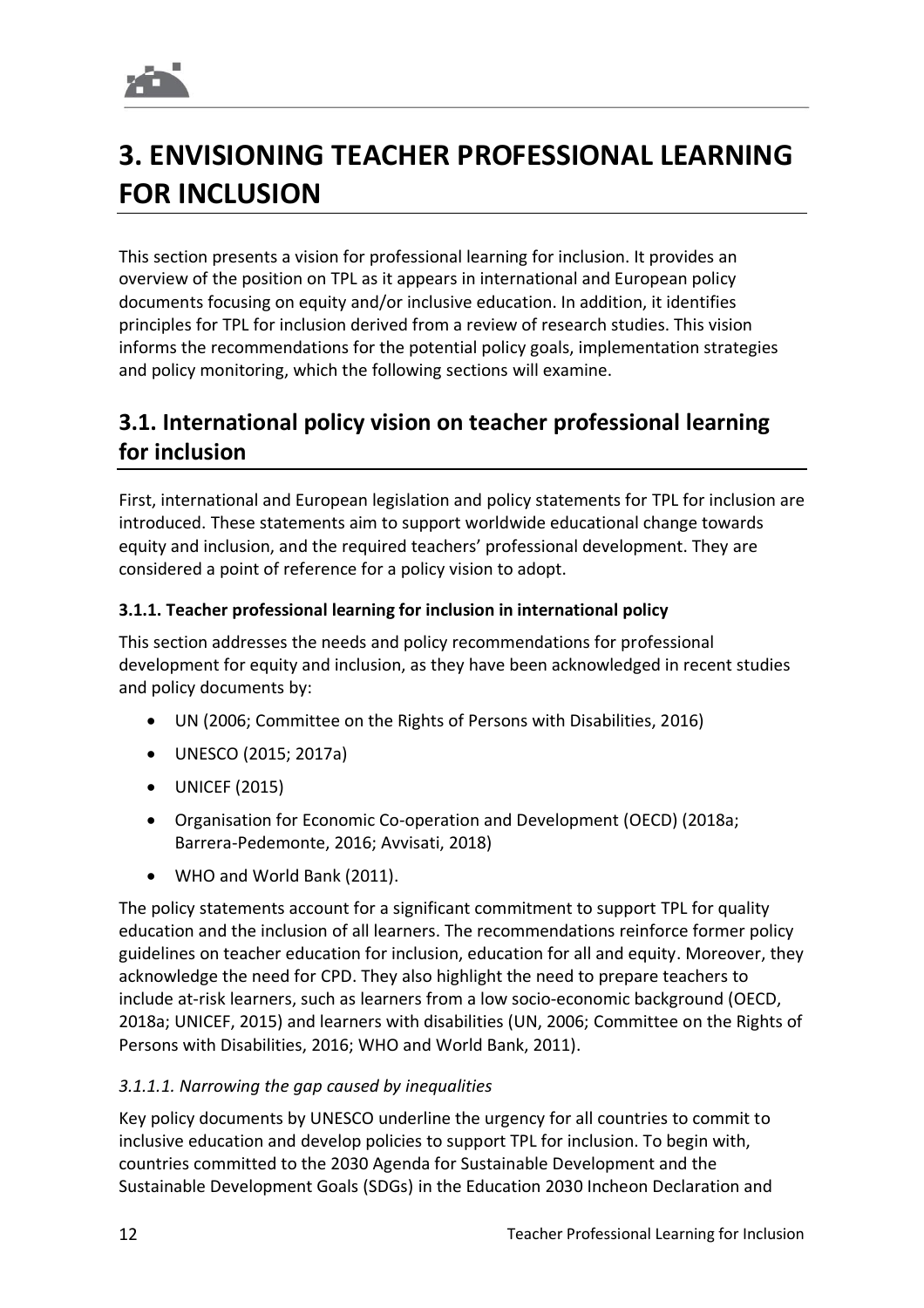

Framework for Action (UNESCO et al., 2016). UNESCO's *A Guide for Ensuring Inclusion and Equity in Education* states: 'Inclusive quality education is both a goal in itself (Sustainable Development Goal 4) and a means for attaining all other SDGs' (2017b, p. 10). The *Teacher Policy Development Guide* (UNESCO, 2015) also puts forward this idea of education as a means and an end. The guide was developed to support policy-makers to address a broad scope of educational needs in diverse contexts:

*A teacher training policy should include principles of Education for Sustainable Development (ESD). ESD considers education a key to promoting the values, behaviour and lifestyles necessary for a sustainable future, and promotes understanding of problems such as poverty, wasteful consumption, environmental degradation, population, health, conflict and human rights* […]

*Teachers working in post-conflict and post-disaster contexts require appropriate training, which reflects the needs of learners and teachers in the specific context* (UNESCO, 2015, p. 22).

The OECD report *Equity in Education: Breaking Down Barriers to Social Mobility* suggests that having qualified and well-trained teachers is the most important variable in the goal to educate all learners. In particular, the report highlights the crucial role of teachers in narrowing the gaps in educational outcomes caused by inequalities:

*First, evidence of large differences early on suggests that initial learning and development are largely influenced by factors related to family background and early environments, including early education and primary schooling. Second, the evolution of these inequalities, particularly between primary and secondary school, underscores the crucial role that schools, teachers, and education policies and practices can play in narrowing the gaps and equalising opportunities for all students* (OECD, 2018a, p. 30).

Revealing specific needs at different educational levels and transitions, the report notes:

… *sufficient resources must be allocated to improve the quality of these* [pre-school] *programmes, by assuring that teachers are qualified and well-trained, and that the environment is conducive to learning for all students* (ibid., p. 40).

Another OECD report, entitled 'In which countries do the most highly qualified and experienced teachers teach in the most difficult schools?', clearly establishes the relationship between teacher preparation and learning outcomes:

*Teachers are the most important school resource. In every country, teachers' salaries and training represent the greatest share of expenditure on education; and this investment in teachers can have significant returns. Research shows that being taught by the best teachers can make a real difference in the learning and life outcomes of otherwise similar students.*

*But not all students are equal when it comes to access to high-quality teaching. In fact, PISA* [Programme for International Student Assessment] *data show that there are inequities in access to experienced and qualified teachers in many countries, and that they are related to the gap in learning outcomes between advantaged and disadvantaged students* (Avvisati, 2018, p. 2).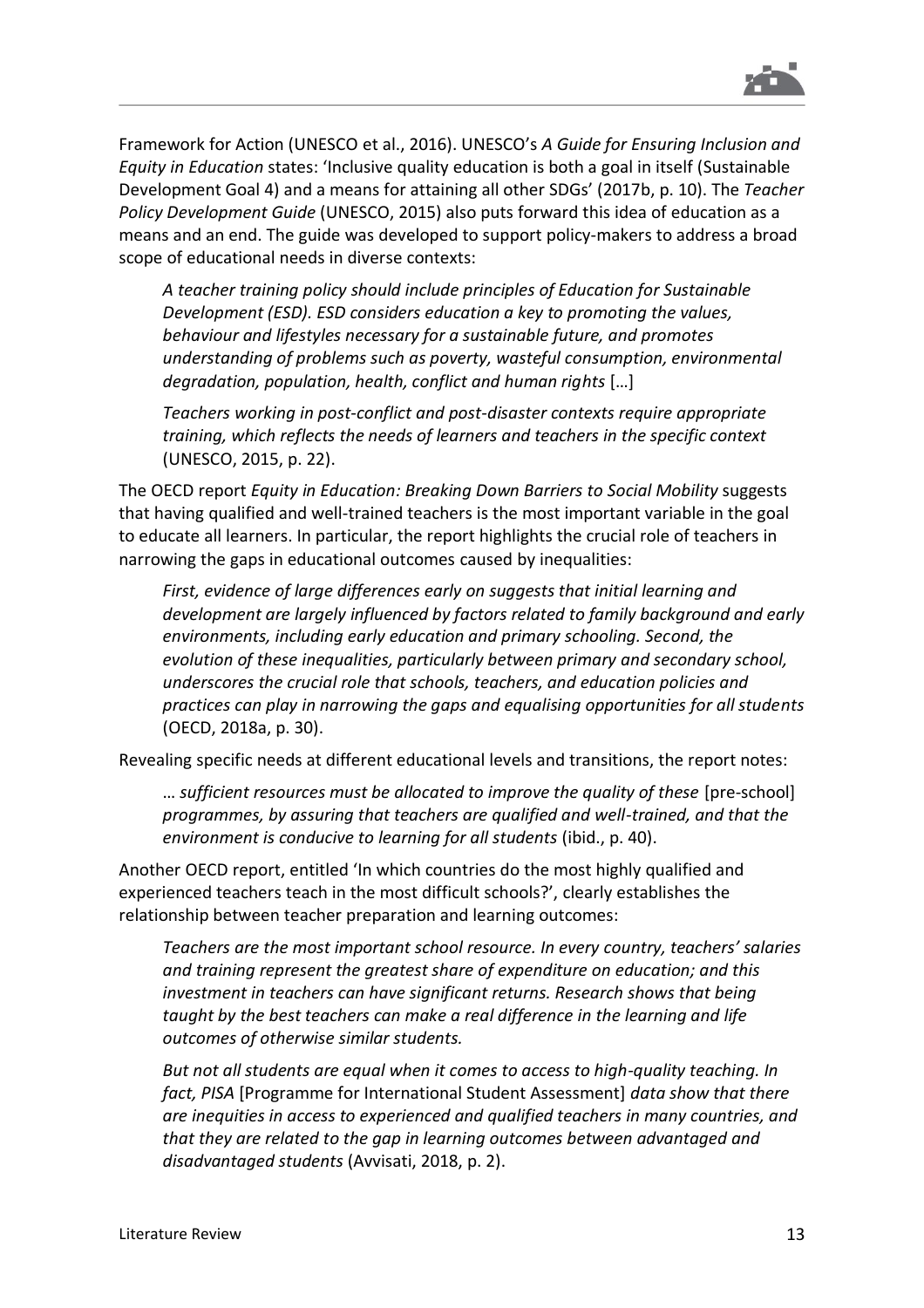

The OECD *Education Working Paper No. 141* (Barrera-Pedemonte, 2016) uses insight from the 2013 Teaching and Learning International Survey (TALIS) to consider teacher professionalism. It states that positive outcomes of TPL are strongly linked to developing teacher knowledge and peer networks, especially in schools with the highest proportions of socio-economically disadvantaged learners. Country policies should, therefore, encourage teachers' engagement in professional development and prevent barriers to participation in formal professional learning activities. In particular, policy must ensure that teachers participate in pre-service and in-service teacher education programmes that provide opportunities for active learning, supporting teachers in conducting classroom-based individual or collaborative research. It must also ensure the continuation of professional development by encouraging teachers' participation in networks of other teachers for information exchange (ibid.).

#### *3.1.1.2. Support for teachers to include learners with disabilities*

The Committee on the Rights of Persons with Disabilities (2016) has established the link between TPL and the inclusion of learners with disabilities. To begin with, it recognises the risk that learners with disabilities receive an inferior quality of provision. In particular, *General Comment No. 4* notes:

… *despite progress achieved, the Committee on the Rights of Persons with Disabilities* […] *is concerned that profound challenges persist. Many millions of persons with disabilities continue to be denied a right to education, and for many more, education is available only in settings where they are isolated from their peers and receive an inferior quality of provision* (Committee on the Rights of Persons with Disabilities, 2016, p. 2).

The UN considers that insufficient education of all teaching staff is one of the barriers to implementing the *Convention on the Rights of Persons with Disabilities* (UN, 2006):

… *lack of political will, technical knowledge, and capacity in implementing the right to inclusive education including insufficient education of all teaching staff* (Committee on the Rights of Persons with Disabilities, 2016, p. 2).

Therefore, it sets out relevant values and competences for teacher education for inclusion. It explicitly includes support for teachers as one of the 'core features of inclusive education':

*Supported teachers: All teachers and other staff receive education and training giving them the core values and competencies to accommodate inclusive learning environments, which include teachers with disabilities. The inclusive culture provides an accessible and supportive environment which encourages working through collaboration, interaction and problem-solving* (ibid., pp. 4–5).

Similarly, the *World Report on Disability* (WHO and World Bank, 2011) emphasises the need for TPL for inclusion within an inclusive school system. It reports on a review of 28 countries participating in the Education for All Fast Track Initiative Partnership. Only 10 of the countries 'had a policy commitment to include children with disabilities' and had targets and plans on 'data collection, teacher training, access' and the 'provision of additional learning materials and support' (ibid., p. 214). As a barrier to the education of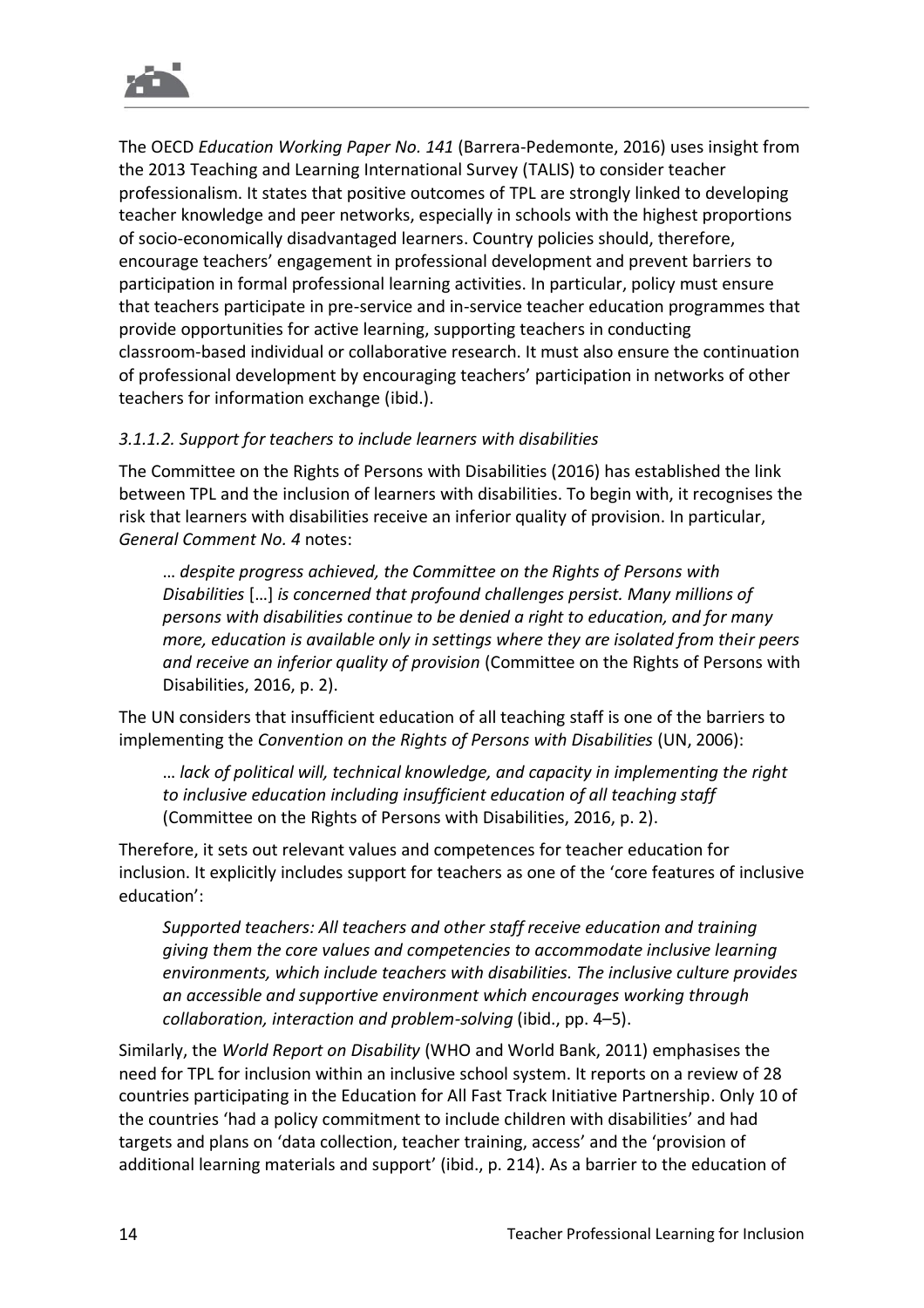

children with disabilities, it explicitly mentions inadequate training and support for teachers:

*Teachers may not have the time or resources to support disabled learners.* […] *In resource-poor settings classrooms are frequently overcrowded and there is a severe shortage of well trained teachers capable of routinely handling the individual needs of children with disabilities.* […] *The majority of teachers lack sign-language skills creating barriers for Deaf pupils.* […] *Other supports such as classroom assistants are also lacking. Advances in teacher education have not necessarily kept pace with the policy changes that followed the Salamanca Declaration* (ibid., p. 215).

*3.1.1.3. Support for teacher professional learning throughout a teacher's career*

Guiding teacher policy, UNESCO explicitly addresses and values professionalisation throughout a teacher's career. It states:

… *international policy shows that high-quality teachers and teaching based on teacher professionalization and excellence in human resource policies yields the best learning results and reduces education costs* (2015, p. 13).

*A coherent teacher education framework will include three interrelated stages: initial teacher preparation (pre-service teacher education or training), an induction period and continuing professional development (CPD) or in-service training (INSET)* (ibid., p. 21).

Moreover, teacher education policy must include aspects of teacher recruitment and school leaders' professional development (ibid). Nevertheless, competence development for inclusion needs to start from the beginning of a teacher's professional learning. UNESCO notes the importance of teacher skills, attitudes and pedagogical strategies, among other factors, and states that:

*Teachers can acquire much of the preparation they need regarding such inclusive practices during their initial training and through short, customized, in-service training units* (UNESCO, 2017b, p. 35).

UNICEF has also carried out work in this area. Building on former Agency work (i.e. *Profile of Inclusive Teachers*, European Agency, 2012a), UNICEF published the *Training of Trainer Modules on Inclusive Education* in 2015. They highlight the need for professional development for teacher educators, in addition to a TPL continuum.

To sum up, international organisations, such as the UN, UNESCO, UNICEF, OECD, WHO and the World Bank, have identified key issues that suggest educational policies should treat TPL as a continuum, from ITE through to CPD. According to these organisations, all TPL programmes should provide opportunities for teachers to understand the vision of inclusive education and their role in promoting equality and providing quality education to all learners. They stress the importance of collaboration and active learning to enhance effective classroom-based practice. International organisations also underline the link between TPL and raising achievement, narrowing the gaps in learning outcomes caused by inequalities. These organisations provide evidence to suggest there is a lack of policies that support teachers to implement inclusive education.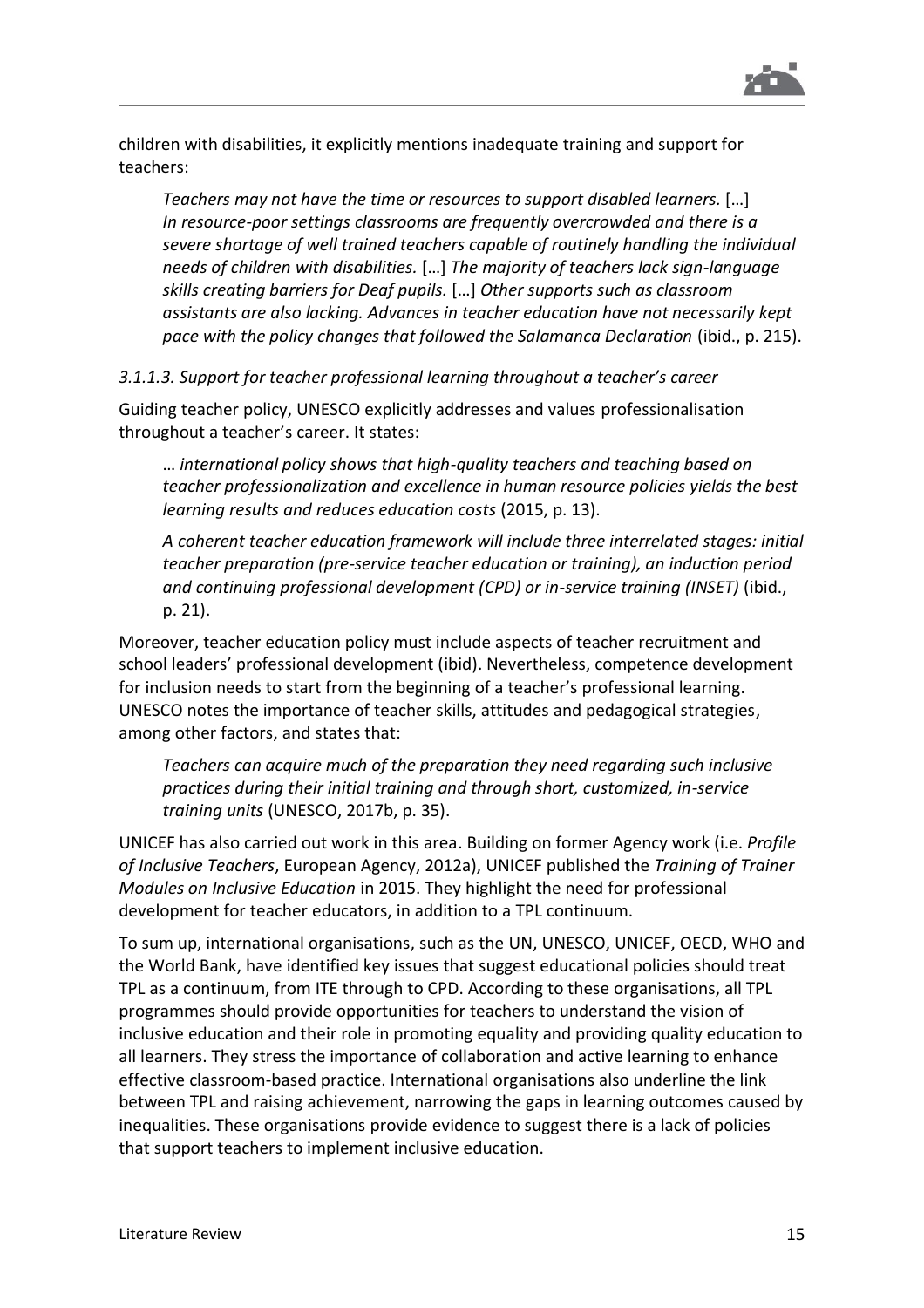

#### **3.1.2. Teacher professional learning for inclusion in European policy**

At European level, there has been an increasing emphasis on TPL for inclusive education. This section provides information from EU reports, communications and recommendations. These documents explain the problems with current TPL policies and the priorities needed in future TPL policies for inclusive education.

#### *3.1.2.1. Empowerment and support for teachers*

The *Communication on Improving and Modernising Education* notes the need for stronger support for school leaders and teachers:

*Teachers play a pivotal role in imparting knowledge and common values and in giving support to pupils who come from a vulnerable socio-economic background. Enabling teachers to cope with these challenging tasks, requires strategic investment in effective school leadership and a teaching profession that is based on excellent initial education, teamwork, and career-long professional development* (European Commission, 2016a, p. 5).

Most recently, the *Council Recommendation on promoting common values, inclusive education, and the European dimension of teaching* reinforces the need to support teachers and teaching, and:

… *enable educational staff to promote common values and deliver inclusive education, through:*

*(a) measures to empower educational staff helping them convey common values, and promote active citizenship while transmitting a sense of belonging and responding to the diverse needs of learners* (Council of the European Union, 2018, p. 4).

Considering the diversity of educational needs taken into account, the European Commission Policy Brief, *Support for children with special educational needs (SEN)* (2013a), asserts the need for all teachers to be effectively prepared and receive specialist support.

The European Commission report, *Education and Disability/Special Needs: Policies and practices in education, training and employment for students with disabilities and special educational needs in the EU*, prepared by the Network of Experts in Social Sciences of Education and Training (NESSE), confirms the aforementioned need. It states that:

*Learning support teachers and classroom assistants play a vital role in making inclusion work well in practice.* […] *National and local governments should ensure that funding is available to employ sufficient support staff, and teachers should be trained in the management of such staff, ensuring in particular that learning support assistants help pupils without having a negative effect on their social integration* (NESSE, 2012, p. 2).

The report also acknowledges a broader need in TPL for inclusion:

*Teacher education and continuing professional development have not always been organised along inclusive lines.* […] *Providers of teacher education across Europe*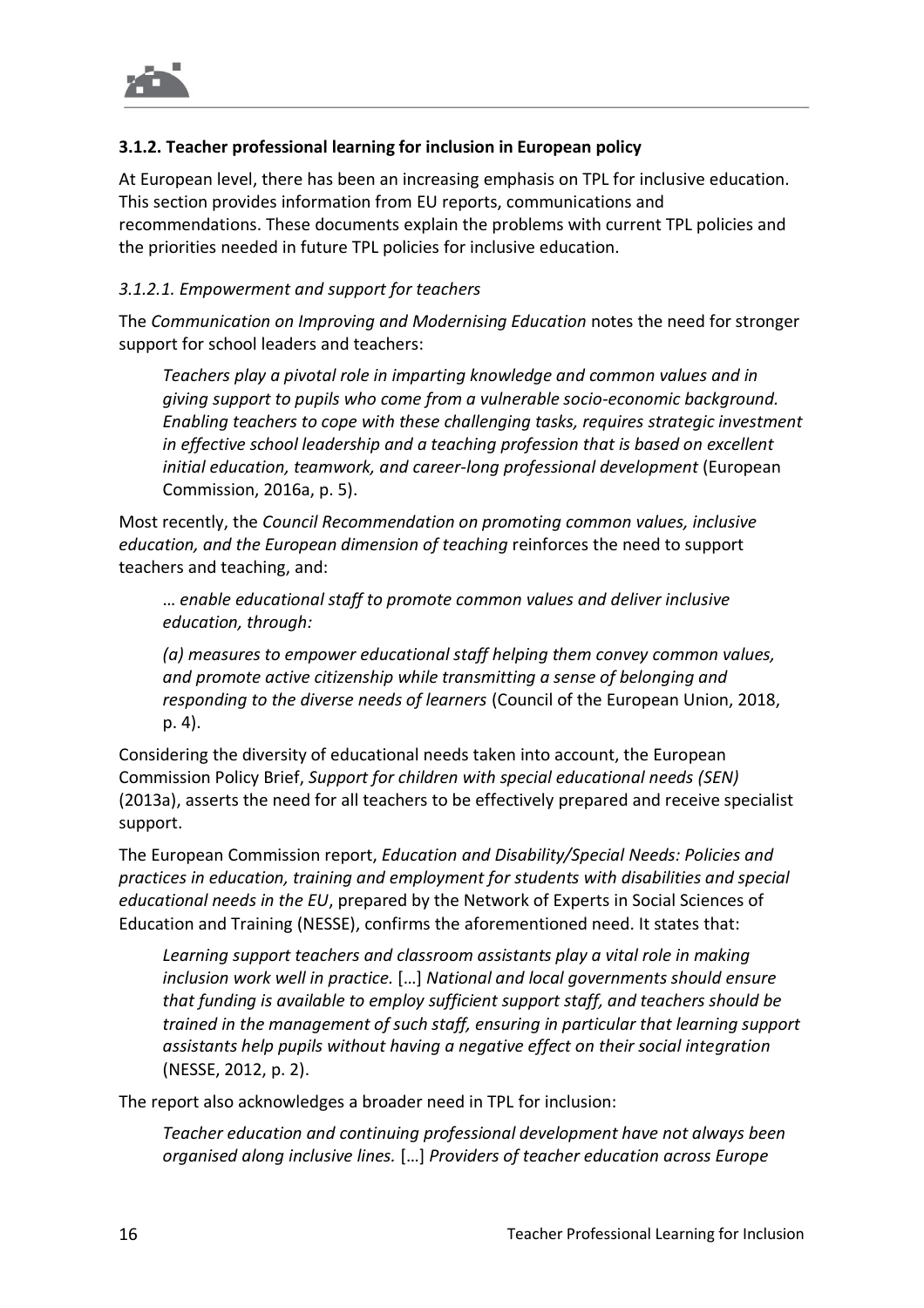

*should ensure that the theoretical and practical aspects of programmes prepare new recruits to reflect the principles of inclusion in all aspects of their work* (ibid.).

In the report *Preparing Teachers for Diversity: The Role of Initial Teacher Education,* some of the key findings state the needs for teacher learning for diversity:

*If valued and utilised effectively, diversity can function as a rich educational resource in classrooms, to enrich the competences and creativity of all pupils, promote inter-group contact, opportunities for reflection and peer-learning.*

*In spite of this diversity, the teaching population remains largely homogenous and lacks experience in teaching in diverse schooling environments. Teachers feel ill-prepared to teach students from diverse socioeconomic, cultural and linguistic backgrounds.*

[...] There is an increasing need to prepare future teachers to build on the benefits of *diversity, shifting from compensatory to inclusive learning approaches. A comprehensive system of teacher education is crucial to equip teachers with the intercultural competences necessary to respond to and manage the evolving diverse school environment* (European Commission, 2017a, p. 20).

#### *3.1.2.2. Improving teacher supply and teacher diversity*

An in-depth *Study on the Diversity within the Teaching Profession with a Particular Focus on Migrant and/or Minority Background* established the need for teacher diversity as a response to learner diversity:

*Teacher diversity initiatives should provide support to people of migrant/minority origin at every stage of the teaching 'pathway'. Attracting and retaining teaching staff with a migrant and/or minority background in the profession are equally important.* […] *barriers to diversity exist at every stage of the pathway, and can be intersectional and cumulative. In order to create a level playing field and promote teacher diversity, systematic intervention is needed at all stages of the pathway into and through the teaching profession* (European Commission, 2016b, p. 127).

The *Teaching Careers in Europe* report addressed the context of teacher supply more broadly (European Commission/EACEA/Eurydice, 2018). It mapped more general areas for TPL policy. These include:

- Forward planning for teacher supply and demand
- Entry to the profession
- Teacher mobility between schools
- Continuing professional development and support
- Career structures
- The use of teacher competence frameworks
- Appraisal systems.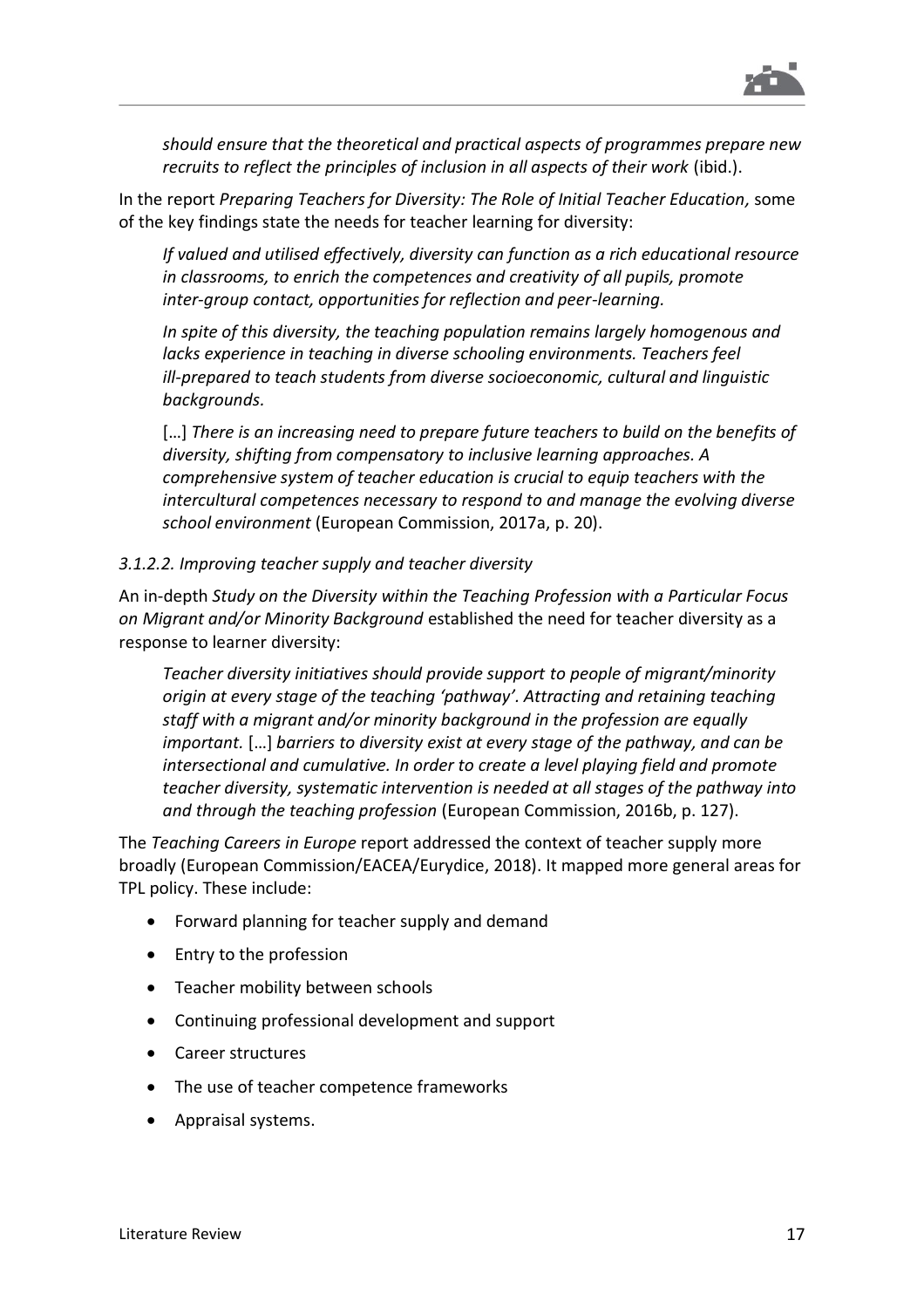

Although the report does not provide data on specific challenges for inclusion, some of its assumptions about the identified areas are relevant for TPL for inclusion:

*Most countries are facing a number of challenges, most of which are inter-related as well as linked to the more general issue of attractiveness of the profession. Besides the challenge of attracting sufficient students to enrol in ITE, there is also the issue of ensuring that they complete the course and actually enter the teaching profession rather than migrating to other careers. Shortages of ITE students are not necessarily due to any real decline in entry levels, but they may be related to other issues such as an increasing demand for teachers due to the ageing workforce, more teachers leaving the profession for other reasons, or high drop-out rates during ITE* (ibid., p. 28).

Following specific work by the European Commission on supporting teacher competence development and teacher educators for better learning outcomes (European Commission, 2013b; 2013c), a study of policy measures was published. The measures aimed to improve the attractiveness of the teaching profession. *Council conclusions on effective teacher education* (Council of the European Union, 2014) were published along with the policy measures. The conclusions noted the need for more emphasis on supporting diverse groups of learners, including those with disabilities.

#### *3.1.2.3. Supporting change*

The European Parliament (2014) also published a study on primary teacher training in Europe. It recommended that teacher training be approached as a continuum in which ITE, early career support and CPD are all involved, to address the practical challenges of teaching. However, it does not mention education for inclusion or equity.

The ET 2020 Working Group on Schools Policy produced a guide on policies to improve ITE (European Commission, 2015a). It suggested a series of policy actions around the continuum and need for collaborative approaches, action research, financing and governance of ITE. However, it did not refer to inclusion or diversity. Other publications (e.g. European Commission, 2015b) also lacked focus on this key area.

However, in 2015, the *Joint Report of the Council and the Commission on the implementation of the strategic framework for European cooperation in education and training (ET 2020)* noted that teachers should:

… *be trained to deal with learners' individual needs and growing diversity in terms of their social, cultural, economic and geographic backgrounds, to prevent early school leaving and to use innovative pedagogies and ICT tools in an optimal manner*  (Council of the European Union and European Commission, 2015, p. 5).

At this time, the Council of Europe also published a *Tool to Upgrade Teacher Education Practices for Inclusive Education* (Hollenweger, Pantić and Florian, 2015). The tool resulted from the work of networks of experts and schools established in the course of a joint EU and Council of Europe project in south-east Europe. It was developed 'to help upgrade and innovate the existing programmes for teacher training for inclusion' (ibid., p. 6). It came as a response to the identified need for an overall framework for teacher education for inclusion and transversal collaboration among all stakeholders in the field.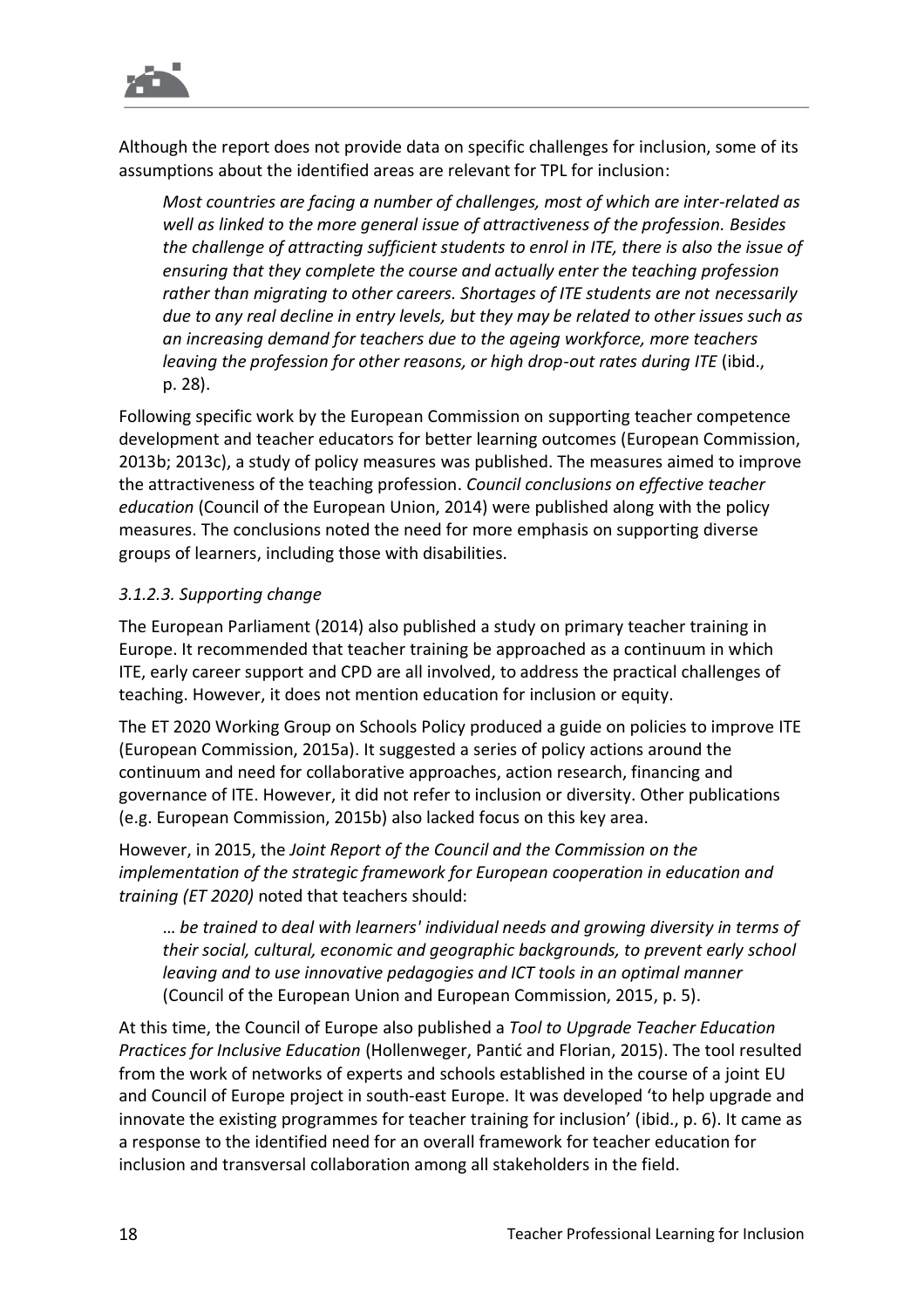

Publications from 2017 reflect both the growing focus on teacher education and the need for inclusion and equity. For example, the *Council Conclusions on school development and excellent teaching* recognise 'high-quality, inclusive and equitable school education' as 'a top priority that influences the European Union's social progress and sustainable growth in the future' (Council of the European Union, 2017a, p. 2). The accompanying *Staff Working Document* further states:

*The role of teachers is changing in response to new knowledge about learning and increasing expectations about quality and equity in education.* […] *There is research about how people learn effectively, which recognises that there are significant differences between individuals that teachers and schools need to take into account.*

*Education systems aim to reconcile high quality with high equity* (European Commission, 2017b, p. 32).

The *Conclusions of the Council and of the Representatives of the Governments of the Member States, meeting within the Council, on Inclusion in Diversity to achieve a High Quality Education For All* invite member states to:

… *support teachers, educators and other teaching staff and foster their motivation and competences, including for example emotional intelligence and social skills, to deal with diversity through initial teacher education programmes and continuous professional development, including digital education, practical tools, ongoing support and guidance, while also encouraging a more diverse teacher force* (Council of the European Union, 2017b, p. 6).

Drawing on recent work at European level, *Preparing Teachers for Diversity: The Role of Initial Teacher Education* reiterates that the 'EU and its Member States have called for renewed efforts to prepare teachers for diversity, and to lay the foundations for more inclusive societies through education' (European Commission, 2017a, p. 13). This study 'seeks to consolidate the existing knowledge base and to gather evidence on the way student teachers are prepared for diversity in the classroom' (ibid.).

This key document reaches the following conclusions:

- *National education policies in Europe need a paradigm shift in their approach towards diversity*
- *Competence-based ITE systems are more likely to effectively prepare student teachers for diversity, provided competences for diversity are well-defined*
- *Transversal and comprehensive curricular approaches help to better prepare student teachers for diversity*
- *Well-prepared teacher educators are key for effective ITE for diversity; however, there are very few initiatives in Europe to prepare them appropriately*
- *Several support measures and initiatives are being implemented across Europe to help current ITE systems adjust to the needs associated with classroom and societal diversity*
- *There is a need for a supportive culture for change to be developed at all levels for policies on ITE for diversity to be successfully implemented* (ibid., pp. 102–105).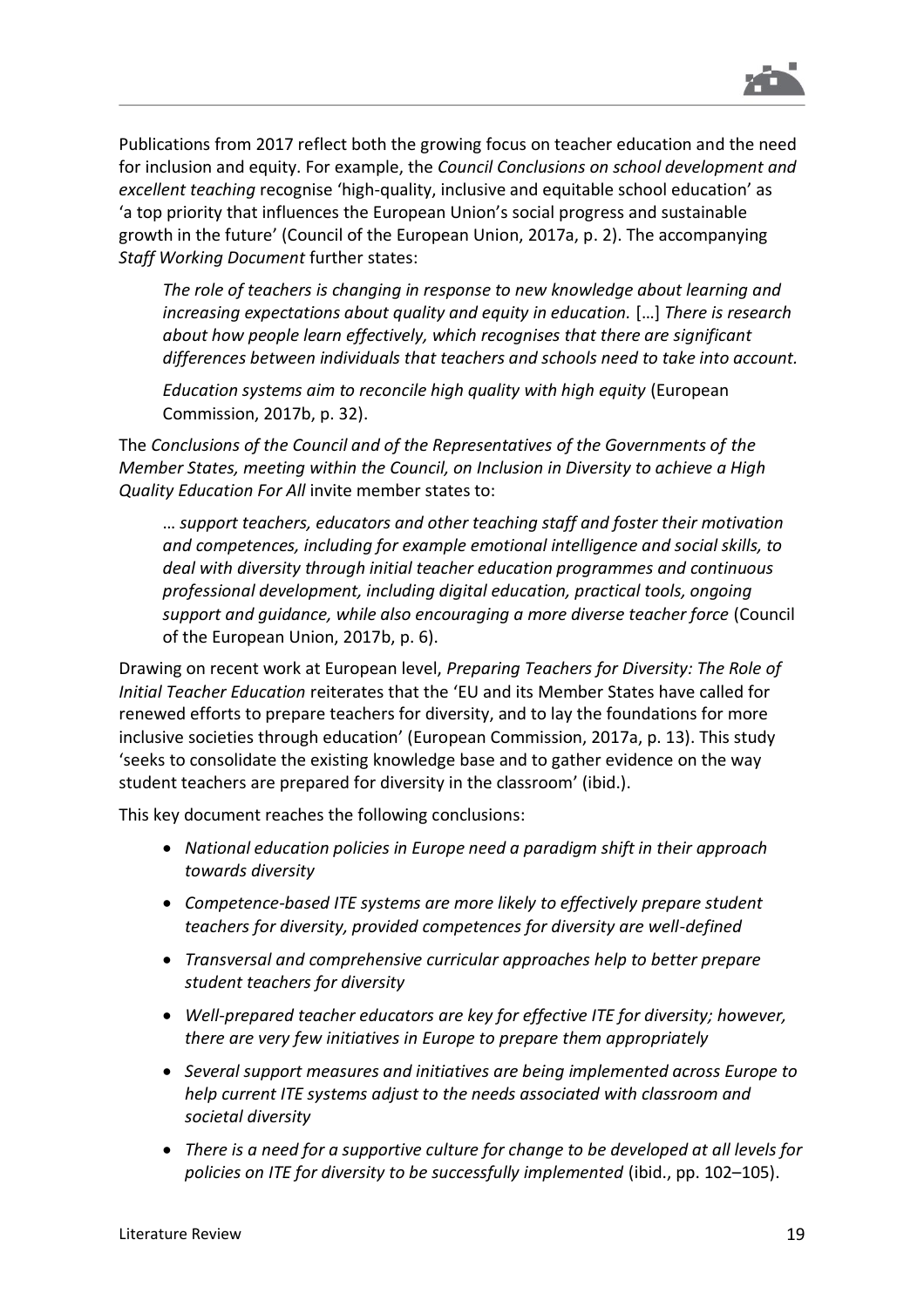

In sum, a review of documents from the European Commission, the Council of the European Union, the European Parliament and the Council of Europe highlight the urgency for:

- comprehensive systems of national TPL policy;
- policy measures that support and empower teachers;
- particular competences for teachers (such as managing learning support and working with other professionals, early identification of needs, etc.).

Policy must encourage and support the changing roles of teaching staff. European Commission documents also recognise the challenges facing European countries. These include the need for policies to ensure the employment of teachers from diverse backgrounds and the need to increase the population of potential teachers in countries that have teacher shortages. However, for many countries, the main challenge is to reinforce a policy framework for TPL.

#### **3.1.3. Key points**

The previous sections presented how TPL is viewed in key documents on inclusive education by international and European organisations. The main findings suggest that:

- There is a need for comprehensive systems for TPL in many countries. It is important to have comprehensive TPL policies because well-trained and qualified teachers:
	- $\circ$  can improve education quality;
	- o have high expectations for all learners;
	- o increase learners' achievement;
	- o narrow the gaps in learning outcomes caused by inequalities.
- TPL policies for inclusive education need to:
	- o prepare teachers to include learners from diverse backgrounds;
	- o support and empower all teachers, in all levels of education (pre-primary, primary, secondary and higher education);
	- o ensure teachers' learning throughout the continuum, beginning from ITE, to induction, through to CPD;
	- $\circ$  ensure that particular teacher competences for inclusive education are in place (such as managing learning support assistants and classroom assistants, early identification of needs, etc.).
- All TPL programmes should provide opportunities for teachers to understand:
	- o the policy vision of inclusive education;
	- $\circ$  their role in promoting equality and providing quality education to all learners;
	- o their role in promoting interaction and participation;
	- o the importance of collaboration and problem-solving.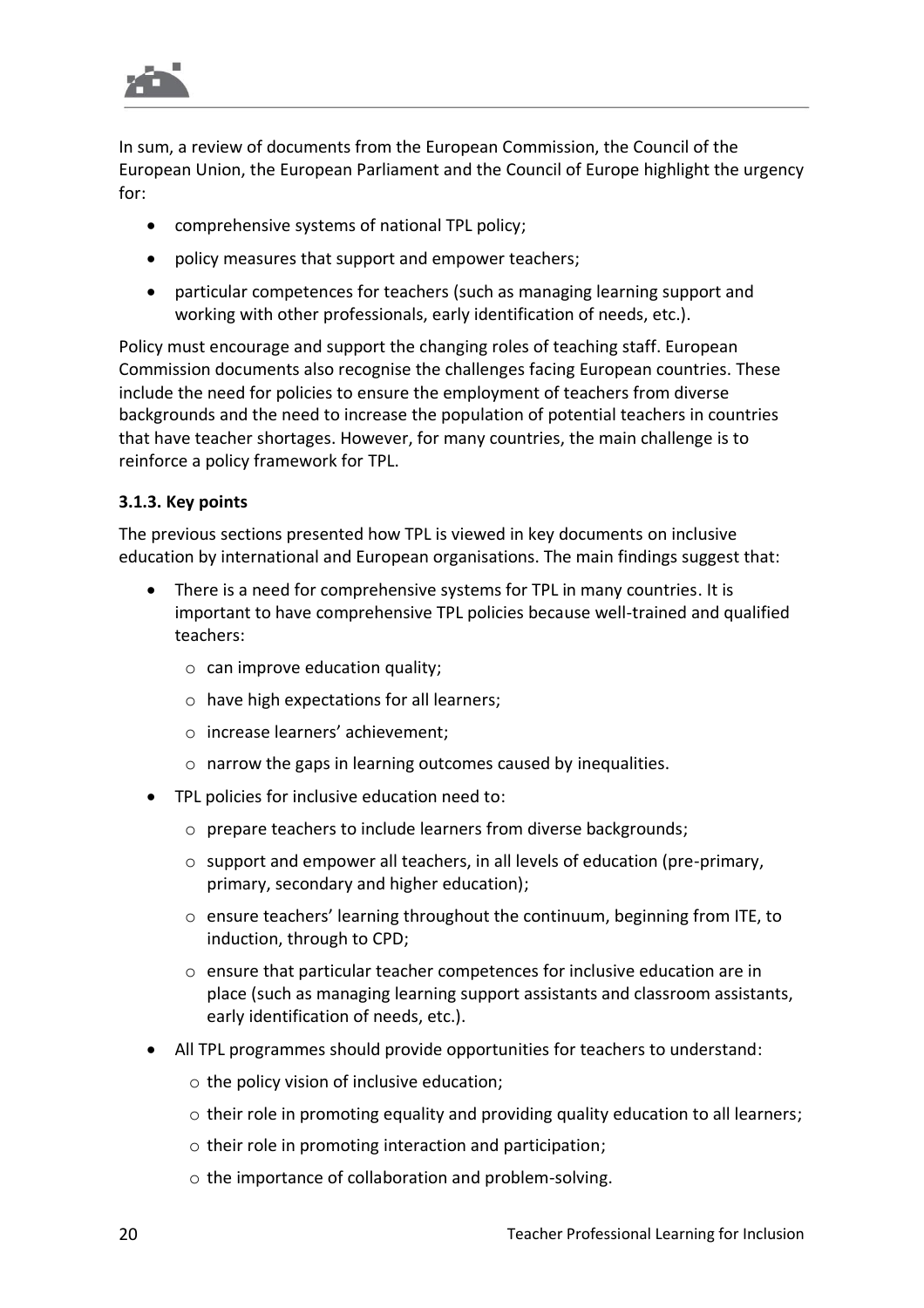

• TPL policies need to ensure the employment of teachers from diverse backgrounds and increase the population of potential teachers in countries that have teacher shortages.

# **3.2. Evidence to guide policy for teacher professional learning for inclusion**

A vision for TPL in line with international and European inclusive education policy or legislation was outlined above as an internationally promoted foundation for further policy. This vision clearly expresses the role of teacher education and professional development for inclusion as it has been identified and adopted internationally (UNESCO, 2008). It has been gaining momentum over the past decade in research and in international policy. International and European documents highlight the need for teacher preparation for inclusion and the importance of a continuum of professional development opportunities. The European Commission and the international organisations cited promote a broader equity agenda for teacher preparation. They also acknowledge specific educational needs and contexts to consider, such as TPL for the inclusion of learners with disabilities. This section will explore international research literature from the last decade to identify the main principles for policy development for TPL for inclusion, based on recent evidence.

#### **3.2.1. A continuum of teacher professional learning for inclusion: connecting practice to theory**

This section identifies the TPL continuum (i.e. ITE, induction, CPD, teacher educators' learning) and the links between the different stages and forms of TPL along it. It also discusses the policy issues arising from the research literature in relation to these forms of TPL for inclusive education.

#### *3.2.1.1. Initial teacher education*

Most research on TPL for inclusion refers to ITE. While this demonstrates the need to draw a better picture of induction and CPD, it also reveals the relatively recent interest in the field.

Analysis of TALIS data shows that ITE in general makes a difference, but:

… *the overall feeling of preparedness is higher in relation to the 'content' of teaching (subject knowledge) than to its 'pedagogy' (understanding of teaching and learning) and 'practice' (classroom-based training)* (European Commission, 2015b, p. 3).

In ITE, the duality of subject knowledge and pedagogy reflects a:

… *tension between dominating 'fundamental' disciplines (that mainly provide the 'subject matter' to teacher education) and the 'applicative' – and therefore subordinated – field of 'teacher training'* (Zgaga, 2017, p. 24).

It also leads to tensions between parallel and consecutive systems of teacher education (ibid.). Across Europe, teacher preparation programmes have moved from local higher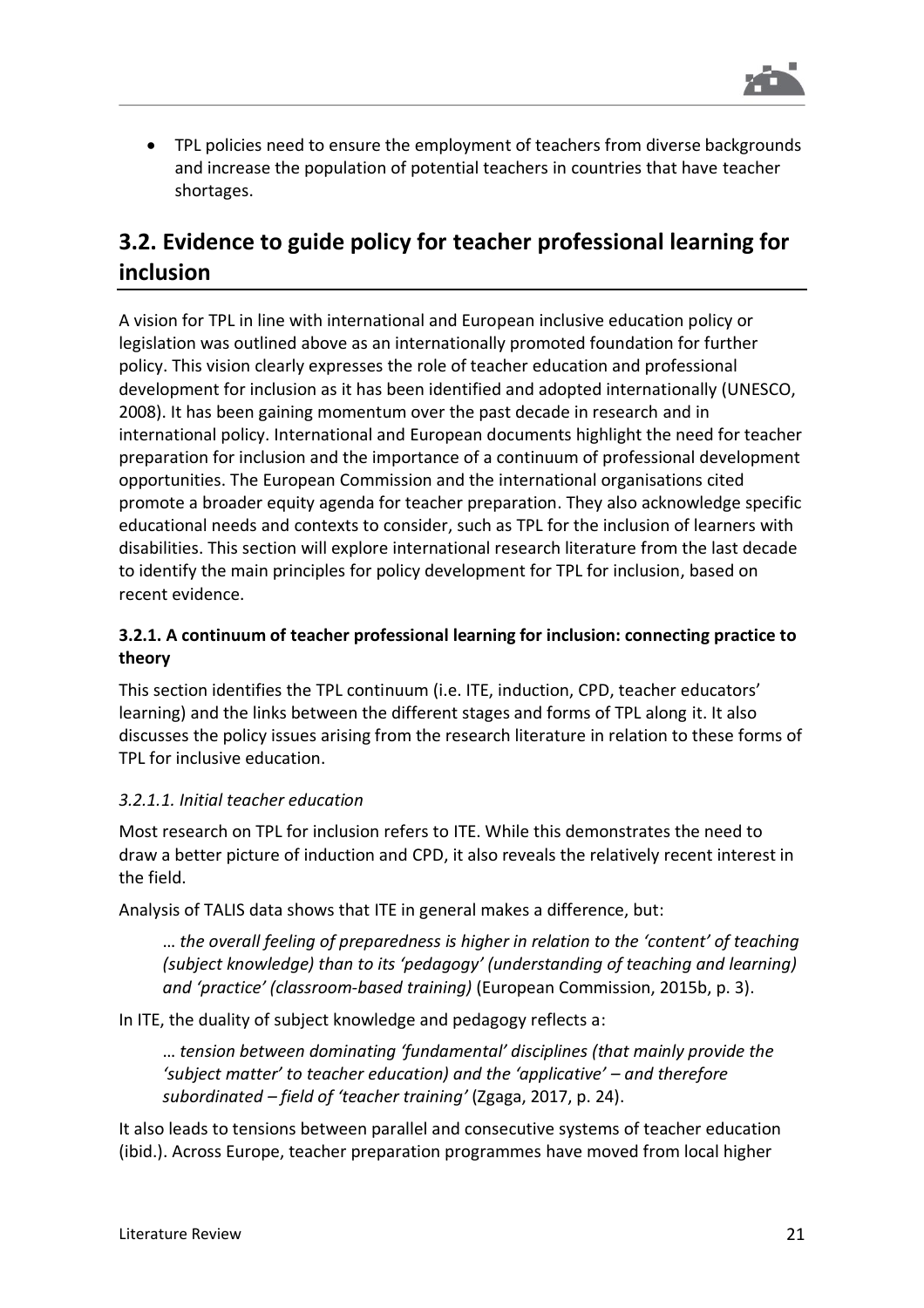

education institutions to university colleges and university departments. As such, teacher education is not immune to trends of:

… *massification of higher education, internationalization, growing mobility and the 'global battle' for students, growing academic managerialism, pressures of institutional ranking, etc.* (ibid., p. 27).

While European mobility programmes have expanded pre-service teachers' and teacher educators' opportunities for learning, the new position of teacher education institutions is 'disconnected from elementary and secondary schools as their "laboratory"' (ibid., p. 25). This trend has amplified the fragmentation of teacher education and its inherent tensions between subject knowledge and pedagogy (Zgaga, 2017).

The disconnect between theory and practice and between teacher education institutions and local contexts challenges the quality of teacher preparation for inclusion. A review of studies on teacher preparation for diversity and equity in ITE (Cochran-Smith et al., 2015) identified the influence of coursework and fieldwork, the intertwining of both and the need for practice as main themes. The review found that, to transform teaching and learning in today's diverse classrooms, coursework on inclusion is often based on one or two courses, which is 'insufficient to affirm diverse ways of being' (ibid., p. 115). A one-sided coursework approach reflects a slow and fragmented response to increasing learner diversity among teacher educators (Villegas, Ciotoli and Lucas, 2017).

On the other hand, the same review reveals that practice of several weeks of teaching resulted in a more positive attitude towards inclusion. Moreover, both coursework and field experiences elicited more complex thinking about diversity (Cochran-Smith et al., 2015; Lancaster and Bain, 2010; Matović and Spasenović, 2016). Having teachers who are more responsive to today's learner diversity requires a well-balanced structure of teacher education, which allows students to participate fully in cycles of coursework and practice.

In general, studies on ITE show an incomplete and fragmented picture of pre-service teacher preparation for inclusion. It lacks the integration of diversity topics across courses, effective tools and a repertoire of culturally responsive teaching practices. This may be because teacher education for inclusion is still a relatively new research field with little investment to generate a sufficient knowledge base.

Earlier reviews of ITE in the Agency's work outlined similar topics, with a strong recommendation to connect theory and practice (Donnelly and Watkins, 2011). However, although findings on the impact of combined courses are positive (Beacham and Rouse, 2012; Richards, 2010; Sokal and Sharma, 2017; Swain, Nordness and Leader-Janssen, 2012), the nature of practice and course content is crucial.

Forlin and Chambers (2011) found that self-efficacy for inclusive education especially relates to overall confidence in teaching skills and knowledge of legislation for inclusion. It relates less to diverse experiences of contact with people with disabilities outside a school setting, or courses on accommodating the needs of learners with disabilities. For beginning teachers, the latter seem to result in higher stress levels when anticipating having learners with disabilities in the classroom, and a higher acceptance of the norm of segregation compared to their view when entering ITE. Similarly, Allan (2011) stresses how diversity topics produce fear in ITE and relates this to teacher educators' lack of experience.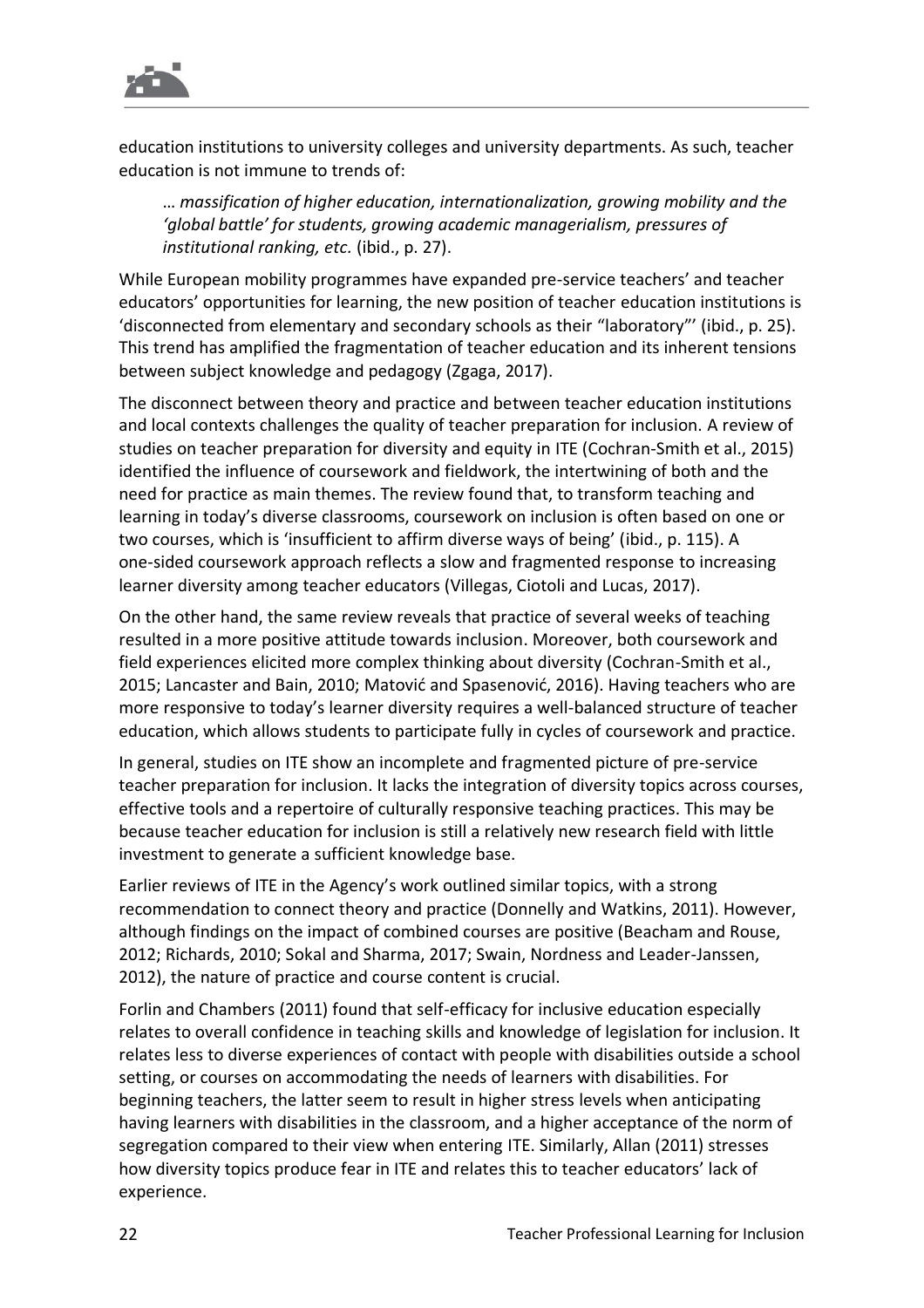

However, even when teacher educators do commit to inclusion as a teaching principle:

… *newly qualified teachers feel ill-prepared to deal with diverse classrooms and are ambiguous as to their understanding of 'inclusion' as a teaching principle, especially since they face school organisation and policy requirements that are based on non-inclusive principles* (Alexiadou and Essex, 2016, p. 6).

Conflicting messages and observations experienced in schools keep ambiguous views about inclusion alive (Beacham and Rouse, 2012).

#### *3.2.1.2. From initial teacher education to induction*

Sharma, Forlin and Loreman claim that 'the content and the pedagogy of teacher education courses are by far the most significant predictors of student teachers' attitudes to inclusion and diversity' (2008, p. 783). It is in implementing inclusive practices that teachers' concerns grow. Therefore, critical reflection in the context of daily practice, as supported by teacher education courses and pedagogy in ITE, needs to happen in the early years of teaching through induction programmes. Through pedagogy and practice focusing on inclusive education, beginning teachers have opportunities to understand and discuss the organisational and pedagogical barriers to learning observed in schools. They are also challenged by roles of inclusive practitioners developed in authentic learning experiences (Beacham and Rouse, 2012; Bentley-Williams, Grima-Farrell, Long and Laws, 2017; Florian and Linklater, 2010; Florian and Spratt, 2013; Kozleski, Gonzalez, Atkinson, Mruczek and Lacy, 2013; Symeonidou and Phtiaka, 2009).

#### *3.2.1.3. From induction to continuing professional development*

These opportunities for learning need further extension in CPD. Several authors found positive attitudinal shifts towards inclusion expressed by teachers following a professional development programme, after several years of teaching experience (Bačáková and Closs, 2013; Isosomppi and Leivo, 2015; Male, 2011; Seçer, 2010). In particular, action research and collaborative approaches are effective to empower teachers to become more inclusive-minded (Beaton and Spratt, 2017; Carrington, Deppeler and Moss, 2010; Deppeler, 2017; Naraian, 2013; Baldiris-Navarro, Zervas, Gesa and Sampson, 2016; Robinson, 2017; Rytivaara and Kershner, 2012; Sales, Traver and Garcia, 2011). Using participatory action research, Robinson (2017) recommends models of partnerships of ITE and CPD, including CPD for teaching assistants. These enhance collegial support and shared responsibilities. Moreover, they enable and value the contribution of everyone working as an educational professional with or alongside a classroom teacher.

Lesson study approaches are another promising model of CPD or partnership opportunities for collaborative learning (Norwich and Ylonen, 2013). In lesson study cycles, inclusive classroom practice is collaboratively built and examined. In professional learning groups, the teachers research, plan, teach, observe, discuss and refine a series of lessons. Through critical theorising and new models of partnerships of ITE and school teams, teachers increase their professional autonomy and develop skilful and confident inclusive practice.

This on-the-job learning is not the same as putting theory into practice by using evidence-based practice, which is based on the past. Nor is it de-intellectualised practice (Robinson, 2017). Rather, it promotes a practice-into-theory approach, using critical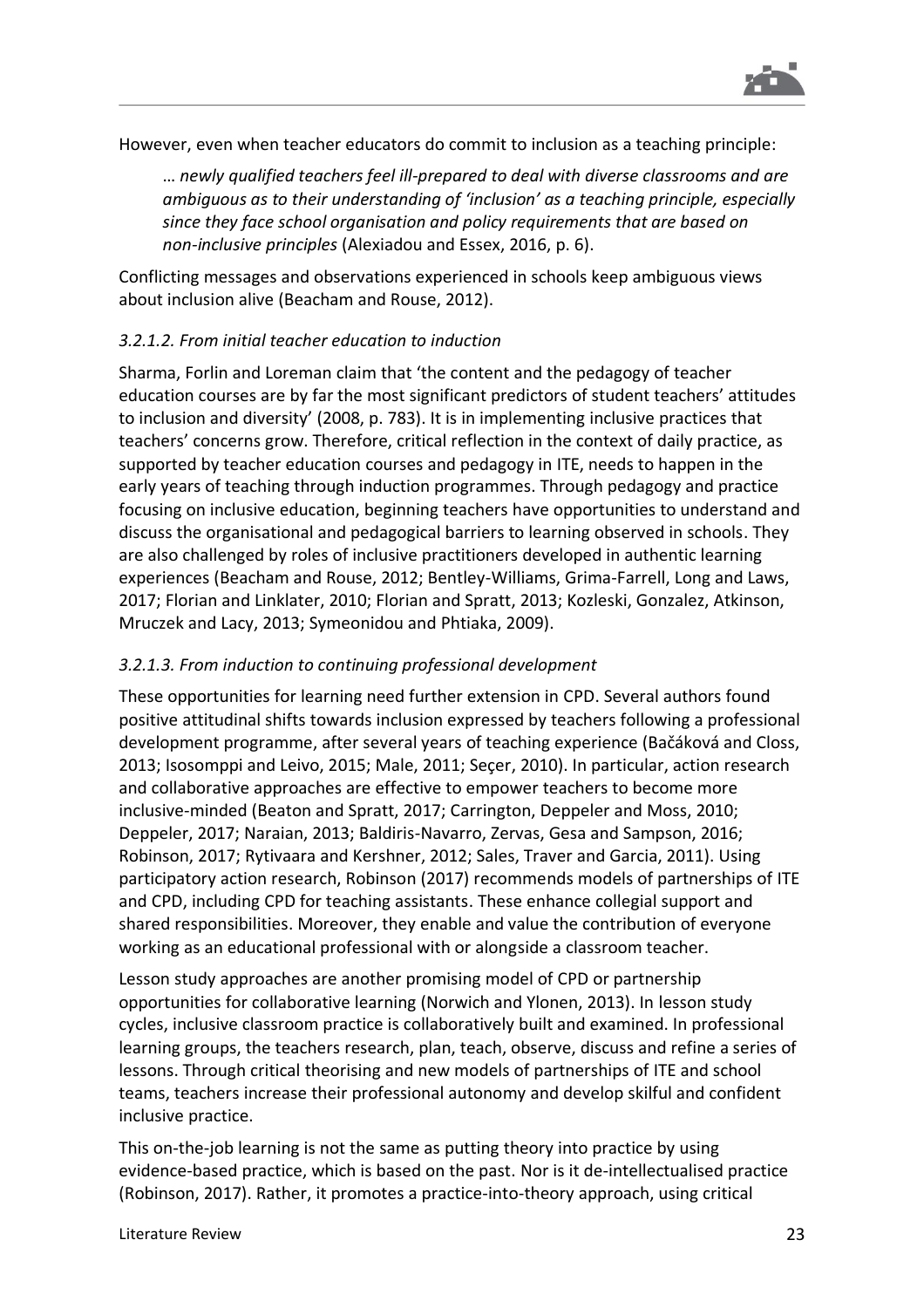

enquiry in here-and-now practice, or a 'local grounded approach', which is applicable throughout teachers' careers (Norwich and Ylonen, 2013; Robinson, 2017). As Biesta asserts, teacher professional learning is not:

… *experiential or practical learning, but rather judgment-focused learning through praxis: one that constantly takes the ability for making wise educational judgments as its reference point and centre* (2012, p. 19).

Providing opportunities for inclusive praxis is the challenge of ITE, induction and CPD. In particular, in CPD, such opportunities may enhance broader teacher agency or teachers' capacity to 'act purposefully and constructively to direct their professional growth and contribute to the growth of their colleagues' (Calvert, 2016, p. 4).

#### *3.2.1.4. Teacher educators' learning for inclusion*

As new models – from university courses, to schools, to new partnership arrangements – inform traditional approaches to TPL, a broader group of teacher educators is involved (McMahon, Forde and Dickson, 2015). This trend reinforces the need to include leadership for inclusion in the professional continuum for inclusion (Boyle, Scriven, Durning and Downes, 2011; Shady, Luther and Richman, 2013).

To deliver high-quality teaching throughout a teacher's career, teacher education must develop and adapt programmes and practice for career-long professional learning. These must align with wider educational reform and policy demands, including inclusive leadership development. This process involves 'widening the pool of teacher educators so that all teachers and school leaders are recognised as teacher educators' (McMahon et al., 2015, p. 158).

The professional learning needs of teacher educators who belong to teacher education institutions are recognised (Allan, 2011; Berry, 2011). However, it is necessary to include a broader group of mentoring teachers and leadership in schools that support teachers to develop inclusive practice (Bentley-Williams et al., 2017; Donnelly and Watkins, 2011). For instance, many studies consider the shift of special education teachers or learner support co-ordinators to leadership roles in the process towards inclusion (Agaliotis and Kalyva, 2011; Done, Murphy and Bedford, 2016; Gavish, 2017; Morgan, 2016; Naraian, 2010; O'Gorman and Drudy, 2010; Van de Putte, De Schauwer, Van Hove and Davies, 2018). For mentoring teachers and new leadership roles in inclusion in particular, collaborative professional learning models apply, such as lesson study or other teacher practice enquiries, in which a facilitator's role is to be adopted (Norwich, Benham-Clarke and Goei, 2019).

#### *3.2.1.5. Towards a collaborative continuum of teacher professional learning for inclusion*

For policy, these findings affirm:

- the need for well-designed ITE;
- an urgent need for induction programmes for beginning teachers;
- the acknowledgement of good practice of CPD;
- the need to more effectively prepare teacher educators to connect theory and practice regarding diversity topics.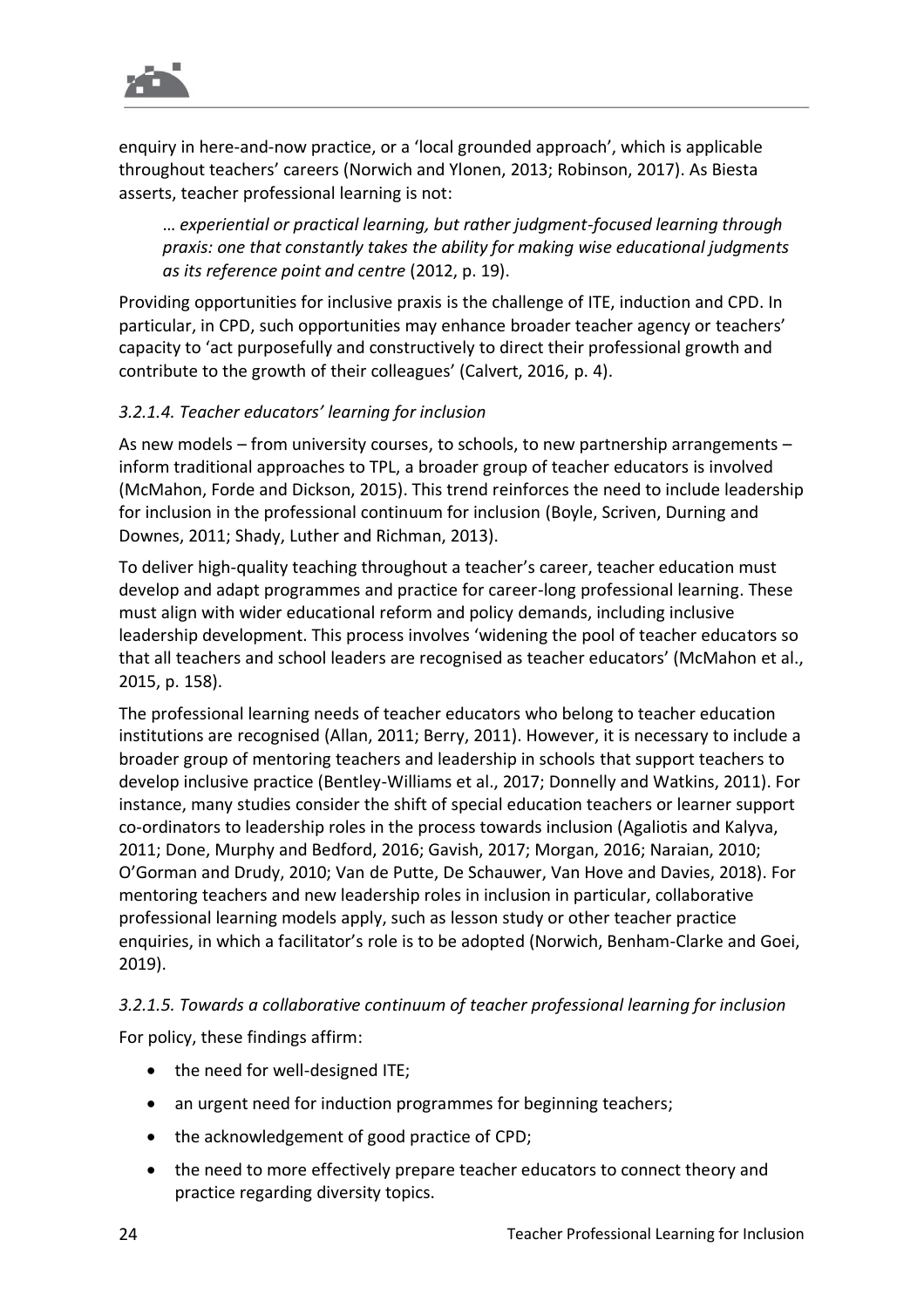

In particular, given the possible difficulties in affirming attitudes towards diversity at the beginning of a teacher's career, a strong connection between ITE and induction programmes is advisable. The provision of high-quality pre- and in-service professional development opportunities should be a priority for policy-makers (Male, 2011). Together, they form a continuum of TPL opportunities, rather than isolated objects of study. In particular, teacher education needs to embed career-long research, programme and practice orientation into its design and enactment (Robinson, 2017).

Moreover, as many initial teacher preparation programmes are one-year postgraduate courses (Beacham and Rouse, 2012; Beaton and Spratt, 2017; Lawson, Norwich and Nash, 2013; Spratt and Florian, 2015), a more hybrid picture of ITE emerges. This is often more closely related to adult education and in-service professional development than traditional higher education programmes. ITE already yields a range of pathways, both parallel and consecutively preparing for subject and teaching expertise, and both as a first or later career choice.

Similarly, CPD opportunities are diverse, innovative and collaborative, including pre-service partners. In addition, induction programmes (Alila, Määttä and Uusiautti, 2016; Andresen, 2015; Florian and Spratt, 2013) and international mobility programmes (Florian and Becirevic, 2011) form a less documented, but significant, model of TPL for inclusion.

Finally, due to a fragmentation of teacher education with a dominance of subject expertise, and thanks to the willingness of the educational field to work collaboratively with teacher education, teacher educators' professional development is justifiably an integral part of the professional continuum for inclusion. Moving towards shared pedagogy for inclusion and new roles in the field, teacher educators themselves obviously need opportunities to support, reflect on and discuss aspects of inclusive practice.

#### **3.2.2. Acknowledging context and diverse equity issues in teacher professional learning for inclusion policy**

In addition to the categorisation of TPL along a varied professional continuum, this section discusses the need for TPL policies for inclusion to acknowledge diverse equity issues and their intersections in education. Research explores how the dominance of one perspective, e.g. special educational needs, can be a barrier to TPL for inclusion.

#### *3.2.2.1. Towards situated equity-focused teacher professional learning for inclusion*

A recurring theme in the literature on TPL for inclusion and diversity is boundary thinking in teacher learning for inclusion. This is a barrier to teachers' commitment and professional identity formation (Deppeler, 2017; Humphrey, 2014; Macura-Milovanović, Pantić and Closs, 2012; Waitoller and Artiles, 2013). Allan (2011) points out that difference is treated as problematic and as something to 'manage' or diminish. As such, it produces fear instead of responsibility and engagement among future teachers. In the context of education, deficit views of difference increasingly dominate explanations of school failure and diversity issues, constructing boundaries between what is assumed to be 'normal' and what is perceived as 'deviant' (Deppeler, 2017; Humphrey, 2014). In particular, when differences intersect across disability, social class, gender, or cultural, racial or language background, a unitary special educational needs approach towards exclusion is adopted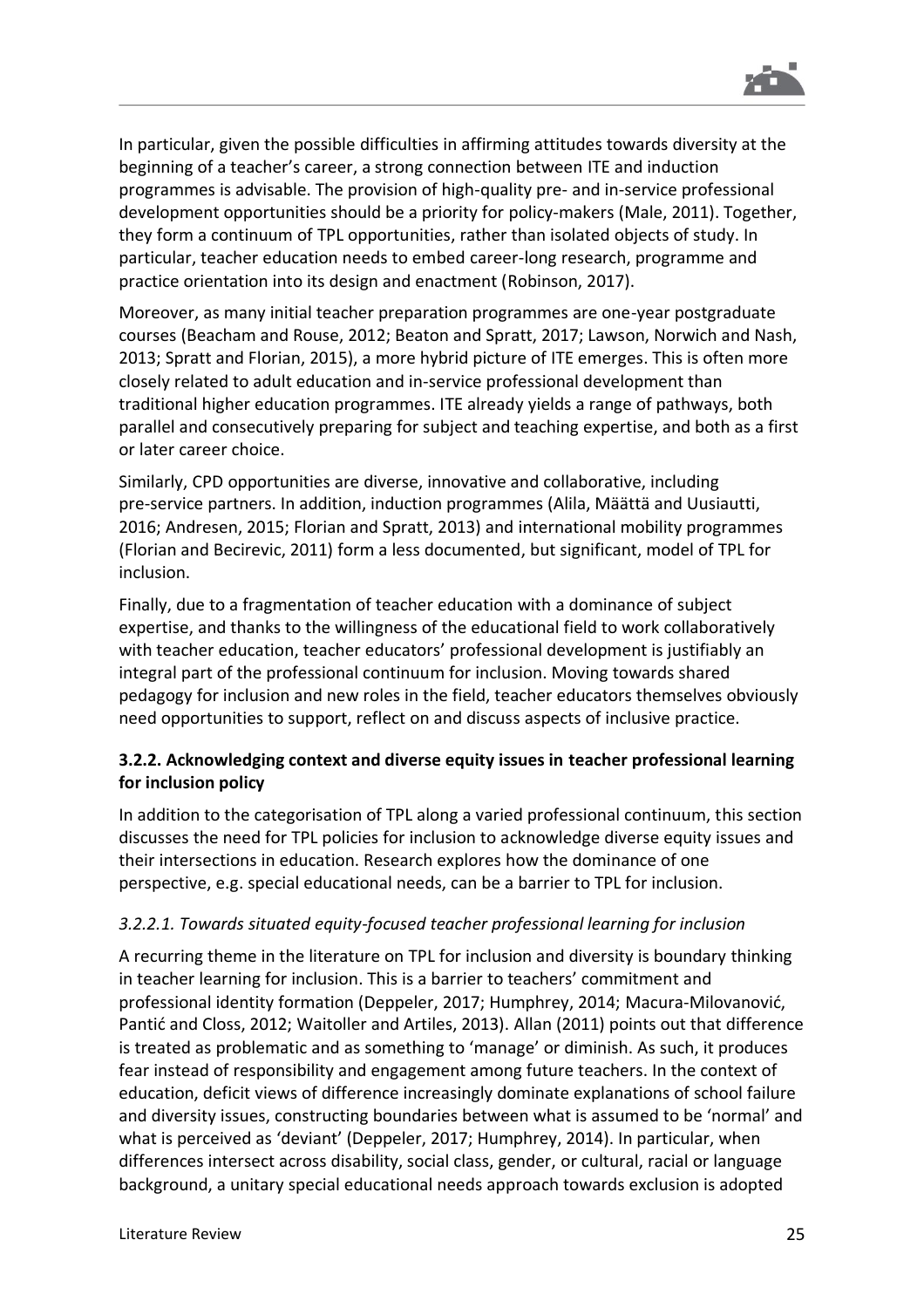

(Artiles, 2011; Waitoller and Artiles, 2013). It causes inclusive education to be narrowed and under-theorised, ignoring the intersection of differences and relying on 'politically and institutionally decontextualized studies' (Waitoller and Artiles, 2013, p. 343).

The consequences of a one-sided representation of difference and the shifts in boundaries described affect the education system as a whole, not least teacher preparation and professional development providers. A deviant view of difference is clearly problematic for learners, but is equally so for school communities, which perpetuate inequalities in education by relying on causes outside their control (Artiles, 2011). It impedes the development of inclusive practice in schools by continuing teaching and assessment practices that negatively affect learners (Deppeler, 2017). As a consequence, it jeopardises teacher professional learning. Not only do teacher educators fail to engage pre-service teachers and beginning teachers in diversity, they also seem to lack experience, expertise and capacity to engage in professional learning for diversity (Allan, 2011).

Several authors point out the risk of competing discourses on inclusion among teacher educators. As an example of this worldwide trend, O'Neill, Bourke and Kearney refer to New Zealand:

… *teacher education is not immune from the dilemma that originates in these differing positions, and it is special education discourse that is at present deeply entrenched in most teacher education programmes in New Zealand* (2009, p. 589).

At the same time, Alexiadou and Essex remind us that teacher education is designed within local contexts of teaching and pedagogy that frame 'what "reading" of inclusion is possible':

*The logics of contemporary education policy in England shape the practices of both schools and teacher education providers along the lines of differentiated pedagogies and highly performative and competitive school cultures. In such context, the transformative cultures needed for an inclusive pedagogy are not supported* (2016, p. 16).

As such, ambivalent discourse can be aggravated or diminished, depending on the national education policy context. For example, additional standards for teacher education or strict regulations from inspectors may lead to a focus on managing difference in the classroom rather than on challenging the core principles of local policy and pedagogy. While inspectors' frameworks could serve as drivers for change, additional regulations may impede school-wide inclusive pedagogy (Alexiadou and Essex, 2016). Especially in education systems with high accountability measures, professional development for inclusion may hardly get started:

*In terms of the current equity landscape, navigating the boundaries of difference through collaborative practitioner inquiry, is a conceptual and practical labyrinth, made messier by educational policies that encourage competition among schools and where accountability mechanisms dictate priorities for action* (Deppeler, 2017, p. 161).

Due to boundary thinking in inclusive practice and inclusive discourse in teacher education, two issues remain critical. First, a critical stance and vigilance for deficit views are crucial in all professional learning for inclusion. This is particularly true if the aim is to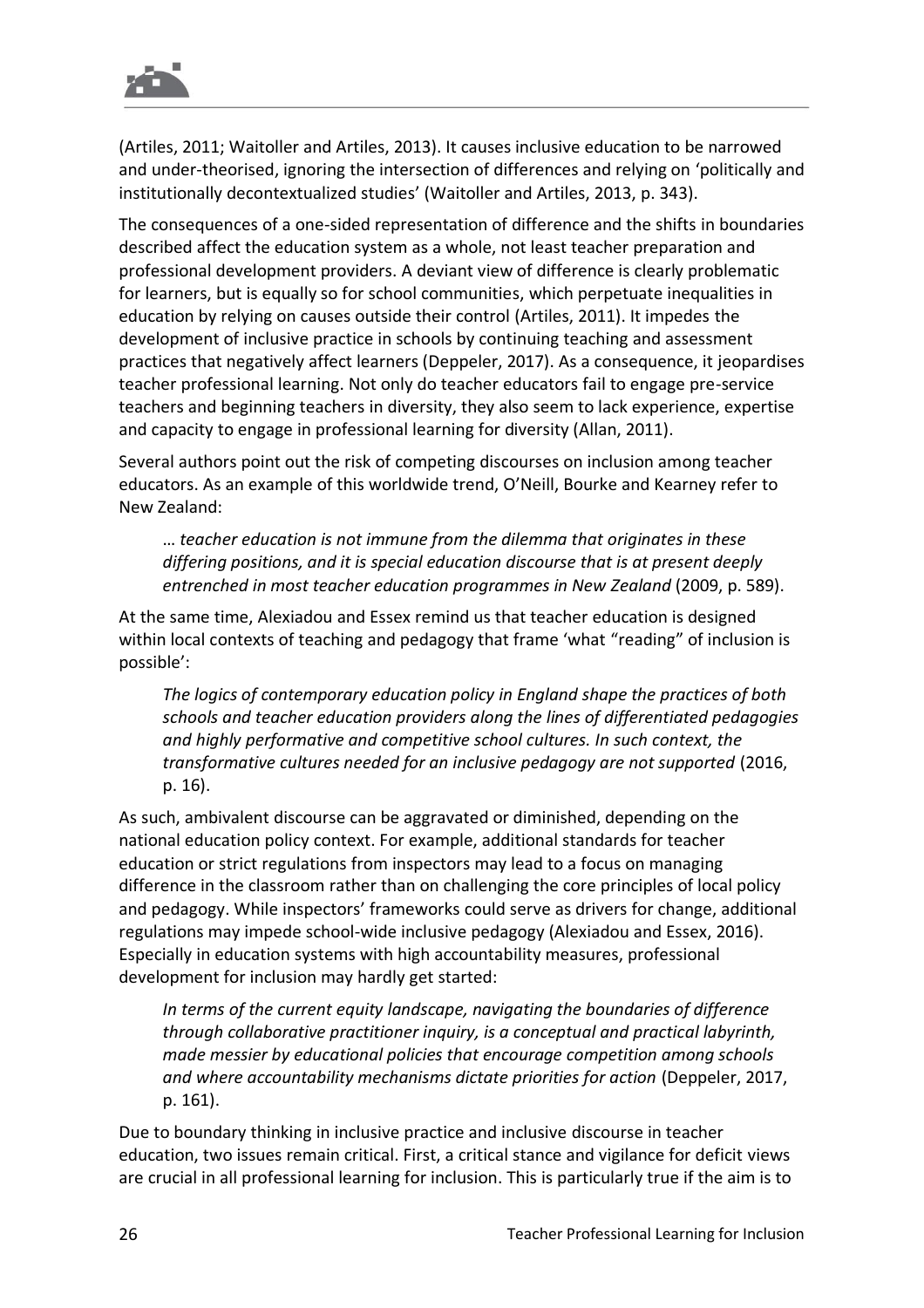

prevent deficit thinking being at the forefront of the diversity debate and becoming a legitimate limitation to teacher performance in teachers' minds. Second, by narrowing difference to special educational needs, it becomes decontextualised. As such, local policies, school communities and teacher education risk lacking the empowerment and engagement needed to enact inclusion.

Therefore, Waitoller and Artiles recommend collaborative professional development within 'overlapping institutional boundaries, e.g. schools and universities' (2013, p. 344). They also recommend using an intersectional approach and situated learning:

… *to explore the construction and resolution of tensions or contradictions, to enrich each other's expertise and to innovate practice to address the needs of students who experience compounding forms of exclusion* (ibid., p. 345).

From the previous discussion, it can be inferred that collaborative models of TPL for inclusion are more likely to promote sustainable inclusive practice, teacher engagement and expertise when they are related to the understanding of local exclusionary policies and practice. Collaborative professional learning in context allows for a deeper insight into the history of a school's inclusive policy and practice, revealing not only the tensions, but also the achievements. A steady process towards inclusive practice seems closely linked to the leadership of key players across the school, who activate the existing expertise based on a broad and multi-dimensional view of inclusion (De Vroey, 2016).

When professional learning is directed nearby, in daily practice, teachers may be more easily reminded of what works and what does not, sharing both unlearning and learning experiences (Will, 2019). Collaborative professional learning does not need to be limited to in-service learning. Its role is equally important in ITE. In particular, it is regarded as essential for teacher educators. This is suggested in an Icelandic self-study on developing an inclusive support system in school through self-study and collaborative inquiry:

*Developing practice builds on data gathered about practice and self, and on understanding the struggle we go through when we realize that our practice is in conflict with our values. These changes are not easy; they need to become deeply embedded in our professional self so that we are able to show them through our actions as well as our words* (Óskarsdóttir, Guðjónsdóttir and Tidwell, 2019, p. 54).

National and regional educational policies and practice should be congruent with international policy discourse on inclusion as equity. To achieve this, a deeper, cross-sectional understanding of inclusion and exclusion – rather than a fragmented one – is needed in teacher education policy. In this view, diversity is central, yet differs across contexts. To overcome this ambivalence and reach a common vision for inclusion and a consensus view (Villegas et al., 2017), teacher educators and school leaders must take a more active role to build capacity for TPL for inclusion.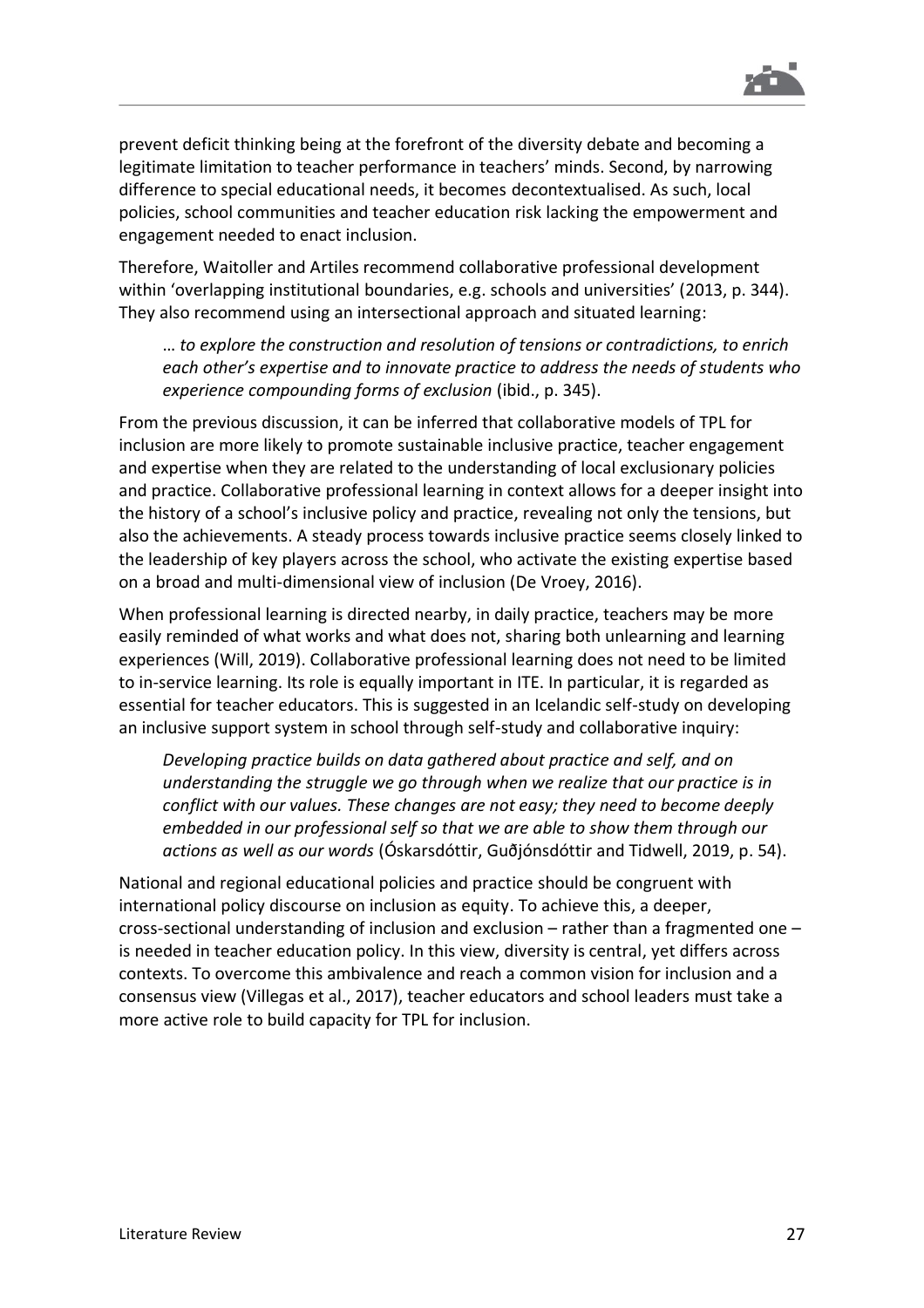

#### **3.2.3. Key points**

Research on TPL for inclusion stresses the following policy issues along a professional continuum for teachers' learning and across diverse and intersectional inclusive learning environments:

- providing opportunities for inclusive praxis in ITE, induction and CPD;
- establishing a strong connection between ITE and induction programmes;
- valuing diverse, innovative and locally-situated collaborative professional development models that have the power to engage (future) teachers for diversity;
- including special education teachers and learner support co-ordinators in collaborative learning for equity;
- engaging teacher educators, mentoring teachers and leadership as participants and partners in the professional continuum of teacher learning for inclusion.

# **3.3. Key principles for teacher professional learning for inclusion policy**

A manifestation of a vision for TPL for inclusion is the final conclusion of both perspectives that this section addresses: international and European policy on the one hand and research findings on the other. Based on knowledge of teachers' needs and learners' rights for inclusive education, policy for TPL for inclusion needs to consider the following principles:

- Include all educational professionals when addressing professional learning for teachers:
	- o Address teacher professional learning as a professional continuum, from pre-service learning to induction, from induction to experienced teaching, from experienced teaching to mentoring teachers and teacher educators.
	- $\circ$  Address teacher professional learning as a broad area of educational professionalism, including all practitioners who work alongside teachers in inclusive learning environments, from teaching assistants' professional learning to the specialisation of support teachers, and from traditional learning support roles to consulting or leadership roles in developing inclusive education.
- Strengthen all levels and areas of TPL for equity and inclusion by promoting a cross-sectional discourse on diversity to enhance the understanding of the complexity of diversity issues and the engagement for inclusion in varying contexts.
- Strengthen all levels and areas of TPL for equity and inclusion by promoting reflective, enquiry-based collaborative trajectories, combining the examination of personal and collective beliefs, knowledge and skills.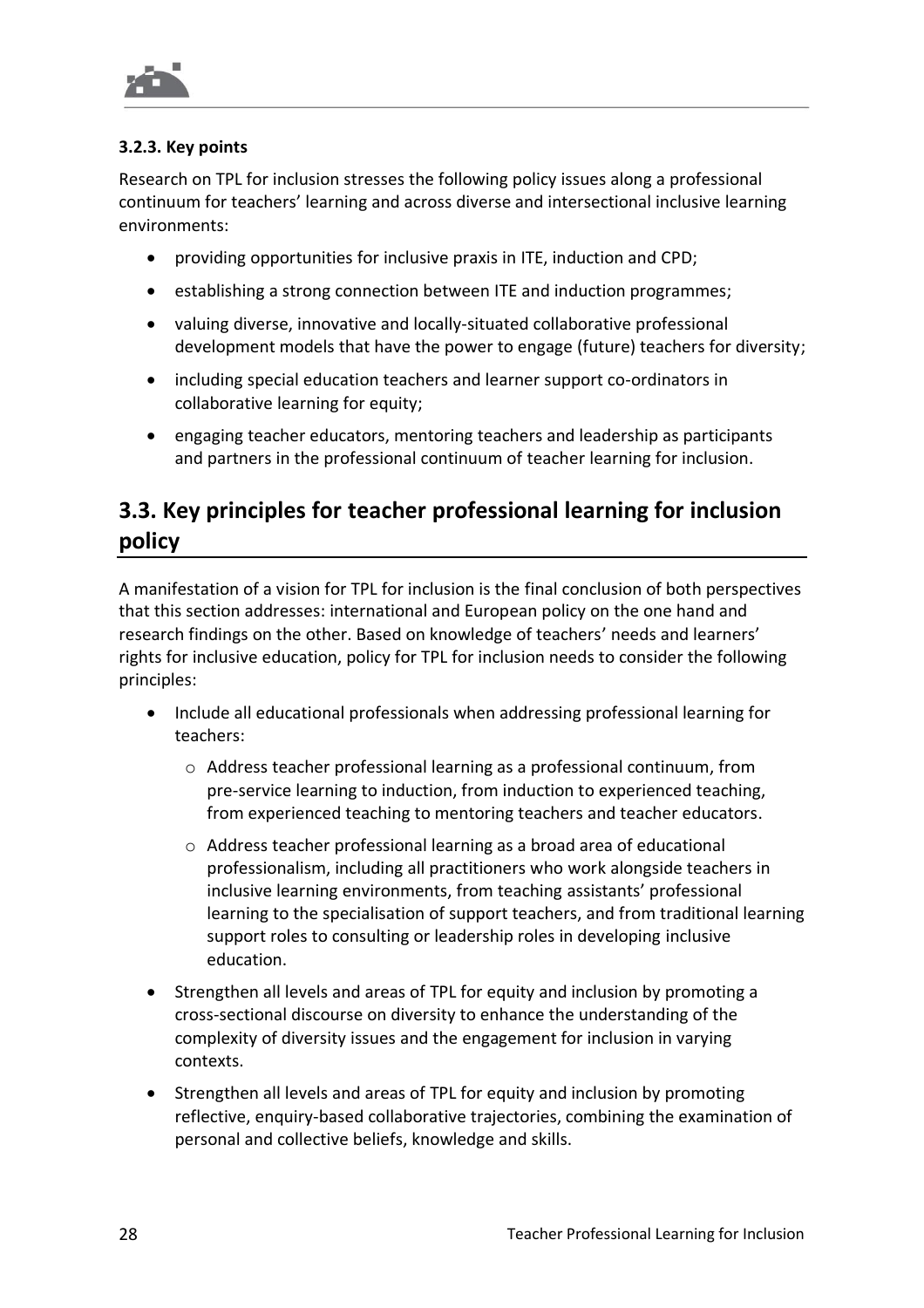

# <span id="page-29-0"></span>**4. SETTING POLICY GOALS FOR TEACHER PROFESSIONAL LEARNING**

An overview of needs and challenges for TPL for inclusion clarified the main principles for policy. This section proposes policy goals that reflect the TPL vision and principles identified in the review. In particular, it focuses on TPL policy across multiple domains of professional expertise, and with regard for the broad professional learning discourse on equity and inclusion. Based on research literature on TPL policy and examples of national policy frameworks, the following sections suggest goals for:

- ensuring a continuum of support for all teacher professional learning [\(section](#page-29-1) 4.1);
- a wide spectrum of support within an inclusive education system [\(section](#page-35-0) 4.2);
- competence and curriculum development support for teacher professional learning for inclusion [\(section](#page-39-0) 4.3).

The selected goals offer a framework to guide TPL policy for inclusive education.

# <span id="page-29-1"></span>**4.1. Ensuring an effective continuum of support for all teacher professional learning**

This first section on policy goals for TPL for inclusion suggests main goals along the professional continuum of teacher learning, to cover all professional stages and areas in inclusive education practice:

- Initial teacher education
- Induction
- Continuing professional development
- Teacher educators' professional development.

For each stage of the continuum, similar and specific topics that need policy support emerge.

#### **4.1.1. Ensuring meaningful inclusive practice in initial teacher education**

To improve the effectiveness of ITE for inclusion, teacher education needs to find ways to connect courses with meaningful practice (Arthur-Kelly, Sutherland, Lyons, Macfarlane and Foreman, 2013; Beacham and Rouse, 2012; Bentley-Williams et al., 2017; Florian and Linklater, 2010; Florian and Spratt, 2013; Kozleski et al., 2013; Nash and Norwich, 2010; Symeonidou, 2017; UNESCO, 2015). This need for practice requires sustainable collaboration between universities and schools, teacher educators and mentoring teachers.

In turn, collaboration implies a shared reference of inclusion, to guide pre-service teachers, their mentors and teacher educators through the process of professional learning for inclusion (Bentley-Williams et al., 2017). Moreover, to enhance a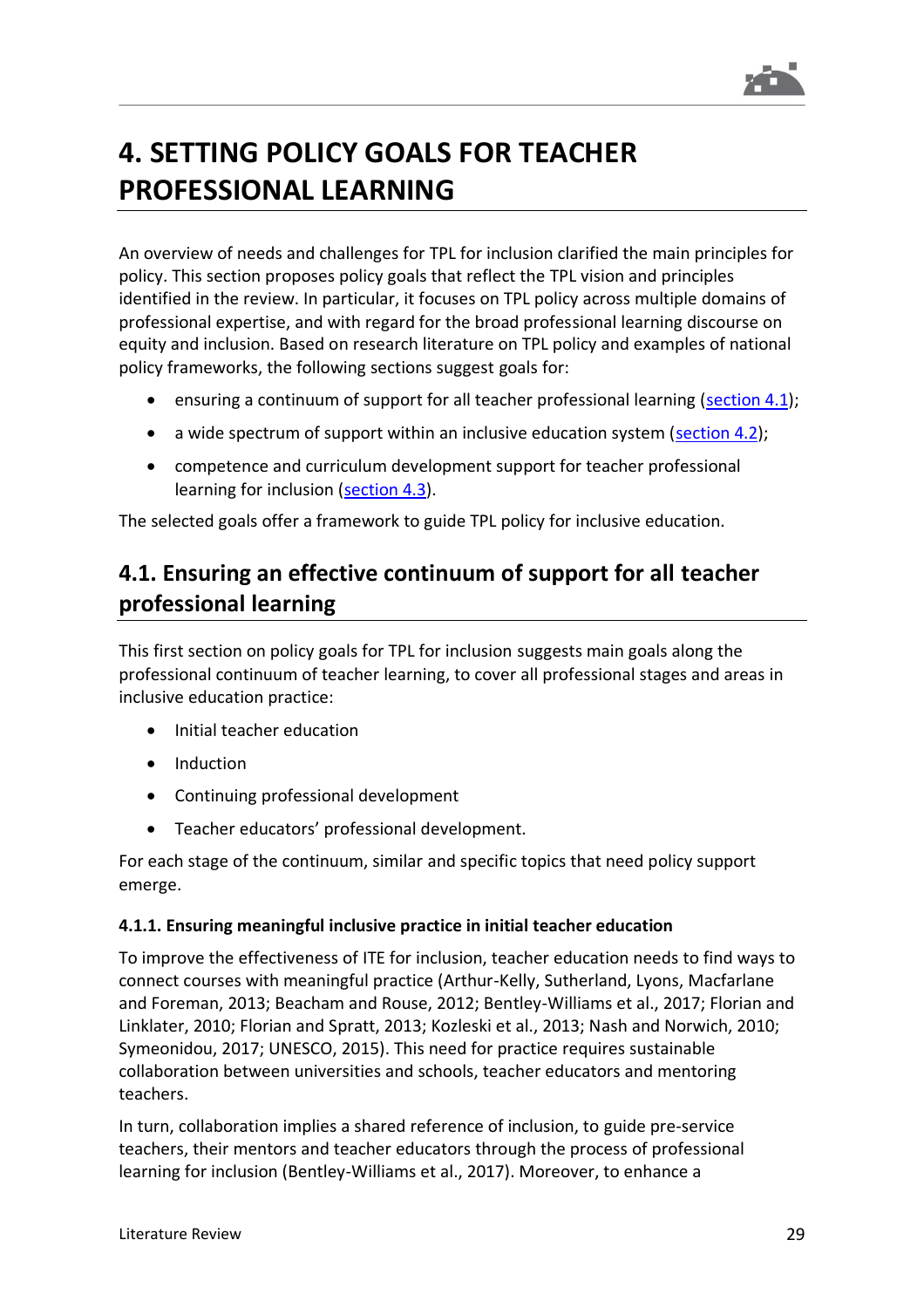

cross-sectional approach in TPL for inclusion, ITE and specialist programmes involved in diversity issues in educational settings must consider collaboration in different ways.

An example that effectively blends ITE and school-based learning is described in an immersion programme of ITE and special needs education, with an emphasis on collaborative partnerships and situated learning. In Australia, year 4 students doing a bachelor's degree teacher programme were encouraged to engage in paid support hours in one school for 38 weeks. A year-long sustained practice fostered authentic learning and a deeper understanding of the roles of inclusive practitioners (Bentley-Williams et al., 2017). The study revealed significant benefits for all stakeholders, while establishing the conditions to sustain collaborative partnerships. The authors conclude:

- *The concept of partnerships in pre-service teacher education is still evolving*
- *There has been a shift from the traditional few weeks block practicum to a more collaborative model with sustained time in schools to foster a climate for productive teacher-student relationships;*
- *Partnerships appear to enhance the likelihood of smoother transitions from university to schools with improved teacher quality;*
- *Effective partnership models have experienced leaders and mentors with systemic, school-wide support structures;*
- *Positive outcomes for students with disabilities, their families and wider school communities were enhanced by collegial interactions;*
- *The nature of hospitality of schools made the implementation of the Project an enjoyable experience for all* (ibid., p. 279).

#### *4.1.1.1. Suggested goals for policy support for ITE and ITE inclusive practice*

- Ensure that ITE programmes and learning activities are based on principles of inclusion and equity (e.g. Barrett et al., 2015; European Agency, 2010; 2019; Scottish Teacher Education Committee, 2014; UNESCO, 2015). For example, 'trainees should be aware of the mechanisms of exclusion, prejudice and discrimination' (UNESCO, 2015, p. 21) and equipped for 'inclusive and equitable quality education and [promote] lifelong learning opportunities for all' (UNESCO, 2017a, p. 18).
- Ensure that 'all teacher candidates complete their initial preparation with the knowledge and skills necessary to successfully enter the profession and meet the instructional needs of students with disabilities' (Blanton, Pugach and Florian, 2011, p. 16).
- Ensure that teacher colleges/universities provide teacher candidates with meaningful opportunities for learning and teaching in diverse and inclusive local contexts (UNESCO, 2015; Watkins et al., 2016).
- Ensure that schools and school communities welcome pre-service teachers as professional participants across all educational settings, irrespective of diversity challenges (Bentley-Williams et al., 2017).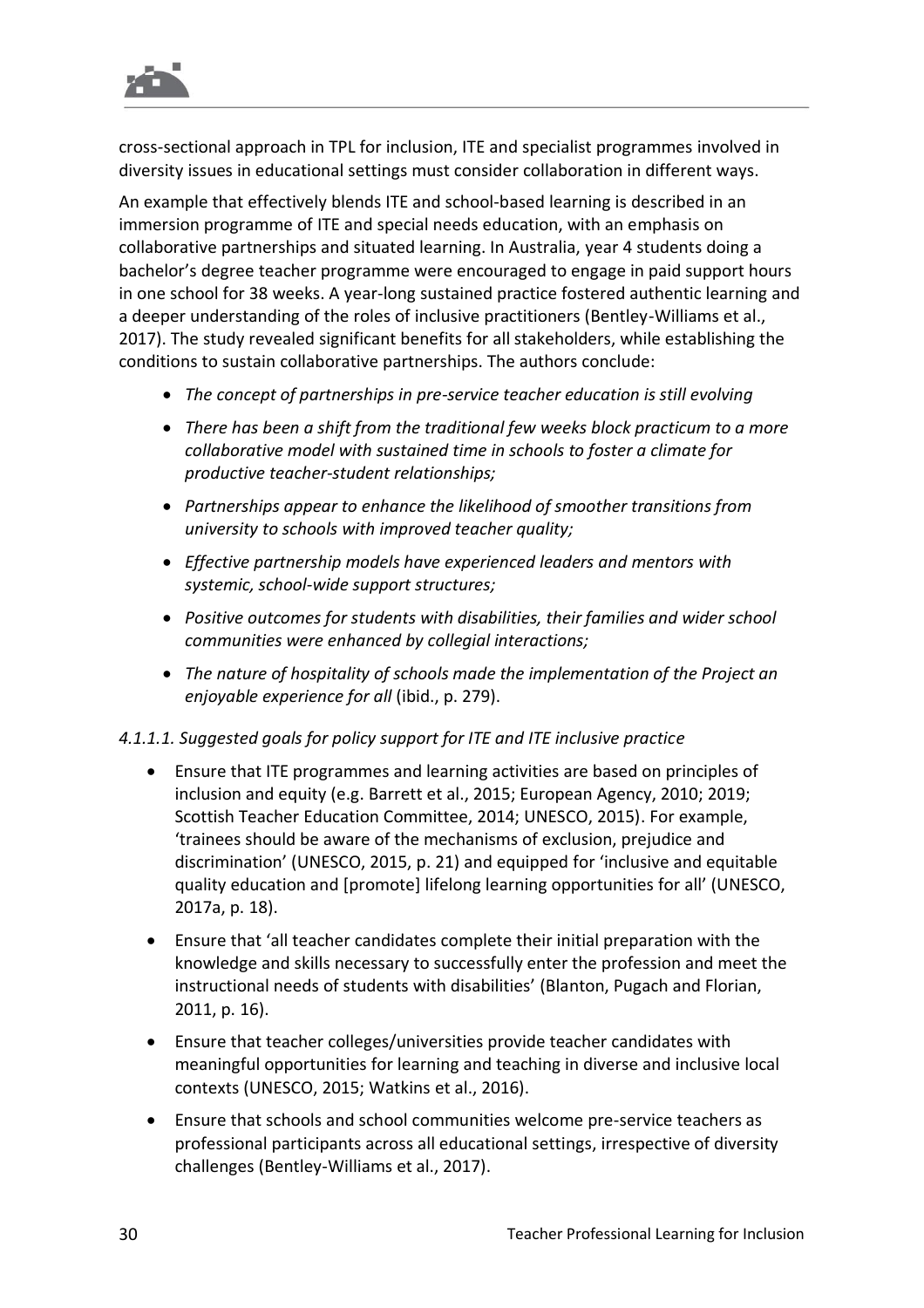

- Ensure that teacher colleges/universities collaborate with schools and school communities, irrespective of the diversity challenges encountered (Bentley-Williams et al., 2017; UNESCO, 2015). The 'focus is on the holistic education of students, and on how to assist them in becoming self-directed lifelong learners' (European Commission, 2017a, p. 39).
- Ensure a system-wide approach of ITE departments with schools/school communities, and with health and social departments in higher education (e.g. Donnelly and Watkins, 2011; European Agency, 2011; Young, 2011). This should provide 'cross-curricular links and themes including citizenship, inclusion and diversity, personal, social and health education' (Teaching Council, 2011, in European Commission, 2017a, p. 39).
- Ensure pre-service and in-service ITE pathways for diverse teacher candidate recruitment to 'attract candidates from diverse backgrounds into teaching', with 'rigorous teacher preparation activities' to 'prepare teachers to meet the needs of all learners' (European Agency, 2010, p. 18).
- Encourage innovative and collaborative approaches in TPL for inclusion and reduce all barriers to cross boundaries of general and separate pathways. This will ensure educators' collaboration in programme development and programme performance (Blanton and Pugach, 2011).

#### **4.1.2. Teacher induction in inclusive learning environments**

Teachers raise concerns about responding to diversity when (new) teachers are personally involved in implementing inclusive practice (Allan, 2011; Beacham and Rouse, 2012; Conderman and Johnston-Rodriguez, 2009). This observation justifies immediate professional learning opportunities at the start of a teaching career. In Europe, compulsory induction courses exist in several countries. Research shows that induction helps to reduce the teacher drop-out rate and improves teacher quality (European Commission, 2017a). It bridges the gap between ITE and CPD. According to the European Commission, 'induction is a crucial period for novice teachers to effectively emerge into practice, by enhancing their skills, improving school and teacher performance' (ibid., p. 73).

However, structured induction programmes are rarely designed to prepare 'future teachers for diversity in classrooms' (ibid., p. 74). Other induction models exist, such as collaborative professional learning for beginning teachers.

Andresen (2015) reports on policy-driven work-based teacher affinity groups and data teams in Denmark. Affinity groups working in the area of inclusive teaching and learning enhancement showed an increase in teacher self-efficacy and professional understanding. Courses were provided by university colleges, and schools allocated time for group meetings. In particular, for new teachers, coherent work-based learning supported the development of a common language, a common repertoire, informed problem-solving, avoidance of quick fixes, and positive group autonomy. Most of all, early professional learning opportunities led to continuous work-based learning, in a positive cycle of adult professional learning. In this cycle, 'learning fosters identity formation, and the formation of professional identity improves learning opportunities in the workplace' (ibid., p. 772).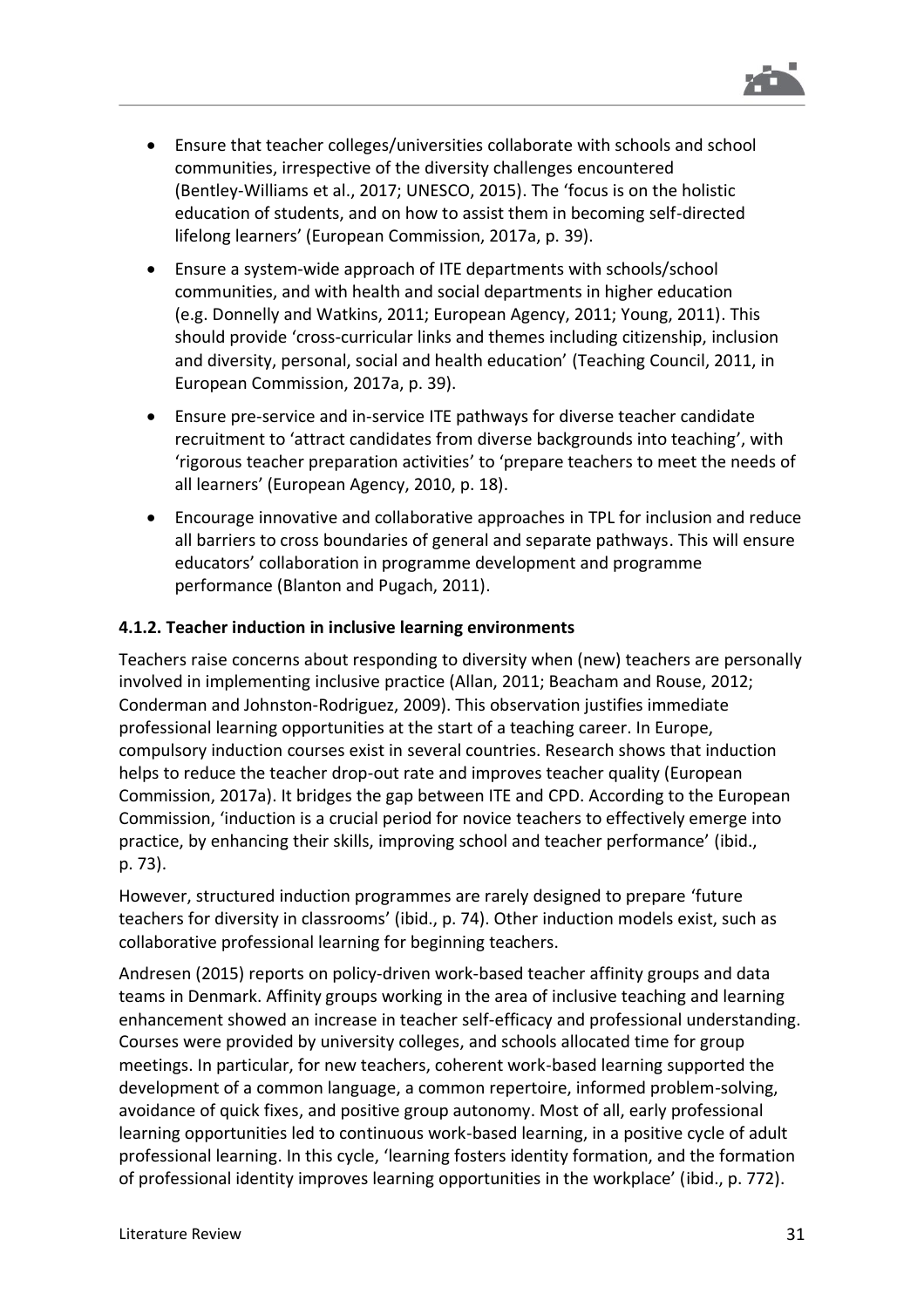

Likewise, supervision groups are significant for beginning teachers to develop 'inclusive teacherhood' (Alila et al., 2016). The authors strongly endorse allocating time for supervision meetings.

#### *4.1.2.1. Suggested goals for policy for teacher induction courses*

- Ensure induction programmes in formal learning settings and/or in-service supervised reflective practice as a bridge from ITE to CPD for inclusion throughout a teacher's career (Alila et al., 2016; Andresen, 2015; European Commission, 2017a). Induction is a 'structured support programme provided for qualified first-time teachers' (European Commission/EACEA/Eurydice, 2015, in European Commission, 2017a, p. 73).
- Ensure the development of sustainable partnerships between universities/teacher colleges and schools to extend professional learning opportunities for beginning teachers in inclusive learning environments (Bentley-Williams et al., 2017).
- Ensure a common core, a common language of inclusion/diversity and collaborative practice in the induction phase among mainstream and specialist teachers, to enhance future collaboration in challenging practice (Conderman and Johnston-Rodriguez, 2009).
- Ensure a constructive feedback culture regarding the professional learning of beginning teachers/education staff, individualised professional plans and mentoring programmes (ibid.). Ideally, 'newly qualified teachers should undergo induction programmes where they can further develop the knowledge, skills and attitudes developed during initial training, with support from mentors who are experienced teachers' (UNESCO, 2015, p. 21).

Induction policy closely relates to ITE policy. Improvements in one may influence the other. Many systems have some opportunities for induction in place. However, policy-makers should (re)consider induction requirements in line with ITE. In addition, barriers to induction caused by other policies, such as limited replacement contracts, must be identified.

#### **4.1.3. Continuing professional development**

CPD lifts teachers' induction phase to a career-long professional learning trajectory. According to Timperley, above all, experienced teachers must show adaptive expertise. This allows them to judge when professional learning and innovative approaches are required:

*Part of being an adaptive expert is to know when and from where to seek help. Engaging in ongoing inquiry and knowledge-building cycles is at the core of their professionalism* (2011, p. 6).

Throughout a teacher's career, a variety of formal and informal professional learning opportunities will be presented. However, teachers' professional development depends on their motivation to learn. Establishing a culture of learning in which teachers seize opportunities for professional development will raise their motivation to learn, especially when professional development goals are set as a team. Teachers must be able to deepen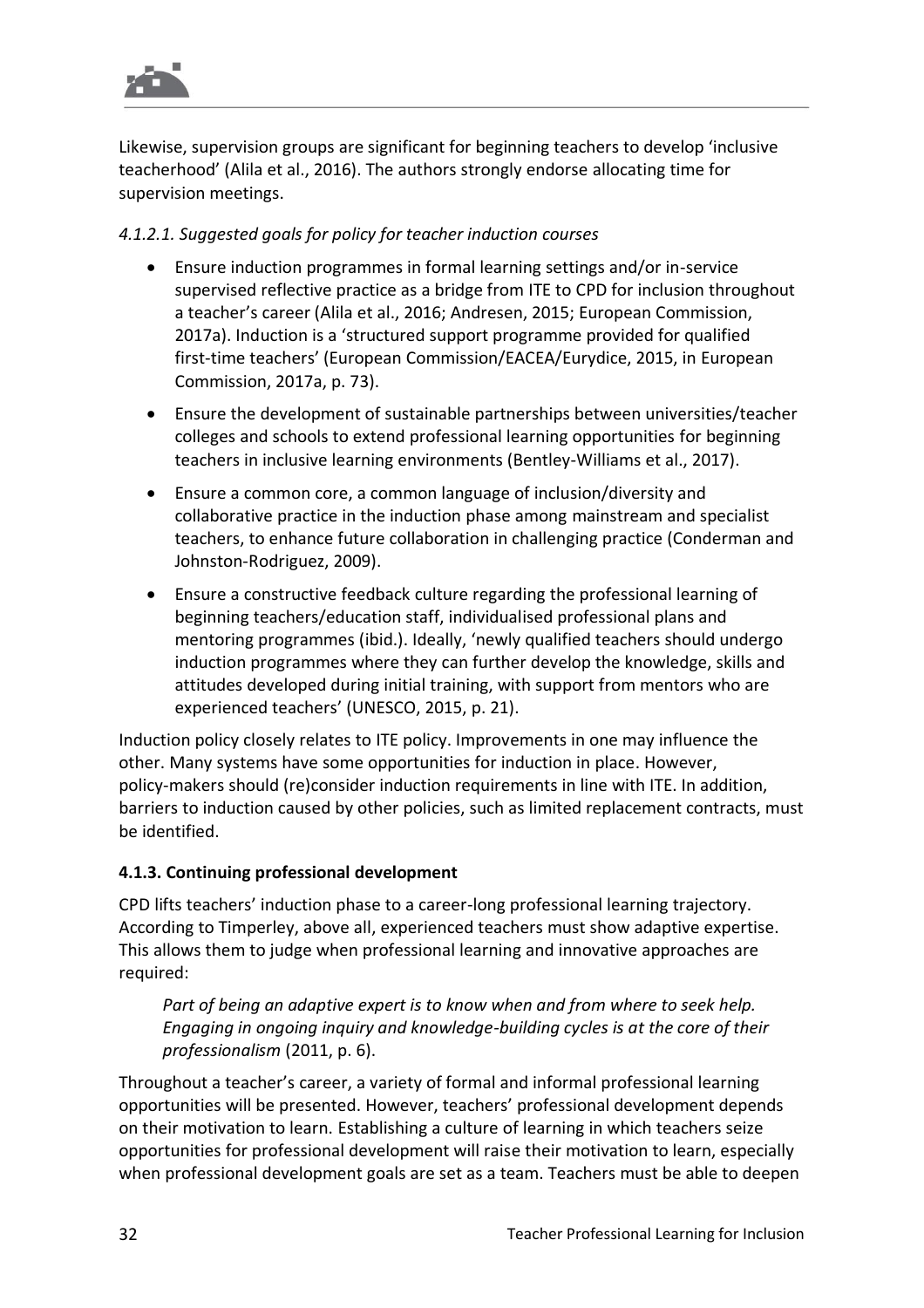

their professional learning according to their individual professional needs and the team's needs.

*Teachers are more likely to engage when the process focuses on improving the performance of all teachers not just the bottom of the performance curve, and when they have been actively engaged in the process* (Hay Group, 2012, p. 21).

*Specifically, teacher performance is likely to improve when the following conditions are present:*

- *opportunities for teacher self-reflection and objective setting (including methods for self-assessment);*
- *regular classroom observation and the provision of constructive feedback from both their school leader or manager, as well as their peers;*
- *frequent feedback on classroom performance as an ongoing dialogue, not a once a year discussion;*
- *shadowing, coaching and mentoring from peers and leaders;*
- *opportunities to contribute to and engage in teamwork, collaboration and action learning with other teachers to obtain the best possible outcomes for students* (ibid.).

More than 15 case studies across Europe regard CPD as continuous support for teachers. It empowers them to provide support, particularly to learners who are vulnerable to marginalisation. Moreover, it enables them to work towards improved learning outcomes for all (European Agency, 2015a). Acknowledging that improvement tends to slow after the first two or three years of teaching, for on-going competence development to accept responsibility for all learners, teachers need support and feedback in a 'culture of trust and professionalism developed through effective self-evaluation' (European Agency, 2015a, p. 51).

The principles of collaborative professional learning opportunities, underpinned by essential values and principles of (inclusive) learning and teaching, form a successful basis to support teacher professional development for inclusion. Two examples of policy-driven projects may illustrate this. Carrington et al. (2010) report on the Principles of Learning and Teaching (PoLT), a national framework for teachers' professional development in Victoria, Australia. Based on six principles, the framework aims to operationalise pedagogical change and curriculum renewal. It does this by developing a shared language of pedagogy and insights into classroom strategies, activities and planning appropriate to each principle. The principles are broad, focusing on the essence of effective learning and teaching. They aim to increase the recognition of the 'importance of collaborative critical reflection between teachers' (ibid., p. 9), in particular of their pedagogy.

Another example of professional development is the development of a Scottish Master's Programme on Inclusive Education (Beaton and Spratt, 2017). Based on the Scottish *National Framework for Inclusion* (Scottish Teacher Education Committee, 2014) and the principles of inclusive pedagogy, this programme supports teachers to interrogate their own pedagogy and practice in their own setting, while earning a further qualification. Formal professional development courses, such as postgraduate or master's programmes,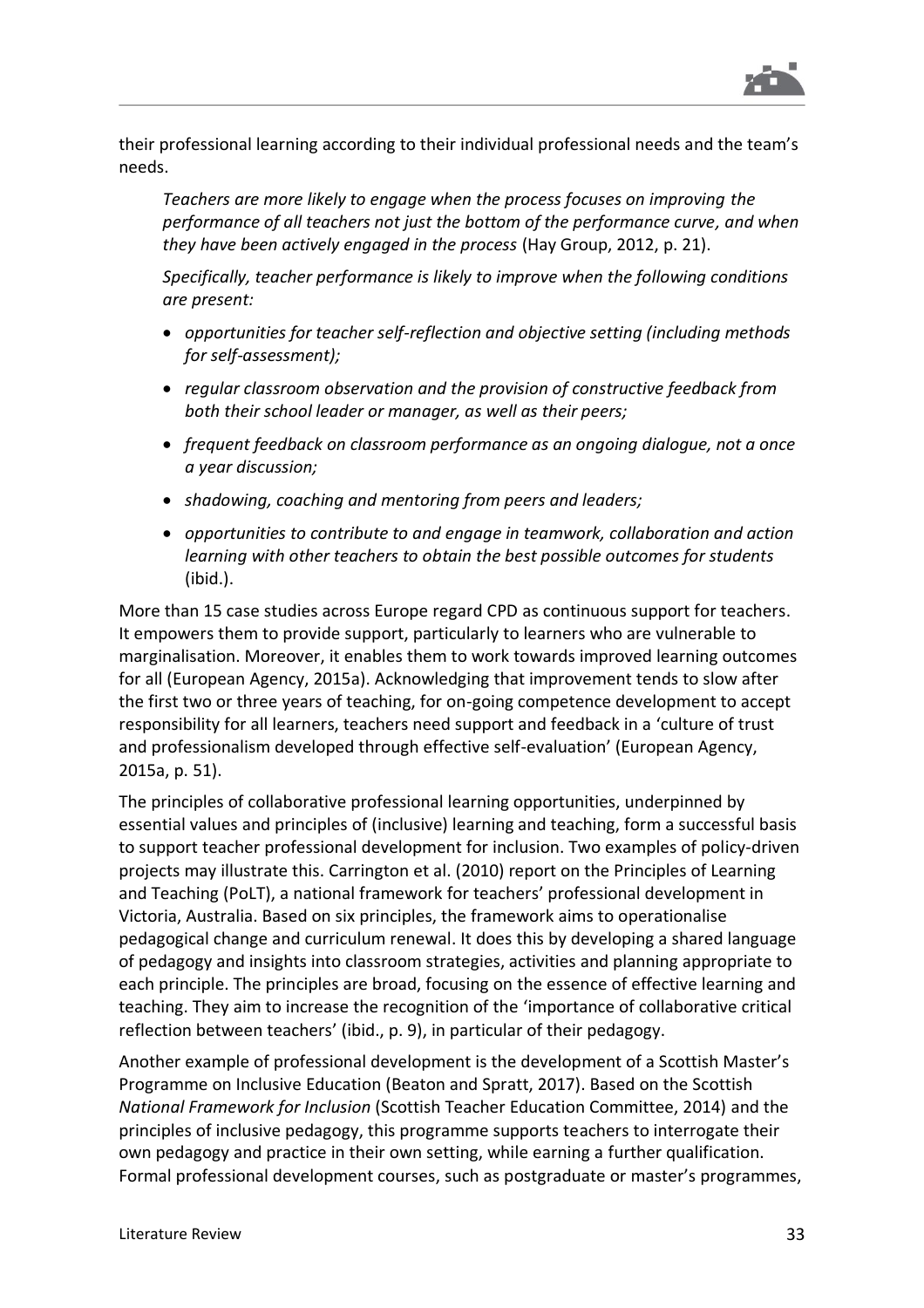

contribute to inclusive practice in many ways. They enhance knowledge and skills in the field, improve collaboration between teacher educators and schools, and add to diversification among teaching staff.

#### *4.1.3.1. Suggested goals for continuing professional development for inclusion*

- Ensure that all teaching staff/education staff in schools participate in professional development routes for inclusion (e.g. Hay Group, 2012; European Agency, 2019).
- Develop formal and informal routes for professional learning (e.g. Beaton and Spratt, 2017; Carrington et al., 2010; Timperley, 2011), such as postgraduate or master's programmes on inclusive education.
- Set goals for inclusion among staff and plan professional learning as part of schools' implementation plans for inclusion (e.g. Hay Group, 2012).
- Ensure a constructive feedback culture regarding learning for diversity and inclusion (e.g. Beaton and Spratt, 2017; Carrington et al., 2010). 'Facilitated and scaffolded social dialogue combined with self-reflection can assist teachers to develop their professional, situated and individual identity' (Carrington et al., 2010, p. 11; European Agency, 2015a).

#### **4.1.4. Teacher educators' professional development**

Across the professional continuum, professional learning for inclusion is equally important for those who are involved in the professional learning of pre-service, beginning or more experienced teachers. This need could easily be overlooked. It must, therefore, be regarded an integral part of TPL for inclusion. For example, in ITE, teacher educators are usually academic staff, who may lack experience of inclusive practice (Allan, 2011). In most cases, however, teacher educators are engaged in programme development in ITE or CPD. A collaborative approach is essential to deepen teacher educators' professional learning and engagement.

O'Neill et al. (2009) report on a collaborative inquiry approach for teacher educators to develop a new integrated inclusive teacher programme, by doing case study research on inclusive classroom practice and the emancipatory potential of inclusion. Other examples are the development of a sustainable network of schools for pre-service student practicums in an immersion programme (Bentley-Williams et al., 2017), or a collaborative redesign by teacher educators of a merged programme for ITE and special educational needs (Blanton and Pugach, 2011). In sharing the same goals, teacher educators acquired a deeper understanding of diversity. Smith and Tyler (2011) report on the development of a web-based resource model for teachers, enhanced by teacher educators in collaborative networks of educational professionals. Moreover, teacher educators may be invited to reconsider frameworks for inclusion to be used in ITE or CPD, as in the case of the Scottish *National Framework for Inclusion* (Barrett et al., 2015).

Teacher professional development also requires professional development of mentoring teachers, such as learning support teachers or school leaders. In partnerships between universities and schools, mentoring teachers may be involved in teacher educators' learning communities, or they may have mentoring courses or supervision.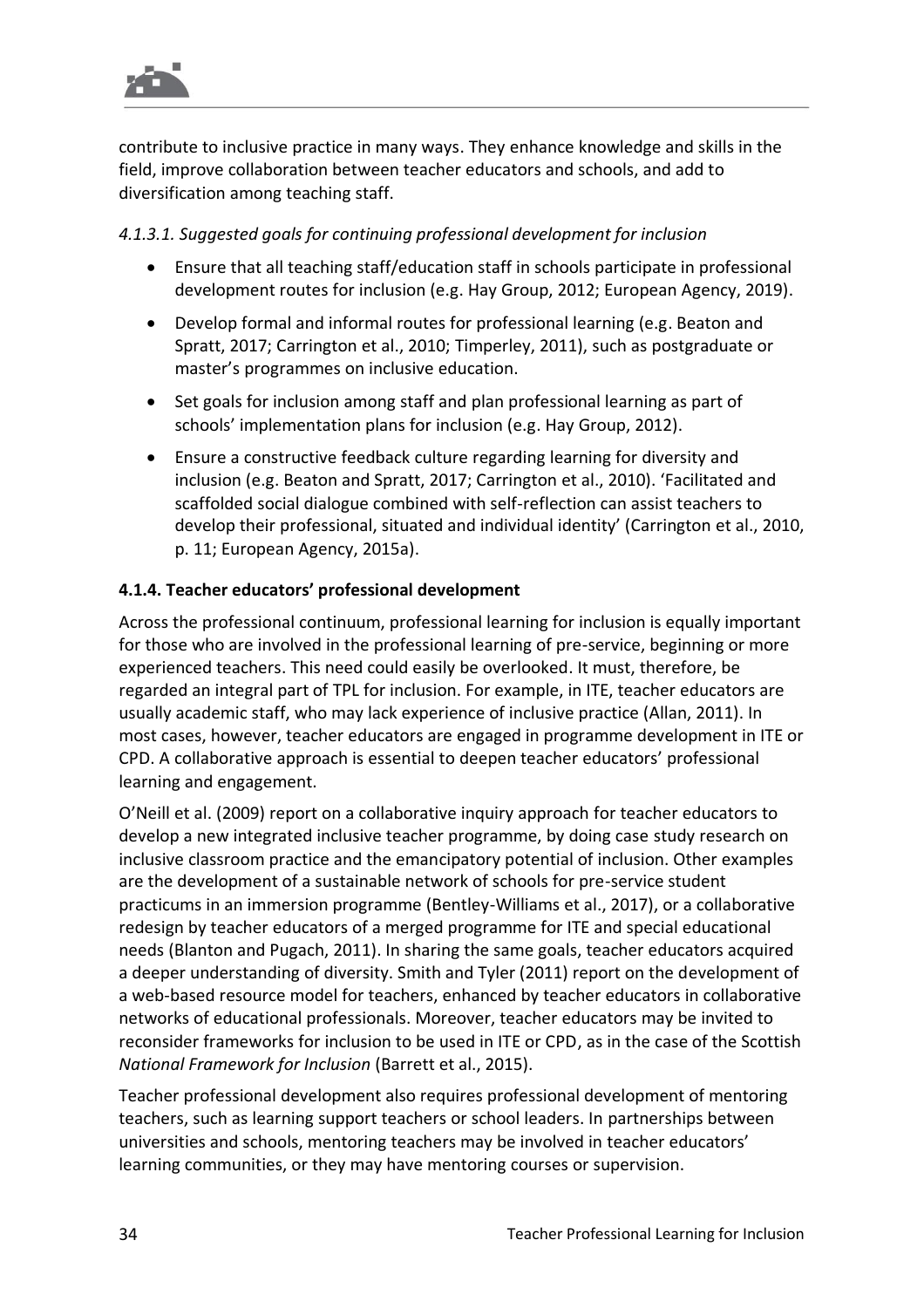

In Australia, learner support co-ordinators receive professional guidance to become models of effective teaching and to facilitate professional development, through the installation of learning support teams in schools (Boyle et al., 2011). In addition, school leaders play an important role in their teaching staff's professional development. In Australia, a national charter for the professional development of teachers and leaders explicitly includes school leaders as teacher educators (Timperley, 2011).

#### *4.1.4.1. Suggested goals for teacher educators' professional development policy support*

- Reduce barriers to university/college teacher educators being involved in inclusive educational practice. This could be by ensuring that universities and colleges offer teacher educators opportunities for professional learning in inclusive educational settings and practice, through critical enquiry to deepen their understanding of inclusion (e.g. Allan, 2011; O'Neill et al., 2009).
- Ensure that university/college teacher educators collaborate with schools/school communities to support research on inclusive practice and enhance professional learning opportunities for inclusion (Bentley-Williams et al., 2017; Boyle et al., 2011; European Agency, 2017a; O'Neill et al., 2009).
- Ensure that university/college teacher educators collaborate with colleagues in cross-sectoral and sectoral programme design (e.g. Blanton and Pugach, 2011; Smith and Tyler, 2011).
- Ensure that collaborative practice with schools is valued as enhanced teacher professional learning. Ensure that school leaders, learner support co-ordinators and other experienced lead professionals are regarded as mentoring teacher educators (e.g. Boyle et al., 2011).
- Ensure that universities/colleges can provide mentoring teachers and school leaders with the professional development needed to coach beginning and experienced teachers for inclusion, including collaborative practice (e.g. Barrett et al., 2015; Boyle et al., 2011).
- Ensure that school leaders develop coaching and mentoring skills for school innovation and inclusive school development (e.g. European Agency, 2017a; Timperley, 2011).

### <span id="page-35-0"></span>**4.2. Ensuring a wide spectrum of support within inclusive education systems**

This section looks at the professional development policy support needed for educational professionals working with or alongside teachers to provide a complementary system of support. This system of support includes:

- preventative support, universal support and specialist support, if needed;
- learning or language support teachers or co-ordinators, special educational needs teachers, or practitioners working with learners with low-incidence disabilities, such as teaching assistants.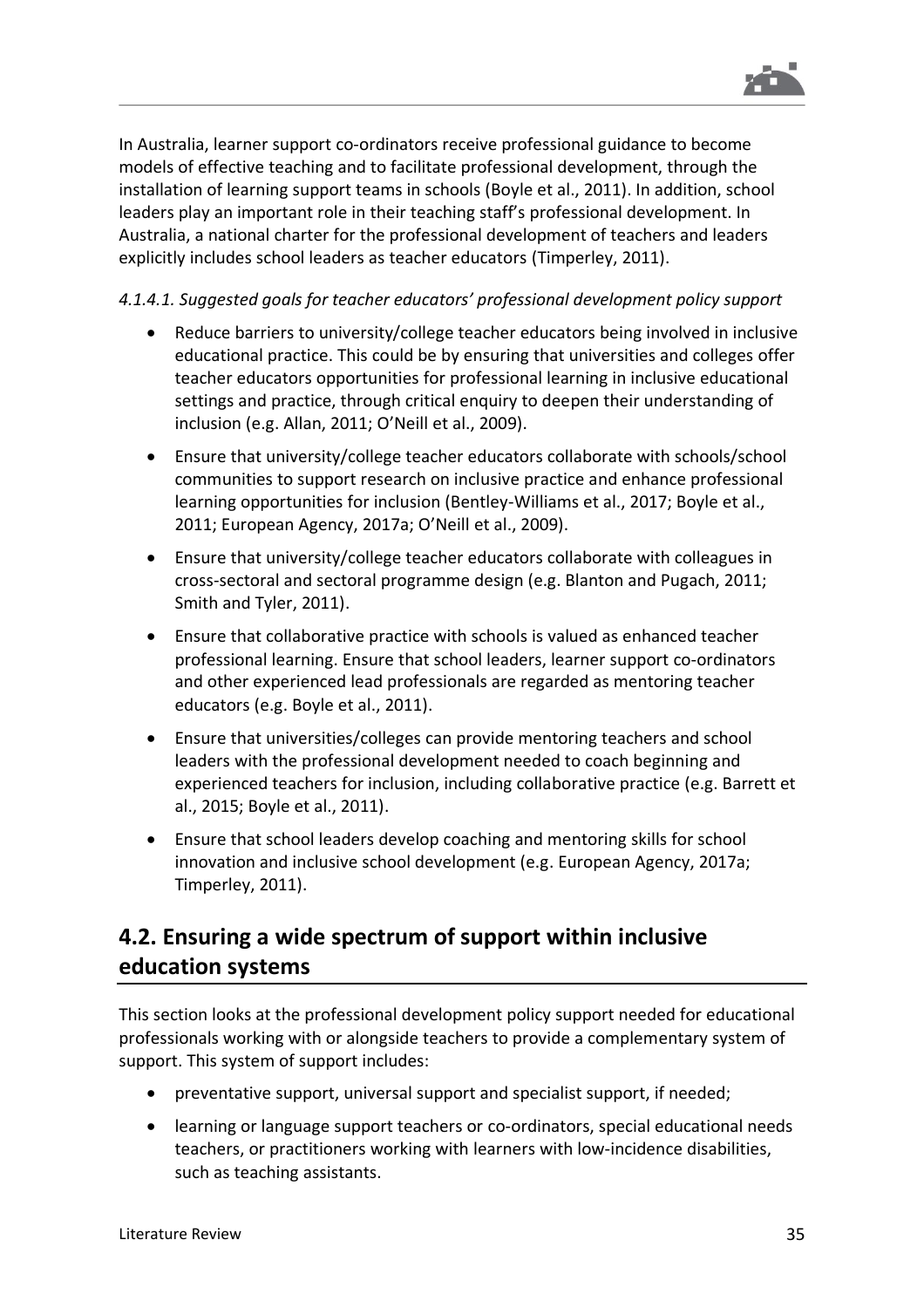

#### **4.2.1. Routes for different professionals**

Different professionals are involved in developing inclusive learning environments and inclusive school communities. Alongside teaching staff and school leaders, other educational or social work practitioners and so-called para-professional staff are often engaged. Historically, specialist teacher routes in teacher education institutions developed as a response to the existing separate structure of general and special education (Brownell, Sindelar, Kiely and Danielson, 2010; Young, 2011). Other higher education departments (e.g. social work, health department or vocational education) have been responsible for additional professionals' routes. A shift in policy has encouraged education departments to develop alternative routes for general education and/or specialist teachers, such as merged or immersion routes (Blanton and Pugach, 2011; Brownell et al., 2010; McCrimmon, 2015). However, other departments have not always adopted the paradigm shift required. In particular, for specialist tracks, a change of roles and professional identities is challenging.

Agaliotis and Kalyva (2011) emphasise the need for clear policy guidelines on the roles of special education co-ordinators. In inclusive practice, roles are shifting from a primarily compensatory focus to prevention as its first and main perspective, supporting the professional development of teacher staff to develop quality education for all. Still, to become 'lead professionals' in inclusive practice, special education staff need a broad competence base, including deeper knowledge and skills in developing inclusion. In particular, this promotes a shift to strategic roles, where staff become inclusion facilitators who empower colleagues and foster inclusive school development (Agaliotis and Kalyva, 2011; Done et al., 2016; Florian and Becirevic, 2011). Evaluating their role as strategic change managers within a complex policy environment, special education co-ordinators rated negotiating competences as the highest professional need (Done et al., 2016).

In Greece, special education co-ordinators gradually chose to develop a broader professional orientation, in order to enhance job opportunities. In eastern European countries where a defectology tradition exists, inclusion projects seemed to empower former defectologists to become consultants or supervisors. This was particularly the case when they were already members of the school staff, rather than visiting mainstream schools as special education teachers (Florian and Becirevic, 2011).

Teacher education and postgraduate programmes for special education co-ordinators and inclusion facilitators need high standards to enable them to:

- respond appropriately to the needs of teachers and schools as a whole;
- inspire and support learners who have difficulties in learning and participation in school.

A critical enquiry into innovative ways of professionalisation for special education staff is needed. These could include merged teacher education programmes with specialisation in the final year of ITE (Bentley-Williams et al., 2017; Pickl, Holzinger and Kopp-Sixt, 2016). In these models, special education teachers require general education competences, collaborative and reflexive learning regarding inclusive practice, and knowledge on access to specialised support. In addition, the need arises for train-the-trainer or teacher educator programmes for new evolving 'lead professional' roles.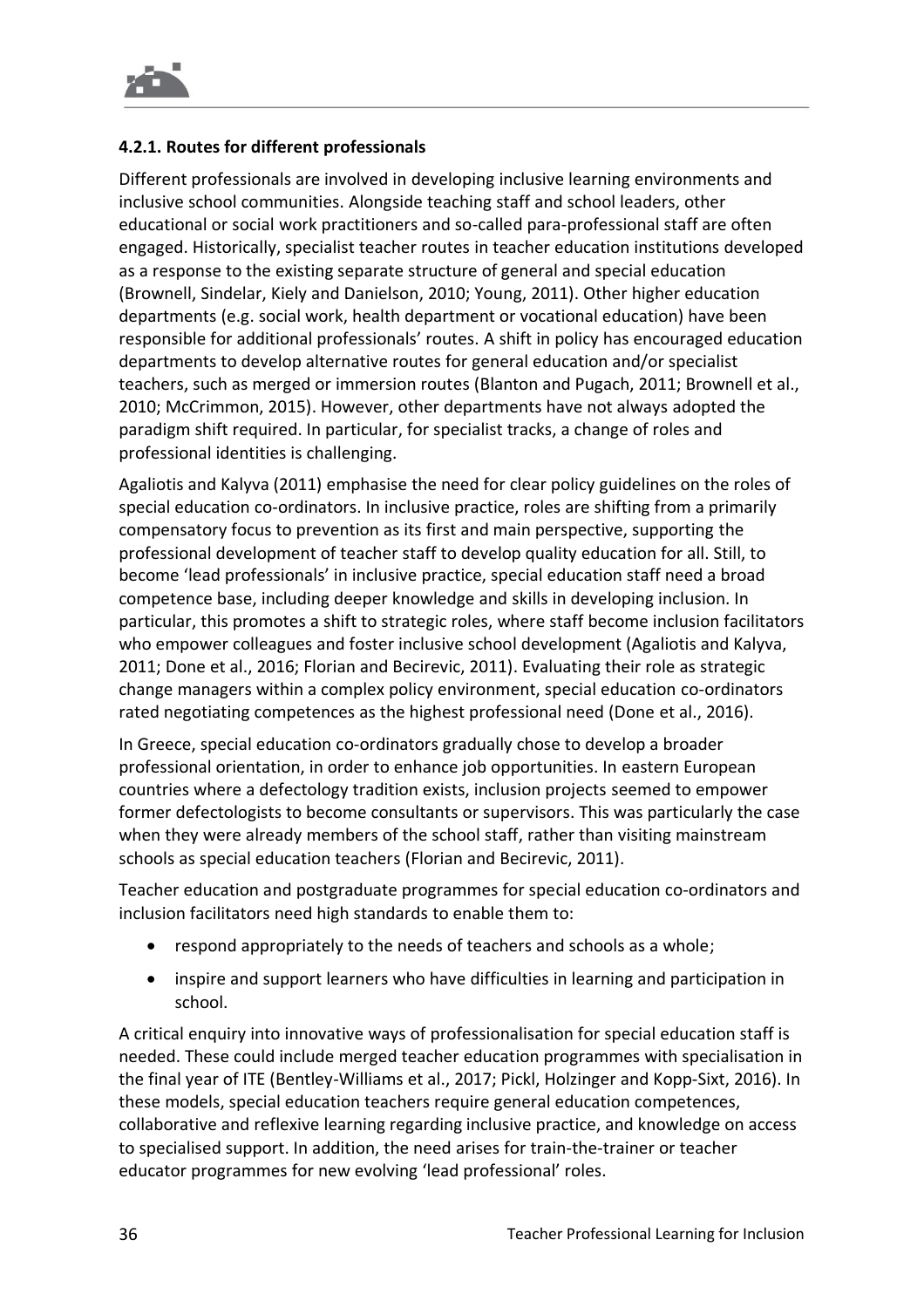

*4.2.1.1. Suggested goals for a professional development policy for other professionals in inclusive education*

- Ensure professional learning for learner support/special education co-ordinators that focuses on learner support, teacher support and school-level support. Facilitate innovative and collaborative means of support through their professional development (e.g. Agaliotis and Kalyva, 2011; Done et al., 2016; Florian and Becirevic, 2011).
- Ensure reflective practice opportunities, e.g. supervision or learning communities, for support teachers and co-ordinators that focus on enacting inclusive principles among staff and learners (Alila et al., 2016; Andresen, 2015).
- Ensure train-the-trainer or teacher educator programmes for learner support co-ordinators and/or other support teachers that demonstrate collaborative roles, reflective practice and inquiry.
- Ensure that support teachers have professional learning opportunities to acquire teacher competences or to become qualified teachers if they do not have a teaching qualification, e.g. by providing parallel and/or postgraduate routes to become a teacher (Bentley-Williams et al., 2017; Pickl et al., 2016).

#### **4.2.2. Specialisms for low-incidence disabilities**

Teaching learners with low-incidence disabilities, such as sensory impairment or severe and multiple disabilities, has been a specialist profession for a long time. In particular, teaching in separate schools or special classrooms has strengthened the professional identity of special education teachers. However, in the shift to inclusive practice, in many cases, learners with special educational needs are instructed by others whose qualifications differ largely, such as therapists, specialist teachers or teaching assistants (Fisher and Pleasants, 2012; McConkey and Abbott, 2011). The assumption that seems to prevail is that mainstream teachers are not capable or responsible enough to teach learners with low-incidence disabilities.

#### *4.2.2.1. Teaching assistants', specialists' and therapists' professional development needs*

Several studies have shown the benefits of sharing support tasks by means of co-teaching or teaching assistance (Rytavaara and Kershner, 2012). In particular, when learners with low-incidence disabilities are involved, mainstream teachers express benefits. These include a positive impact on professional development, job satisfaction, stress reduction, and classroom organisation. However, studies also point out the risks. Particularly where teaching assistants or other specialists without a teaching qualification are in place, several issues emerge, such as:

- a lack of learner academic achievement;
- a high ratio of one-to-one instruction;
- uneven responsibility towards the most vulnerable learners (Butt, 2018; Fisher and Pleasants, 2012; Giangreco, Doyle and Suter, 2012; Jardí, Puigdellívol and Petreñas, 2018).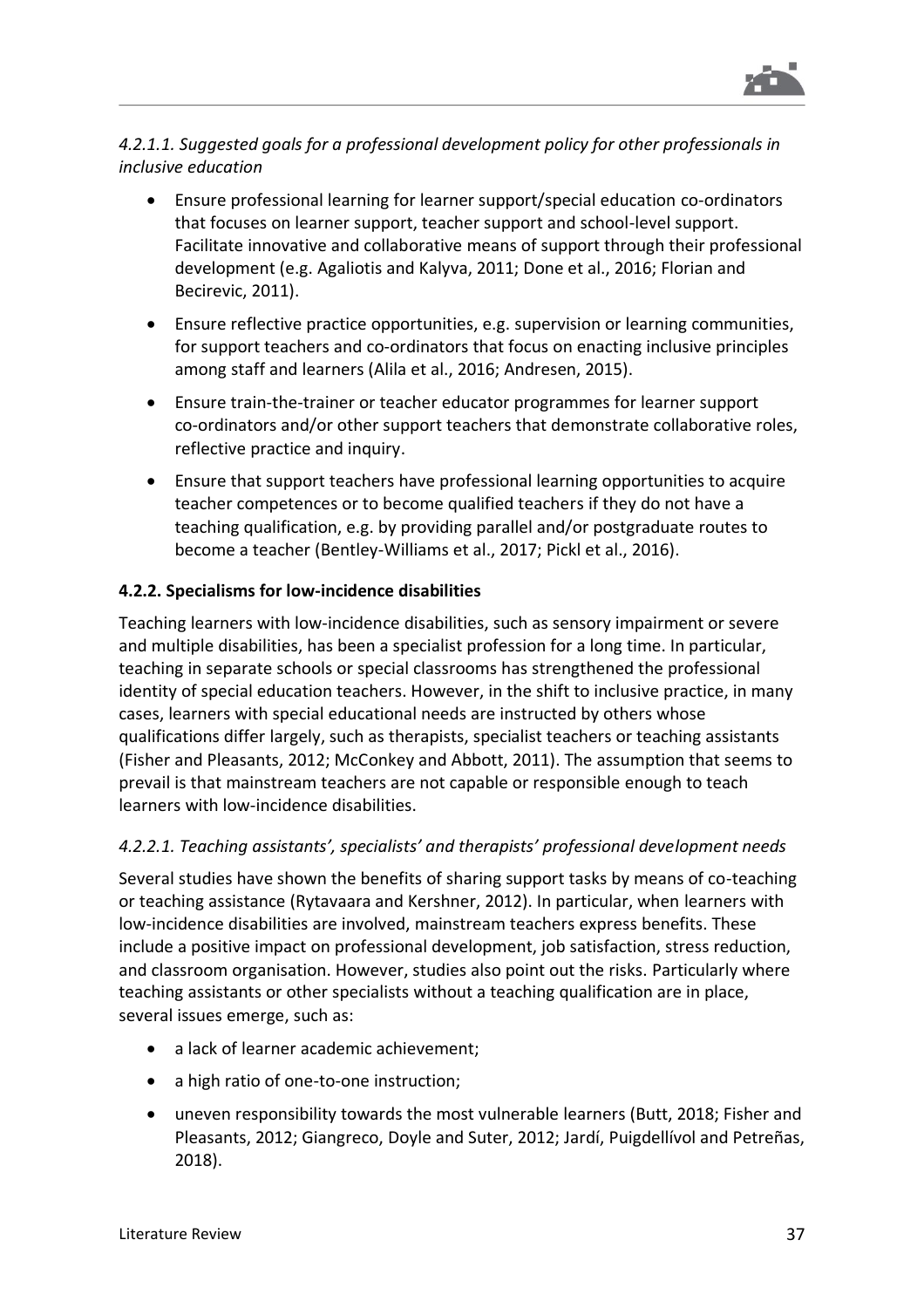

McConkey and Abbott (2011) identified the training needs of teaching assistants in the United Kingdom. These assistants particularly work with learners with wide-ranging and complex medical and health needs, learning and behavioural difficulties and disabilities. Given the complexity of learners' needs, teaching assistants expressed the need for training, e.g. knowledge of the learners' conditions, physical well-being and a wide range of practical skills in learning and behavioural support. Other studies confirm the increased need for training (Butt, 2018; Cockroft and Atkinson, 2015; McLachlan, 2014; McLachlan and Davis, 2013). However, Giangreco et al. (2012) warn of a 'training trap'. This might result in more isolated tasks for teaching assistants or specialists working with learners with low-incidence disabilities. More importantly, clear role descriptions and training are needed.

#### *4.2.2.2. Special education teachers' roles in specialised instruction*

Other models of inclusive support teacher roles exist. These may be to support learners with both high- and low-incidence disabilities, and others who might have temporary additional needs or language support needs. Gavish (2017) describes four profiles of inclusive support teachers, evolving as stages towards a collaborative-consulting co-teaching model of support. Effective inclusive support is not additional support operating in a 'bubble' to provide assistance and specialised instruction. Nor is it the role of a supervisor who claims to provide full access to the curriculum. Rather, the essence of support is collaborative work for the benefit of the learners. For teaching assistants, Cockroft and Atkinson (2015) illustrate the importance and effectiveness of good communication and collaboration with class teachers. They stress the positive effect of a collaborative model of mutual consultation. In this way, the role of specialists and teaching assistants goes beyond providing particular instructions, interventions or assistance. This raises the capacity and the competences of all staff involved.

#### *4.2.2.3. Suggested goals for professional learning policy for specialists*

- Ensure that professional learning for support teachers and/or teaching assistants of learners with low-incidence disabilities focuses on teacher support and mutual consultation, as well as learner support. For example, ensure that teaching assistants have professional learning opportunities to acquire instructional competences (e.g. Butt, 2018; Cockroft and Atkinson, 2015; Fisher and Pleasants, 2012; Giangreco et al., 2012; Jardí et al., 2018). They should be 'sufficiently and continually trained for the appropriate roles they are asked to undertake' (Giangreco et al., 2012, p. 370).
- Ensure that the roles of teaching assistants or other educators who do not hold teaching degrees are clear and valued among all school staff. This will enable teaching assistants, 'para-educators' or 'para-professionals' to:

… *engage in appropriate roles (e.g., provide supplemental, teacher-planned instruction, facilitate peer interactions, engage* [in] *non-instructional roles resulting in more opportunities for students with disabilities to receive instruction from highly qualified teachers and special educators)* (ibid.).

• Ensure that specialist knowledge and experience are accessible, are shared and disseminated in school teams, and are available on a flexible basis to address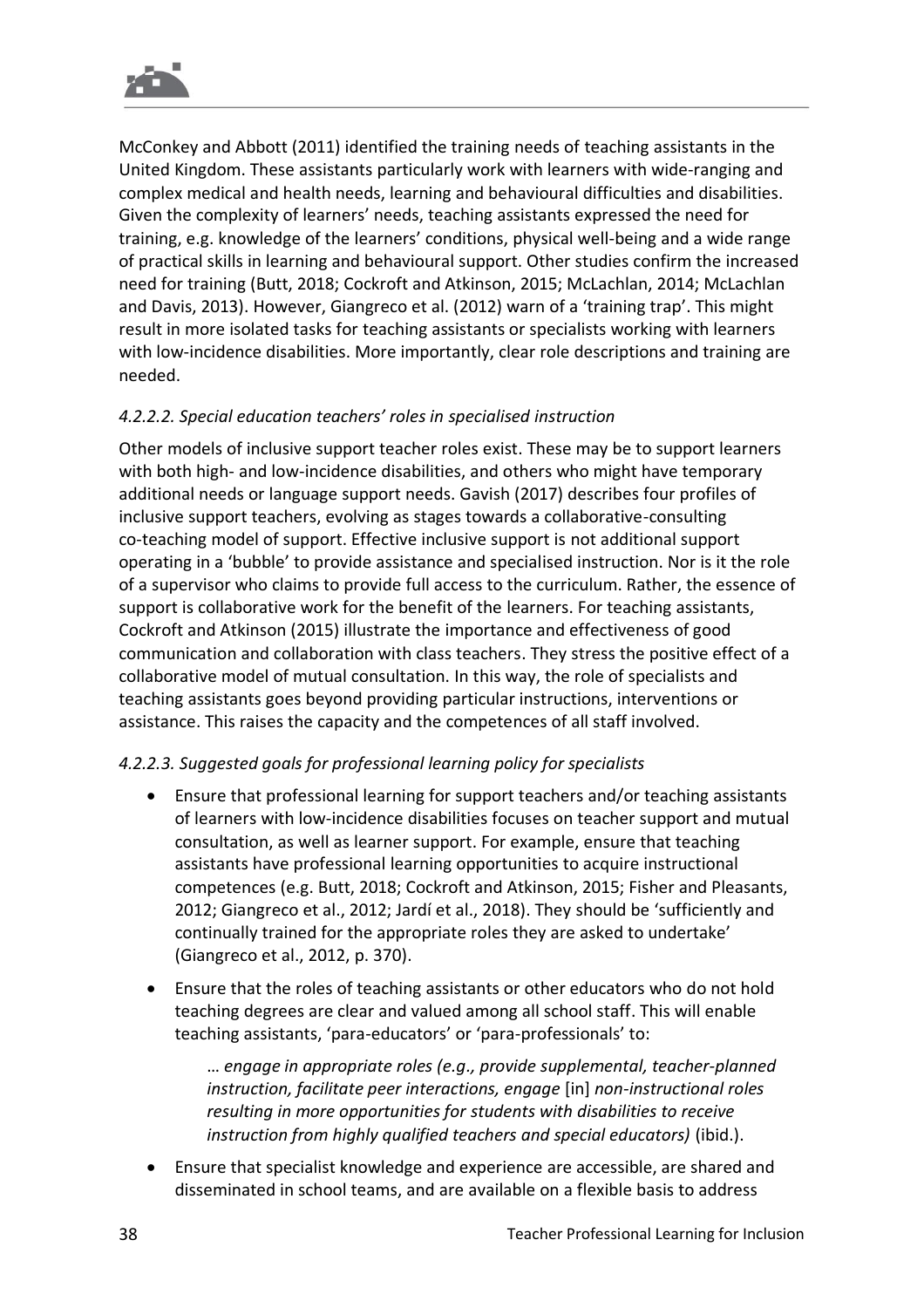

learners with low-incidence disabilities, when needed (e.g. Cockroft and Atkinson, 2015; Gavish, 2017; Rytavaara and Kershner, 2012).

- Ensure a cross-sectoral professional development plan for support teachers/teaching assistants to appropriately address a variety of knowledge and skills domains, as needed (e.g. health, social work, education and instructional skills) (e.g. Butt, 2018; Cockroft and Atkinson, 2015; McConkey and Abbott, 2011).
- Ensure reflective practice opportunities (e.g. supervision or learning communities) for support teachers and/or teaching assistants that focus on enacting inclusive principles among staff and learners. This will ensure that para-educators 'are adequately supervised on an ongoing basis to ensure fidelity of instruction and other supports' (Giangreco et al., 2012, p. 370).
- Ensure that mainstream and special needs education expertise is shared among all staff in professional development opportunities, including support teachers and teaching assistants (e.g. Robinson, 2017).
- Ensure that differences in qualifications and roles regarding learners with low-incidence disabilities are not a barrier to role shifts, responsibilities and the professional learning of mainstream teachers (e.g. Gavish, 2017; Giangreco et al., 2012).

### **4.3. Ensuring competence and curriculum development support for teacher professional learning for inclusion**

The previous sections looked at a variety of TPL routes for inclusion to be supported by policy. However, a final topic to inform policy goals for TPL for inclusion raises the question of the competences, curricular design principles and core content that are crucial to enable teachers to work in inclusive learning and teaching environments.

#### **4.3.1. Teacher competence frameworks for inclusion**

Common and separate needs for professional development policy were identified across the professional continuum and among all teachers and specialists working in co-teaching/collaborative inclusive practice. However, core values and competences for inclusion are central to teachers' professional development in inclusive practice. *General Comment No. 4* states:

*A process of educating all teachers at pre-school, primary, secondary, tertiary and vocational education levels must be initiated to provide them with the necessary core competencies and values to work in inclusive educational environments. This requires adaptations to both pre and in-service training to develop appropriate skill levels in the shortest time possible to facilitate the transition to an inclusive education system* (Committee on the Rights of Persons with Disabilities, 2016, p. 22).

In a review of competence frameworks in Europe, Caena (2014) stresses the added value of teachers' competence frameworks. These indicate 'clear objectives of student learning and shared understanding of accomplished learning' and reflect a 'holistic, dynamic, process-oriented view of teacher competences underpinned by research, policy highlights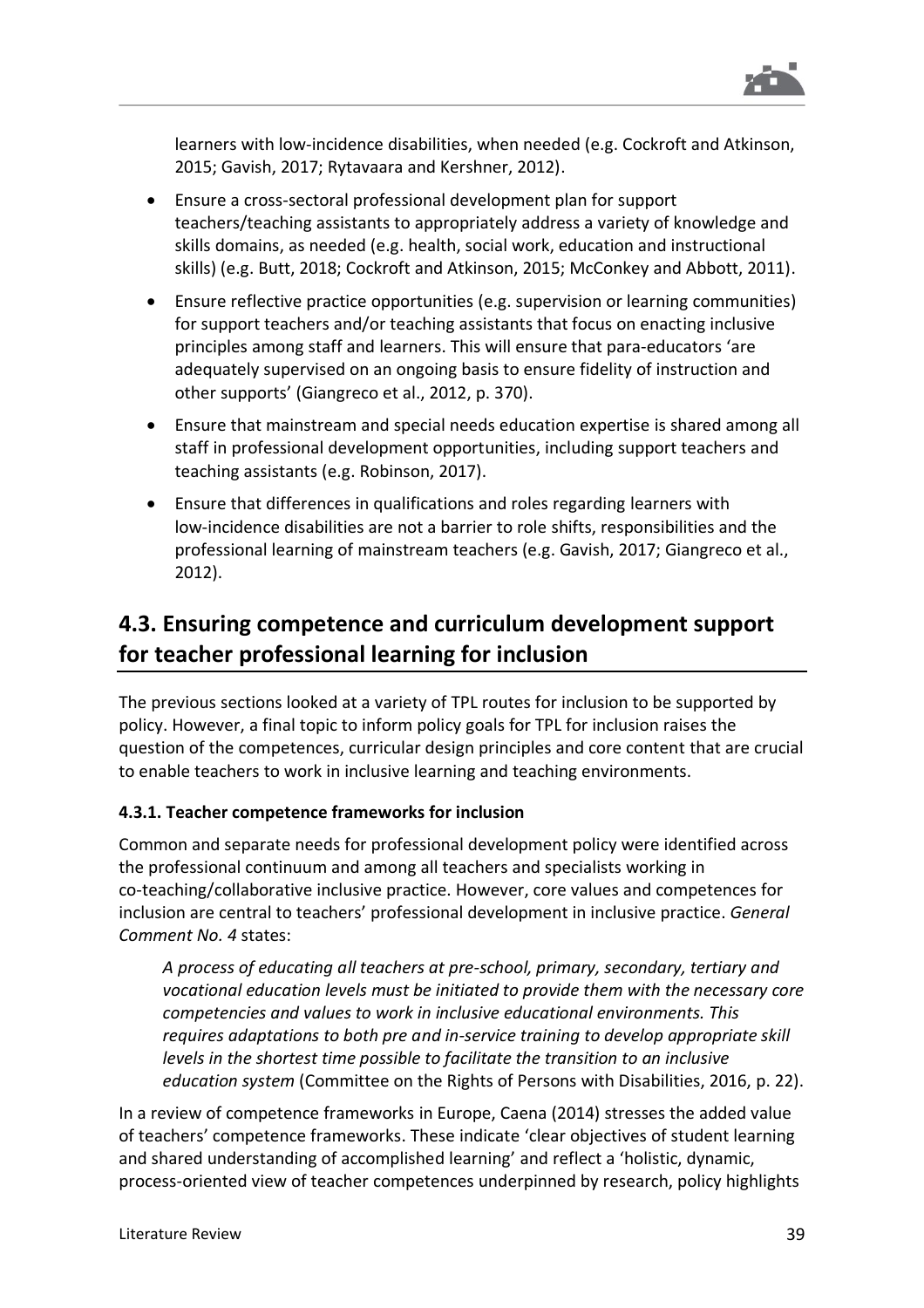

and peer learning' (ibid., p. 314). Competences are understood as complex combinations of knowledge, skills, understanding, values and attitudes, leading to well-considered actions in a specific situation.

*The complexity of teaching shapes the basic definition of teacher competence as context-bound, embedded in a system with multiple actors and layers of activity* (ibid., p. 315).

In a globalised world, teacher education and professional development must be sensitive to local needs, while indicating the essential competences required for quality teaching. Policy has a mediating role in providing opportunities for competence framework development, research and refinement. For policy, reference frameworks of teacher competences ensure quality in teacher preparation, throughout teachers' career-long professional development, in teacher selection, and in 'facilitating effective dialogue between different stakeholders about policy planning and implementation' (European Commission, 2013b, p. 23).

Allan (2011) points to the confusing, interchangeable use of the terms 'competence' and 'competency'. 'Competency' reduces the meaning to a narrow view of an individual's skills and activities, while 'competence' rather signifies the 'ability', 'aptitude', 'capability', 'effectiveness' and 'skill' to meet the demands of the context, acquired by social groups or institutions, as well as individuals. In particular, when referring to the demands of competences for diversity or inclusion, there is a risk of narrowing its meaning to the management of skills. Rather, teachers' competences for diversity do not pursue ready solutions, but seek true engagement and responsibility for others. This ethical notion of teachers' competences supports Biesta's notion of 'pedagogy with empty hands' (2008, p. 198). In this, classroom practice is not predictable by applying textbooks or 'skills', but by a readiness to respond to diversity 'in whatever shape or form it surfaces' (Allan, 2011, p. 133). When asking what teachers should know, be or do, a fixed set of knowledge, skills or behaviour is not expected, but rather a responsiveness to change, reflection and adaptation. In essence, competences for diversity are demonstrated by 'simultaneously creating opportunities for dialogue and removing barriers for participation' (ibid.).

Consistent with this ethical notion of teacher competences, two reference frameworks for teacher competences for inclusion and diversity were developed in Europe in the last decade. Based on a three-year project on ITE for inclusion, the *Profile of Inclusive Teachers* sets out the core values and competences for TPL for inclusion:

- *Valuing Learner Diversity – learner difference is considered as a resource and an asset to education. The areas of competence within this core value relate to:*
	- *Conceptions of inclusive education;*
	- *The teacher's view of learner difference.*
- *Supporting All Learners – teachers have high expectations for all learners' achievements. The areas of competence within this core value relate to:*
	- *Promoting the academic, practical, social and emotional learning of all learners;*
	- *Effective teaching approaches in heterogeneous classes.*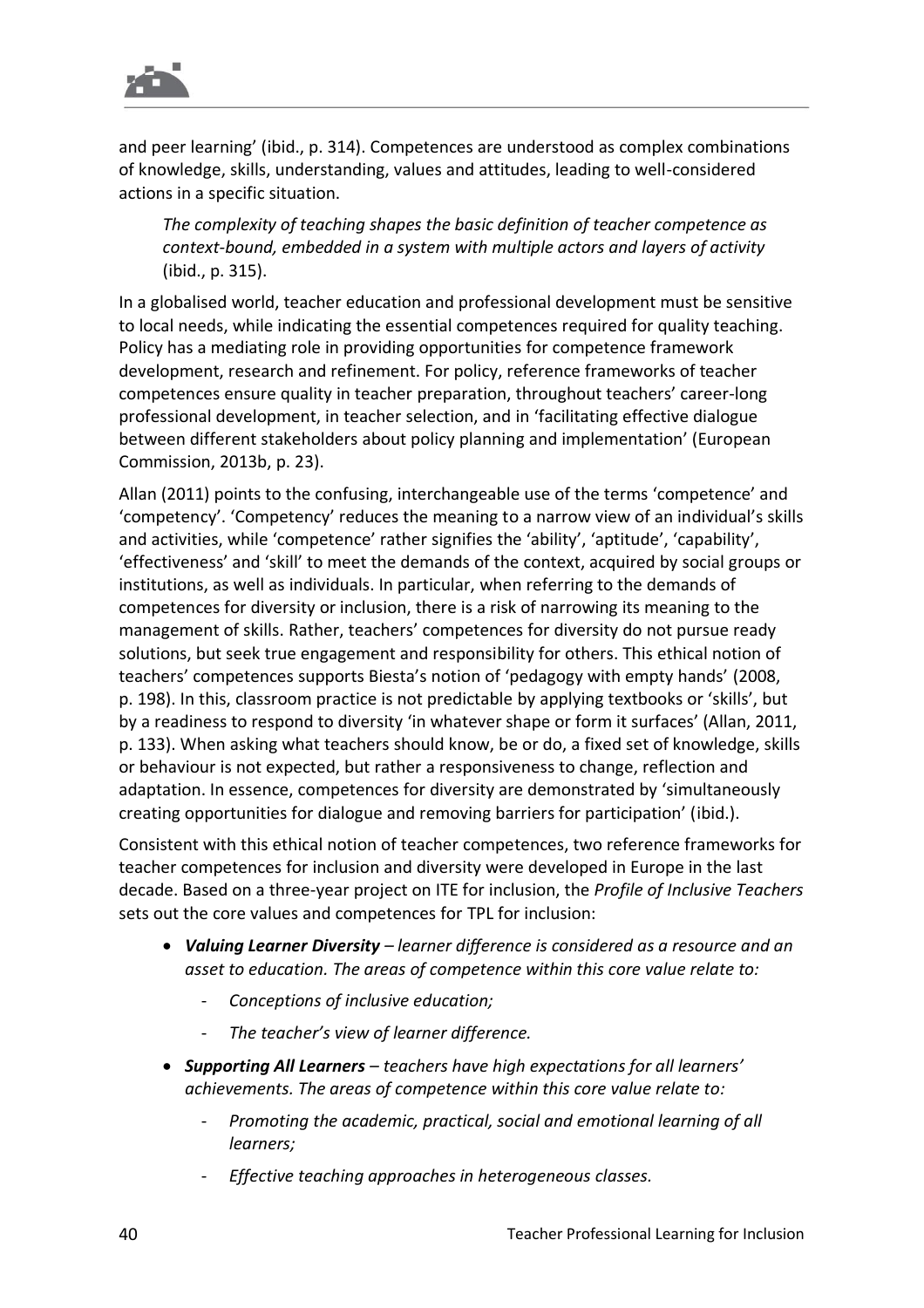

- *Working With Others – collaboration and teamwork are essential approaches for all teachers. The areas of competence within this core value relate to:*
	- *Working with parents and families;*
	- *Working with a range of other educational professionals.*
- *Personal Professional Development – teaching is a learning activity and teachers take responsibility for their lifelong learning. The areas of competence within this core value relate to:*
	- *Teachers as reflective practitioners;*
	- *Initial teacher education as a foundation for ongoing professional learning and development* (European Agency, 2012a, p. 7).

As such, the *Profile* aims to:

- *Highlight the essential core values and areas of competences necessary for preparing all teachers to work in inclusive education considering all forms of diversity;*
- *Reinforce the argument* […] *that inclusive education is the responsibility of all teachers and that preparing all teachers for work in inclusive settings is the responsibility of all teacher educators* (ibid., p. 6).

Value-based competences have the potential to guide (initial) teacher education to become a model of democratic participation and dialogic communication. They can also collaboratively develop a curriculum based on global rights for all and social justice (Booth, 2011). Since its publication, the *Profile of Inclusive Teachers* has inspired ITE and CPD courses (Andresen, 2015; Baldiris-Navarro et al., 2016).

Earlier, the Council of Europe published a framework of teacher competences (2010). It explicitly highlights teachers as agents of intercultural dialogue. It identifies 18 competences along three dimensions:

- Knowledge and understanding
- Communication and relationships
- Management and teaching (Allan, 2011; Council of Europe, 2010).

#### *4.3.1.1. Suggested goals for policy support for competence development*

- Ensure that reference frameworks of competences for diversity/inclusion guide the professional learning of all teaching/education staff towards inclusive education (e.g. Allan, 2011; Caena, 2014; European Agency, 2012a; European Commission, 2013b; Committee on the Rights of Persons with Disabilities, 2016).
- Ensure that competence frameworks represent the essential values, attitudes, knowledge and skills to underpin teachers' professional development, in order to enhance quality education in inclusive learning environments (e.g. Allan, 2011; Booth, 2011; European Agency, 2012a).
- Ensure that competence frameworks reflect teachers' responsiveness to change, reflection and adaptation (e.g. Allan, 2011; Biesta, 2008; European Agency, 2012a).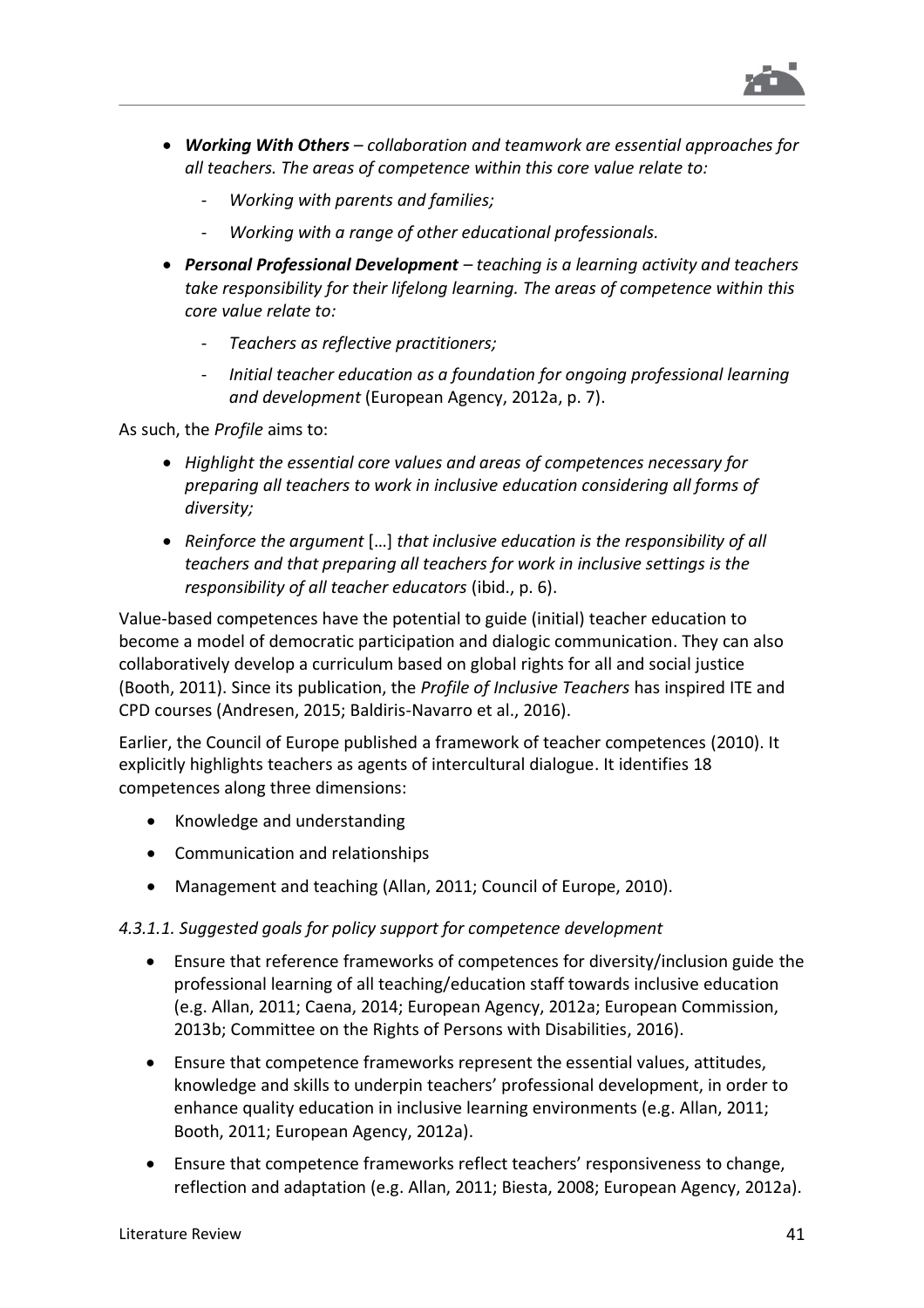

• Ensure that competence frameworks for diversity/inclusion are sensitive to local needs for social justice and diversity (e.g. Booth, 2011; Caena, 2014).

#### **4.3.2. Curricular design and core content for teacher professional learning for inclusion**

Competence frameworks aim to provide clear and substantiated indicators of student teacher goals and societal and professional expectations. However, teacher educators may need additional guidance to develop programmes and curricula that effectively and coherently support the intended competence development. This is particularly true for teacher education reform as part of inclusive education system development.

The *Framework for Inclusive Pedagogy* (Rouse and Florian, 2012; Florian, 2017) primarily strives for coherence in curriculum design by offering clear and distinct guidelines for reflection, action and challenges to consider in curricular reform. The *Framework* emphasises three key assumptions that underpin effective programme design for teacher education for inclusion. This leads to careful investigation and development of curricular content and practice consistent with these assumptions, while acknowledging the challenges and dilemmas encountered in current educational practice. These assumptions form the basis of inclusive pedagogy curriculum design:

- *Difference must be accounted for as an essential aspect of human development in any conceptualisation of learning*
- *Teachers must believe (can be convinced) that they are qualified/capable of teaching all children*
- *The profession must develop creative new ways of working with others* (Rouse and Florian, 2012, p. 21; Florian, 2017, p. 16).

Villegas et al. (2017) propose a framework for curriculum design to prepare teachers for inclusive classrooms. They refer to six characteristics of culturally responsive teachers:

- *Sociocultural consciousness*
- *Affirming views about diversity and students from diverse backgrounds*
- *Commitment to acting as change agents in schools and advocates for students*
- *Understanding how learners construct knowledge*
- *Knowing about students' lives*
- *Using insights into students' lives to help them build bridges to learning* (ibid., p. 136).

Using a competence or curricular framework for inclusive pedagogy or diversity makes diversity and collaboration the central elements in the preparation of all teachers. It also defines the curriculum of (initial) teacher education and systematically integrates a clear vision for inclusion throughout the course. As a team, teacher educators will look for coherence and focus on diversity throughout every teacher preparation programme.

In addition to the support that competence and curricular design frameworks for inclusion provide, international policy documents and research suggest core content for TPL for inclusion. Both specific content for understanding and responding to disability and broader programme content regarding diversity, equity and social justice recur. Specific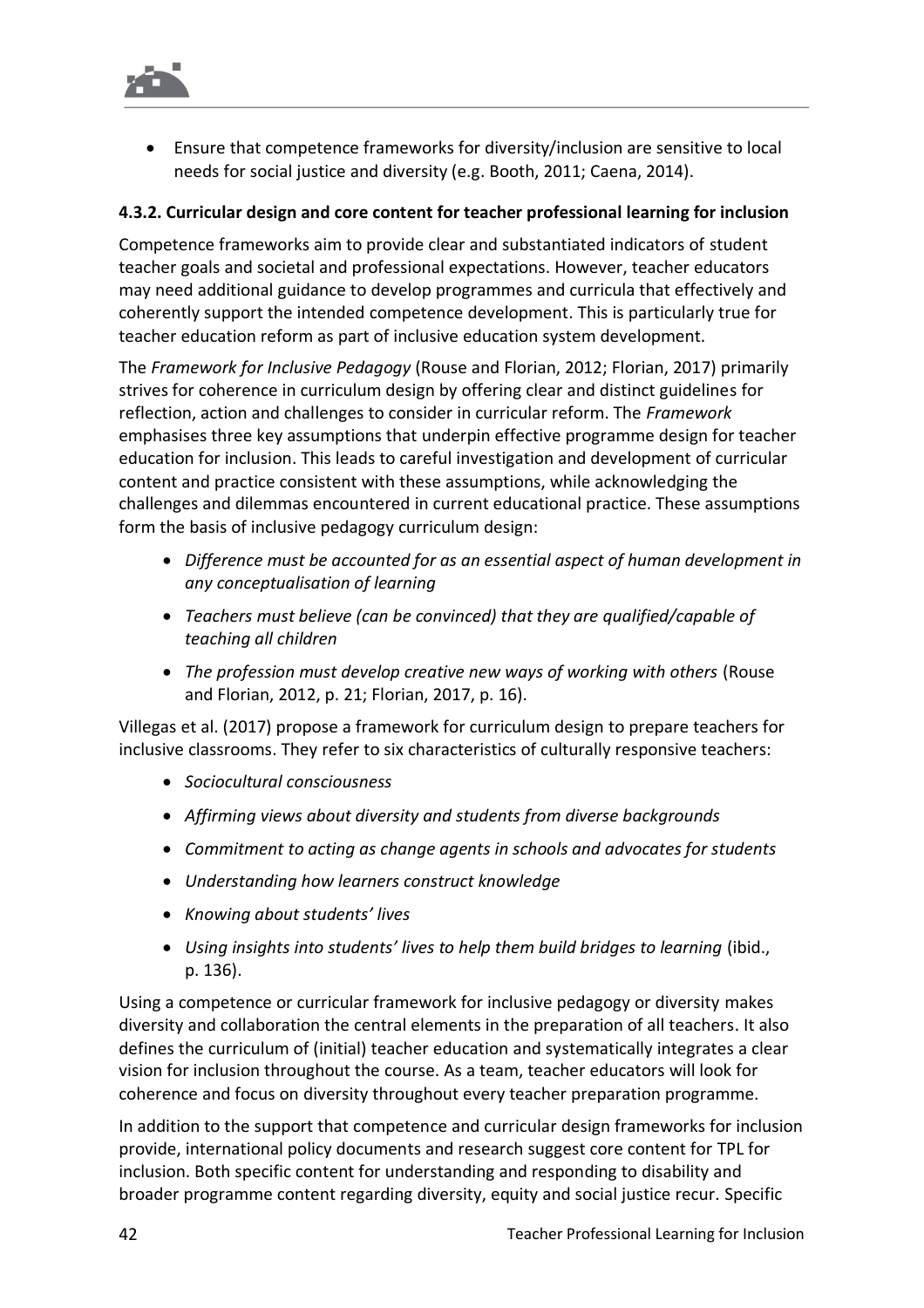

needs and risks must not be overlooked, especially when addressing a broad range of needs, as well as barriers and opportunities for learners.

*General Comment No. 4* provides a clear statement on the core content all teachers need in their professional development towards inclusion of learners with disabilities:

*All teachers must be provided with dedicated units/modules to prepare them to work in inclusive settings, as well as practical experiential learning, where they can build the skills and confidence to problem-solve through diverse inclusion challenges. The core content of teacher education must address a basic understanding of human diversity, growth and development, the human rights model of disability, and inclusive pedagogy including how to identify students' functional abilities - strengths, abilities and learning styles - to ensure their participation in inclusive educational environments.*

*Teacher education should include learning about the use of appropriate augmentative and alternative modes, means and formats of communication, such as Braille, large print, accessible multimedia, easyread, plain language, sign language and deaf culture, education techniques and materials to support persons with disabilities.*

*In addition, teachers need practical guidance and support in, among others: the provision of individualized instruction; teaching the same content using varied teaching methods to respond to the learning styles and unique abilities of each person; the development and use of individual educational plans to support specific learning requirements; and the introduction of a pedagogy centred around students' educational objectives* (Committee on the Rights of Persons with Disabilities, 2016, pp. 22–23).

Diverse documents and studies have identified (other) areas of curriculum content as relevant to enhance teachers' self-efficacy and positive attitudes for inclusion. These include:

- legislation and policy for inclusion (Berry, 2011; Forlin and Chambers, 2011);
- teaching methods 'inclusive of all learners' (UNESCO, 2015, p. 21);
- awareness of the 'mechanisms of exclusion, prejudice and discrimination' (ibid.);
- democratic participation and participative inquiry (e.g. Booth, 2011);
- teacher-learner relationships (Wubbels, 2017);
- classroom management (Andersen, 2010);
- sign language and Braille (Committee on the Rights of Persons with Disabilities, 2016);
- ICT, accessibility, differentiated instruction (Pegalajar, 2017);
- curriculum development and pedagogy within a disability studies framework (Broderick and Lalvani, 2017; Chrysostomou and Symeonidou, 2017; Symeonidou and Chrysostomou, 2019; Symeonidou, 2019; Gilham and Tompkins, 2016);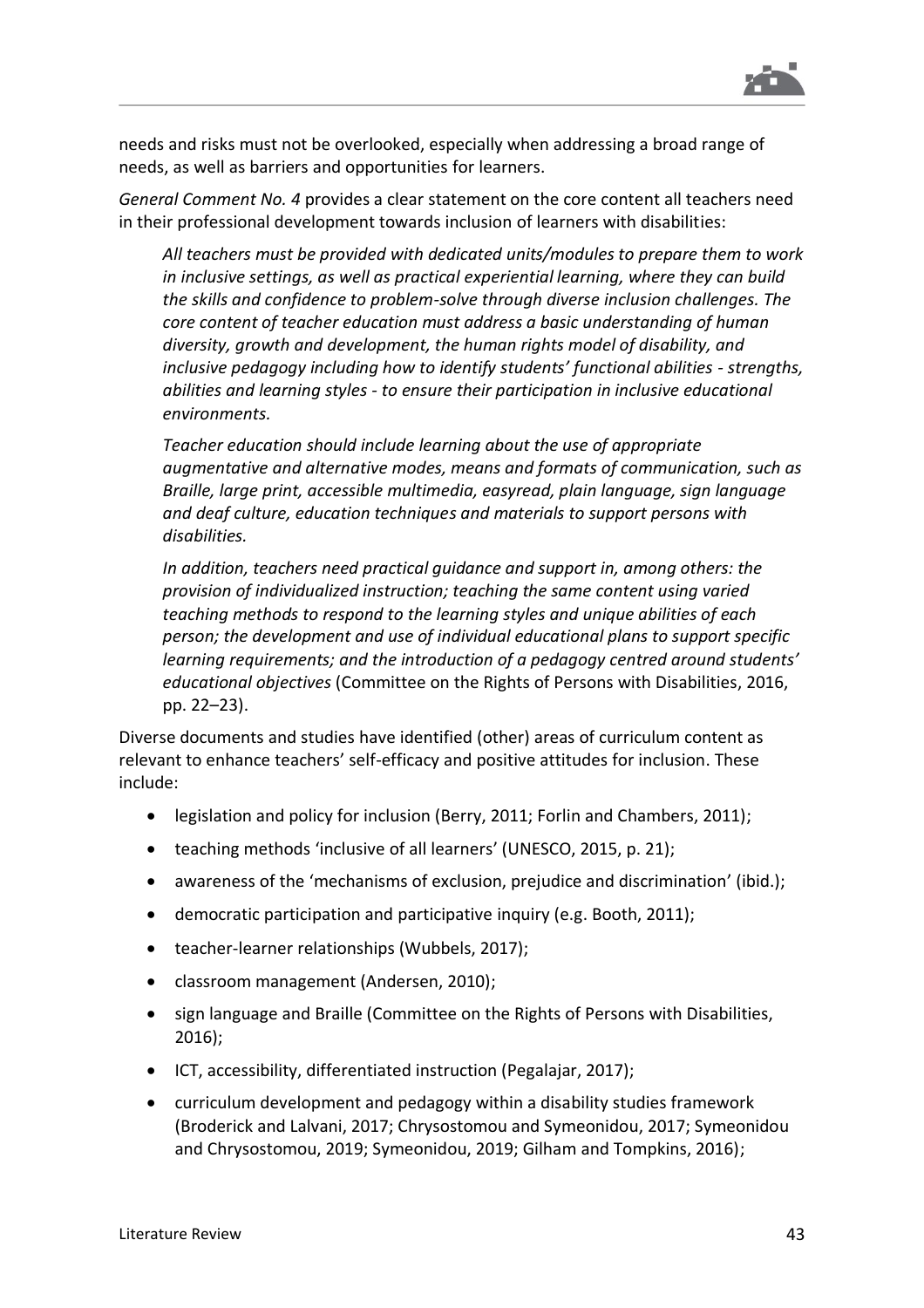

- 'teaching for diversity' intervention strategies to meet learner educational needs (Cardona-Moltó, Tichá and Abery, 2018);
- developing an inclusive curriculum, modifying the curriculum (e.g. Cardona-Moltó et al., 2018);
- parent involvement (Hornby and Witte, 2010);
- diversity-related fieldwork (Cardona-Moltó et al., 2018);
- learner functional assessment of learning (Hollenweger, 2011);
- 'intercultural education' and the 'integration of transversal guidelines on diversity in curricula', to 'ensure a greater focus on tackling social inequalities resulting in different chances in education' (European Commission, 2016b, p. 128);
- emotional intelligence and social skills (Council of the European Union, 2017b).

While these areas illustrate core content in inclusive teacher education, they are not exhaustive. Nor are they coherent without the aforementioned frameworks for design. Many efforts are still underway and may add more examples of relevant content in teacher education and professional development for inclusion. Content must also be specific to the local context and aligned with national education policies and specific classroom issues, such as language policies. It must combine theory and a significant amount of classroom-based teaching practice, and lead trainees to become 'reflective practitioners' (UNESCO, 2015, p. 21).

Listing content shows the inherent limitations of curricular reform if it is not linked to a competence framework and learning outcomes that guide reflective practice and knowledge construction. Some countries provide clear guidelines for a curriculum, in line with a clear vision, teacher standards and professional competences. This consistent line is found in the *National Framework for Inclusion* in Scotland (Scottish Teacher Education Committee, 2014). Internationally, the UNESCO advocacy guide *Promoting Inclusive Teacher Education: Curriculum* (UNESCO, 2013) provides clear principles and goals for curricular design.

#### *4.3.2.1. Suggested goals for policy support for curriculum design*

- Ensure that all teacher education/TPL curriculum development and reform actively promote and demonstrate inclusion:
	- $\circ$  'All pre-service teacher education institutions, universities or colleges need to educate all prospective teachers about inclusive education' (ibid., p. 5)
	- o 'Every course or module in teacher education needs to actively promote and demonstrate equality, inclusion and human rights' (ibid., p. 6).

(E.g. Florian, 2017; Committee on the Rights of Persons with Disabilities, 2016; Villegas et al., 2017).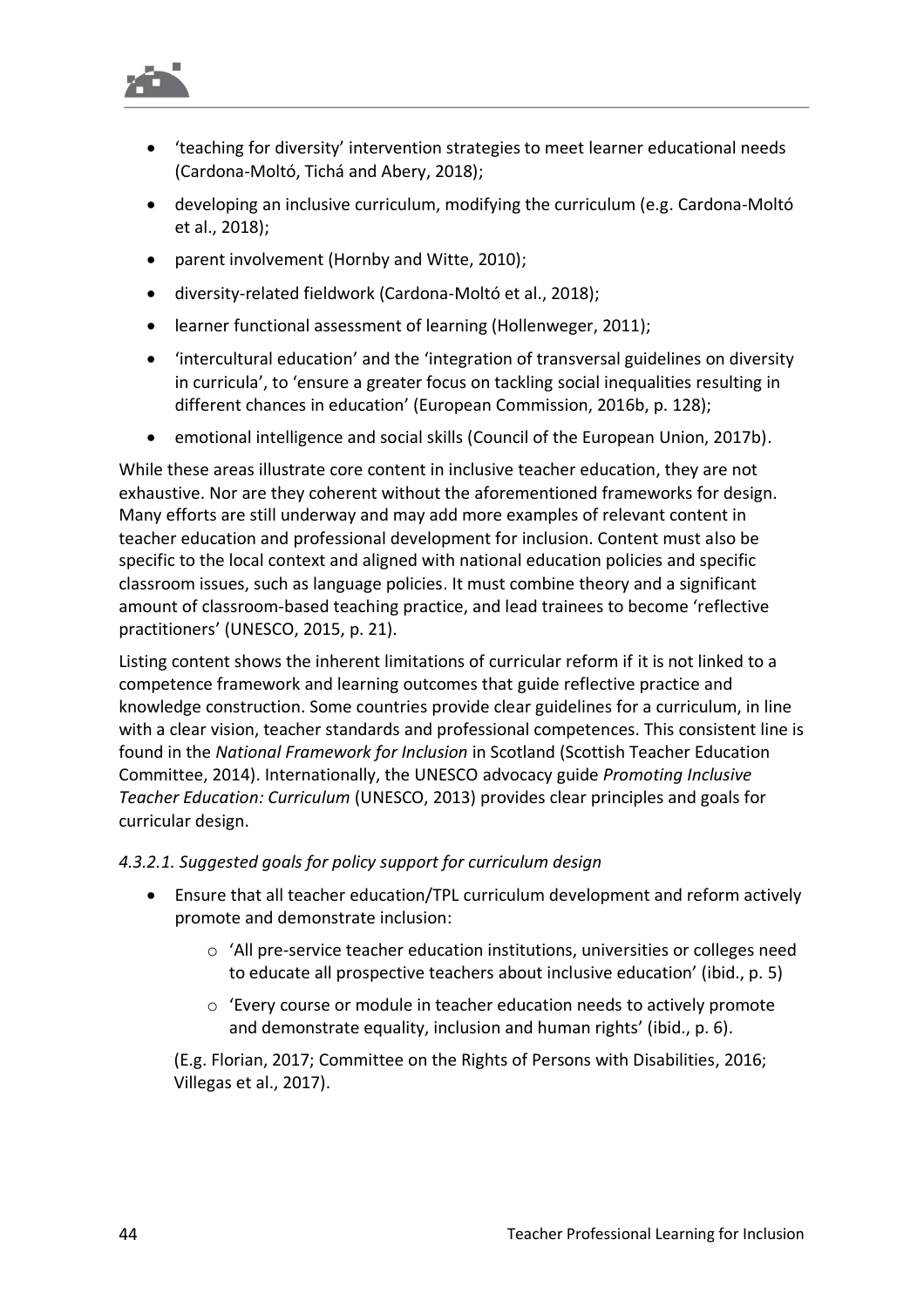

- Ensure that teacher education/TPL curriculum reform is underpinned by the understanding and commitment of teacher educators for inclusive education:
	- o 'Teacher education curriculum developers/teacher educators need to improve their understanding of the special needs and inclusive education paradigms' (UNESCO, 2013, p. 9).
	- o 'Teacher education institutions need to develop a commitment to innovation and change within their own institution, and develop curricula which reflect these commitments' (ibid.).

(E.g. Florian, 2017; Villegas et al., 2017).

- Ensure that teacher education/TPL curriculum development and reform support the connection between inclusive education values, knowledge and skills and practice-based learning:
	- o 'The teacher education curriculum needs to place greater emphasis on practice-based learning' (UNESCO, 2013, p. 13).
	- o '… support student teachers to understand the connections between inclusive education theory and the reality of teaching' (ibid., p. 14).

### **4.4. Summary of goals for teacher professional learning for inclusion**

This section aimed to provide a comprehensive overview of possible policy goals to support the development and implementation of professional formal and non-formal learning opportunities for inclusion, along teachers' professional continuum and across diverse educators' roles. The process of defining goals raised dilemmas regarding specialist versus general education competence development. This reflects the challenges of professional role shifts and alternative professional routes needed to move towards a shared understanding and responsibility for inclusion.

The section also discussed the crucial role of clear competence frameworks for inclusive quality education. It highlighted the importance of coherent curriculum design and core content reflecting and pursuing the identified competences.

To summarise, goals strongly emphasise:

- integrating inclusion and diversity topics across ITE and CPD courses;
- strengthening professional learning for diversity in induction courses;
- including teacher educators in the professional continuum in need of professional learning for inclusion;
- shifting the roles of special education teachers, learner support co-ordinators and other para-professionals towards those of collaborative-consultative teachers and inclusion facilitators;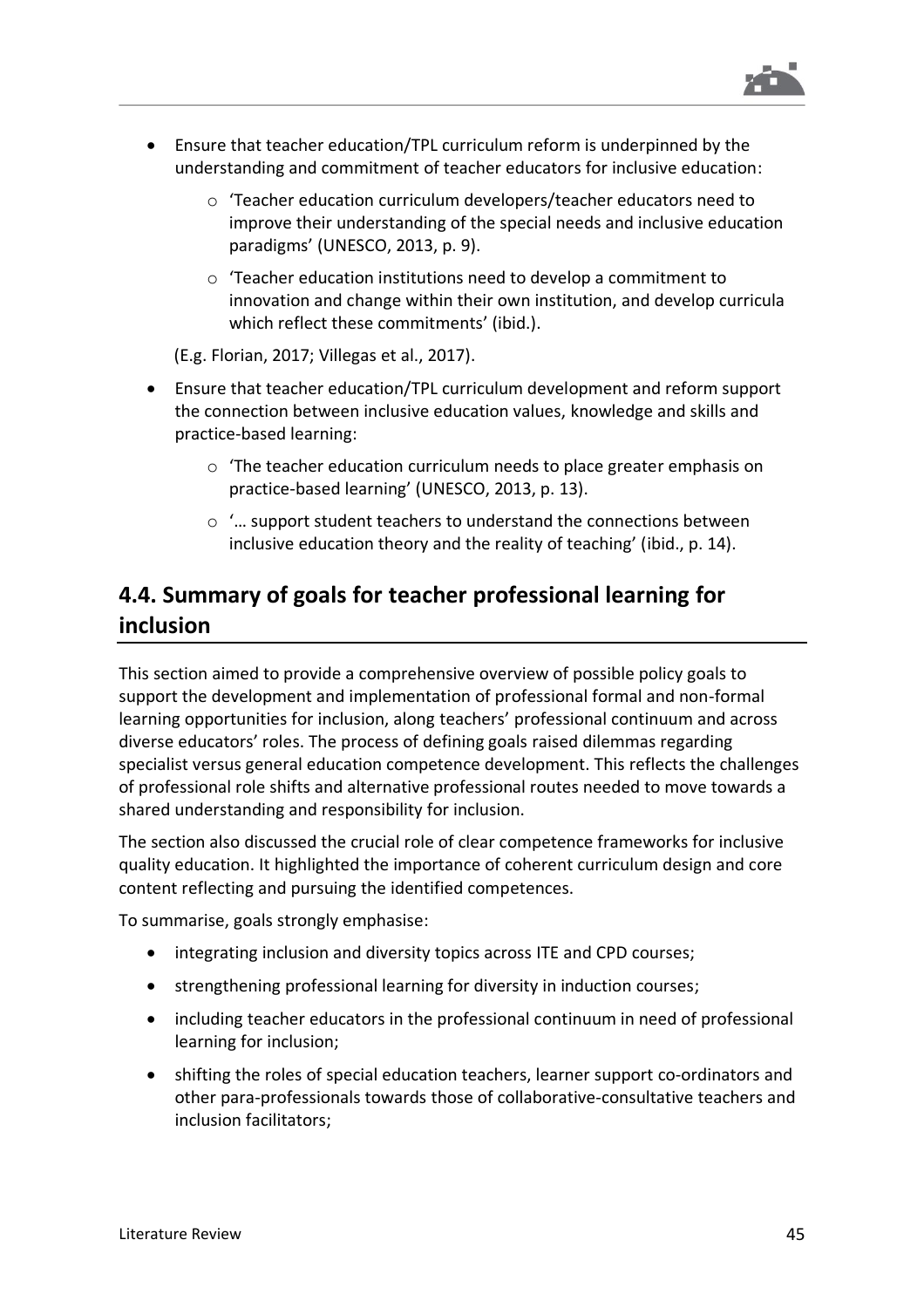

- including teacher educators of (postgraduate) special education teaching programmes in the professional continuum in need of professional learning for inclusion;
- enhancing reflective collaborative practice for all teaching staff and educators involved in inclusive learning environments;
- strengthening teacher leadership competences as a process for providing direction and applying influence;
- underpinning all professional learning for inclusion with competence frameworks, curriculum design and core content, reflecting the values and assumptions needed to develop inclusive learning environments.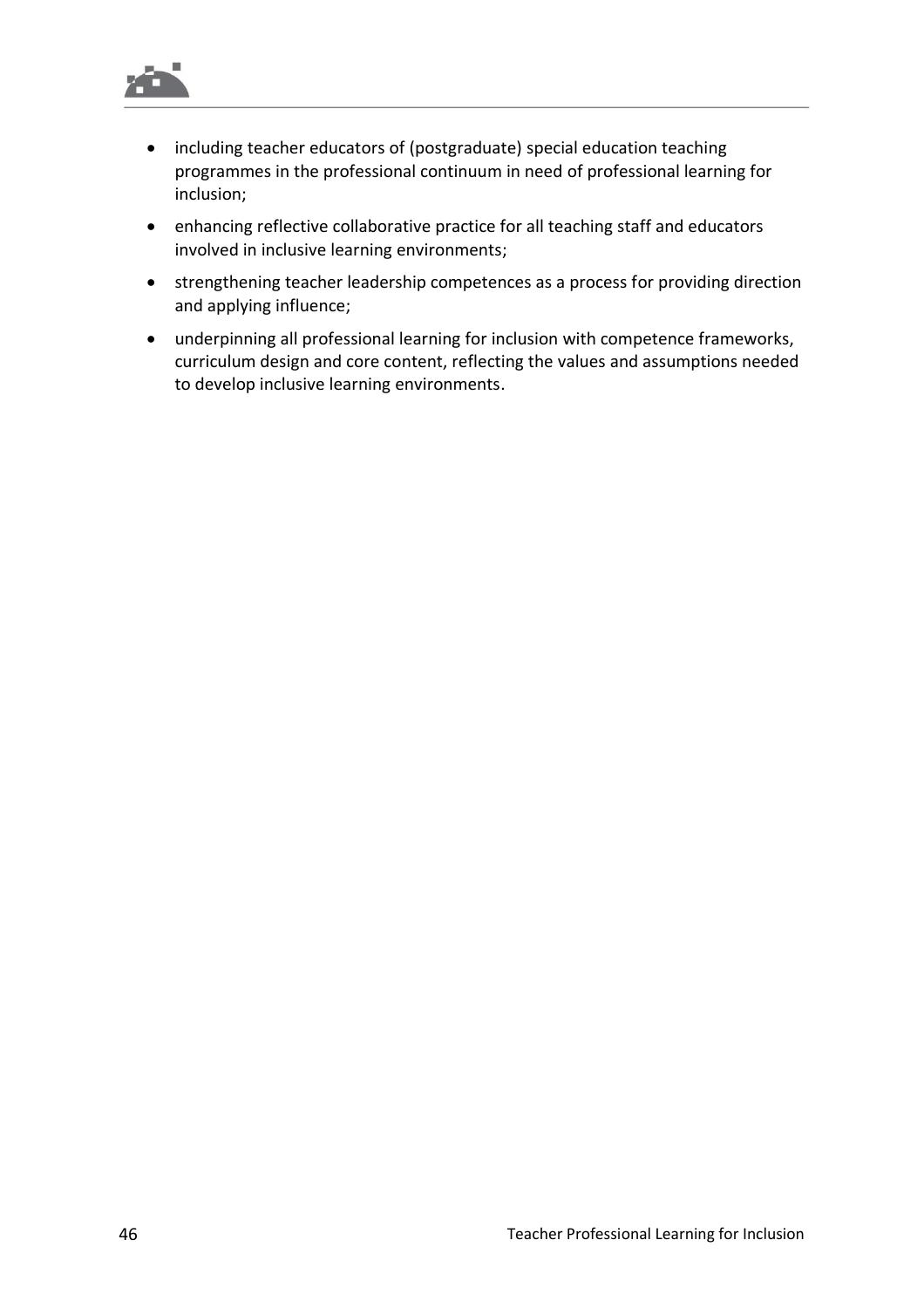

# **5. IMPLEMENTING TEACHER PROFESSIONAL LEARNING FOR INCLUSION**

This section builds on the principles and goals defined in the previous sections. The previous sections focused on policy development for effective and appropriate professional learning for inclusion for all teachers and other educators jointly involved in learner support. To specify the goals and suggest how to proceed in policy implementation, this section examines the policy elements and strategies needed to implement and monitor TPL policies.

While previous sections primarily highlighted international principles and global goals of TPL for inclusion, implementation guidelines are more closely aligned with contextual prerequisites, resources and experience. As such, examples are both scarce and diverse. However, by identifying more specific policy elements, this section seeks to be the culmination of policy guidelines for TPL for inclusion for national policies to get started. Implementation topics discussed include capacity building for TPL, cross-sectoral co-operation and funding, and monitoring of processes.

### **5.1. Capacity building for teacher professional learning**

To implement effective and appropriate TPL for inclusion policy, specific roles and responsibilities need to be addressed. Teacher educators, leadership for inclusion, specialist professionals and researchers must take part in the (planning of) professional learning for inclusion to enhance capacity for further dissemination and teacher education for inclusion.

#### **5.1.1. Strategies for preparing teacher educators**

The previous section discussed the crucial role of teacher educators' professional development. However, if TPL for inclusion needs to get underway across all teacher preparation pathways, then teacher educators must be broadly supported and encouraged to become committed change agents. A supportive and consistent policy for inclusion across all contexts where teacher educators are involved is key to build true capacity for the professional learning for inclusion of all teachers.

In European teacher policy, support for teacher educators is recognised as a fundamental policy concept. Referring to the conclusions of a thematic working group on teachers' professional learning (European Commission, 2013c), Stéger notes:

… *the quality of teacher educators influences the level of competences of teachers and their effective professional development. They reproduce the teaching body, thus the educational system; they play a key role in introducing innovation and change into schools and are also important for undertaking research on teacher education* (2014, p. 341).

However, in spite of their influential role, national supportive policies are rare. European co-operation has taken a lead position in raising the concept of support for teacher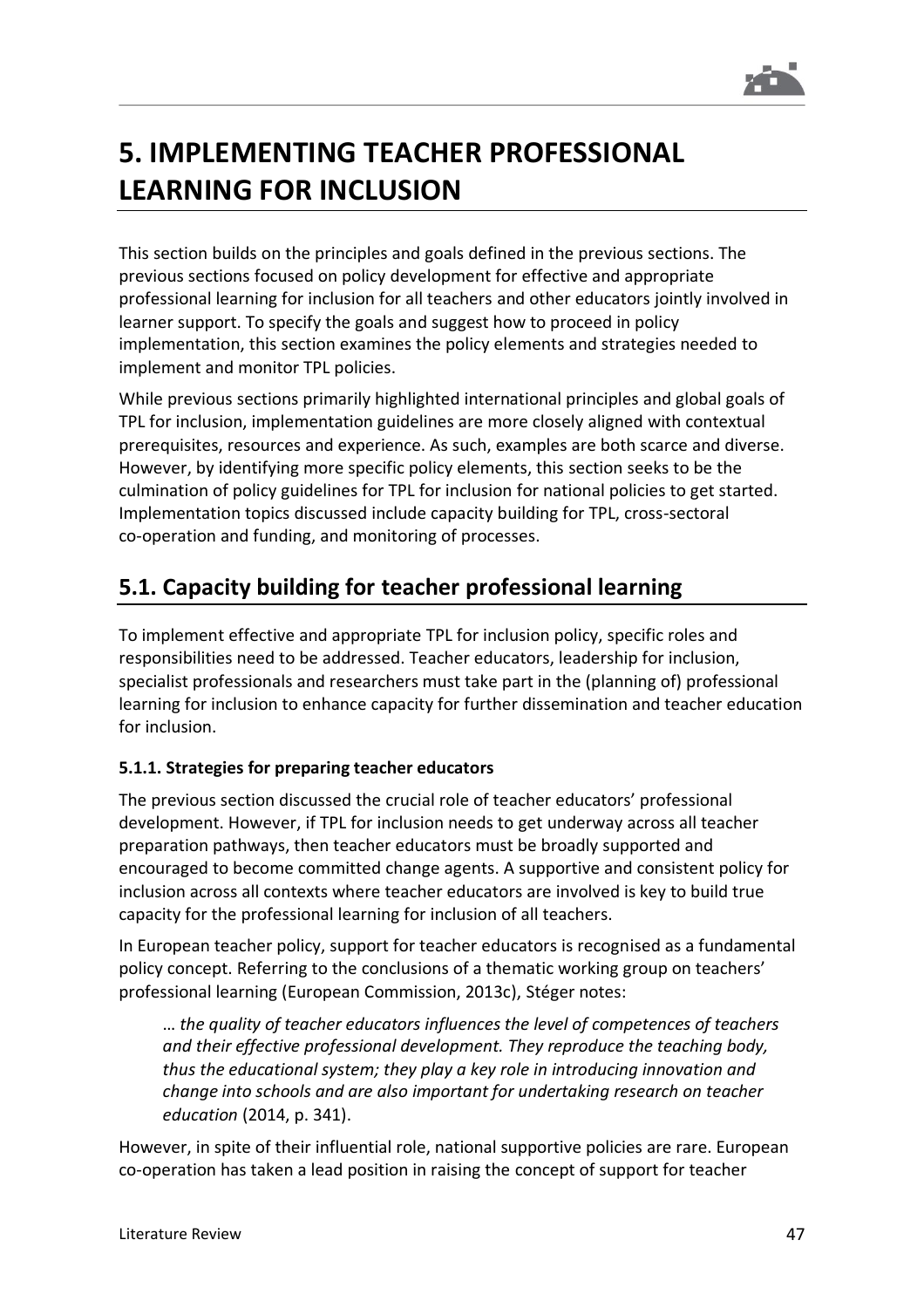

educators through peer learning activities. The document *Supporting Teacher Educators for better learning outcomes* considers several policy conditions, including:

- *an awareness of the unique nature of the multiple professional identities of teacher educators* […];
- *who takes the lead in organising professional development activities: national or regional authorities, (networks of) teacher educational institutions, professional associations, or all of these* […];
- *different profiles of teacher educators (school-based, university-based, subjectoriented, practice-oriented, research-oriented, and so on)* […];
- *space, time and funding* […] *for the engagement of teacher educators in professional learning, and for the development of activities and resources* […];
- *the attitudes and motivation of teacher educators* [as] *catalysts of innovation* (European Commission, 2013c, p. 26).

The report further stresses that for teacher educators to develop agency concerning the teacher profession, it is important that they feel recognised as key stakeholders:

*The opinions and expertise of teacher educators should be acknowledged in social and professional dialogues.* […]

*National authorities and employers can support, as appropriate, the development of professional communities and bodies of teacher educators, to strengthen their professional agency. These can support and nurture the development of a culture of quality, empowerment, accountability and continuing improvement* (ibid., p. 36).

National authorities, faculty administrators and other members of university staff must provide the necessary support for teacher educators to adopt and promote inclusion (Ahsan, Sharma and Deppeler, 2012; Deluca, 2012; Zgaga, 2017). Capacity for inclusive education curriculum development can be built by developing communities of teacher educators. Despite fragmentation of faculty across multiple subjects, Zgaga (2017) notes specific opportunities for teacher education institutions within the academic landscape.

More than in other fields of knowledge and expertise, teacher education must increasingly deal and experiment with transdisciplinary and interdisciplinary streams of knowledge. This broad collaboration within institutions offers opportunities for teacher educators' learning about inclusion. Moreover, in Europe, teaching opportunities across national contexts have traditionally been limited due to the incompatibility of systems. However, this local experimentation of teacher education institutions has proven to have transnational impact, through European teacher education projects such as Comenius and the Trans-European Mobility Programme for University Studies (TEMPUS). Communities of teacher educators and teacher education researchers emerged through project development by consortia of universities, which add to the capacity of teacher education faculty.

However, contradictory policies or standards of teacher performance may hamper local experimentation and collaboration in developing teacher educator capacity. Alexiadou and Essex (2016) stated the counterproductive effect of explicit policy requirements. For example, having to 'add inclusion and diversity into every teaching session and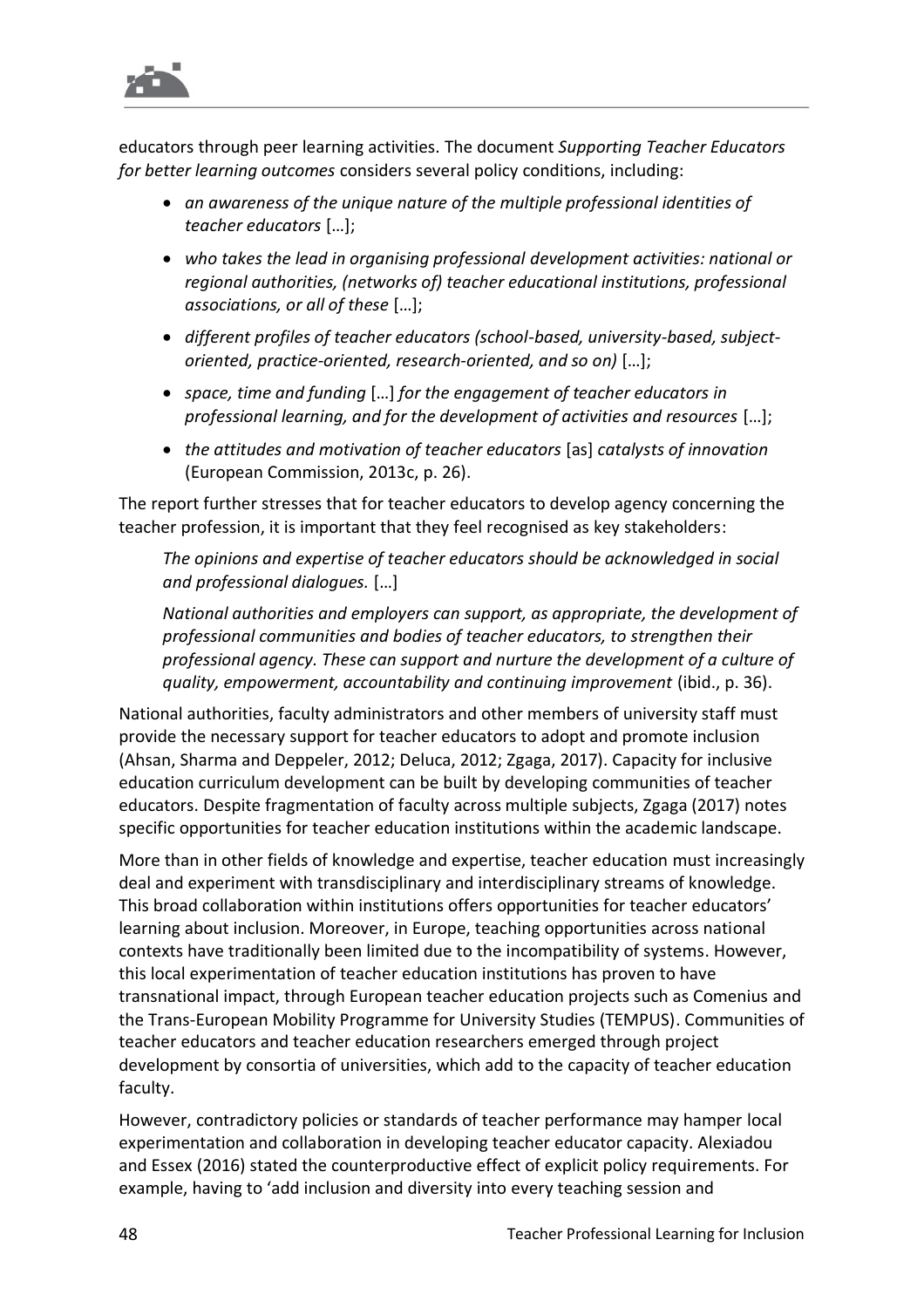

performance sheet' (ibid., p. 16) frustrates staff and students. Promoting differentiated pedagogies in a highly performative and competitive school culture does not support transformative cultures. Capacity building of teacher educators' knowledge needs academic autonomy, while reaching beyond the individual teacher educator's learning.

#### **5.1.2. Strategies to support leadership roles**

In addition, school leaders' role is key to support policy for TPL for inclusion. The Supporting Inclusive School Leadership project policy review (European Agency, 2018c) demands appropriate status for school leaders. This status would enable them to:

- *access support – both from formal development opportunities and from greater collaboration with colleagues and other stakeholders at all system levels;*
- *access resources – to develop the workforce's capacity through training, teamwork and knowledge exchange;*
- *have autonomy and discretion to make evidence-informed decisions on the school's strategic direction and organisation, to enhance the learning environment and ensure equity across the whole school including pedagogy, curriculum, assessment, organisation of support and resource allocation;*
- *be held accountable through mechanisms that are aligned with other policy areas to support inclusive practice and focus on what really matters to stakeholders in the school and community* (ibid., p. 25).

If 'these types of strong leadership are present, teachers may feel less need of professional development support since they are already getting it from their school principal' (OECD, 2018b, p. 5). This refers to instructional leadership in particular for teaching learners with special educational needs. As such, school leaders play a central role in teachers' CPD. Moreover, their own professional trajectories are crucial for implementing inclusive education. Some countries have developed school leadership professional development frameworks and standards to support school leaders to fulfil their lead roles in an increasingly complex organisation. The *Ontario Leadership Framework* defines leadership as:

… *the exercise of influence on organizational members and other stakeholders toward the identification and achievement of the organization's vision and goals* (Institute for Education Leadership, 2013, p. 5).

The framework identifies 'Building relationships and developing people' as a major area of competence for school leaders. Given school leaders' major concerns about teacher retention (Earley et al., 2012) – among other concerns, such as financing issues or inspection frameworks – their leadership role in turning schools into inclusive learning environments is demanding. Support for school leaders in professional communities and professional development is a priority for an effective policy for inclusion.

#### **5.1.3. Strategies to support specialist teachers' changing roles**

The previous section proposed a shift in roles for learning support or special education co-ordinators, other educators or specialists and, to a certain degree, teaching assistants.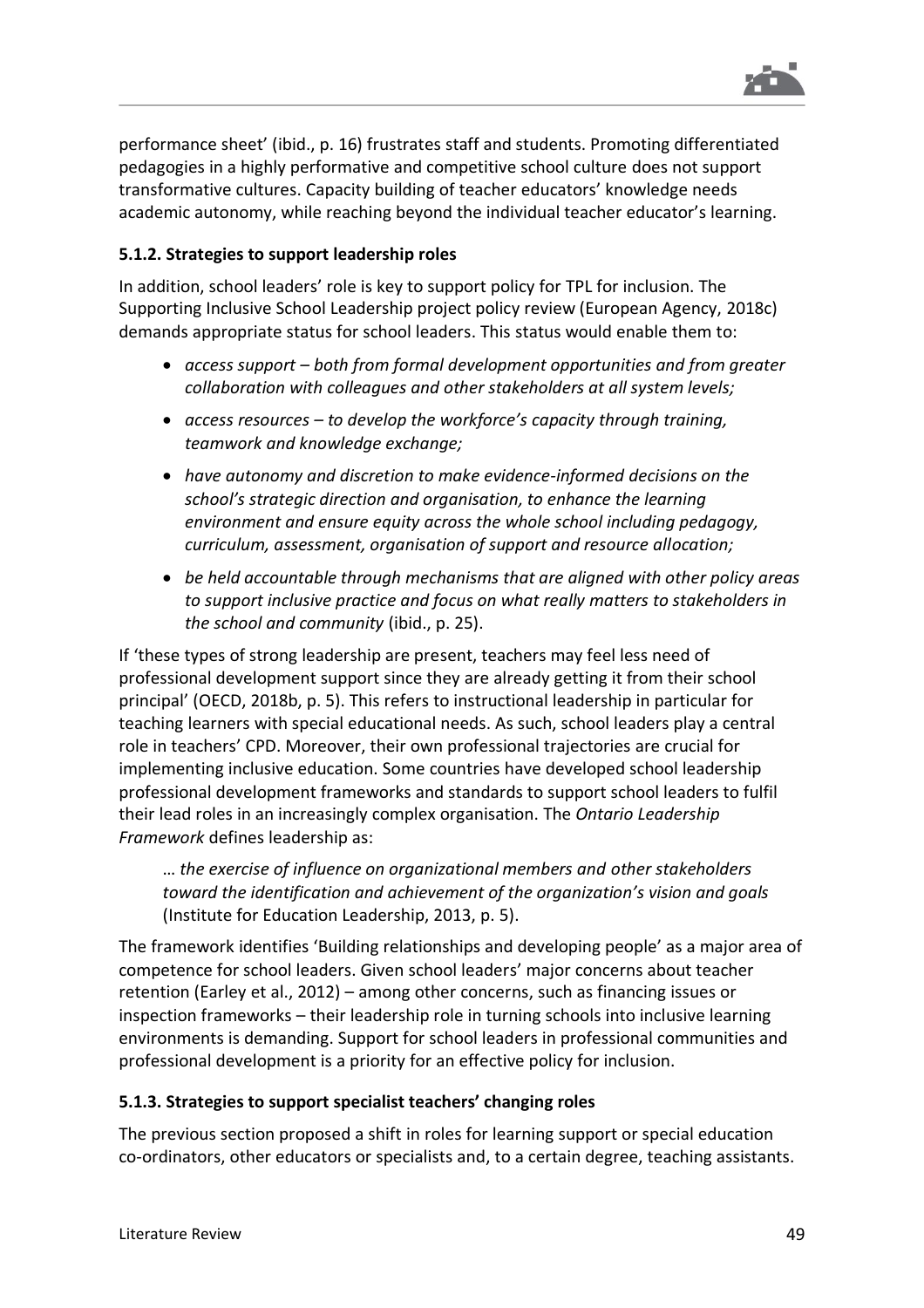

This places a new emphasis on collaborative roles. In particular, with a shift to consultative roles, capacity for inclusive education should be reinforced in mainstream schools.

However, Agaliotis and Kalyva (2011) warn of a lack of specialisation. In spite of a growing appreciation of special education co-ordinators' interpersonal skills, mainstream teachers still expect them to have specialised knowledge and skills. A shift to so-called 'multi-category teaching' was also seen as the first source of professional burn-out for special education co-ordinators (ibid., p. 548). The authors therefore propose mild specialisation, differentiating between low- and high-incidence disabilities or learning needs, and a clear policy on caseload and working conditions for learner support co-ordinators if they are to fulfil new roles. For special education co-ordinators to take a lead role in teachers' in-service professional development, policy must consider the risk of overreliance for the broadest variety of issues. It must also consider the risk of them becoming distant supervising co-ordinators, as identified by Gavish (2017). Close alignment with classroom practice, knowledge and skills is crucial to motivate and support teachers (Brownell et al., 2010).

#### **5.1.4. Strategies to support research to inform teacher professional learning**

In a study on professional development needs, preferences and efficacy, as perceived by learning support teachers and head teachers in Ireland, O'Gorman states:

*If the quality of learning for students with SEN* [special educational needs] *is to be enhanced then the quality of teacher education must be continuously upgraded. Systematic research, therefore, is necessary to ensure that PL* [professional learning] *for inclusion is grounded in research based evidence* (2010, p. 40).

Studies on ITE reform, such as the development of infusion or merged teacher education programmes, have revealed both significant challenges and positive outcomes, as previous sections of this review have described (Anderson, Smith, Olsen and Algozzine, 2015; Blanton and Pugach, 2011). More research on different pathways and opportunities for TPL for inclusion is needed. It should consider the diverse contexts in which programmes exist and the perspectives of the stakeholders involved.

Reviewing professional development for inclusion, Waitoller and Artiles (2013) conclude that professional development programmes continue to struggle to prepare teachers effectively for inclusion. Slee (2010) argues that teachers are 'working in education systems where exclusion tends to be ubiquitous' (Waitoller and Artiles, 2013, p. 320). Waitoller and Artiles (2013) state there is a unitary, descriptive and decontextualised approach to inclusive education professional development research. They advise that future research on TPL for inclusion be primarily participative research, using an intersectional approach in which teachers identify multiple barriers to learning and participation. As such, research should enable teacher educators and pre-service and in-service teachers to examine their respective practices, toolkits and resources, including exclusionary practices. It should also enable them to develop new resources to support, for example, the learning of learners with complex needs (ibid.).

In this process, professional development for inclusive leadership must not be overlooked. O'Gorman and Drudy (2010) advocate a more revolutionary approach to special education teachers' professional development. This is to reverse professional development that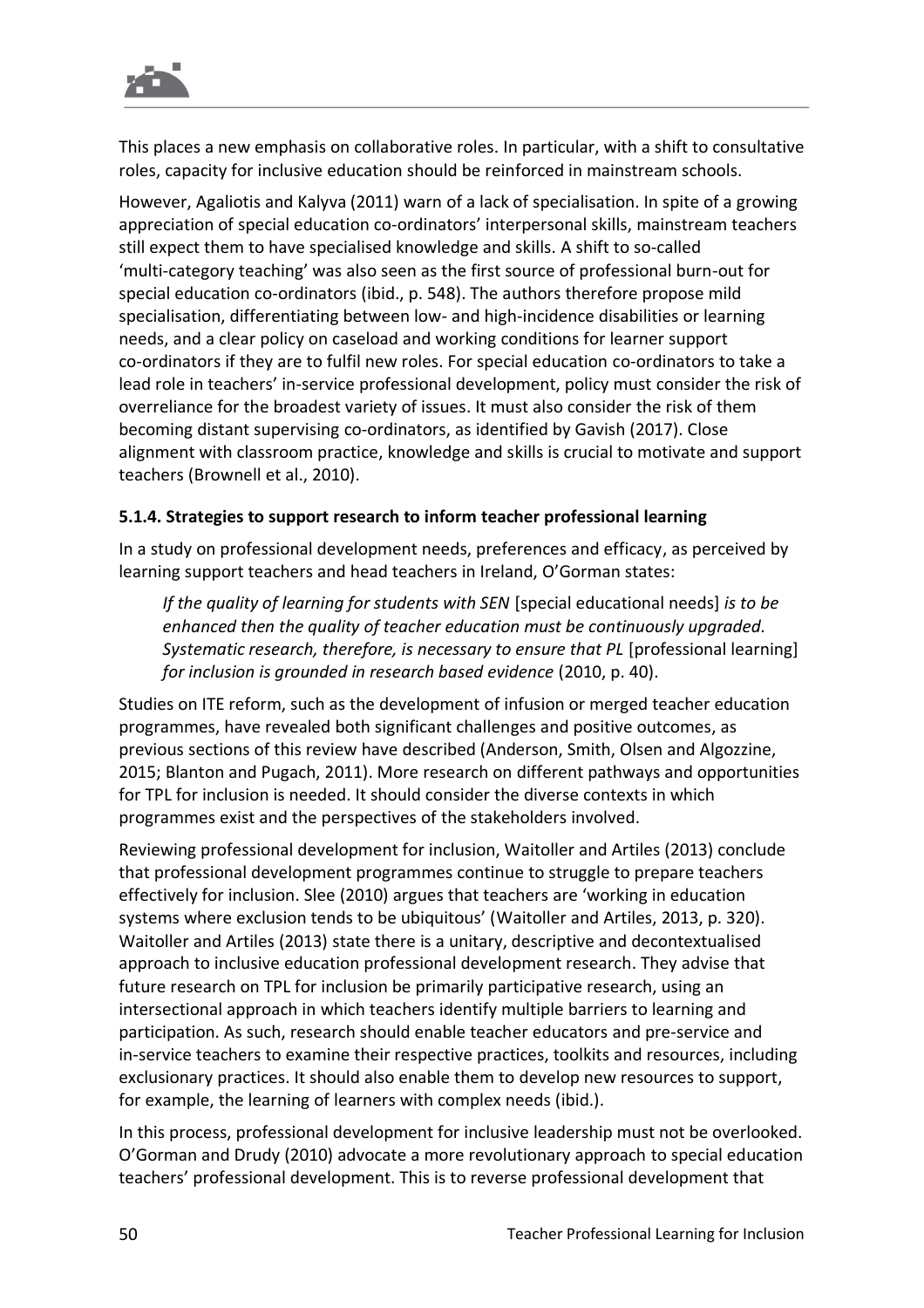

supports traditional practices belonging to a medical model. In particular, for specialist professions, several authors point to an immediate need for useable information or short-term training. They also highlight the need for critical analytical skills and long-term, deep understanding of role development and inclusive support (Andresen, 2015; Giangreco et al., 2012; O'Gorman and Drudy, 2010).

Policy must, therefore, encourage professional development providers to develop new kinds of programmes and approaches. These would enhance mainstream teachers', school leaders' and specialist teachers' understanding of the complexity of diversity and the shared responses in educational practice.

A research project designed by two university colleges in Denmark shows the importance of research on professional learning for inclusion (Keilow, Friis-Hansen, Henze-Pedersen and Ravn, 2016). Supported by the Danish National Centre for Social Research (SFI), the project reached out to more than 400 classrooms and over 8,000 learners. It provided a three-day course, aiming to:

- increase awareness of learners with attention deficit hyperactivity disorder (ADHD) and learners in complicated learning situations in relation to learning and well-being;
- enhance inclusive learning environments for the whole class, and specific interventions for the target group;
- raise professional challenges regarding the main course topics.

After four months, a main effect of the teacher-focused intervention was improved learner concentration as a prerequisite for learning. The overall effect on academic achievement and behaviour was less apparent. As such, directions for TPL for inclusion were derived from the findings focusing on learning. In addition, it acknowledged barriers to implementation (ibid.).

#### **5.1.5. Suggested policy goals to support strategies for capacity building for teacher professional learning for inclusion**

- Support teacher educators' professions and roles as change agents, particularly in the shift towards an inclusive education system, through professional development. This could include courses, collaborative networks, participative research and teacher educator associations (Alexiadou and Essex, 2016; European Commission, 2013c; Stéger, 2014).
- Support school leaders with professional development opportunities for inclusive education, resources and autonomy (European Agency, 2017c).
- Ensure that professional role shifts of specialist teachers have a multiplication effect of knowledge and skills across the teaching staff, while taking into account teachers' and specialists' concerns about collaborative learning (Agialotis and Kalyva, 2011; Brownell et al., 2010; Gavish, 2017).
- Ensure research funding for the continuing development of appropriate models for TPL for inclusion, including the need for specialist courses and lead roles, and collaboration across institutions and schools (Anderson et al., 2015; Andresen,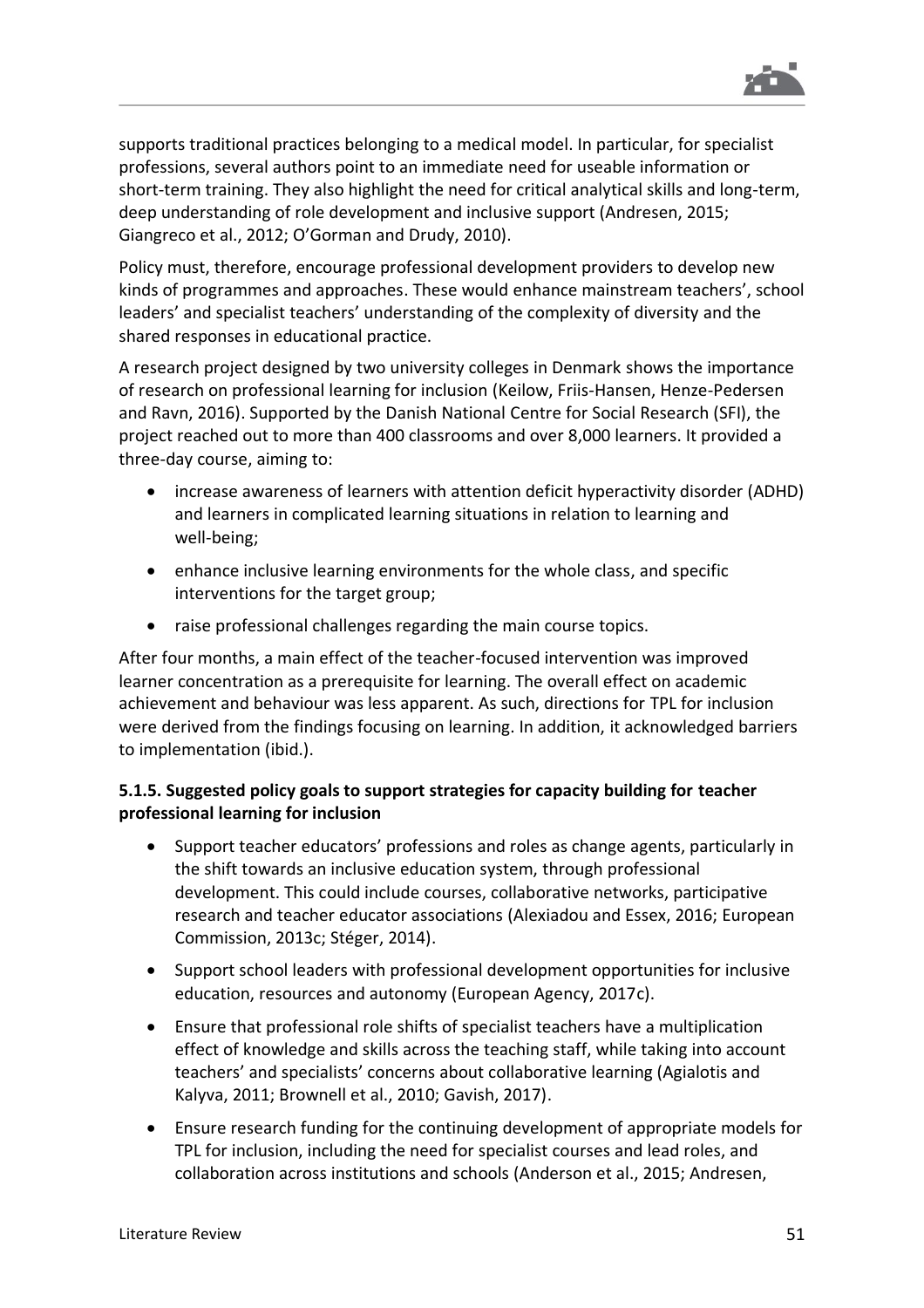

2015; Blanton and Pugach, 2011; O'Gorman, 2010; O'Gorman and Drudy, 2010; Waitoller and Artiles, 2013).

### **5.2. Cross-sectoral co-operation and funding for teacher professional learning for inclusion**

Several ministries and regional and local organisations may be involved in developing a clear policy for TPL for inclusion. This section considers strategies and goals for cross-sectoral and cross-level co-operation and funding, based on *Financing of Inclusive Education: Mapping Country Systems for Inclusive Education* (European Agency, 2016b) and other illustrations of national policies.

#### **5.2.1. Ministry of Education, Ministry of Health and other ministries**

For teacher education and other higher education courses to develop new ways of preparing teachers for inclusion, collaboration across departments and courses and funding support for innovation are essential policy elements. While this counts for all levels of the professional continuum and all areas of study involved, studies mainly illustrate the funding of professional development courses and postgraduate courses for special needs education by several ministries. For example, the Financing of Inclusive Education project demonstrates that, in many countries, specific support services for mainstream schools or special settings also provide in-service training. The Ministry of Health and/or Welfare often financially supports these settings (ibid.).

Funding support may refer to participants' fees and other resources for schools to encourage teachers to subscribe. With regard to professional development for inclusion, for example, in Ireland a postgraduate diploma in inclusion was accredited to build system capacity for inclusion. The Department of Education offers support by providing a substitute teacher to cover the teacher's absence from school and extra posts for the host university to increase capacity for lecturers, school visits and research (O'Gorman, 2010). In addition to this diploma, other state-funded professional learning opportunities exist. A number of teacher support agencies, such as the Special Education Support Service established by the Department of Education, provide short courses in special needs teacher education. These courses are mostly government-funded, free to participants and certified (ibid.).

#### **5.2.2. National/regional/local-level co-operation**

Whether as complementary or primary policy, local funding and co-operation is a significant driver for teacher professional development and, hence, for inclusive education. A white paper from Learning Forward and the National Commission on Teaching & America's Future (NCTAF), *Moving from Compliance to Agency: What Teachers Need to Make Professional Learning Work*, recommends a broader transformation of TPL conditions at the level of local schools and districts (Calvert, 2016).

*It also suggests that districts abandon structures and traditions that don't serve learning* […] *and support teacher engagement with learning networks and teacher leadership organizations* (OBrien, 2016).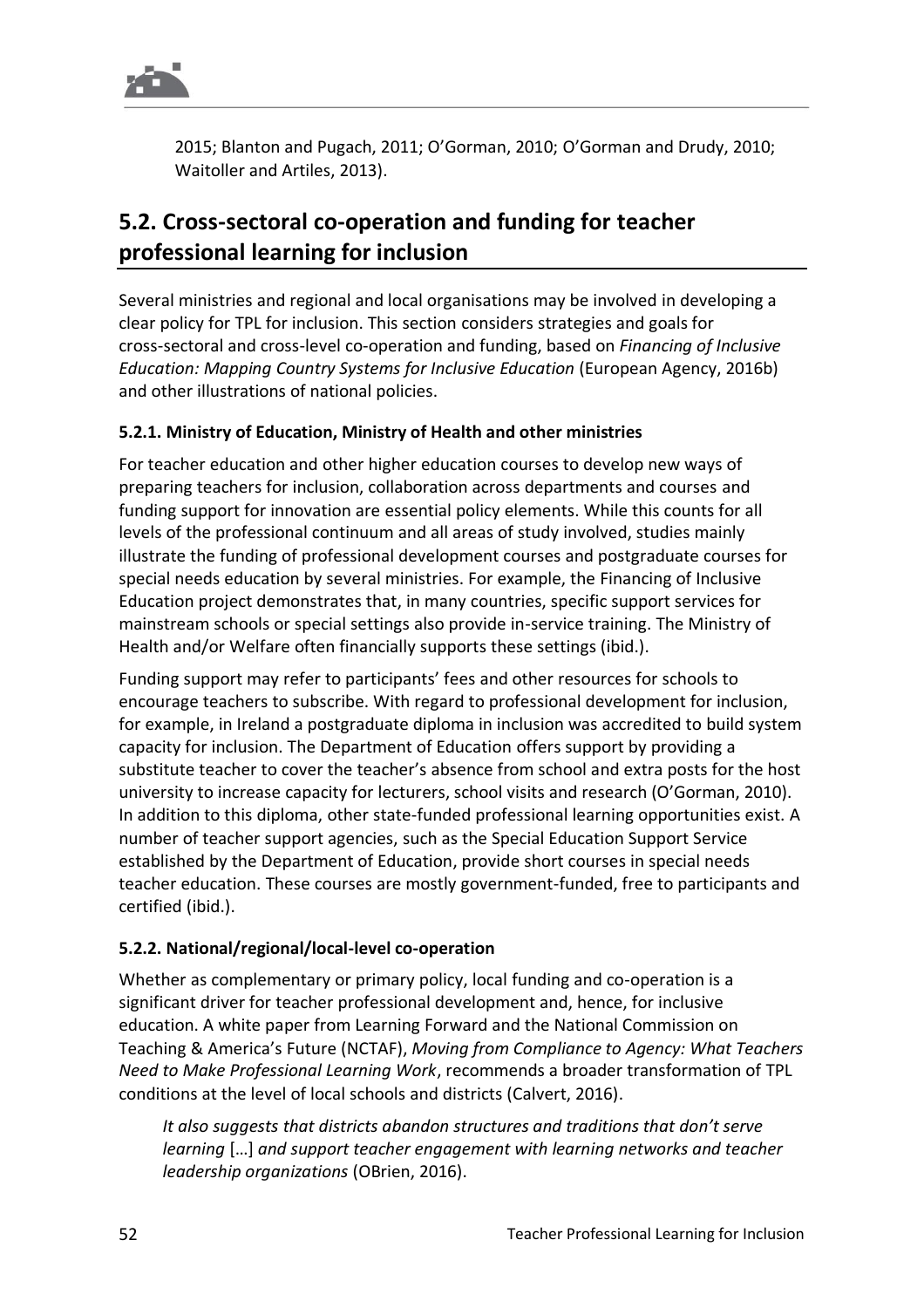

This policy requires districts to rethink the organisation of the school day. This will allow teachers to meet regularly and be involved in analysing data and identifying teaching and learning challenges (ibid.).

While local funding and co-operation may not be available to all education systems, such provision of support at the local or school level empowers all stakeholders to implement the principles of inclusive education (European Agency, 2016b). For example, local initiatives are encouraged in the Netherlands, where there have long been high rates of segregated school attendance:

*Dutch education policies and legislation have promoted inclusive education by changing funding procedures, creating incentives for regional organisations of schools and organising teacher support. Government policy, however, has not required teachers and school heads or boards to make schools more inclusive. Although government policy has removed the stumbling blocks for inclusive education, it has asked regular schools to take initiatives to stem the outflow of students with special needs to full-time special schools (Meijer, 2003)* (Pijl, 2010, p. 198).

When strengthened by national co-operation, local initiatives have the power to become sustainable examples of inclusive practice and professional learning communities for inclusion. A German example illustrates the need for co-operation at all levels:

*In Germany, quality assurance is the responsibility of Lander. A recent report from North Rhine-Westphalia described the implementation of the 2009 law on teacher education (Landesregierung Nordrhein-Westfalen, 2013) and made provisions for obligatory modules on 'German for students with a migration background' and 'Diagnosis and support.'* […] *At the national level, the quality strategy for teacher education* […] *provides support in six fields of action through selected funding. These priorities include qualifying teachers for the demands of heterogeneity and inclusion within all stages of teacher education (Bundesministerium für Bildung und Forschung, 2016)* (European Commission, 2017a, p. 51).

In particular, better communication and networking, creativity and reciprocity among teacher education institutions show the added value of joint programmes for higher teacher education quality. They improve the visibility and attractiveness of teacher education within universities and beyond (Federal Ministry of Education and Research, 2019). Project outcomes, such as newsletters and booklets on the thematic topic of inclusion and heterogeneity in teacher education, reach a broad audience of teacher educators and policy-makers. Initial results also show a higher awareness of weaknesses in teacher education programmes, stressing the opportunity and the ambition to optimise cross-structures. These include Schools of Education, collaboration with external stakeholders and optimisation of governance (ibid.).

In Northern Ireland, *Learning Leaders: A Strategy for Teacher Professional Learning* (Department of Education, 2016) sets out a vision for TPL. It highlights policy commitments to strengthen teachers' professionalism and expertise to meet the educational needs of young people in the  $21<sup>st</sup>$  century.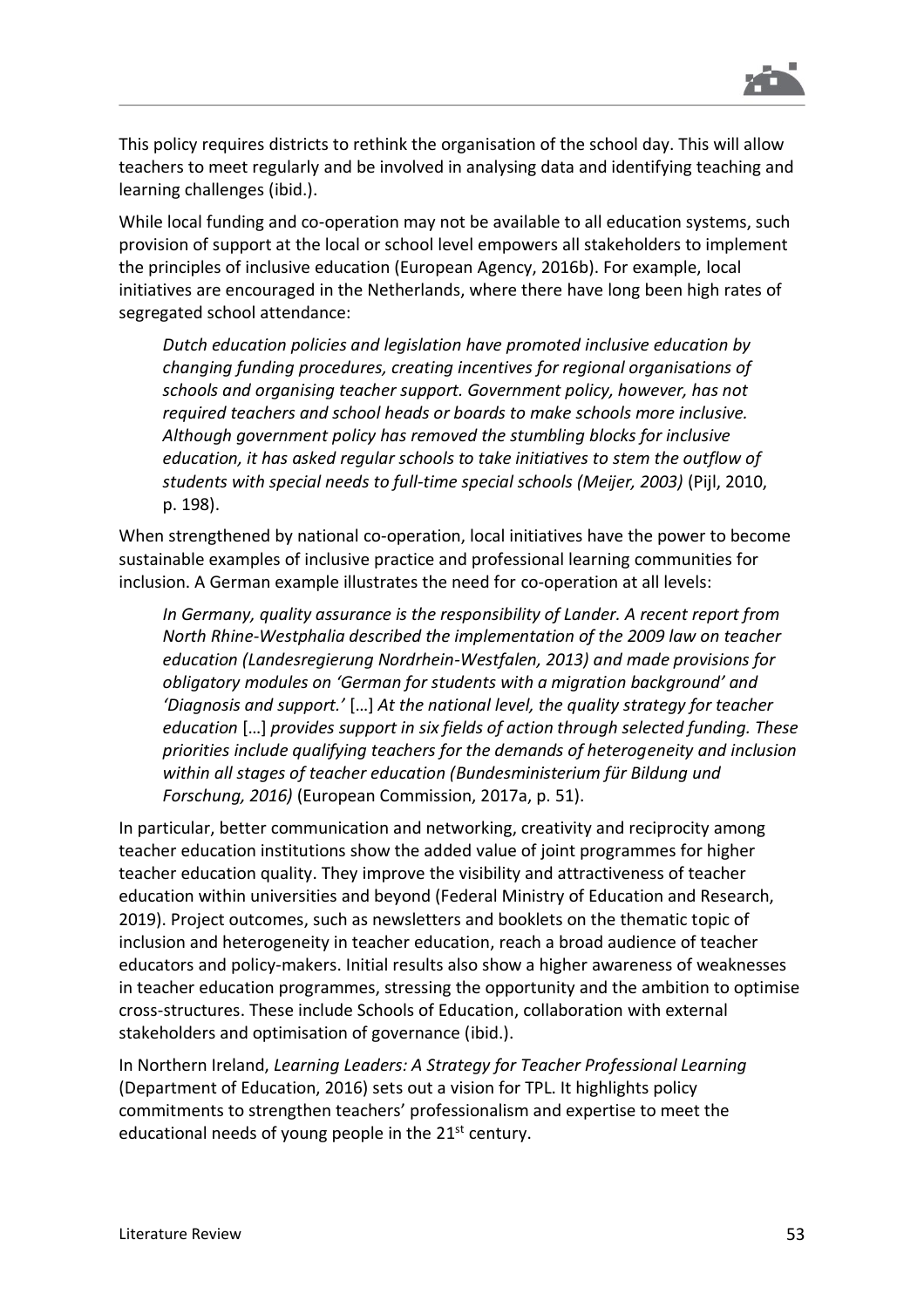

By establishing a strategic oversight group and four working groups of stakeholders, it aims to:

- build a TPL framework;
- disseminate good practice;
- build professional learning communities, leadership capacity and engagement;
- enhance its implementation through annual action plans (ibid.).

#### **5.2.3. Suggested goals for policy support for cross-sectoral co-operation and funding**

- Ensure cross-sectoral co-operation and funding to maximise resources for TPL and to enhance the efficacy and relevance of courses provided.
- Ensure local, regional and national organisations and bodies co-operate:
	- $\circ$  to better respond to local needs;
	- o to enhance local initiatives and commitment for inclusion;
	- o to enhance the sustainability of professional development plans and projects by providing incentives.

### **5.3. Monitoring teacher professional learning for inclusion**

Effective implementation of new strategies needs monitoring of the processes involved. This section briefly explores monitoring strategies for TPL for inclusion. These include quality assurance and accountability and monitoring the integration of inclusive competences in the development of teacher standards.

#### **5.3.1. Monitoring the achievement of competences**

Earlier, this review outlined competence development for inclusion, as underpinned by valuing learner diversity, support for learners, collaboration and reflection, and the ethical notion of true engagement and responsibility for others (Allan, 2011; Donnelly and Watkins, 2011; European Agency, 2012a). Assessment will therefore picture inclusive competence development rather than achievement. As was acknowledged for beginning teachers, a constructive feedback culture prevails over evaluation (European Commission, 2017a). For pre-service teachers, attention must also be paid to a close alignment of competences and learning outcomes by operationalising stages of competence development. At the same time, the holistic view of competences and the many expressions of inclusive practice found in diverse contexts should be kept in mind (Caena, 2014).

Assessment tools have been developed to measure pre-service teachers' achievement of professional standards and competence development in inclusive education (Sharma, Loreman and Forlin, 2012). However, it is important to note that scales assess the perceived self-efficacy of teachers in different areas of inclusive practice. Rather than using scales for individual student teacher evaluation, they may provide a monitoring strategy for programme development. In particular, measuring efficacy in inclusive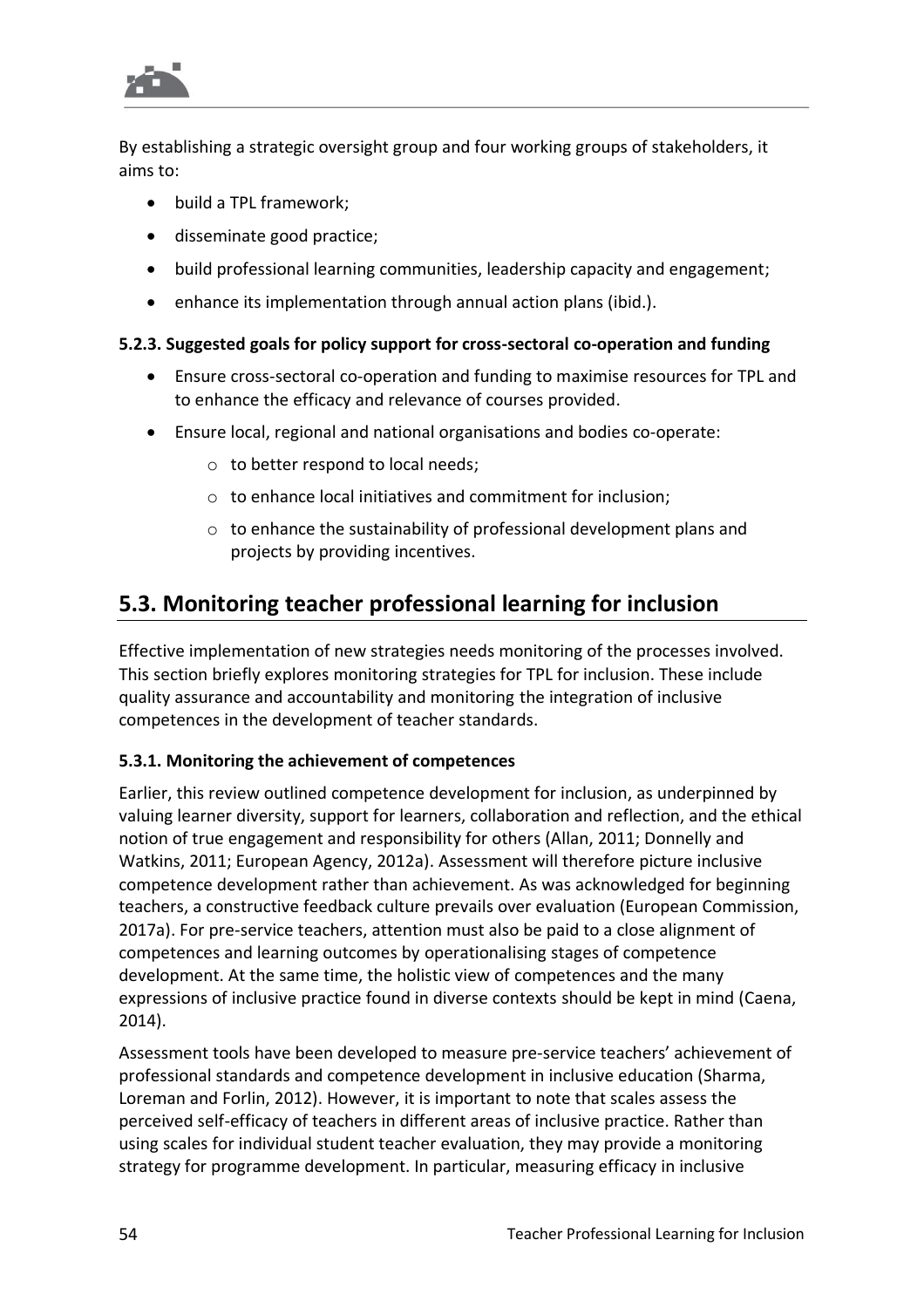

instruction, collaboration and dealing with disruptive behaviours may give an indication of programme and policy monitoring.

Two examples illustrate the monitoring of programme development in teacher education following a TPL4I national policy. In Ireland, the National Council for Special Education began a study on renewed ITE programmes, with a mandatory focus on inclusive education and differentiation (Hick et al., 2018). Based on documentary analysis, student teacher and staff surveys and interviews, the study showed how the areas of competence of the *Profile of Inclusive Teachers* (European Agency, 2012a) laid a solid foundation for inclusion. It also revealed gaps in ITE and further professional development needs for newly qualified teachers, as well as for teacher educators. Overall, on the implementation of TPL4I, the authors conclude:

*This is not a simple linear process with a clear end point; rather, it involves continual adjustment and repositioning* […] *The overall picture emerging from the data, reflecting the wider literature (Pugach and Blanton, 2012), is one in which initial teacher education programmes are engaging with the notion of inclusive teaching, but are often at a relatively early stage of development in terms of resolving how best to prepare student teachers for inclusive practices in the classroom with diverse learners* (Hick et al., 2018, p. 119).

Broader surveys may generate a more precise picture of needs for TPL for inclusion. The Danish Ministry of Children, Education and Gender Equality set up an expert group of practitioners to evaluate inclusion and teachers' competence development in primary education. Based on the expert group's study visits and surveys, recommendations for competence development included:

- the need for more inclusive practice, referring to close supervision and integration of skills in the workplace;
- equal treatment of competence development for academic and social learning;
- interprofessional co-operation, which was stressed as a field of competence development (Ministry of Children, Education and Gender Equality, 2016).

Other examples mention the use of student portfolios as a quality assessment of professional learning for inclusion (Pugach and Blanton, 2009). Portfolio and questionnaire models are useful tools to monitor the development of competences for inclusive education on a larger scale, including pre-service and in-service teachers' professional development. Combined and supported by feedback for beginning teachers and collective learning opportunities for experienced teachers, they may serve as a resource for school development plans and implementation of inclusive practice. However, following the research recommendations stated in the previous section, tools mapping an intersectional approach need further development to monitor competence development for complex additional learning needs.

#### **5.3.2. Teaching standards, quality assurance and inspection**

Learning outcomes, competence questionnaires or student portfolios may give an indication of the achievement of specific competences for inclusion, including underlying attitudes. However, national professional standards for teachers may strengthen the understanding of the ethical foundation of inclusion and its adoption, by stating a policy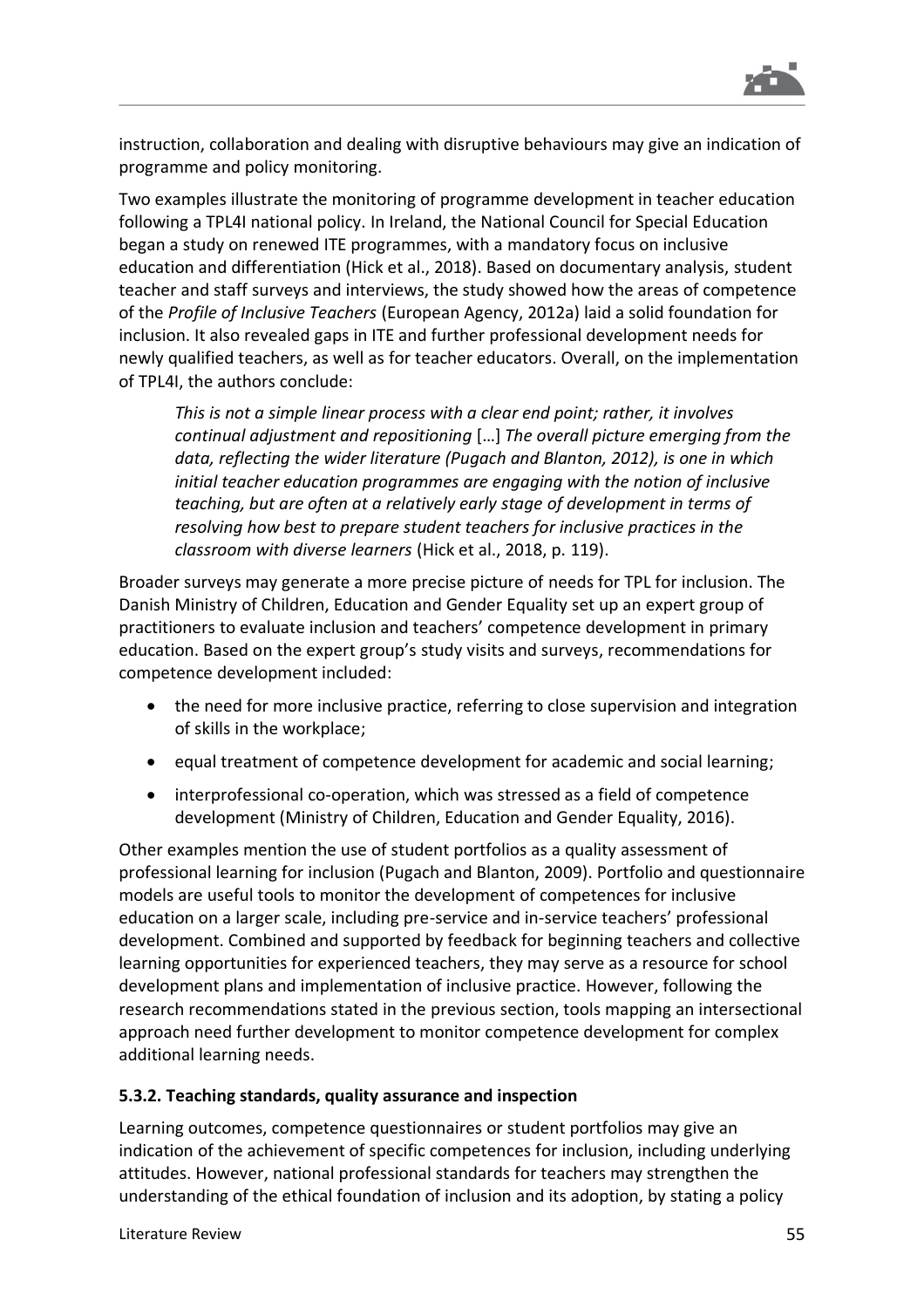

commitment towards inclusion. Many examples of national teacher standards exist that give an updated account of what is currently expected of teachers, including an inclusive approach, and what is broadly understood as the teaching profession.

For instance, in Scotland, the *National Framework for Inclusion* outlines standards and specific indicators that are expected in different stages of the professional continuum (Scottish Teacher Education Committee, 2014). Barrett et al. explain:

*The GTCS* [General Teaching Council for Scotland] *publish a suite of standards against which teachers are expected to examine, inform and continually develop their thinking and practice. The standards are expressed as statements which are organised as 'values and beliefs', 'professional knowledge and understanding' and 'professional skills and abilities'. The* [National] *Framework* [for Inclusion] *explores their implications of selected standards, relating to our overarching themes of inclusion and social justice, through a series of guiding questions* (2015, p. 3).

Based on the GTCS, a working group of teacher educators developed the *National Framework for Inclusion*. It was intended as a document through which teacher educators, teachers and student teachers could interrogate and develop their own values, beliefs and practice.

Most countries have professional teacher standards, but not all of them explicitly refer to inclusion, reflecting debates on standards and accountability (Donnelly and Watkins, 2011). The use of teacher standards across the professional continuum also differs across countries. In a revised document, *What Teachers Should Know and Be Able to Do*, the United States National Board for Professional Teaching Standards emphasises the importance of teaching standards as a tool for meaningful transitions in a teacher's professional career (Shulman, 2016). For instance, when applying for a leadership role, a national board certificate is needed:

*At the heart of the continuum is National Board Certification, a process designed for teachers to demonstrate, through standards-based evidence, the positive impact they have on student learning as a result of their deep and abiding understanding of students, content knowledge, pedagogical practice, ongoing reflection, and participation in learning communities.* […] *candidates for Board certification submit evidence that their practice meets the Five Core Propositions and National Board Standards, a body of knowledge that is maintained by teachers* (ibid., p. 44).

While focusing on inclusion and diversity in separate ways, the standards primarily refer to equity:

#### *Teachers Treat Students Equitably*

*As advocates for the interests of students, accomplished teachers are vigilant in ensuring that all pupils receive their fair share of attention. Educators recognize their own biases and make certain that any preconceptions based on real or perceived ability differences, exceptionalities, socioeconomic or cultural background, family configuration, sexual orientation, physical characteristics, race, ethnicity, language, religion, age, or gender do not distort their relationships with students. Accomplished teachers maintain an open mind and a balanced perspective on their students* (ibid., pp. 15–16).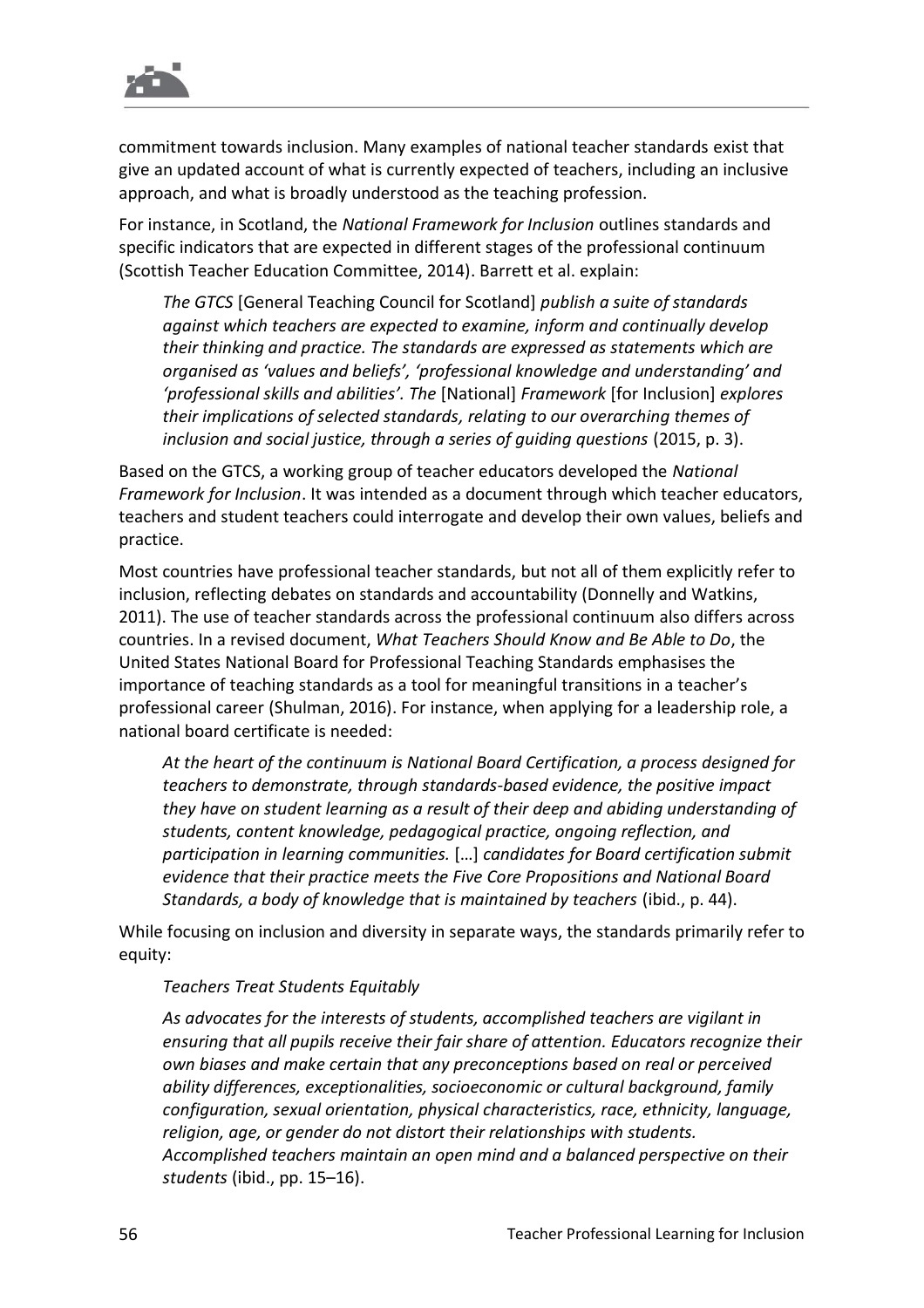

Professional standards aim to safeguard high quality and the authority of the teaching profession by identifying and exemplifying a benchmark of teacher competences through a teacher's career, underpinned by the core values of the profession. As such, high standards are also needed for other professions working alongside teachers in the context of inclusion, such as teaching assistants. Given the challenges found in the profession of teaching assistants, as stated earlier, the Department for Education in England commissioned departmental advice for school leaders on *Professional standards for teaching assistants* (Department for Education, 2015). The aim was to establish:

… *a set of standards for teaching assistants that:*

- *can be used to inform performance management processes;*
- *steer the professional development of teaching assistants at all levels;*
- *are designed to inspire confidence in teaching assistants and ensure that schools use their skills and expertise to best effect* (ibid., p. 4).

Finally, there are national and European accreditation benchmarks for professional development courses. These demand a careful process of teacher education development and/or reform. Alexiadou and Essex (2016) report on positive change within one teacher education institution, due to an inspection cycle of the postgraduate teacher education course. The inspection emphasised the need to incorporate diversity issues more deeply throughout the course. However, it did not further assess the 'how' of the diversity infusion, leaving local institutions to respond to local needs, e.g. a choice of infused and/or consecutive courses on general education and special needs education or diversity.

#### **5.3.3. Suggested goals for policy support using monitoring mechanisms**

- Clearly operationalise competences for inclusion as learning outcomes at stages in the professional continuum. They are indicators of the development of knowledge, inclusive practice, attitudes and beliefs towards inclusion and its ethical foundation of true engagement and responsibility for all learners, irrespective of the learners' needs (Allan, 2011; Caena, 2014).
- Ensure that competences are broadly reflected upon, discussed and assessed, reflecting an intersectional approach to diversity and a collective professional learning process towards inclusion (Pugach and Blanton, 2009).
- Ensure that national teaching standards clearly state that teachers' competences to value and manage today's diverse classrooms in collaborative and reflective practice are at the heart of the profession (e.g. Barrett et al., 2015; Shulman, 2016).
- Formulate standards for educators who work alongside teachers in diverse classrooms (e.g. Department for Education, 2015).
- Ensure inspection and accreditation procedures support diverse pathways to enhance the development of inclusive education systems (Alexiadou and Essex, 2016).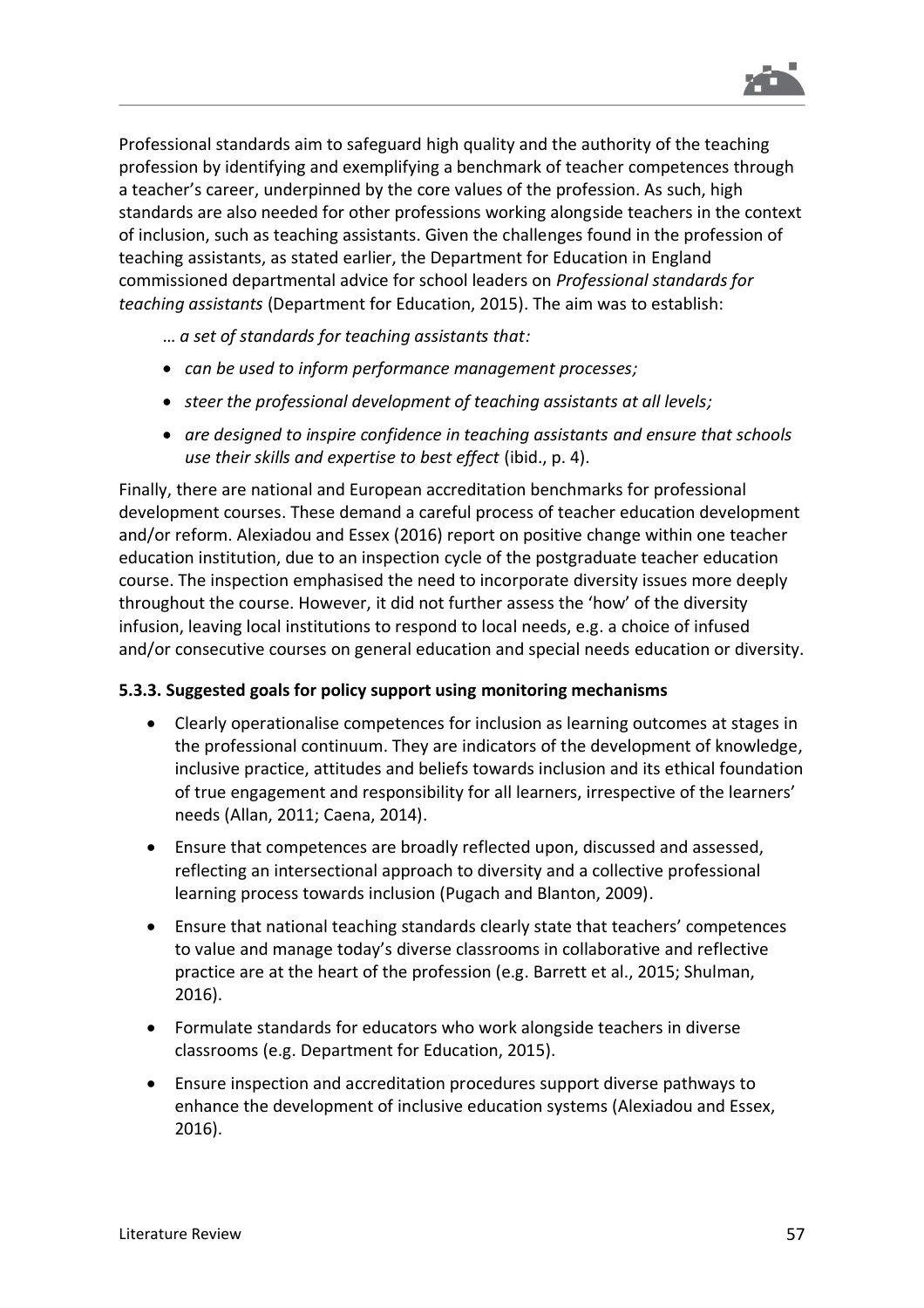

### **5.4. Summary of policy elements for the implementation of teacher professional learning for inclusion**

To develop and enhance collaborative practice for inclusive education, the implementation and monitoring of policy goals for TPL for inclusion requires careful consideration of capacity building of several key stakeholders:

- Teacher educator associations and learning communities
- School leaders
- Researchers
- Specialist teachers or learner support co-ordinators.

In addition, cross-sectoral and cross-level co-operation and funding of professional learning opportunities for inclusion are crucial. So too is quality assessment in the monitoring process. The suggested goals above reflect the elements identified, which include:

- support for teacher educators' networks or associations to build capacity for inclusion;
- support for school leaders to select, recruit and retain teaching staff committed to inclusion and to steer collective professional learning opportunities for all towards inclusion;
- support for a shift in roles for learner support and special education co-ordinators towards collaborative-consultative roles, in order to establish and provide a culture of learning;
- support for universities and colleges for research on ITE, induction and professional development for inclusion, diverse pathways and collaboration with schools to foster effective inclusive education practice and support inclusive cultures;
- quality assessment procedures and tools for reflection and discussion on teachers' continuing competence development;
- quality assessment procedures for teacher education programmes as part of the development of inclusive education systems.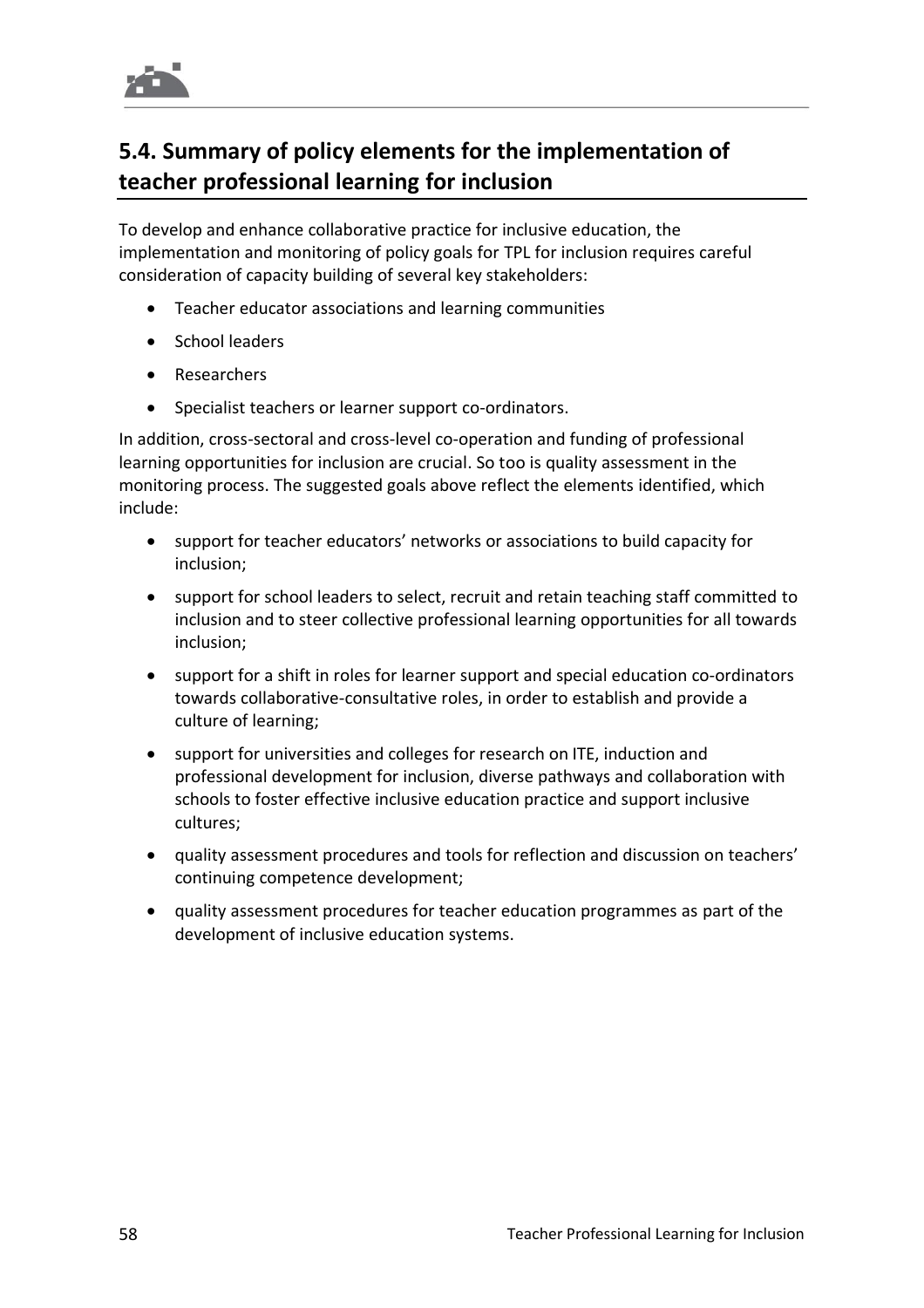

# **6. CONCLUDING REMARKS**

This literature review explored policy needs and goals for TPL for inclusion. This is broadly understood as the professional development of pre-service teachers, beginning teachers and experienced teachers, as well as all educational professionals involved in inclusive education. By looking for major issues, visions and principles for a broad professional development agenda, goals were suggested to enhance policy development, implementation and monitoring of TPL for inclusion. The suggested goals in this report cover:

- the professional continuum and professional areas involved in inclusive education;
- competences and curriculum design;
- capacity building elements;
- cross-sectoral co-operation and funding;
- quality assessment and monitoring.

Critical issues and policy recommendations for TPL for inclusion found in international policy and research literature are:

- the need to include all education staff in TPL for inclusion, at all stages of a professional career and across educational roles;
- the need to enhance a deeper and broader understanding of inclusion, across diversity challenges and beyond classroom practice;
- the need for specialist professional learning as professional teacher support.

As a response to the main needs of teachers' preparation for inclusion, policy for TPL needs to be:

- Comprehensive, addressing all professionals involved in inclusive education and fostering collaboration and co-operation at all operational levels. This includes pre-service and in-service teachers. It requires particular attention to beginning teachers, teacher educators and a range of specialist teachers, whose roles are being transformed and need further development. It also emphasises the collaborative and overlapping character of professional development opportunities for all teachers and education staff, in order to reflect a shared vision of the development of quality education for all.
- Effective, improving education quality, increasing learners' achievement in general, decreasing early school leaving, and narrowing the gaps in learning outcomes caused by inequalities. This includes effective use of innovative approaches to improve the quality of education for all.
- Intersectional, including all diversity issues and acknowledging their complexity. By using an intersectional perspective, the broadest range of barriers to inclusion should be acknowledged, preventing one diversity issue from obscuring others or amplifying barriers to learning and participation.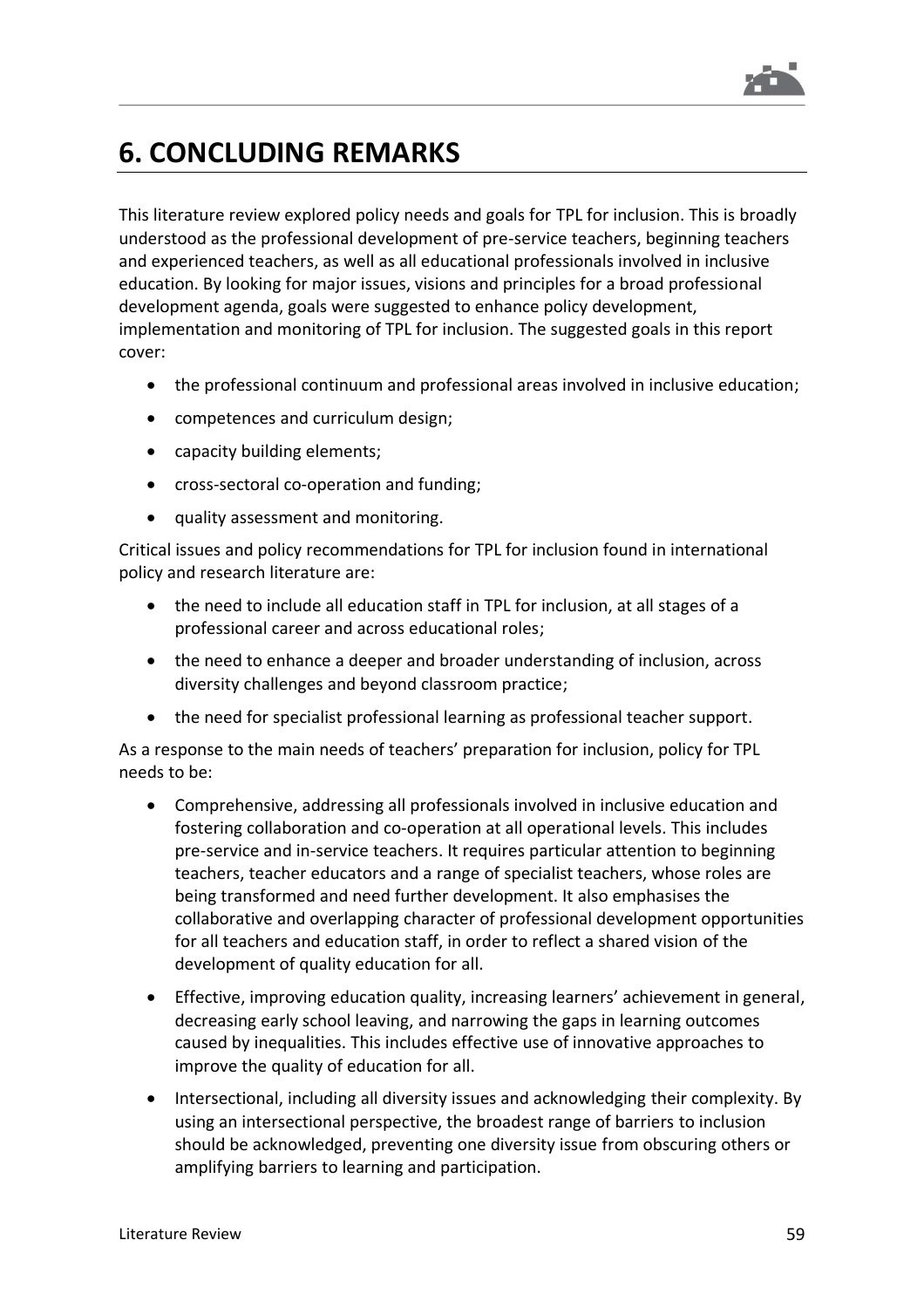

- Underpinned by the ethical notion of responsibility and engagement, as reflected in inclusive pedagogy and international human rights legislation.
- Operational, providing competence frameworks, teacher standards, quality assessment, funding and co-operation for capacity building.

In this comprehensive search for policy on TPL for inclusion, following a preliminary policy framework to guide the analysis, not all aspects were represented broadly in literature. Most policy and research describe the major principles, vision, challenges and practice of TPL for inclusion. Although many national examples of implementation exist, they need further exploration. The goals suggested in each section of this literature review form the basis for a policy framework for TPL for inclusion. However, further exploration and analysis are needed to address the following key questions:

- How do national policies support professional learning for inclusion across pre-service and a career-long continuum of professional learning, i.e. pre-service and in-service teachers, with particular attention to beginning teachers, teacher educators and a range of specialist teachers, whose roles are being transformed and need further development?
- How do national policies support professional learning for inclusion across the different areas of diversity and inclusion?
- How do national policies support professional learning for inclusion to respond to the local needs of schools and the collaborative roles of pre-service teachers and teacher educators, to enhance the understanding of inclusion?

By exploring and mapping national policies for TPL for inclusion in further research, a much broader illustration and understanding of the effectiveness of policy support may emerge. National policies will further illustrate the main policy elements and may fill some of the gaps in the current listing. For now, the suggested goals and strategies underline the need for broader and committed support for TPL for all teachers and educators in the field.

Based on this review, it is clear that policy support for TPL needs to be assured if inclusive pedagogy and inclusive school development are to become the default approach to ensure quality education for all. Developing inclusive education systems means investigating, debating, supporting and monitoring many aspects of inclusion. However, without consistently preparing all teachers for inclusive practice, all other actions and debates may be doomed to fail.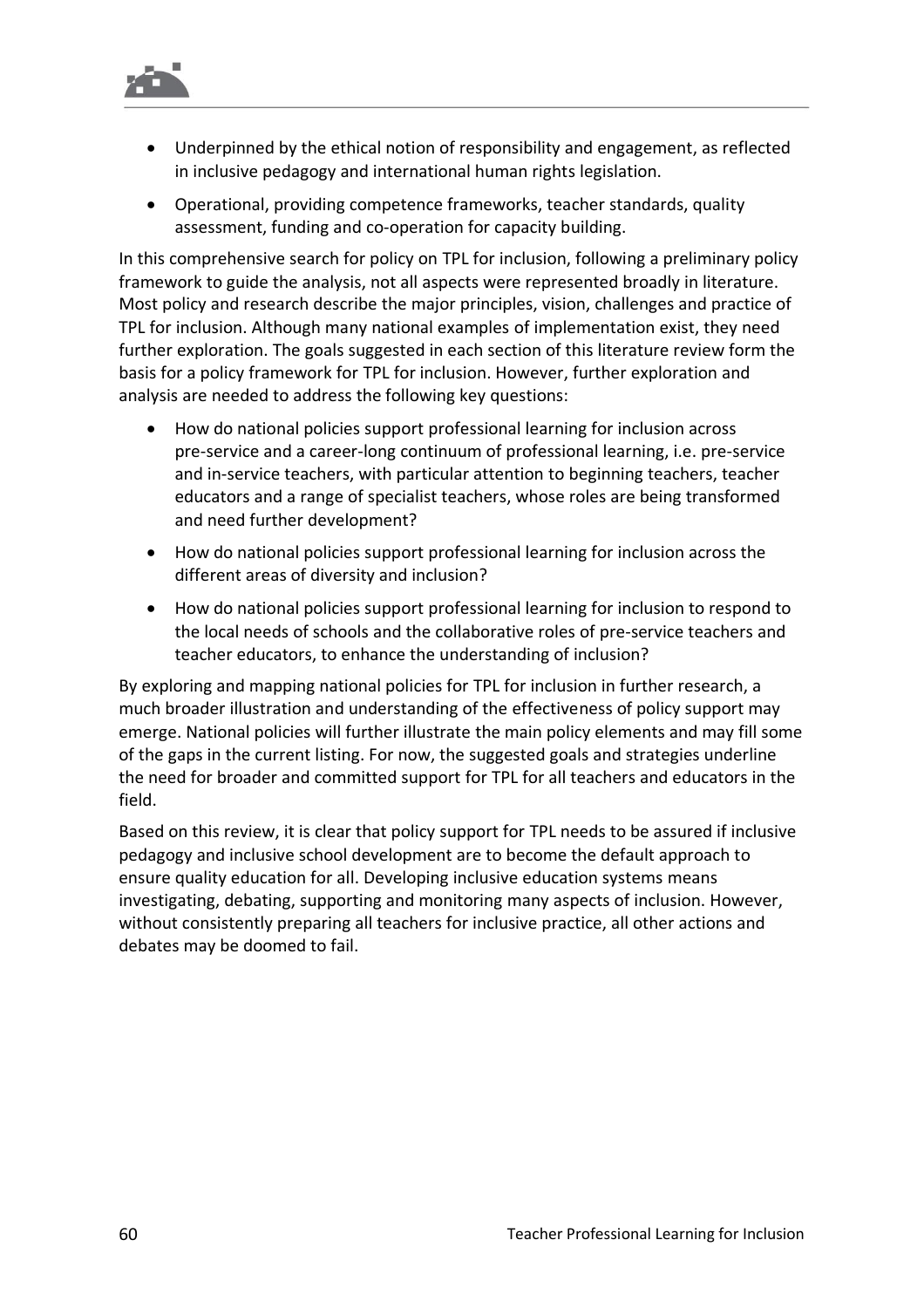

## **REFERENCES**

Agaliotis, I. and Kalyva, E., 2011. 'A survey of Greek general and special education teachers' perceptions regarding the role of the special needs coordinator: Implications for educational policy on inclusion and teacher education' *Teaching and Teacher Education*, 27 (3), 543–551

Ahsan, M. T., Sharma, U. and Deppeler, J., 2012. 'Challenges to prepare pre-service teachers for inclusive education in Bangladesh: Beliefs of higher educational institutional heads' *Asia Pacific Journal of Education*, 32 (2), 241–257

Alexiadou, N. and Essex, J., 2016. 'Teacher education for inclusive practice – responding to policy' *European Journal of Teacher Education*, 39 (1), 1–15

Alila, S., Määttä, K. and Uusiautti, S., 2016. 'How Does Supervision Support Inclusive Teacherhood?' *International Electronic Journal of Elementary Education*, 8 (3), 351–362

Allan, J., 2011. 'Responsibly Competent: teaching, ethics and diversity' *Policy Futures in Education*, 9 (1), 130–137

Andersen, F., 2010. 'Danish and Finnish PISA Results in a comparative, qualitative perspective: how can the stable and distinct differences between the Danish and Finnish PISA results be explained?' *Educational Assessment, Evaluation and Accountability*, 22 (2), 159–175

Anderson, K., Smith, J., Olsen, J. and Algozzine, B., 2015. 'Systematic alignment of dual teacher preparation' *Rural Special Education Quarterly*, 34 (1), 30–36

Andresen, B., 2015. 'Development of analytical competencies and professional identities through school-based learning in Denmark' *International Review of Education*, 61 (6), 761– 778

Arthur-Kelly, M., Sutherland, D., Lyons, G., Macfarlane, S. and Foreman, P., 2013. 'Reflections on enhancing pre-service teacher education programmes to support inclusion: perspectives from New Zealand and Australia' *European Journal of Special Needs Education*, 28 (2), 217–233

Artiles, A., 2011. 'Toward an interdisciplinary understanding of educational inequity and difference: The case of the racialization of ability' *Educational Researcher*, 40 (9), 431–445

Avvisati, F., 2018. 'In which countries do the most highly qualified and experienced teachers teach in the most difficult schools?', *PISA in Focus*, No. 85. Paris: OECD Publishing. [doi.org/10.1787/3ef99aba-en](https://doi.org/10.1787/3ef99aba-en) (Last accessed July 2019)

Bačáková, M. and Closs, A., 2013. 'Continuing professional development (CPD) as a means to reducing barriers to inclusive education: research study of the education of refugee children in the Czech Republic' *European Journal of Special Needs Education*, 28 (2), 203– 216

Baldiris-Navarro, S., Zervas, P., Gesa, R. and Sampson, D., 2016. 'Developing teachers' competences for designing inclusive learning experiences' *Educational Technology & Society*, 19 (1), 17–27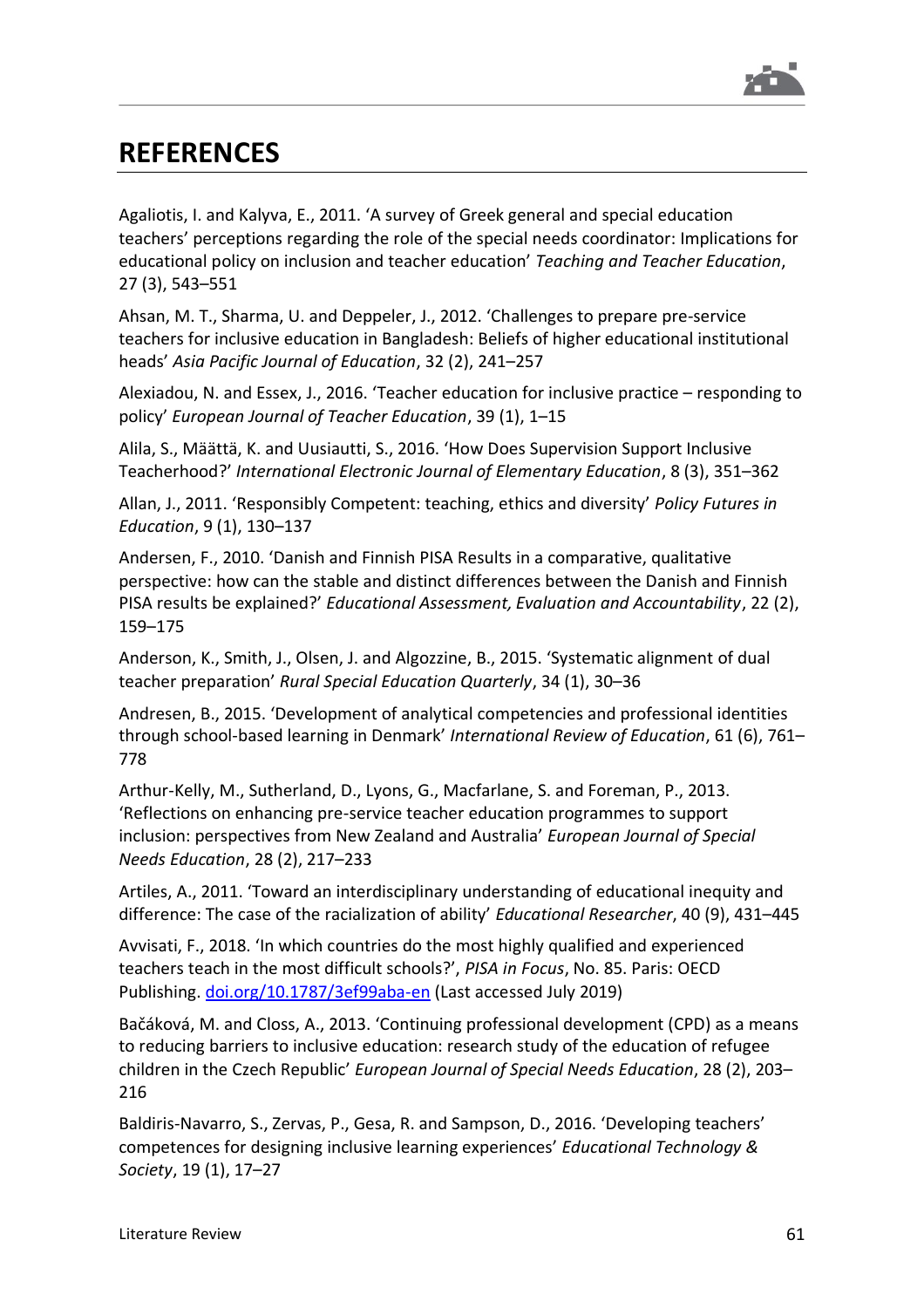

Barrera-Pedemonte, F., 2016. 'High-Quality Teacher Professional Development and Classroom Teaching Practices: Evidence from Talis 2013', *OECD Education Working Papers*, No. 141. Paris: OECD Publishing. [doi.org/10.1787/5jlpszw26rvd-en](https://doi.org/10.1787/5jlpszw26rvd-en) (Last accessed November 2019)

Barrett, L., Beaton, M., Head, G., McAuliffe, L., Moscardini, L., Spratt, J. and Sutherland, M., 2015. 'Developing inclusive practice in Scotland: The National Framework for Inclusion' *Pastoral Care in Education*, 33 (3), 180–187

Beacham, N. and Rouse, M., 2012. 'Student teachers' attitudes and beliefs about inclusion and inclusive practice' *Journal of Research in Special Educational Needs*, 12 (1), 3–11

Beaton, M. and Spratt, J., 2017. 'Professional Learning to Support the Development of Inclusive Curricula in Scotland', in L. Florian and N. Pantić (eds.), *Teacher Education for the Changing Demographics of Schooling. Issues for Research and Practice (Inclusive Learning and Educational Equity, Volume 2)*. Cham: Springer

Bentley-Williams, R., Grima-Farrell, C., Long, J. and Laws, C., 2017. 'Collaborative Partnership: Developing Pre-Service Teachers as Inclusive Practitioners to Support Students with Disabilities' *International Journal of Disability, Development and Education*, 64 (3), 270–282

Berry, R., 2011. 'Voices of experience: general education teachers on teaching students with disabilities' *International Journal of Inclusive Education*, 15 (6), 627–648

Biesta, G., 2008. 'Pedagogy with Empty Hands: Levinas, education and the question of being human', in D. Egéa-Kuehne (ed.), *Levinas and Education: at the intersection of faith and reason*. London: Routledge

Biesta, G., 2012. 'The future of teacher education: Evidence, competence or wisdom?' *Research on Steiner Education*, 3 (1), 8–21

Blanton, L. and Pugach, M., 2011. 'Using a classification system to probe the meaning of dual licensure in general and special education' *Teacher Education and Special Education*, 34 (3), 219–234

Blanton, L., Pugach, M. and Boveda, M., 2018. 'Interrogating the Intersections Between General and Special Education in the History of Teacher Education Reform' *Journal of Teacher Education*, 69 (4), 354–366

Blanton, L., Pugach, M. and Florian, L., 2011. *Preparing General Education Teachers to Improve Outcomes for Students with Disabilities*. Washington, D.C.: American Association of Colleges for Teacher Education and National Center for Learning Disabilities. [www.ncld.org/wp-content/uploads/2014/11/aacte\\_ncld\\_recommendation.pdf](https://www.ncld.org/wp-content/uploads/2014/11/aacte_ncld_recommendation.pdf) (Last accessed July 2019)

Booth, T., 2011. 'The name of the rose. Inclusive values into action in teacher education' *Prospects*, 41 (3), 303–318

Booth, T., Nes, K. and Stromstad, M., 2003. 'Developing Inclusive Education? Introducing the Book', in T. Booth, K. Nes and M. Stromstad (eds.), *Developing Inclusive Teacher Education*. London: Routledge Falmer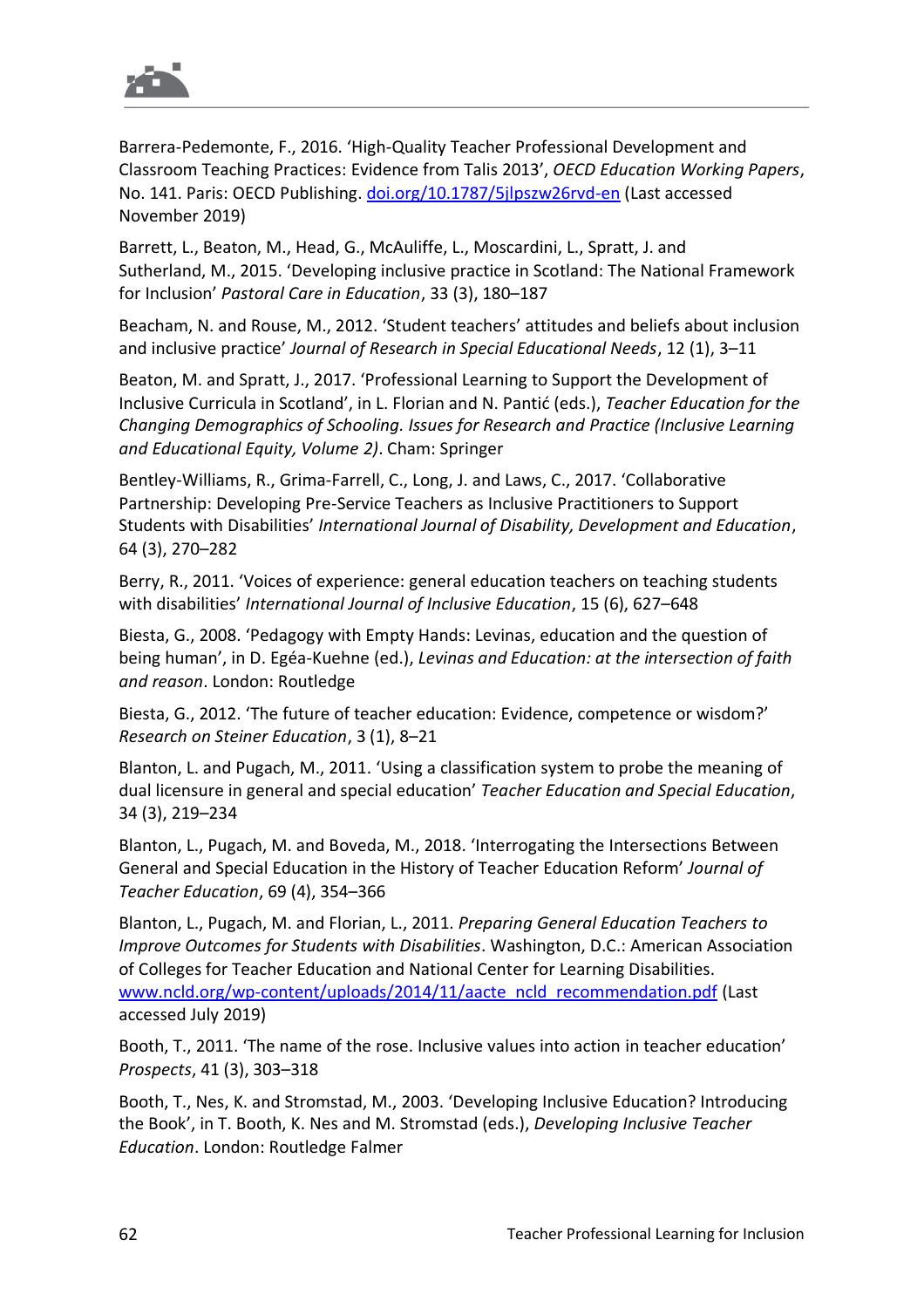

Bourke, P., 2010. 'Inclusive education reform in Queensland: implications for policy and practice' *International Journal of Inclusive Education*, 14 (2), 183–193

Boyle, C., Scriven, B., Durning, S. and Downes, C., 2011. 'Facilitating the learning of all students: the "professional positive" of inclusive practice in Australian primary schools' *Support for Learning*, 26 (2), 72–78

Broderick, A. and Lalvani, P., 2017. 'Dysconscious ableism: toward a liberatory praxis in teacher education' *International Journal of Inclusive Education*, 21 (9), 894–905

Brownell, M., Sindelar, P., Kiely, M. T. and Danielson, L. C., 2010. 'Special Education Teacher Quality and Preparation: Exposing Foundations, Constructing a New Model' *Exceptional Children*, 76 (3), 357–377

Butt, R., 2016. 'Teacher assistant support and deployment in mainstream schools' *International Journal of Inclusive Education*, 20 (9), 995–1007

Butt, R., 2018. '"Pulled in off the street" and available: what qualifications and training do Teacher Assistants really need?' *International Journal of Inclusive Education*, 22 (3), 217– 234

Caena, F., 2014. 'Teacher Competence Frameworks in Europe: policy-as-discourse and policy-as-practice' *European Journal of Education*, 49 (3), 311–331

Calvert, L., 2016. *Moving from Compliance to Agency: What Teachers Need to Make Professional Learning Work*. Oxford, Ohio: Learning Forward and NCTAF

Cardona-Moltó, M-C., Tichá, R. and Abery, B., 2018. 'Education for diversity in initial teacher preparation programmes: a comparative international study' *Journal of e-learning and Knowledge Society*, 14 (2), 79–95

Carrington, S., Deppeler, J. and Moss, J., 2010. 'Cultivating Teachers' Beliefs, Knowledge and Skills for Leading Change in Schools' *Australian Journal of Teacher Education*, 35 (1), 1–13

Chrysostomou, M. and Symeonidou, S., 2017. 'Education for disability equality through disabled people's life stories and narratives: working and learning together in a school-based professional development programme for inclusion' *European Journal of Special Needs Education*, 32 (4), 572–585

Cochran-Smith, M., Villegas, A. M., Abrams, L., Chavez-Moreno, L., Mills, T. and Stern, R., 2015. 'Framing Teacher Preparation Research: An Overview of the Field, Part 2' *Journal of Teacher Education*, 66 (1), 7–20

Cockroft, C. and Atkinson, C., 2015. 'Using the Wider Pedagogical Role model to establish learning support assistants' views about facilitators and barriers to effective practice' *Support for Learning*, 30 (2), 88–104

Committee on the Rights of Persons with Disabilities, 2016. *General Comment No. 4 (2016) on the right to inclusive education*. CRPD/C/GC/4. [www.ohchr.org/EN/HRBodies/CRPD/Pages/GC.aspx](http://www.ohchr.org/EN/HRBodies/CRPD/Pages/GC.aspx) (Last accessed July 2019)

Conderman, G. and Johnston-Rodriguez, S., 2009. 'Beginning Teachers' Views of their Collaborative Roles' *Preventing School Failure: Alternative Education for Children and Youth*, 53 (4), 235–244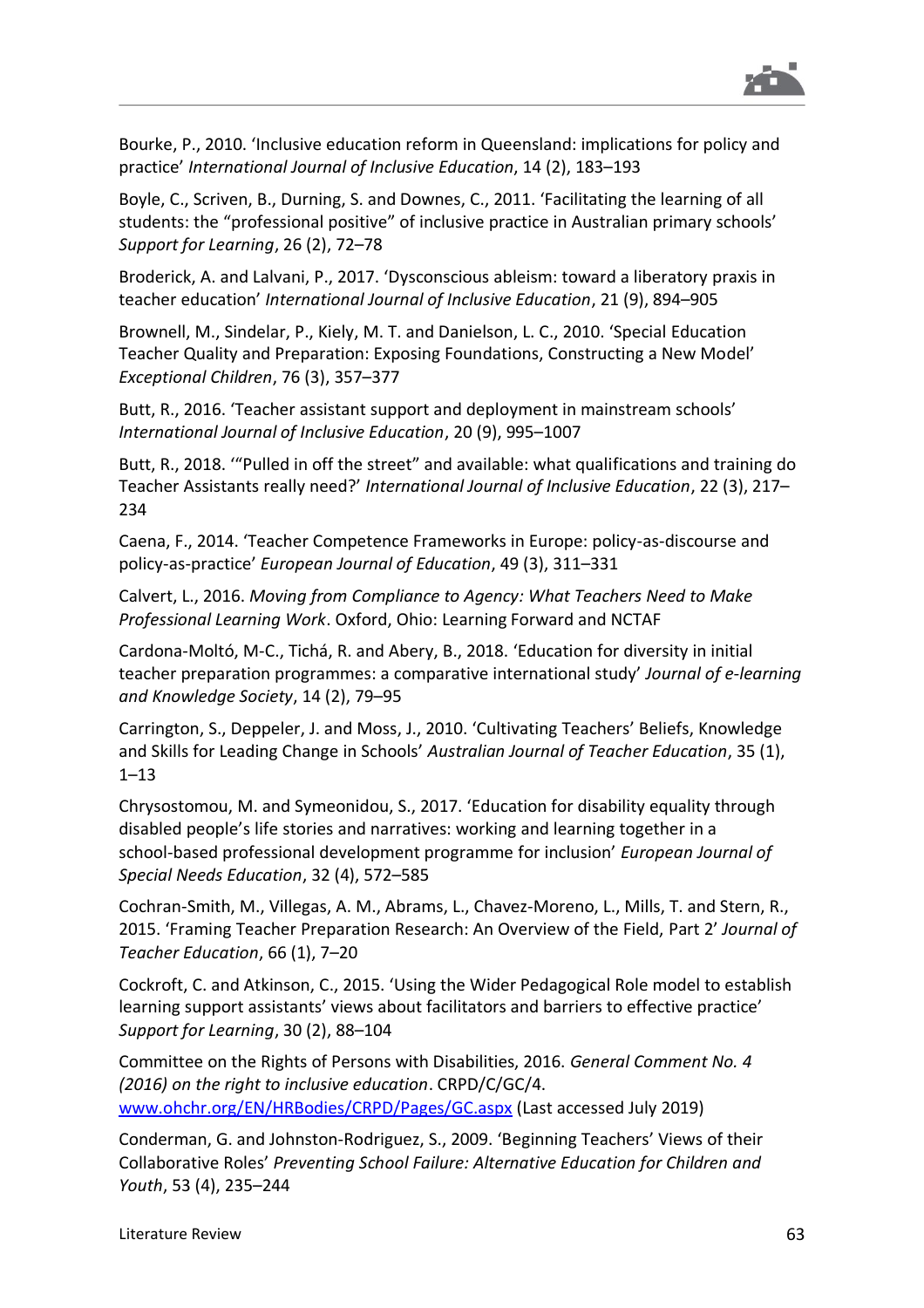

Connor, D., 2016. 'Analyzing school cultures and determining dynamics to enact co-teaching from a disability studies perspective', in M. Cosier and C. Ashby (eds.), *Enacting Change from Within: Disability Studies Meets Teaching and Teacher Education*. New York: Peter Lang

Cosier, M. and Ashby, C., 2016. *Enacting Change from Within: Disability Studies Meets Teaching and Teacher Education*. New York: Peter Lang

Council of Europe, 2010. *Policies and practices for teaching sociocultural diversity: A framework of teacher competences for engaging with diversity*. Strasbourg: Council of Europe

Council of the European Union, 2014. *Council conclusions of 20 May 2014 on effective teacher education*. [eur-lex.europa.eu/legal](https://eur-lex.europa.eu/legal-content/EN/TXT/?qid=1574695865425&uri=CELEX:52014XG0614(05))[content/EN/TXT/?qid=1574695865425&uri=CELEX:52014XG0614\(05\)](https://eur-lex.europa.eu/legal-content/EN/TXT/?qid=1574695865425&uri=CELEX:52014XG0614(05)) (Last accessed July 2019)

Council of the European Union, 2017a. *Council Conclusions on school development and excellent teaching*. (2017/C 421/03). Brussels: Council of the European Union. [eur](https://eur-lex.europa.eu/legal-content/EN/TXT/?qid=1574698977651&uri=CELEX:52017XG1208(01))[lex.europa.eu/legal-content/EN/TXT/?qid=1574698977651&uri=CELEX:52017XG1208\(01\)](https://eur-lex.europa.eu/legal-content/EN/TXT/?qid=1574698977651&uri=CELEX:52017XG1208(01)) (Last accessed November 2019)

Council of the European Union, 2017b. *Conclusions of the Council and of the Representatives of the Governments of the Member States, meeting within the Council, on Inclusion in Diversity to achieve a High Quality Education For All*. (2017/C 62/02). Brussels: Council of the European Union. [eur-lex.europa.eu/legal-](https://eur-lex.europa.eu/legal-content/EN/TXT/?uri=CELEX:52017XG0225(02)&qid=1574700089946)

[content/EN/TXT/?uri=CELEX:52017XG0225\(02\)&qid=1574700089946](https://eur-lex.europa.eu/legal-content/EN/TXT/?uri=CELEX:52017XG0225(02)&qid=1574700089946) (Last accessed November 2019)

Council of the European Union, 2018. *Council Recommendation of 22 May 2018 on promoting common values, inclusive education, and the European dimension of teaching*. (2018/C 195/01). Brussels: Council of the European Union. [eur-lex.europa.eu/legal](https://eur-lex.europa.eu/legal-content/EN/TXT/?uri=CELEX%3A32018H0607%2801%29)[content/EN/TXT/?uri=CELEX%3A32018H0607%2801%29](https://eur-lex.europa.eu/legal-content/EN/TXT/?uri=CELEX%3A32018H0607%2801%29) (Last accessed November 2019)

Council of the European Union and European Commission, 2015. *Joint Report of the Council and the Commission on the implementation of the strategic framework for European cooperation in education and training (ET 2020) – New priorities for European cooperation in education and training*. (2015/C 417/04). Brussels: Council of the European Union. [eur-lex.europa.eu/legal-content/EN/ALL/?uri=CELEX:52015XG1215\(02\)](https://eur-lex.europa.eu/legal-content/EN/ALL/?uri=CELEX:52015XG1215(02)) (Last accessed November 2019)

Deluca, C., 2012. 'Promoting inclusivity through and within teacher education programmes' *Journal of Education for Teaching*, 38 (5), 551–569

Department for Education, 2015. *Professional standards for teaching assistants. Departmental advice for headteachers, teachers, teaching assistants, governing boards and employers*. February 2015. Reference: [DFE-000-2015]

Department of Education, 2016. *Learning Leaders: A Strategy for Teacher Professional Learning*. Bangor: Department of Education. [www.education](http://www.education-ni.gov.uk/sites/default/files/publications/de/strategy-document-english.pdf)[ni.gov.uk/sites/default/files/publications/de/strategy-document-english.pdf](http://www.education-ni.gov.uk/sites/default/files/publications/de/strategy-document-english.pdf) (Last accessed November 2019)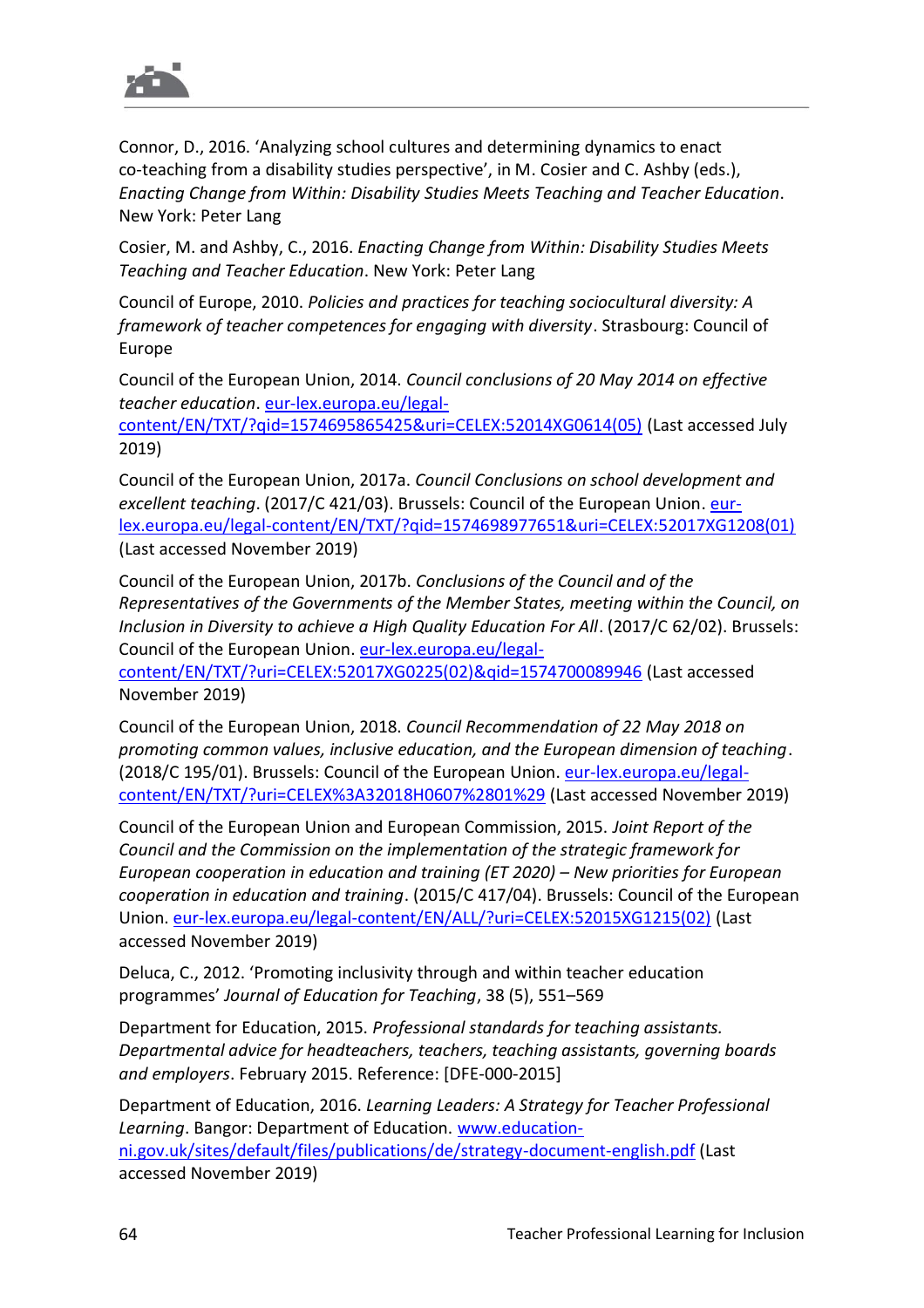

Deppeler, J., 2017. 'Navigating the Boundaries of Difference: Using Collaboration in Inquiry to Develop Teaching and Progress Student Learning', in L. Florian and N. Pantić (eds.), *Teacher Education for the Changing Demographics of Schooling. Issues for Research and Practice (Inclusive Learning and Educational Equity, Volume 2)*. Cham: Springer

De Vroey, A., 2016. *Inclusive practices and co-support in Flemish secondary schools. Qualitative study on inclusive school development*. Doctoral thesis. Leuven: KU Leuven

Dombos, T., Krizsan, A., Verloo, M. and Zentai, V., 2012. *Critical Frame Analysis: A Comparative Methodology for the 'Quality in Gender and Equality' (QUING) Project*. Working Paper Series. Budapest: Center for Policy Studies, Central European University

Done, E., Murphy, M. and Bedford, C., 2016. 'Change management and the SENCo role: developing key performance indicators of inclusivity' *Support for Learning*, 31 (1), 13–26

Donnelly, V. and Watkins, A., 2011. 'Teacher education for inclusion in Europe' *Prospects*, 41 (3), 341–353

Earley, P., Higham, R., Allen, R., Allen, T., Howson, J., Nelson, R., Rawar, S., Lynch, S., Morton, L., Mehta, P. and Sims, D., 2012. *Review of the school leadership landscape*. Nottingham: National College for School Leadership

European Agency for Development in Special Needs Education, 2010. *Teacher Education for Inclusion – International Literature Review*. (V. Donnelly, ed.). Odense, Denmark. [www.european-agency.org/resources/publications/teacher-education-inclusion](http://www.european-agency.org/resources/publications/teacher-education-inclusion-international-literature-review)[international-literature-review](http://www.european-agency.org/resources/publications/teacher-education-inclusion-international-literature-review) (Last accessed November 2019)

European Agency for Development in Special Needs Education, 2011. *Teacher Education for Inclusion Across Europe – Challenges and Opportunities*. (V. Donnelly, ed.). Odense, Denmark. [www.european-agency.org/resources/publications/teacher-education](https://www.european-agency.org/resources/publications/teacher-education-inclusion-across-europe-challenges-and-opportunities)[inclusion-across-europe-challenges-and-opportunities](https://www.european-agency.org/resources/publications/teacher-education-inclusion-across-europe-challenges-and-opportunities) (Last accessed December 2019)

European Agency for Development in Special Needs Education, 2012a. *Profile of Inclusive Teachers*. Odense, Denmark. [www.european-agency.org/resources/publications/teacher](http://www.european-agency.org/resources/publications/teacher-education-inclusion-profile-inclusive-teachers)[education-inclusion-profile-inclusive-teachers](http://www.european-agency.org/resources/publications/teacher-education-inclusion-profile-inclusive-teachers) (Last accessed July 2019)

European Agency for Development in Special Needs Education, 2012b. *Teacher Education for Inclusion: Project Recommendations linked to Sources of Evidence*. Odense, Denmark. [www.european-agency.org/projects/te4i/te4i-project-recommendations-linked-sources](https://www.european-agency.org/projects/te4i/te4i-project-recommendations-linked-sources-evidence)[evidence](https://www.european-agency.org/projects/te4i/te4i-project-recommendations-linked-sources-evidence) (Last accessed April 2019)

European Agency for Special Needs and Inclusive Education, 2015a. *Empowering Teachers to Promote Inclusive Education. A case study of approaches to training and support for inclusive teacher practice*. (V. Donnelly, ed.). Odense, Denmark. [www.european](https://www.european-agency.org/resources/publications/empowering-teachers-promote-inclusive-education)[agency.org/resources/publications/empowering-teachers-promote-inclusive-education](https://www.european-agency.org/resources/publications/empowering-teachers-promote-inclusive-education) (Last accessed November 2019)

European Agency for Special Needs and Inclusive Education, 2015b. *Agency Position on Inclusive Education Systems*. Odense, Denmark. [www.european](https://www.european-agency.org/resources/publications/agency-position-inclusive-education-systems-flyer)[agency.org/resources/publications/agency-position-inclusive-education-systems-flyer](https://www.european-agency.org/resources/publications/agency-position-inclusive-education-systems-flyer) (Last accessed July 2019)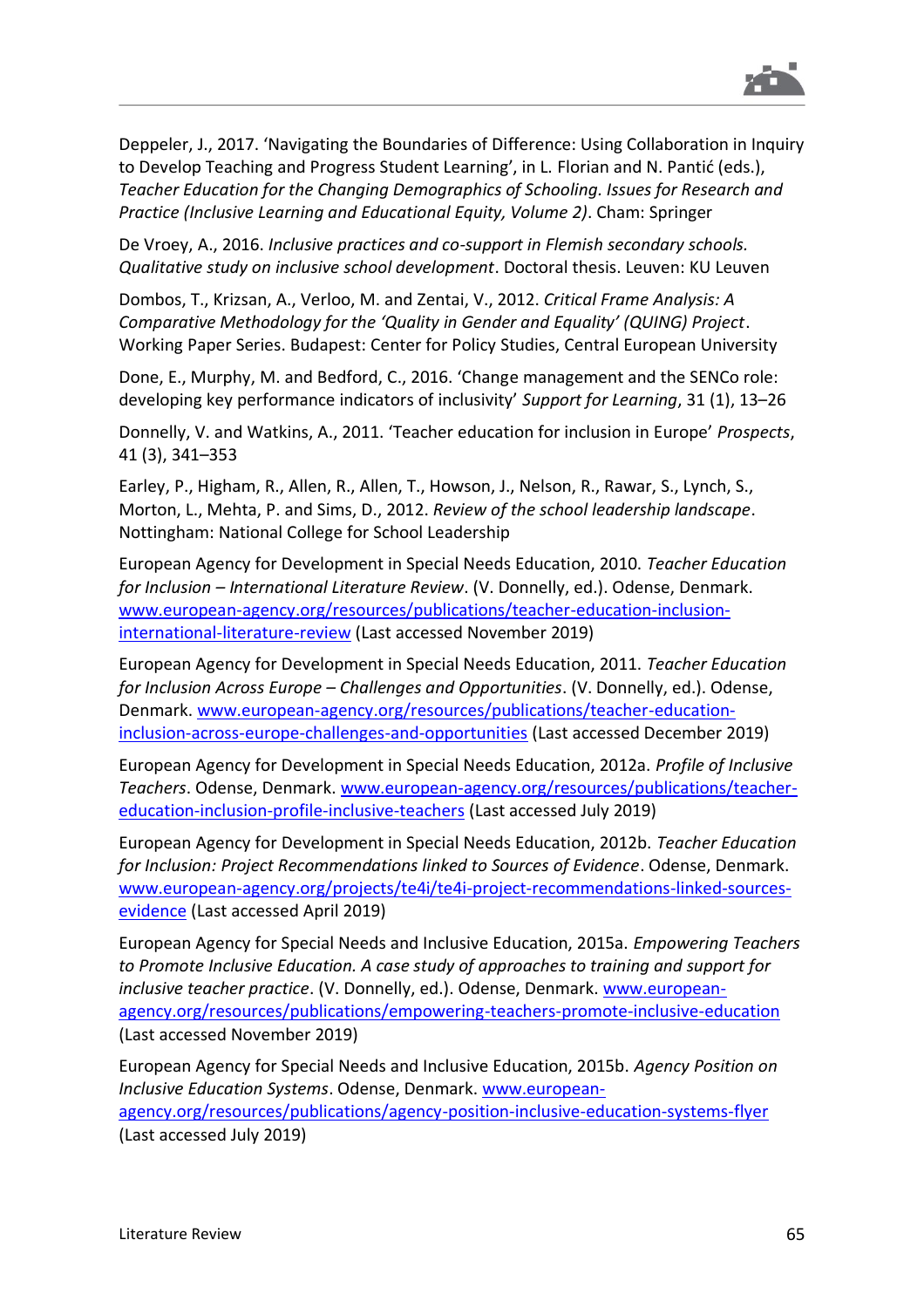

European Agency for Special Needs and Inclusive Education, 2016a. *Country Policy Review and Analysis: Methodology Report*. (V. Soriano, A. Watkins, S. Ebersold and S. Symeonidou, eds.). Odense, Denmark. [www.european-](https://www.european-agency.org/resources/publications/country-policy-review-and-analysis-methodology-report)

[agency.org/resources/publications/country-policy-review-and-analysis-methodology](https://www.european-agency.org/resources/publications/country-policy-review-and-analysis-methodology-report)[report](https://www.european-agency.org/resources/publications/country-policy-review-and-analysis-methodology-report) (Last accessed July 2019)

European Agency for Special Needs and Inclusive Education, 2016b. *Financing of Inclusive Education: Mapping Country Systems for Inclusive Education*. (S. Ebersold, ed.). Odense, Denmark. [www.european-agency.org/resources/publications/financing-inclusive](https://www.european-agency.org/resources/publications/financing-inclusive-education-mapping-country-systems-inclusive-education)[education-mapping-country-systems-inclusive-education](https://www.european-agency.org/resources/publications/financing-inclusive-education-mapping-country-systems-inclusive-education) (Last accessed November 2019)

European Agency for Special Needs and Inclusive Education, 2017a. *Raising the Achievement of All Learners: A Resource to Support Self-Review*. (V. J. Donnelly and A. Kefallinou, eds.). Odense, Denmark. [www.european-](https://www.european-agency.org/resources/publications/raising-achievement-all-learners-self-review)

[agency.org/resources/publications/raising-achievement-all-learners-self-review](https://www.european-agency.org/resources/publications/raising-achievement-all-learners-self-review) (Last accessed July 2019)

European Agency for Special Needs and Inclusive Education, 2017b. *Inclusive Early Childhood Education: New Insights and Tools – Contributions from a European Study*. (M. Kyriazopoulou, P. Bartolo, E. Björck-Åkesson, C. Giné and F. Bellour, eds.). Odense, Denmark. [www.european-agency.org/resources/publications/inclusive-early-childhood](https://www.european-agency.org/resources/publications/inclusive-early-childhood-education-new-insights-and-tools-contributions)[education-new-insights-and-tools-contributions](https://www.european-agency.org/resources/publications/inclusive-early-childhood-education-new-insights-and-tools-contributions) (Last accessed April 2019)

European Agency for Special Needs and Inclusive Education, 2017c. *Inclusive Early Childhood Education Environment Self-Reflection Tool*. (E. Björck-Åkesson, M. Kyriazopoulou, C. Giné and P. Bartolo, eds.). Odense, Denmark[. www.european](https://www.european-agency.org/resources/publications/inclusive-early-childhood-education-environment-self-reflection-tool)[agency.org/resources/publications/inclusive-early-childhood-education-environment-self](https://www.european-agency.org/resources/publications/inclusive-early-childhood-education-environment-self-reflection-tool)[reflection-tool](https://www.european-agency.org/resources/publications/inclusive-early-childhood-education-environment-self-reflection-tool) (Last accessed November 2019)

European Agency for Special Needs and Inclusive Education, 2018a. *Financing Policies for Inclusive Education Systems: Resourcing Levers to Reduce Disparity in Education*. (S. Ebersold, E. Óskarsdóttir and A. Watkins, eds.). Odense, Denmark. [www.european](https://www.european-agency.org/resources/publications/fpies-synthesis-report)[agency.org/resources/publications/fpies-synthesis-report](https://www.european-agency.org/resources/publications/fpies-synthesis-report) (Last accessed November 2019)

European Agency for Special Needs and Inclusive Education, 2018b. *Financing Policies for Inclusive Education Systems: Policy Guidance Framework – Glossary*. Odense, Denmark. [www.european-agency.org/sites/default/files/FPIES\\_PGF\\_Glossary.pdf](https://www.european-agency.org/sites/default/files/FPIES_PGF_Glossary.pdf) (Last accessed November 2019)

European Agency for Special Needs and Inclusive Education, 2018c. *Supporting Inclusive School Leadership: Policy Review*. (V. J. Donnelly, M. Turner-Cmuchal and E. Óskarsdóttir, eds.). Odense, Denmark. [www.european-agency.org/resources/publications/supporting](https://www.european-agency.org/resources/publications/supporting-inclusive-school-leadership-policy-review)[inclusive-school-leadership-policy-review](https://www.european-agency.org/resources/publications/supporting-inclusive-school-leadership-policy-review) (Last accessed November 2019)

European Agency for Special Needs and Inclusive Education, 2019. *Preventing School Failure: A Review of the Literature*. (G. Squires and A. Kefallinou, eds.). Odense, Denmark. [www.european-agency.org/resources/publications/preventing-school-failure-literature](https://www.european-agency.org/resources/publications/preventing-school-failure-literature-review)[review](https://www.european-agency.org/resources/publications/preventing-school-failure-literature-review) (Last accessed November 2019)

European Commission, 2013a. *Support for children with special educational needs (SEN)*. Brussels: European Commission, Directorate-General for Employment, Social Affairs and Inclusion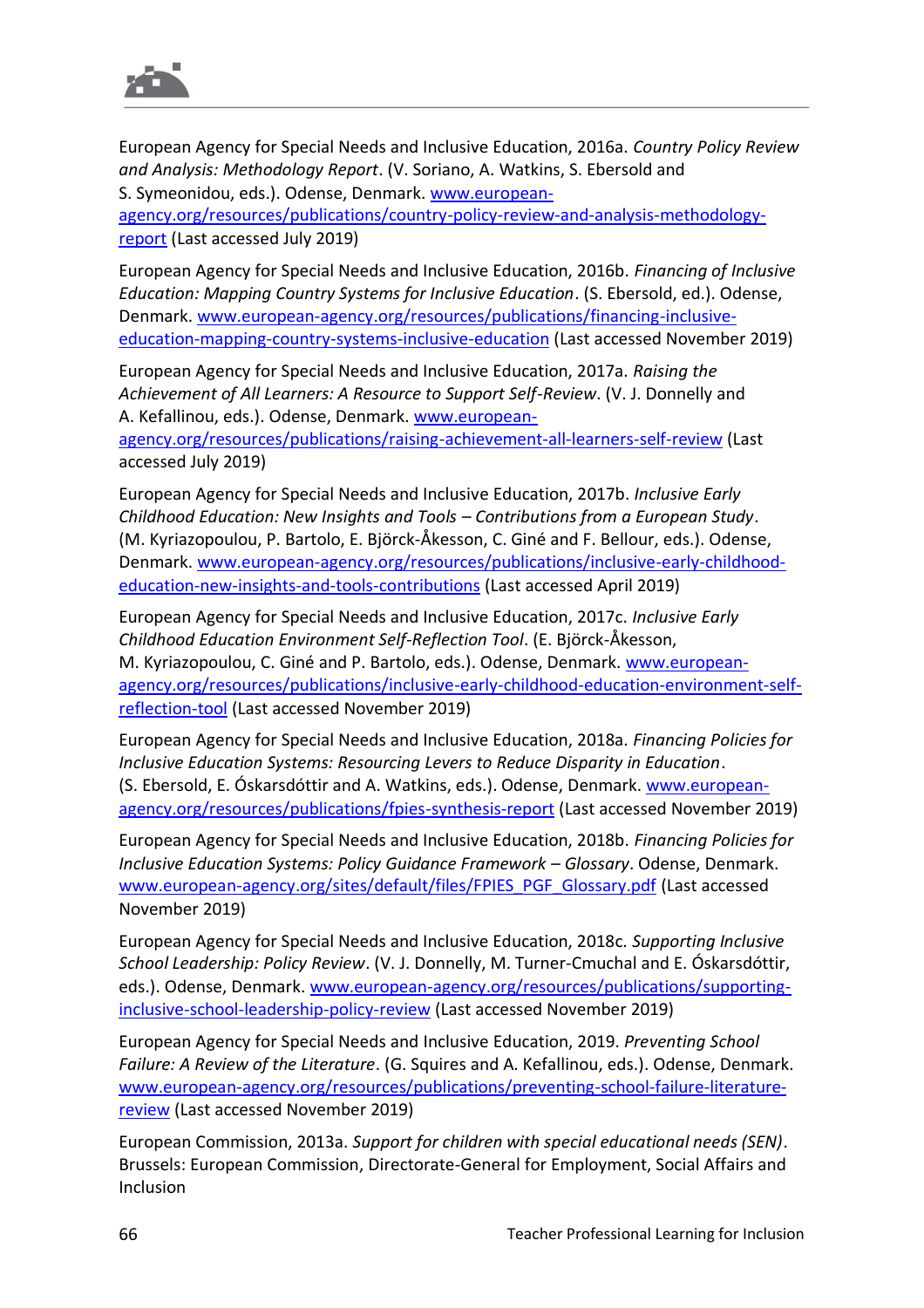

European Commission, 2013b. *Supporting teacher competence development for better learning outcomes*. Brussels: European Commission. [ec.europa.eu/assets/eac/education/experts-groups/2011-](https://ec.europa.eu/assets/eac/education/experts-groups/2011-2013/teacher/teachercomp_en.pdf)

[2013/teacher/teachercomp\\_en.pdf](https://ec.europa.eu/assets/eac/education/experts-groups/2011-2013/teacher/teachercomp_en.pdf) (Last accessed November 2019)

European Commission, 2013c. *Supporting Teacher Educators for better learning outcomes*. Brussels: European Commission

European Commission, 2015a. *Shaping career-long perspectives on teaching. A guide on policies to improve Initial Teacher Education*. ET 2020 Working Group on Schools Policy (2014/15). Luxembourg: Publications Office of the European Union. [www.schooleducationgateway.eu/downloads/files/Shaping%20career](https://www.schooleducationgateway.eu/downloads/files/Shaping%20career-long%20perspectives%20on%20teaching.pdf)[long%20perspectives%20on%20teaching.pdf](https://www.schooleducationgateway.eu/downloads/files/Shaping%20career-long%20perspectives%20on%20teaching.pdf) (Last accessed November 2019)

European Commission, 2015b. *Strengthening teaching in Europe. New evidence from teachers compiled by Eurydice and CRELL, June 2015*. Luxembourg: Publications Office of the European Union. [ec.europa.eu/assets/eac/education/library/policy/teaching](https://ec.europa.eu/assets/eac/education/library/policy/teaching-profession-practices_en.pdf)[profession-practices\\_en.pdf](https://ec.europa.eu/assets/eac/education/library/policy/teaching-profession-practices_en.pdf) (Last accessed November 2019)

European Commission, 2016a. *Communication from the Commission to the European Parliament, the Council, the European Economic and Social Committee and the Committee of the Regions: Improving and Modernising Education*. Brussels: European Commission. [eur-lex.europa.eu/legal-content/EN/TXT/?qid=1574685457103&uri=CELEX:52016DC0941](https://eur-lex.europa.eu/legal-content/EN/TXT/?qid=1574685457103&uri=CELEX:52016DC0941) (Last accessed November 2019)

European Commission, 2016b. *Study on the Diversity within the Teaching Profession with Particular Focus on Migrant and/or Minority Background*. Brussels: European Commission. [op.europa.eu/en/publication-detail/-/publication/e478082d-0a81-11e7-8a35-](https://op.europa.eu/en/publication-detail/-/publication/e478082d-0a81-11e7-8a35-01aa75ed71a1) [01aa75ed71a1](https://op.europa.eu/en/publication-detail/-/publication/e478082d-0a81-11e7-8a35-01aa75ed71a1) (Last accessed November 2019)

European Commission, 2017a. *Preparing Teachers for Diversity: The Role of Initial Teacher Education. Final Report*. Brussels: European Commission. [op.europa.eu/en/publication](https://op.europa.eu/en/publication-detail/-/publication/b347bf7d-1db1-11e7-aeb3-01aa75ed71a1)[detail/-/publication/b347bf7d-1db1-11e7-aeb3-01aa75ed71a1](https://op.europa.eu/en/publication-detail/-/publication/b347bf7d-1db1-11e7-aeb3-01aa75ed71a1) (Last accessed November 2019)

European Commission, 2017b. *Commission Staff Working Document Accompanying the document Communication on school development and excellent teaching for a great start in life*. SWD/2017/0165 final. Brussels: European Commission. [eur-lex.europa.eu/legal](https://eur-lex.europa.eu/legal-content/EN/TXT/?uri=CELEX:52017SC0165&qid=1574699419674)[content/EN/TXT/?uri=CELEX:52017SC0165&qid=1574699419674](https://eur-lex.europa.eu/legal-content/EN/TXT/?uri=CELEX:52017SC0165&qid=1574699419674) (Last accessed November 2019)

European Commission/EACEA/Eurydice, 2018. *Teaching Careers in Europe: Access, Progression and Support*. Eurydice Report. Luxembourg: Publications Office of the European Union. [op.europa.eu/en/publication-detail/-/publication/435e941e-1c3b-11e8](https://op.europa.eu/en/publication-detail/-/publication/435e941e-1c3b-11e8-ac73-01aa75ed71a1/language-en) [ac73-01aa75ed71a1/language-en](https://op.europa.eu/en/publication-detail/-/publication/435e941e-1c3b-11e8-ac73-01aa75ed71a1/language-en) (Last accessed November 2019)

European Parliament, 2014. *Teaching Teachers: Primary Teacher Training in Europe – State of Affairs and Outlook – Study*. Brussels: European Parliament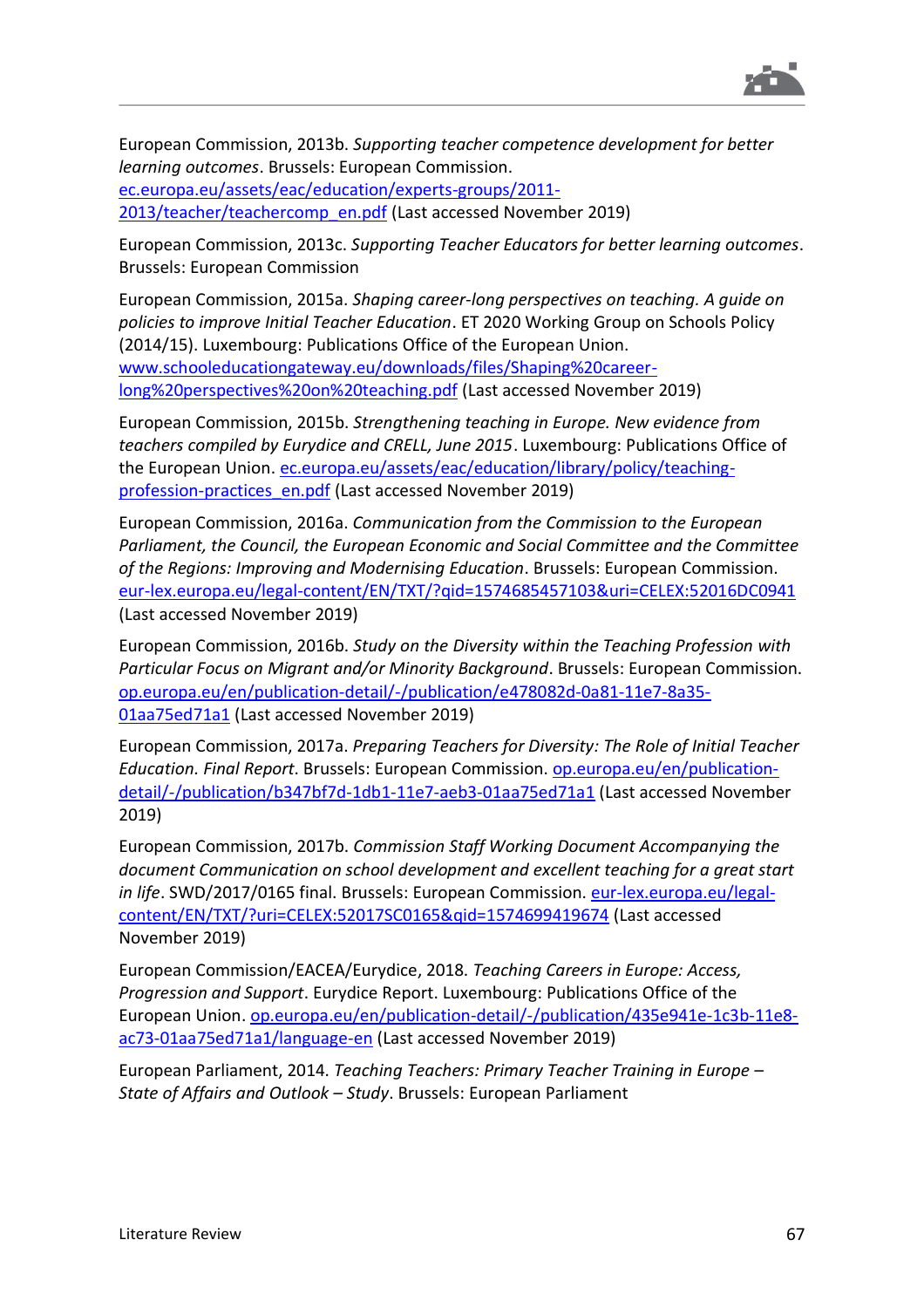

Federal Ministry of Education and Research, 2019. *Interim results of the 'Qualitätsoffensive Lehrerbildung'. Initial findings from research and practice*. Berlin: Federal Ministry of Education and Research. [www.qualitaetsoffensive](https://www.qualitaetsoffensive-lehrerbildung.de/files/BMBF_QLB_2019_ENG_barrierefrei.pdf)[lehrerbildung.de/files/BMBF\\_QLB\\_2019\\_ENG\\_barrierefrei.pdf](https://www.qualitaetsoffensive-lehrerbildung.de/files/BMBF_QLB_2019_ENG_barrierefrei.pdf) (Last accessed November 2019)

Fisher, M. and Pleasants, S., 2012. 'Roles, responsibilities, and concerns of paraeducators: findings from a statewide survey' *Remedial and Special Education*, 33 (5), 287–297

Florian, L., 2009. 'Teacher Education for Inclusive Education' (Special Issue) *Teaching and Teacher Education*, 25 (4), 533–608

Florian, L., 2017. 'Teacher Education for the Changing Demographics of Schooling: Inclusive Education for Each and Every Learner', in L. Florian and N. Pantić (eds.), *Teacher Education for the Changing Demographics of Schooling. Issues for Research and Practice (Inclusive Learning and Educational Equity, Volume 2)*. Cham: Springer

Florian, L. and Becirevic, M., 2011. 'Challenges for teachers' professional learning for inclusive education in Central and Eastern Europe and the Commonwealth of Independent States' *Prospects*, 41 (3), 371–384

Florian, L. and Linklater, H., 2010. 'Preparing teachers for inclusive education: using inclusive pedagogy to enhance teaching and learning for all' *Cambridge Journal of Education*, 40 (4), 369–386

Florian, L. and Pantić, N., 2017. 'Teacher Education for the Changing Demographics of Schooling: Policy, Practice and Research', in L. Florian and N. Pantić (eds.), *Teacher Education for the Changing Demographics of Schooling. Issues for Research and Practice (Inclusive Learning and Educational Equity, Volume 2)*. Cham: Springer

Florian, L. and Spratt, J., 2013. 'Enacting inclusion: a framework for interrogating inclusive practice' *European Journal of Special Needs Education*, 28 (2), 119–135

Florian, L., Young, K. and Rouse, M., 2010. 'Preparing teachers for inclusive and diverse educational environments: studying curricular reform in an initial teacher education course' *International Journal of Inclusive Education*, 14 (7), 709–722

Forlin, C., 2010. *Teacher Education for Inclusion*. London: Routledge

Forlin, C. and Chambers, D., 2011. 'Teacher Preparation for Inclusive Education: Increasing Knowledge but Raising Concerns' *Asia Pacific Journal of Teacher Education*, 39 (1), 17–32

Gavish, B., 2017. 'Four profiles of inclusive supportive teachers: Perceptions of their status and role in implementing inclusion of students with special needs in general classrooms' *Teaching and Teacher Education*, 61, 37–46

Giangreco, M., Doyle, M. and Suter, J., 2012. 'Constructively Responding to Requests from Paraprofessionals: We Keep Asking the Wrong Questions' *Remedial and Special Education*, 33 (6), 362–373

Gilham, C. and Tompkins, J., 2016. 'Inclusion Reconceptualized: Pre-Service Teacher Education and Disability Studies in Education' *Canadian Journal of Education / Revue canadienne de l'éducation*, 39 (4), 1–25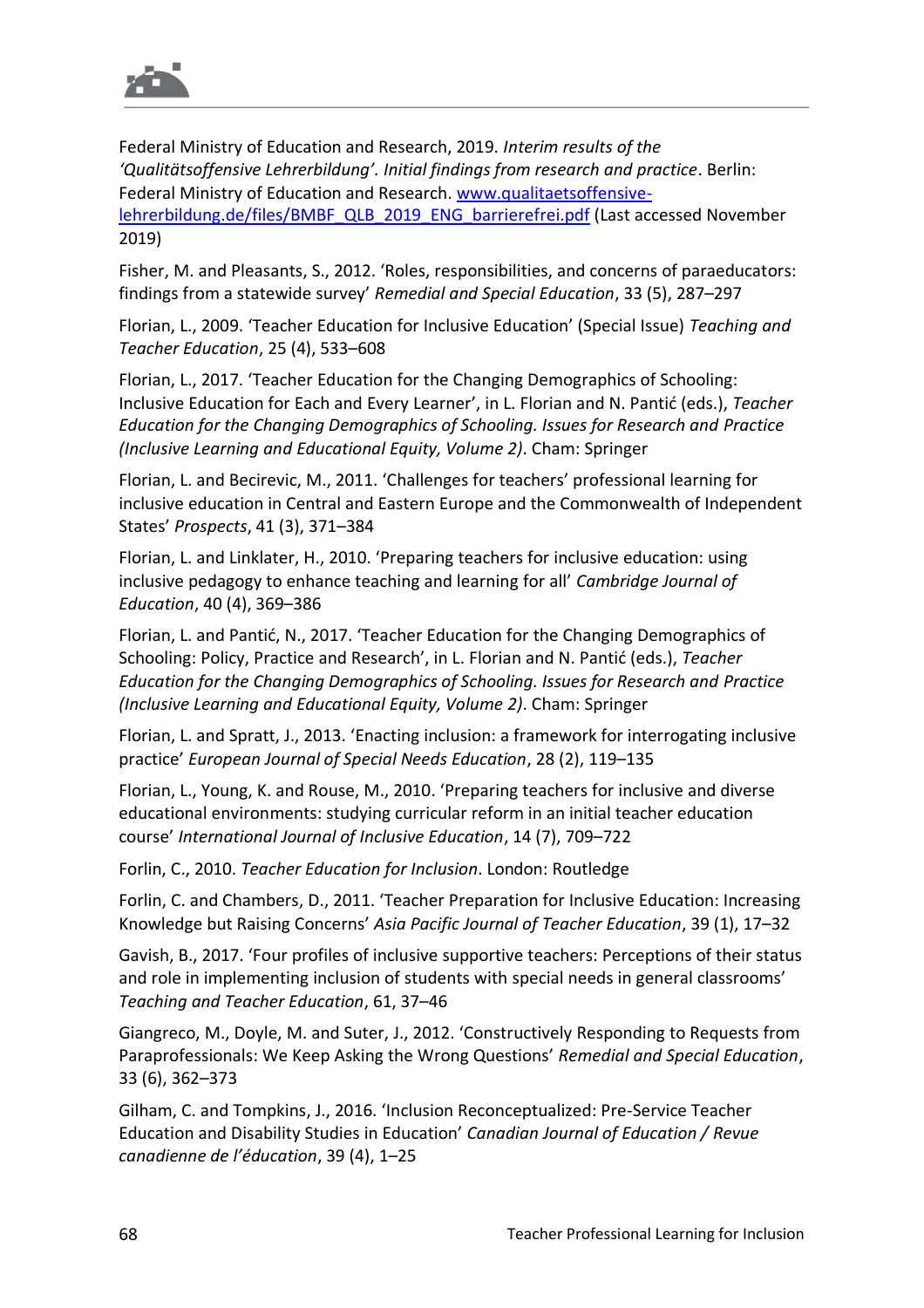

Greenhalgh, T. and Peacock, R, 2005. 'Effectiveness and efficiency of search methods in systematic reviews of complex evidence: Audit of primary sources' *BMJ*, 331, 1064–1065

Grima-Farrell, C., 2015. 'Mentoring pathways to enhancing the personal and professional development of pre-service teachers' *International Journal of Mentoring and Coaching in Education*, 4 (4), 255–268

Hay Group, 2012. *Growing our potential: Hay Group's View on Implementing an Effective Performance Improvement and Development Framework for Teachers*. Independent paper prepared for AITSL to support the development of the Australian Teacher Performance and Development Framework. Melbourne: Australian Institute for Teaching and School Leadership

Hick, P., Solomon, Y., Mintz, J., Matziari, A., Ó Murchú, F., Hall, K., Cahill, K., Curtin, C. and Margariti, D., 2018. *Initial Teacher Education for Inclusion. Phase 1 and 2 Report*. (Research Report No. 26). Trim, Co. Meath: National Council for Special Education. [ncse.ie/wp-content/uploads/2018/09/NCSE-Teacher-Education-Inclusion-Phase1-2-RR26](https://ncse.ie/wp-content/uploads/2018/09/NCSE-Teacher-Education-Inclusion-Phase1-2-RR26-for-webupload.pdf) [for-webupload.pdf](https://ncse.ie/wp-content/uploads/2018/09/NCSE-Teacher-Education-Inclusion-Phase1-2-RR26-for-webupload.pdf) (Last accessed December 2019)

Hollenweger, J., 2011. 'Teachers' ability to assess students for teaching and supporting learning' *Prospects*, 41 (3), 445–457

Hollenweger, J., Pantić, N. and Florian, L., 2015. *Tool to Upgrade Teacher Education Practices for Inclusive Education*. Strasbourg: Council of Europe

Hornby, G. and Witte, C., 2010. 'Parent involvement in inclusive primary schools in New Zealand: Implications for improving practice and for teacher education' *International Journal of Whole Schooling*, 6 (1), 27–38

Humphrey, N., 2014. 'Disrupting deficit: The power of the pause in resisting the dominance of deficit knowledge in education' *International Journal of Inclusive Education*, 18, 484–499

Institute for Education Leadership, 2013. *The Ontario Leadership Framework. A School and System Leader's Guide to Putting Ontario's Leadership Framework into Action*. [www.education-leadership-](https://www.education-leadership-ontario.ca/application/files/8814/9452/4183/Ontario_Leadership_Framework_OLF.pdf)

[ontario.ca/application/files/8814/9452/4183/Ontario\\_Leadership\\_Framework\\_OLF.pdf](https://www.education-leadership-ontario.ca/application/files/8814/9452/4183/Ontario_Leadership_Framework_OLF.pdf) (Last accessed November 2019)

Isosomppi, L. and Leivo, M., 2015. 'Becoming an Inclusive Teacher at the Interface of School and Teacher Education' *Procedia - Social and Behavioral Sciences*, 171, 686–694

Jardí, A., Puigdellívol, I. and Petreñas, C., 2018. 'Teacher assistants' roles in Catalan classrooms: promoting fair and inclusion-oriented support for all' *International Journal of Inclusive Education*. [doi.org/10.1080/13603116.2018.1545876](https://doi.org/10.1080/13603116.2018.1545876) (Last accessed November 2019)

Keilow, M., Friis-Hansen, M., Henze-Pedersen, S. and Ravn, S., 2016. *Inklusionsindsatser i Folkeskolen. Resultater fra to lodtrækningsforsøg [Inclusion Initiatives in primary and lower secondary schools. Results of Two Randomized Control Trials]*. Copenhagen: SFI – Det Nationale Forskningscenter for Velfærd. [www.vive.dk/en/publications/inclusion](https://www.vive.dk/en/publications/inclusion-initiatives-in-primary-and-lower-secondary-schools-6406/)[initiatives-in-primary-and-lower-secondary-schools-6406](https://www.vive.dk/en/publications/inclusion-initiatives-in-primary-and-lower-secondary-schools-6406/) (Last accessed November 2019)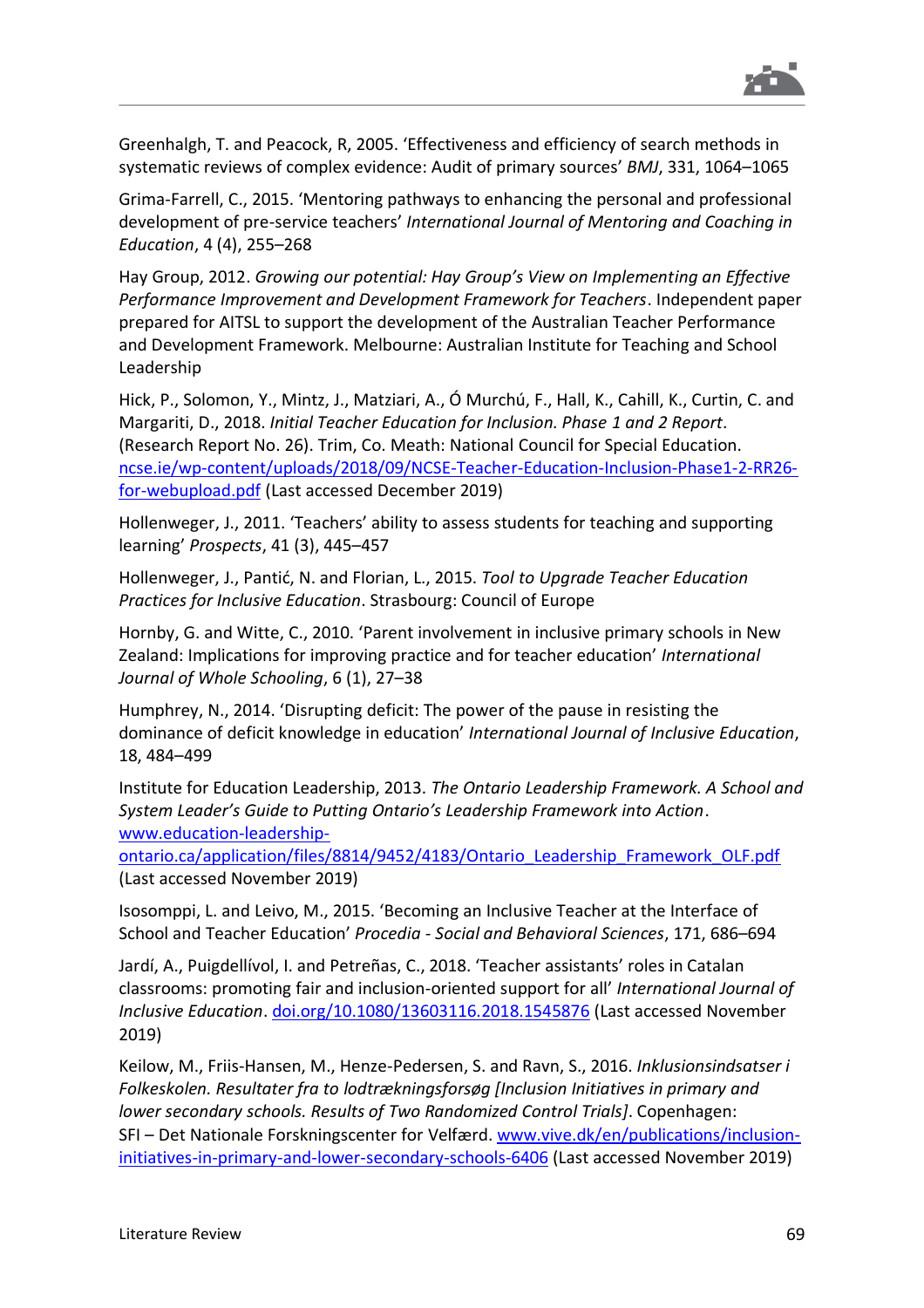

Kozleski, E., Gonzalez, T., Atkinson, L., Mruczek, C. and Lacy, L., 2013. 'Teacher education in practice: reconciling practices and theories in the United States context' *European Journal of Special Needs Education*, 28 (2), 156–172

Lancaster, J. and Bain, A., 2010. 'The design of pre-service inclusive education courses and their effects on self-efficacy: A comparative study' *Asia Pacific Journal of Teacher Education*, 38 (2), 117–128

Lawson, H., Norwich, B. and Nash, T., 2013. 'What trainees in England learn about teaching pupils with special educational needs/disabilities in their school-based work: the contribution of planned activities in one-year initial training courses' *European Journal of Special Needs Education*, 28 (2), 136–155

Macura-Milovanović, S., Pantić, N. and Closs, A., 2012. 'The rationale for a wider concept of inclusive education for teacher education: A case study of Serbia' *Prospects*, 42 (1), 19– 39

Male, D., 2011. 'The impact of a professional development programme on teachers' attitudes towards inclusion' *Support for Learning*, 26 (4), 182–186

Matović, N. and Spasenović, V., 2016. 'Teacher professional development in the field of inclusive education: the case of Serbia' *Journal of Contemporary Educational Studies*, 67 (1), 38–53

McConkey, R. and Abbott, L., 2011. 'Meeting the professional needs of learning support assistants for pupils with complex needs' *Procedia - Social and Behavioral Sciences*, 15, 1419–1424

McCrimmon, A., 2015. 'Inclusive education in Canada: Issues in teacher preparation' *Intervention in School and Clinic*, 50 (4), 234–237

McLachlan, B., 2014. 'Exploring the work and learning stories of para-teachers in a college for further education in England' *Support for Learning*, 29 (3), 230–243

McLachlan, B. and Davis, G., 2013. 'Educating the educators: developing those who support learning for students with additional needs' *Support for Learning*, 28 (4), 173–180

McMahon, M., Forde, C. and Dickson, B., 2015. 'Reshaping teacher education through the professional continuum' *Educational Review*, 67 (2), 158–178

Ministry of Children, Education and Gender Equality, 2016. *Afrapportering af inklusionseftersynet – Den samlede afrapportering [Report on inclusion by the inspection]*. [www.videnomlaesning.dk/media/2035/afrapportering-af-inklusionseftersynet.pdf](https://www.videnomlaesning.dk/media/2035/afrapportering-af-inklusionseftersynet.pdf) (Last accessed November 2019)

Morgan, J., 2016. 'Reshaping the role of a special educator into a collaborative learning specialist' *International Journal of Whole Schooling*, 12 (1), 40–60

Naraian, S., 2010. 'General, special *and* … inclusive: Refiguring professional identities in a collaboratively taught classroom' *Teaching and Teacher Education*, 26 (8), 1677–1686

Naraian, S., 2013. 'Dis/ability, Agency, and Context: A Differential Consciousness for Doing Inclusive Education' *Curriculum Inquiry*, 43 (3), 360–387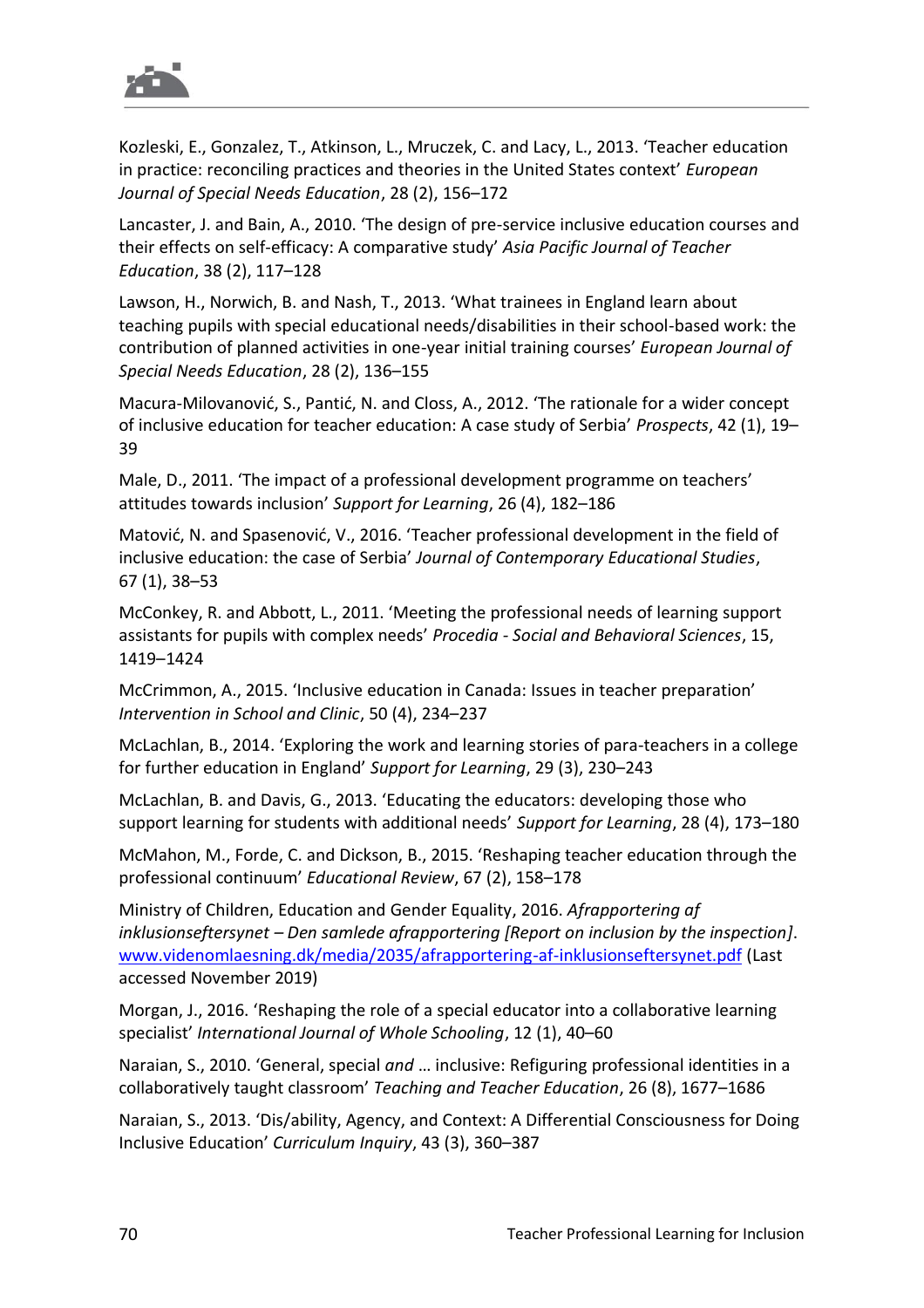

Nash, T. and Norwich, B., 2010. 'The initial training of teachers to teach children with special educational needs: a national survey of English postgraduate certificate of education programmes' *Teaching and Teacher Education: An International Journal of Research and Studies*, 26 (7), 1471–1480

NESSE, 2012. *Education and Disability/Special Needs: Policies and practices in education, training and employment for students with disabilities and special educational needs in the EU*. Brussels: European Union. [op.europa.eu/en/publication-detail/-](https://op.europa.eu/en/publication-detail/-/publication/3ad78363-f18e-4e6b-bd92-887e9135ab2f/language-en/format-PDF/source-search) [/publication/3ad78363-f18e-4e6b-bd92-887e9135ab2f/language-en/format-PDF/source](https://op.europa.eu/en/publication-detail/-/publication/3ad78363-f18e-4e6b-bd92-887e9135ab2f/language-en/format-PDF/source-search)[search](https://op.europa.eu/en/publication-detail/-/publication/3ad78363-f18e-4e6b-bd92-887e9135ab2f/language-en/format-PDF/source-search) (Last accessed November 2019)

Norwich, B., Benham-Clarke, S. and Goei, S. L., 2019. *Review of research literature about the use of lesson study and lesson study-related practices relevant to the field of special needs and inclusive education*. [www.lessonstudysend.co.uk/wp-content/uploads/Lesson-](http://www.lessonstudysend.co.uk/wp-content/uploads/Lesson-Study-and-LS-related-research-review-final-Sept-19.pdf)[Study-and-LS-related-research-review-final-Sept-19.pdf](http://www.lessonstudysend.co.uk/wp-content/uploads/Lesson-Study-and-LS-related-research-review-final-Sept-19.pdf) (Last accessed November 2019)

Norwich, B. and Ylonen, A., 2013. 'Design based research to develop the teaching of pupils with moderate learning difficulties (MLD): Evaluating lesson study in terms of pupil, teacher and school outcomes' *Teaching and Teacher Education*, 34, 107–121

O'Gorman, E., 2010. 'The Context of Professional Learning for Inclusion: A 4-Ply-Model' *International Journal of Whole Schooling*, 6 (1), 39–52

O'Gorman, E. and Drudy, S., 2010. 'Addressing the professional development needs of teachers working in the area of special education/inclusion in mainstream schools in Ireland' *Journal of Research in Special Educational Needs*, 10 (1), 157–167

O'Neill, J., Bourke, R. and Kearney, A., 2009. 'Discourses of inclusion in initial teacher education: Unravelling a New Zealand "number eight wire" knot' *Teaching and Teacher Education*, 25 (4), 588–593. [doi.org/10.1016/j.tate.2009.02.002](https://doi.org/10.1016/j.tate.2009.02.002) (Last accessed December 2019)

OBrien, A., 2016. 'Five Ways to Increase Teacher Agency in Professional Development. We talk about student agency, but what about teacher agency?' School Leadership. *Edutopia*. [www.edutopia.org/blog/five-ways-increase-teacher-agency-professional-development](https://www.edutopia.org/blog/five-ways-increase-teacher-agency-professional-development-anne-obrien)[anne-obrien](https://www.edutopia.org/blog/five-ways-increase-teacher-agency-professional-development-anne-obrien)

OECD, 2018a. *Equity in Education: Breaking Down Barriers to Social Mobility*. PISA. Paris: OECD Publishing. [www.oecd.org/publications/equity-in-education-9789264073234](http://www.oecd.org/publications/equity-in-education-9789264073234-en.htm) [en.htm](http://www.oecd.org/publications/equity-in-education-9789264073234-en.htm) (Last accessed July 2019)

OECD, 2018b. 'Teaching students with special needs. Are teachers well-prepared?' *Teaching in Focus*, No. 23. Paris: OECD Publishing. [doi.org/10.1787/8f7e8c86-en](https://doi.org/10.1787/8f7e8c86-en) (Last accessed November 2019)

Óskarsdóttir, E., Guðjónsdóttir, H. and Tidwell, D., 2019. 'Breaking Free from the Needs Paradigm: A Collaborative Analysis of Inclusion' *Studying Teacher Education*, 15 (1), 44–55

Pegalajar, C., 2017. 'Teacher training in the use of ICT for inclusion: Differences between Early Childhood and Primary Education' *Procedia - Social and Behavioral Sciences*, 237 (2017), 144–149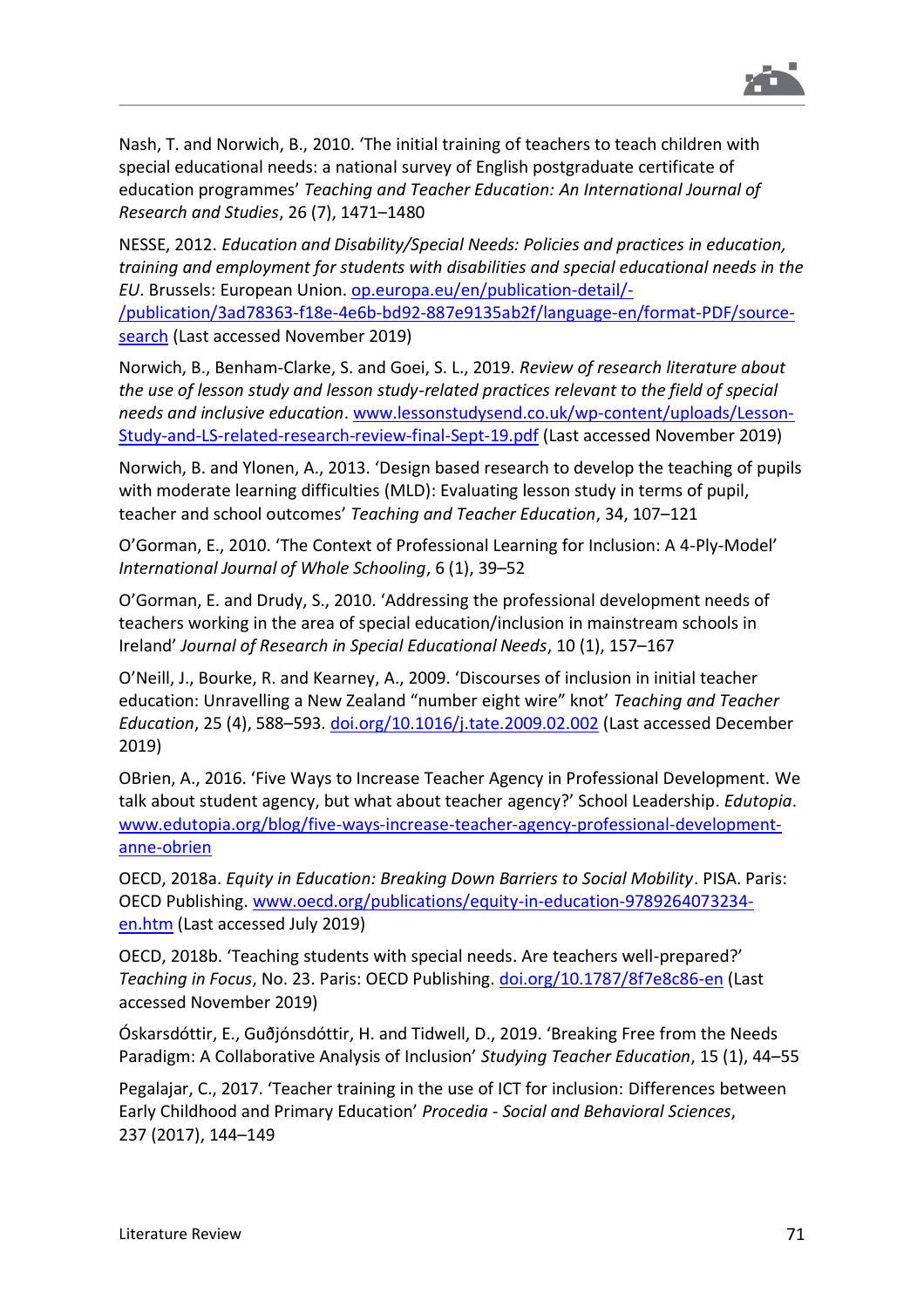

Pickl, G., Holzinger, A. and Kopp-Sixt, S., 2016. 'The special education teacher between the priorities of inclusion and specialisation' *International Journal of Inclusive Education*, 20 (8), 828–843

Pijl, S. J., 2010. 'Preparing teachers for inclusive education: some reflections from the Netherlands' *Journal of Research in Special Educational Needs*, 10 (1), 197–201

Pugach, M. C. and Blanton, L. P., 2009. 'A framework for conducting research on collaborative teacher education' *Teaching and Teacher Education*, 25 (4), 575–582

Pugach, M., Blanton, L. and Florian, L., 2012. 'Unsettling conversations: Diversity and disability in teacher education' *Journal of Teacher Education*, 63 (4), 235–236

Richards, G., 2010. '"I Was Confident about Teaching but SEN Scared Me": Preparing New Teachers for Including Pupils with Special Educational Needs' *Support for Learning*, 25 (3), 108–115

Robinson, D., 2017. 'Effective inclusive teacher education for special educational needs and disabilities: Some more thoughts on the way forward' *Teaching and Teacher Education*, 61 (2017), 164–178

Rouse, M. and Florian, L., 2012. *Inclusive Practice Project: Final Report*. Aberdeen: University of Aberdeen. [www.includ-ed.eu/resource/inclusive-practice-project-final](http://www.includ-ed.eu/resource/inclusive-practice-project-final-report)[report](http://www.includ-ed.eu/resource/inclusive-practice-project-final-report) (Last accessed November 2019)

Rytivaara, A. and Kershner, R., 2012. 'Co-teaching as a context for teachers' professional learning and joint knowledge construction' *Teaching and Teacher Education*, 28 (7), 999– 1008

Sales, A., Traver, J. and Garcia, R., 2011. 'Action research as a school-based strategy in intercultural professional development for teachers' *Teaching and Teacher Education*, 27 (5), 911–919

Scottish Teacher Education Committee, 2014. *National Framework for Inclusion (Revised 2014)*. Scottish Teacher Education Committee Report.

[www.frameworkforinclusion.org/STEC14%20Report%20Jun\(PDF%20V\).pdf](http://www.frameworkforinclusion.org/STEC14%20Report%20Jun(PDF%20V).pdf) (Last accessed November 2019)

Seçer, Z., 2010. 'An analysis of the effects of in‐service teacher training on Turkish preschool teachers' attitudes towards inclusion' *International Journal of Early Years Education*, 18 (1), 43–53

Shady, S. A., Luther, V. L. and Richman, L. J., 2013. 'Teaching the Teachers: A Study of Perceived Professional Development Needs of Educators to Enhance Positive Attitudes toward Inclusive Practices' *Education Research and Perspectives*, 40 (1), 169–191

Sharma, U., Forlin, C. and Loreman, T., 2008. 'Impact of training on pre-service teachers' attitudes and concerns about inclusive education and sentiments about persons with disabilities' *Disability & Society*, 23 (7), 773–785

Sharma, U., Loreman, T. and Forlin, C., 2012. 'Measuring teacher efficacy to implement inclusive practices' *Journal of Research in Special Educational Needs*, 12 (1), 12–21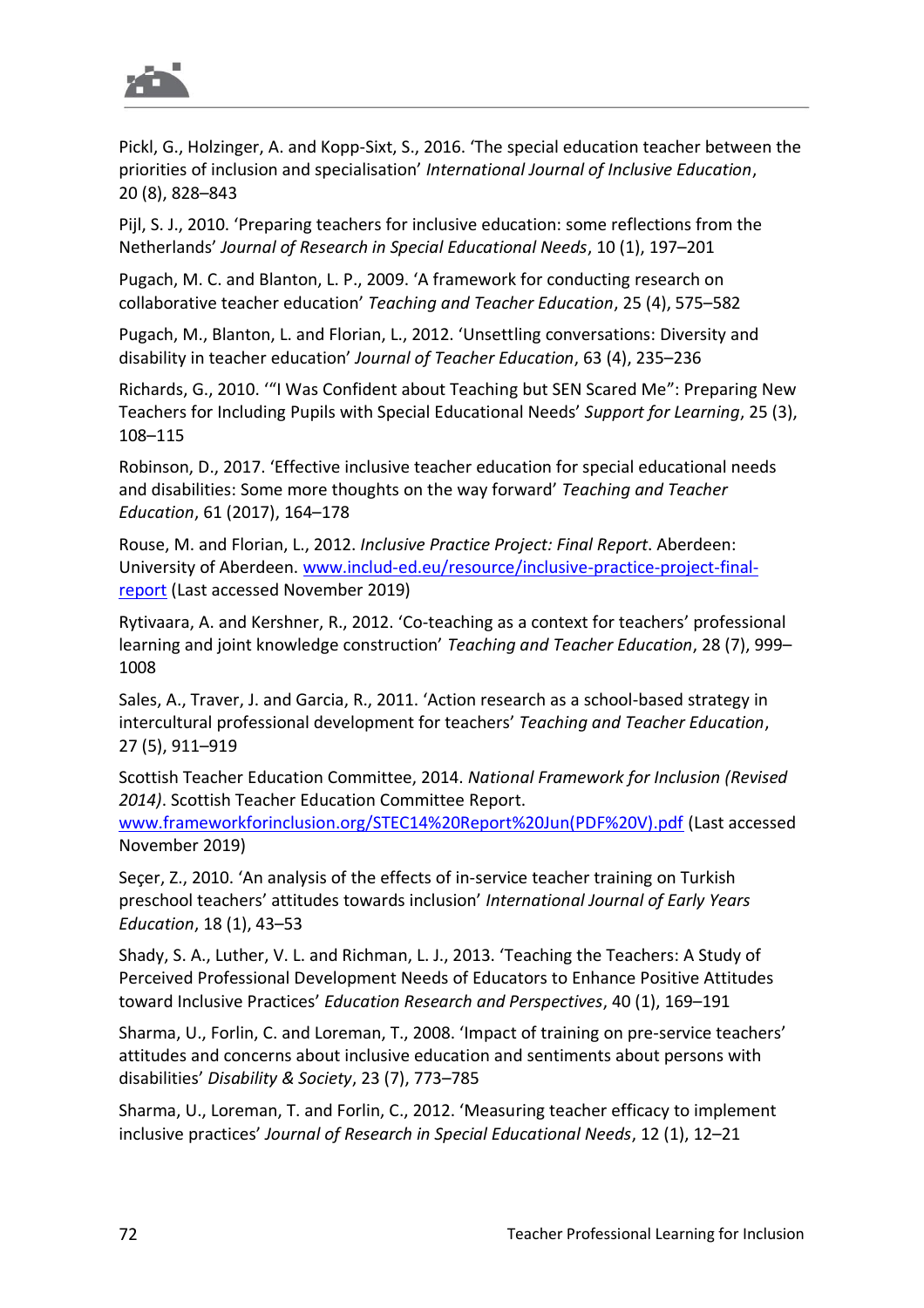

Shulman, L., 2016. *What Teachers Should Know and Be Able to Do*. Arlington, Virginia: National Board for Professional Teaching Standards. [accomplishedteacher.org/wp](http://accomplishedteacher.org/wp-content/uploads/2016/12/NBPTS-What-Teachers-Should-Know-and-Be-Able-to-Do-.pdf)[content/uploads/2016/12/NBPTS-What-Teachers-Should-Know-and-Be-Able-to-Do-.pdf](http://accomplishedteacher.org/wp-content/uploads/2016/12/NBPTS-What-Teachers-Should-Know-and-Be-Able-to-Do-.pdf) (Last accessed November 2019)

Slee, R., 2010. 'Political economy, inclusive education and teacher education', in C. Forlin (ed.), *Teacher Education for Inclusion: Changing Paradigms and Innovative Approaches*. London: Routledge

Smith, D. and Tyler, N., 2011. 'Effective inclusive education: Equipping education professionals with necessary skills and knowledge' *Prospects*, 41 (3), 323–339

Sokal, L. and Sharma, U., 2017. 'Do I Really Need a Course to Learn to Teach Students with Disabilities? I've Been Doing It for Years' *Canadian Journal of Education / Revue canadienne de l'éducation*, 40 (4), 739–760

Spratt, J. and Florian, L., 2015. 'Inclusive pedagogy: From learning to action. Supporting each individual in the context of "everybody"' *Teaching and Teacher Education*, 49 (July 2015), 89–96. [doi.org/10.1016/j.tate.2015.03.006](https://doi.org/10.1016/j.tate.2015.03.006) (Last accessed December 2019)

Stéger, C., 2014. 'Review and Analysis of the EU Teacher-related Policies and Activities' *European Journal of Education*, 49 (3), 332–347

Swain, K., Nordness, P. and Leader-Janssen, E., 2012. 'Changes in Preservice Teacher Attitudes Toward Inclusion' *Preventing School Failure: Alternative Education for Children and Youth*, 56 (2), 75–81

Symeonidou, S., 2017. 'Initial teacher education for inclusion: a review of the literature' *Disability & Society*, 32 (3), 401–422

Symeonidou, S., 2019. 'Disability, the arts and the curriculum: Is there common ground?' *European Journal of Special Needs Education*, 34 (1), 50–65

Symeonidou, S. and Chrysostomou, M., 2019. '"I got to see the other side of the coin": Teachers' understandings of disability-focused oppressive and anti-oppressive pedagogies' *International Journal of Educational Research*, 98 (2019), 356–365

Symeonidou, S. and Phtiaka, H., 2009. 'Using teachers' prior knowledge, attitudes and beliefs to develop in-service teacher education courses for inclusion' *Teaching and Teacher Education*, 25 (4), 543–550

Timperley, H., 2011. *A background paper to inform the development of a national professional development framework for teachers and school leaders*. Melbourne: Australian Institute for Teaching and School Leadership

UNESCO, 2008. *Inclusive Education: The Way of the Future – International Conference on Education Reference Document*.

[www.ibe.unesco.org/fileadmin/user\\_upload/Policy\\_Dialogue/48th\\_ICE/CONFINTED\\_48-](http://www.ibe.unesco.org/fileadmin/user_upload/Policy_Dialogue/48th_ICE/CONFINTED_48-3_English.pdf) 3 English.pdf (Last accessed December 2019)

UNESCO, 2013. *Promoting Inclusive Teacher Education: Curriculum*. Bangkok: UNESCO Bangkok. [unesdoc.unesco.org/ark:/48223/pf0000221035](https://unesdoc.unesco.org/ark:/48223/pf0000221035) (Last accessed July 2019)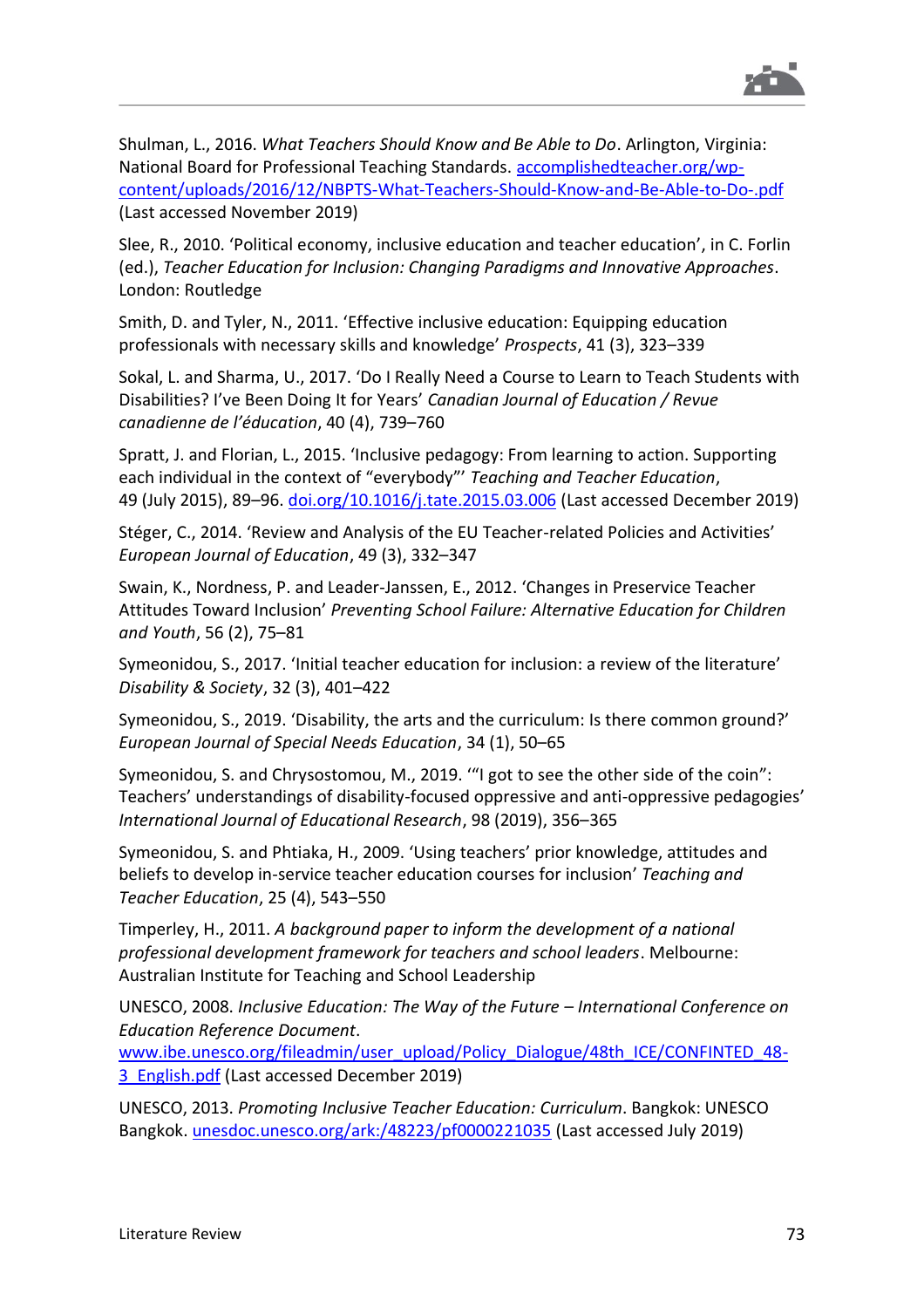

UNESCO, 2015. *Teacher Policy Development Guide: Summary*. Teachers for Education 2030. Paris: UNESCO. [unesdoc.unesco.org/ark:/48223/pf0000235272](https://unesdoc.unesco.org/ark:/48223/pf0000235272) (Last accessed November 2019)

UNESCO, 2017a. *Education for Sustainable Development Goals: Learning Objectives*. Paris: UNESCO. [unesdoc.unesco.org/ark:/48223/pf0000247444](https://unesdoc.unesco.org/ark:/48223/pf0000247444) (Last accessed November 2019)

UNESCO, 2017b. *A Guide for Ensuring Inclusion and Equity in Education*. Paris: UNESCO. [unesdoc.unesco.org/ark:/48223/pf0000248254](https://unesdoc.unesco.org/ark:/48223/pf0000248254) (Last accessed November 2019)

UNESCO, UNICEF, the World Bank, UNFPA, UNDP, UN Women and UNHCR, 2016. *Incheon Declaration: Education 2030: Towards Inclusive and Equitable Quality Education and Lifelong Learning for All*. World Education Forum, Incheon, Republic of Korea, 19–22 May 2015. [unesdoc.unesco.org/ark:/48223/pf0000233137](https://unesdoc.unesco.org/ark:/48223/pf0000233137) (Last accessed July 2019)

UNICEF, 2015. *UNICEF ToT Modules on Inclusive Education*. New York: UNICEF. [www.unicef.org/eca/sites/unicef.org.eca/files/31\\_ToT\\_Module\\_3\\_March\\_2015.pdf](https://www.unicef.org/eca/sites/unicef.org.eca/files/31_ToT_Module_3_March_2015.pdf) (Last accessed July 2019)

United Nations, 2006. *Convention on the Rights of Persons with Disabilities and Optional Protocol*. New York: United Nations

Van de Putte, I., De Schauwer, E., Van Hove, G. and Davies, B., 2018. 'Rethinking agency as an assemblage from change management to collaborative work' *International Journal of Inclusive Education*, 22 (8), 885–901

Verloo, M. and Lombardo, E., 2007. 'Contested Gender Equality and Policy Variety in Europe: Introducing a Critical Frame Analysis Approach', in M. Verloo (ed.), *Multiple Meanings of Gender Equality: A Critical Frame Analysis of Gender Policies in Europe*. Budapest: Central European University Press

Villegas, A. M., Ciotoli, F. and Lucas, T., 2017. 'A Framework for Preparing Teachers for Classrooms That Are Inclusive of All Students', in L. Florian and N. Pantić (eds.), *Teacher Education for the Changing Demographics of Schooling. Issues for Research and Practice (Inclusive Learning and Educational Equity, Volume 2)*. Cham: Springer

Waitoller, F. and Artiles, A., 2013. 'A Decade of Professional Development Research for Inclusive Education: A Critical Review and Notes for a Research Program' *Review of Educational Research*, 83 (3), 319–356

Watkins, A., De Vroey, A. and Symeonidou, S., 2016. 'Educating All Teachers for Inclusion', in A. Watkins and C. Meijer (eds.), *Implementing Inclusive Education: Issues in Bridging the Policy-Practice Gap (International Perspectives on Inclusive Education, Volume 8)*. Bingley: Emerald Group Publishing Limited

Will, M., 2019. 'What's Harder Than Learning? Unlearning' *Education Week*, 38 (33), 7–8

World Health Organization and World Bank, 2011. *World Report on Disability*. Geneva: World Health Organization. [www.who.int/disabilities/world\\_report/2011/report/en](https://www.who.int/disabilities/world_report/2011/report/en/) (Last accessed November 2019)